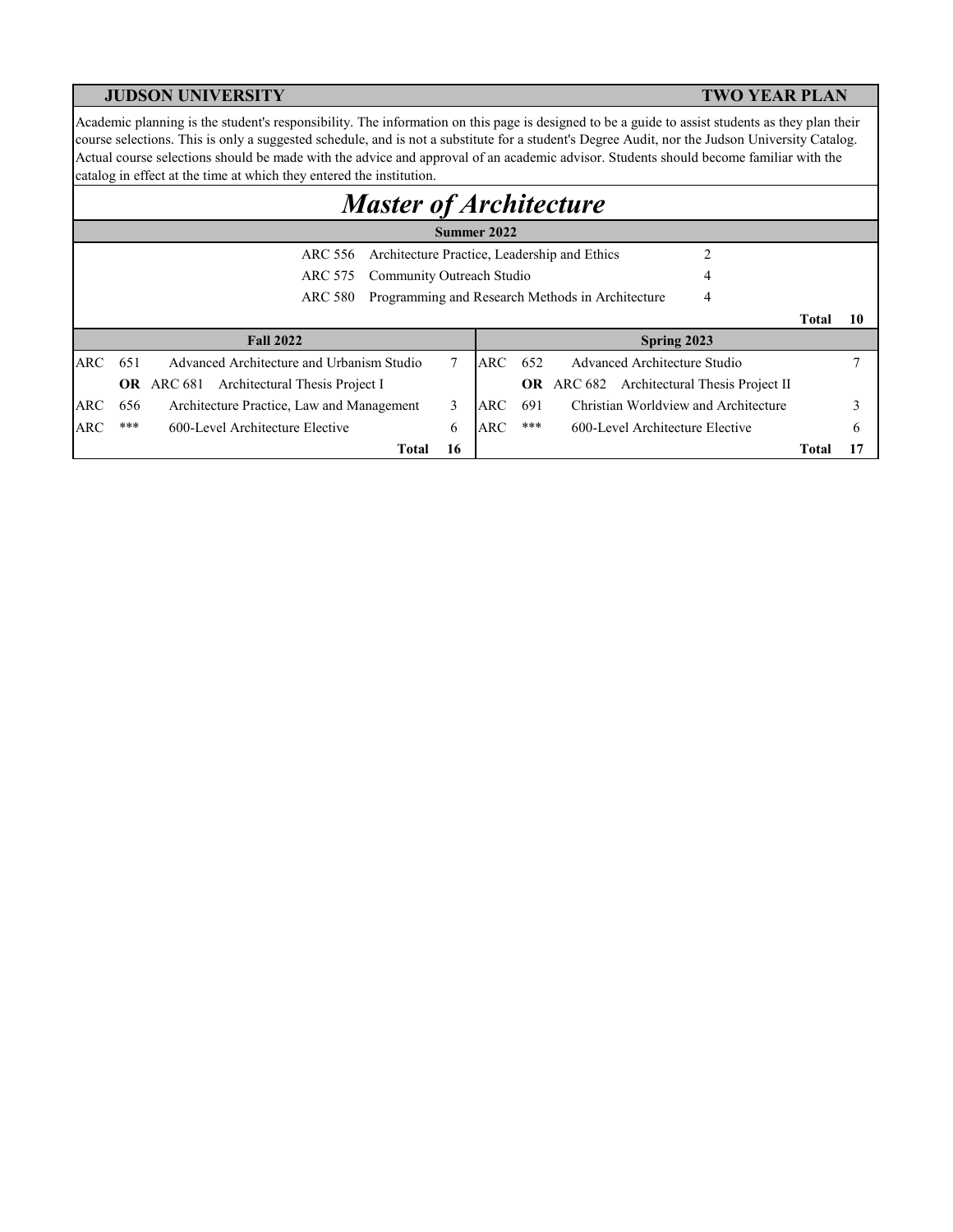Academic planning is the student's responsibility. This Four Year Plan is designed to be a guide to assist students as they plan their course selections. This is only a suggested schedule, and is not a substitute for a student's Degree Audit, nor the Judson University Catalog. Actual course selections should be made with the advice and approval of an academic advisor. Students should become familiar with the catalog in effect at the time at which they entered the institution. Course requirements and sequencing may vary with AP courses, transfer courses, English/math placement, or other conditions.

Please read additional notes on the reverse side of this page.

# *Bachelor of Arts in Architecture*

|                 |     | <b>Fall 2022</b>                                      |                    |                 |     | Spring 2023                                                  |    |
|-----------------|-----|-------------------------------------------------------|--------------------|-----------------|-----|--------------------------------------------------------------|----|
| <b>ARC</b>      | 101 | Shop Stewardship Materials and Processes <sup>3</sup> | $\mathbf{1}$       | <b>ARC</b>      | 122 | Communication and Architectonics <sup>4</sup>                | 4  |
| ART             | 111 | Drawing I                                             | 3                  | ARC             | 222 | <b>Construction Tectonics and Assemblies</b>                 | 3  |
| <b>DES</b>      | 121 | Design I                                              | 3                  | <b>BST</b>      | 110 | Intro to the Christian Bible                                 | 3  |
| <b>ENG</b>      | 101 | <b>Expository Writing</b>                             | 3                  | <b>ENG</b>      | 102 | Critical Thinking & Writing                                  | 3  |
| <b>GEN</b>      | 101 | Questions of Life (<24 transfer hours)                | 1                  | <b>SPC</b>      | 120 | Foundations of Speech                                        | 3  |
| <b>MAT</b>      | 211 | Functions and Calculus I                              | 5                  |                 |     | NOTE: Calculus requirement must be completed as              |    |
|                 |     | OR MAT 215 Calculus w/Analytic Geometry I             | 3                  |                 |     | a prerequisiste to PHY 237.                                  |    |
|                 |     |                                                       | <b>Total 14-16</b> |                 |     | <b>Total</b>                                                 | 16 |
|                 |     | <b>Fall 2023</b>                                      |                    |                 |     | Spring 2024                                                  |    |
| <b>ARC</b>      | 231 | History of Architecture I                             | 3                  | ARC             | 232 | History of Architecture II                                   | 3  |
| $\rm{ARC}$      | 251 | Heuristics and Architectonics <sup>4</sup>            | 4                  | <b>ARC</b>      | 252 | Architectural Design Explorations <sup>4</sup>               | 4  |
| <b>THS</b>      | 110 | Christian Faith: Understanding & Application          | 3                  | ARC             | 341 | Theories of Architectural Structures                         | 4  |
| <b>HIS</b>      | 261 | History of Civilization I                             | 3                  | <b>HIS</b>      | 262 | History of Civilization II                                   | 3  |
| PHY             | 237 | General Physics I w/Lab                               | 4                  | <b>PSY</b>      | 111 | Introduction to Psychology                                   | 3  |
|                 |     | NOTE: Physics requirement must be completed as a      |                    |                 |     | OR SOC 151 Introduction to Sociology                         |    |
|                 |     | prerequisite to ARC 341.                              |                    |                 |     | NOTE: Mid-Program Review Application due. <sup>5</sup>       |    |
|                 |     | <b>Total</b>                                          | 17                 |                 |     | Total                                                        | 17 |
|                 |     | <b>Fall 2024</b>                                      |                    |                 |     | Spring 2025                                                  |    |
| <b>ARC</b>      | 310 | Digital Design Simulation                             | 3                  | ARC             | 352 | Elective Architectural Design Studies <sup>4</sup>           | 5  |
| ARC             | 321 | Theories of Environmental Stewardship                 | 3                  | ARC             | 331 | Hist of Arch after the Industrial Revolution                 | 3  |
| ARC             | 322 | Adv Construction Tectonics and Assemblies             | 3                  | PHL             | 260 | Introduction to Philosophy                                   | 3  |
| <b>ARC</b>      | 332 | Architecture of Cities                                | 3                  | <b>GEN</b>      | 301 | Reflecting on the Conversation                               |    |
| ARC             | 351 | Intermediate Arch Design Studies <sup>4</sup>         | 5                  | <b>ESS</b>      | 101 | Wellness                                                     |    |
|                 |     |                                                       |                    | <b>ELECTIVE</b> |     | Any Elective 300-level or higher <sup>7</sup>                | 3  |
|                 |     |                                                       |                    |                 |     | <b>NOTE: Complete the "Application for Graduation"</b>       |    |
|                 |     |                                                       |                    |                 |     | prior to registering for fourth year.                        |    |
|                 |     | <b>Total</b>                                          | 17                 |                 |     | <b>Total</b>                                                 | 16 |
|                 |     |                                                       | Summer 2025        |                 |     |                                                              |    |
|                 |     | <b>ARC 381</b>                                        |                    |                 |     | Architectural Study Tour <sup>8</sup><br>(5)<br><b>Total</b> | 5  |
|                 |     | <b>Fall 2025</b>                                      |                    |                 |     | Spring 2026                                                  |    |
| <b>ARC</b>      | 421 | Environmental Technology II                           | 3                  | ARC             | 422 | Environmental Technology III                                 | 3  |
| ARC             | 441 | Advanced Architectural Structures                     | 4                  | ARC             | 452 | Integrative Arch Design Studies II <sup>4</sup>              | 5  |
| ARC             | 451 | Integrative Arch Design Studies I <sup>4</sup>        | 5                  | <b>ARC</b>      | 462 | Preceptorship Preparation                                    | 1  |
| ${\rm ENG}$     |     | 36*/37* Gen Ed English Elective                       | 3                  | <b>GEN</b>      | 401 | The Good Life: Continuing the Conversation                   | 3  |
| <b>ELECTIVE</b> |     | Optional Elective or Incomplete Gen Ed                | 3                  | <b>BST</b>      |     | Gen Ed Biblical Studies Elective                             | 3  |
|                 |     |                                                       |                    | <b>ESS</b>      |     | ESS Physical Activity course                                 | 1  |
|                 |     |                                                       | <b>Total 15-18</b> |                 |     | <b>Total</b>                                                 | 16 |

**NOTE: See reverse side for notes pertaining to the Architecture major**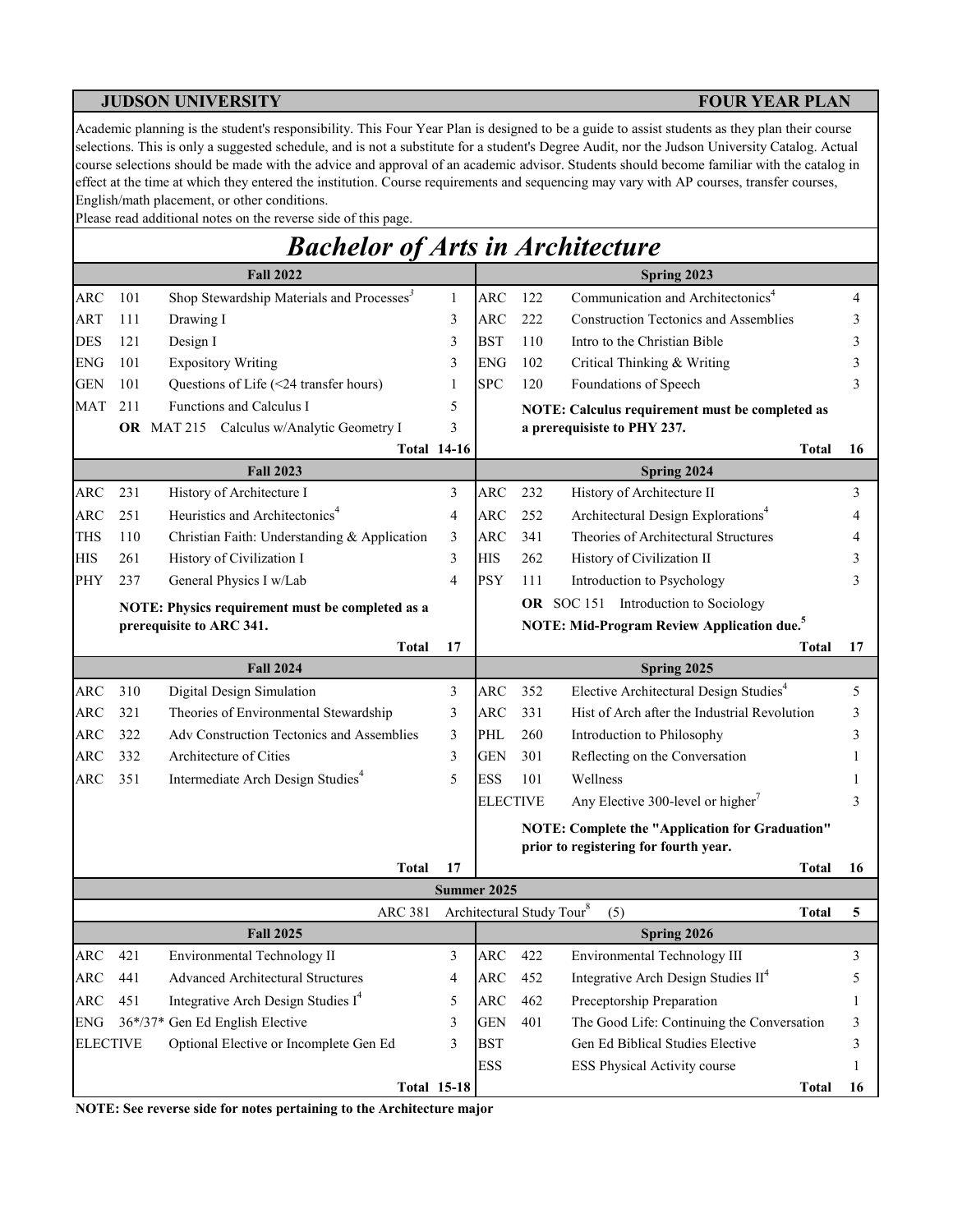### **NOTES pertaining to the Architecture major:**

- <sup>1</sup> Full-time course load is 12-18 credits per semester. Illinois residents receiving state aid should register for 15 hours per semester.
- <sup>2</sup> Many architecture courses are sequential. Students must successfully pass all ARC courses with a minimum of a C- to meet the prerequisite of the next course in the sequence. For example, a student must earn a C- or better in ARC 231 in order to take ARC 232.
- 3 ARC 101 is required for all students new to the Architecture Departemnt at Judson University, to address insurance, liability and safety concerns. However, students with facility with the wood shop, assembly tools and processes may test out of this course, as arranged with the instructor, at the first day of the course offering. Until then, ALL new students must register for and attend this course.
- 4 Designated Architecture and Interior Design studio courses carry a program fee resulting from the unique expenses of these majors. The fee is applied to studio courses from second semester of freshman year through graduate study. The program fee applies directly to the specialized programming, technology, materials and physical resources necessary to maintain the distinctive excellence of programs in the Department of Architecture. For ARC 122, the program fee is \$650. For all designated studios in the second year and above, the program fee is \$950.
- 5 During the spring term of the second year, all students must submit application for the Mid-Program Review, for acceptance into the third year, or professional portion, of the architecture program. Students must achieve an overall GPA of 2.50 in all coursework and a 2.75 GPA in all ARC coursework taken at Judson University, to date, including completion of all ARC courses taken with a C- or better. A portfolio of works and a letter of intent are also required with the Mid-Program Review application, as described in the Architecture supplement to the Judson University Student Handbook. Students must pass the mid-program review as a prerequisite for all 300 & 400 level ARC courses, except ARC 341.
- $^6$  The spring of the third year is designated for a possible study abroad option. The Department of Architecture has partnerships for a few high-achieving students to study abroad during the spring semester of the third year. Students interested in the possibility studying abroad must be in clear communication with their academic advisor and the Chair of the Department during the fall of the second year, to begin this process. Course selection and sequencing will be affected, and additional summer courses may be necessary. ARC 381 is not required for students who study abroad.

7 Students are encouraged to explore various elective offerings in architecture or in different disciplines. Common architecture electives are noted below [although each is not always offered]. Students who have satisfied the undergraduate elective requirement may take up to 6 credits of graduate elective credit, as an undergraduate, the permission of the instructor and Department Chair.

| Architecture electives: |                                                            |                                 | Graduate-level electives:                                        |
|-------------------------|------------------------------------------------------------|---------------------------------|------------------------------------------------------------------|
|                         | <sup>o</sup> ARC 400 Topics in Architecture                |                                 | • ARC 630 Chicago Architecture After the Fire                    |
|                         | <sup>o</sup> ARC 410 Advanced Digital Design               |                                 | <sup>o</sup> ARC 671 Advanced Case Studies in Sustainable Design |
|                         | <sup>o</sup> ARC 416 Architectural Rendering in Watercolor |                                 | Other eligible elective offerings include:                       |
|                         | <sup>o</sup> ARC 425 Advanced Architectural Acoustics I    |                                 | <sup>o</sup> ART 211 Drawing II                                  |
|                         | <sup>o</sup> ARC 426 Daylighting in Architecture           | <sup>o</sup> ART 212 Painting I |                                                                  |
|                         | • ARC 429 Multiculturalism and Architecture                |                                 | <sup>o</sup> ART 223 Darkroom Photography I                      |
|                         | <sup>o</sup> ARC 442 Advanced Architectural Drawing        |                                 | <sup>o</sup> ART 311 Drawing III                                 |
|                         | <sup>o</sup> ARC 492 Architecture for Christian Worship    |                                 | <sup>o</sup> ART 315 Ceramics: Handbuilding                      |
|                         |                                                            |                                 | <sup>o</sup> ART 316 Ceramics: Wheel Throwing                    |

<sup>8</sup> The ARC 381 Architectural Study Tour is a distinctive of the Judson Architecture program, and it is a required course. ARC 381 is a 4-week foreign study course, in Europe, focused on field-sketching, watercolor, history and place. ARC 381 is usually taken during the May-term following the third year of undergraduate study, or as applicable in a transfer sequence. ARC 381 has a separate trip cost of \$5600 + \$1375 summer tuition + \$100 fee + personal spending. Initial details for ARC 381 will be communicated prior to the end of the students' second year, and planning and preparation will occur throughout the students' third year, prior to the execution of the course, following the third year of study.

9 Minors are available to Architecture majors. Commonly pursued minors include Studio Art, Graphic Design, Photography, Business, Worship Arts, or Biblical Studies. Advanced Placement courses or transfer of Gen Ed credit [from community college or summer courses] is highly encouraged for students seeking a minor along with a major in Architecture.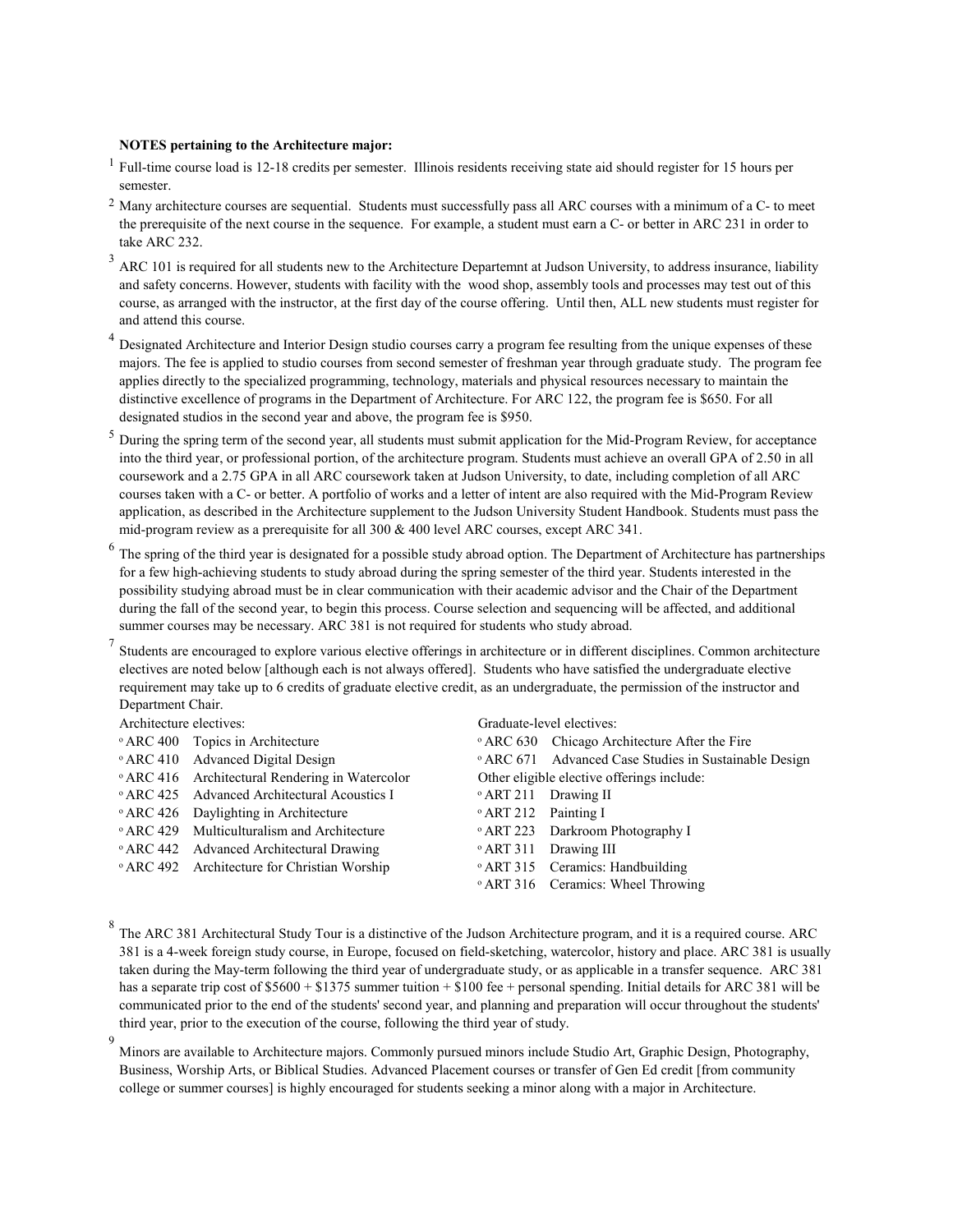Academic planning is the student's responsibility. This Four Year Plan is designed to be a guide to assist students as they plan their course selections. This is only a suggested schedule, and is not a substitute for a student's Degree Audit, nor the Judson University Catalog. Actual course selections should be made with the advice and approval of an academic advisor. Students should become familiar with the catalog in effect at the time at which they entered the institution. Course requirements and sequencing may vary with AP courses, transfer courses, English/math placement, or other conditions.

Please read additional notes on the reverse side of this page.

# *Bachelor of Arts in Interior Design with Architectural Studies Minor*

|                           |     | <b>Fall 2022</b>                                         |                    |                 |           | Spring 2023                                                         |    |
|---------------------------|-----|----------------------------------------------------------|--------------------|-----------------|-----------|---------------------------------------------------------------------|----|
| <b>ARC</b>                | 101 | Shop Stewardship Materials and Processes <sup>3</sup>    | $\mathbf{1}$       | <b>ARC</b>      | 122       | Communication and Architectonics <sup>4</sup>                       | 1  |
| ART                       | 111 | Drawing I                                                | 3                  | <b>ARC</b>      | $222$ -ID | <b>Construction Tectonics and Assemblies</b>                        | 3  |
| <b>DES</b>                | 121 | Design I                                                 | 3                  | ART             | 211       | Drawing II                                                          | 3  |
| <b>ENG</b>                | 101 | <b>Expository Writing</b>                                | 3                  | <b>ENG</b>      | 102       | Critical Thinking & Writing                                         | 3  |
| <b>GEN</b>                | 101 | Questions of Life (<24 transfer hours)                   | 1                  | <b>SPC</b>      | 120       | Foundations of Speech                                               | 3  |
| <b>ESS</b>                | 101 | Wellness                                                 | 1                  |                 |           | NOTE: Calculus requirement must be completed as                     |    |
| <b>ESS</b>                |     | ESS Physical Activity course                             | 1                  |                 |           | a prerequisiste to PHY 237.                                         |    |
| <b>MAT</b>                | 211 | Functions and Calculus I                                 | 5                  |                 |           |                                                                     |    |
|                           |     | OR MAT 215 Calculus w/Analytic Geometry I                | 3                  |                 |           |                                                                     |    |
|                           |     |                                                          | <b>Total 16-18</b> |                 |           | <b>Total</b>                                                        | 16 |
|                           |     | <b>Fall 2023</b>                                         |                    |                 |           | Spring 2024                                                         |    |
| ARC                       | 231 | History of Architecture I                                | 3                  | <b>ARC</b>      | 232       | History of Architecture II                                          | 3  |
| ARC                       | 251 | Heuristics and Architectonics <sup>4</sup>               | 4                  | <b>ARC</b>      | 252       | Architectural Design Explorations <sup>4</sup>                      | 4  |
| <b>BST</b>                | 110 | Intro to the Christian Bible                             | 3                  | THS             | 110       | Christian Faith: Understanding & Application                        | 4  |
| <b>HIS</b>                | 261 | History of Civilization I                                | 3                  | <b>HIS</b>      | 262       | History of Civilization II                                          | 3  |
| PHY                       | 237 | General Physics I w/Lab                                  | 4                  | <b>PSY</b>      | 111       | Introduction to Psychology                                          | 3  |
|                           |     |                                                          |                    |                 |           | OR SOC 151 Introduction to Sociology                                |    |
|                           |     |                                                          |                    |                 |           | <b>NOTE: Mid-Program Review Application due.</b> <sup>5</sup>       |    |
|                           |     | <b>Total</b>                                             | 17                 |                 |           | Total                                                               | 17 |
|                           |     | <b>Fall 2024</b>                                         |                    |                 |           | Spring 2025                                                         |    |
| <b>ARC</b>                | 310 | Digital Design Simulation                                | 3                  | <b>INT</b>      | 324       | Building Codes and Universal Design                                 | 3  |
| <b>ARC</b>                | 321 | Theories of Environmental Stewardship                    | 3                  | <b>INT</b>      | 328       | Case Studies in Construction Detail                                 | 4  |
| <b>INT</b>                | 322 | <b>Building Systems</b>                                  | 3                  | <b>INT</b>      | 331       | History of Interiors and Furnishings                                | 3  |
| <b>INT</b>                | 323 | Textiles, Materials and Sourcing                         | 3                  | <b>INT</b>      | 352       | ID Studio II: Residential, Kitchen, Bath <sup>4</sup>               | 5  |
| <b>INT</b>                | 351 | ID Studio I: Space Planning, Ergonomics <sup>4</sup>     | 5                  | <b>ELECTIVE</b> |           | Additional Elective 300-level or higher                             | 3  |
|                           |     |                                                          |                    |                 |           | <b>NOTE: Complete the "Application for</b>                          |    |
|                           |     |                                                          |                    |                 |           | Graduation" prior to registering for fourth year.                   |    |
|                           |     | Total                                                    | 17                 |                 |           | Total                                                               | 18 |
|                           |     |                                                          |                    | Summer 2025     |           |                                                                     |    |
|                           |     | <b>INT 381</b><br><b>Fall 2025</b>                       |                    |                 |           | Interior Design Study Tour <sup>8</sup><br>(5)<br><b>Total</b>      | 5  |
| $\ensuremath{\text{INT}}$ | 428 | Case Studies in Lighting and Acoustics                   | 3                  | <b>INT</b>      | 452       | Spring 2026<br>ID Studio IV: Integrative Design Thesis <sup>4</sup> | 5  |
| <b>INT</b>                | 451 | ID Studio III: Commercial, Contract, Health <sup>3</sup> | 5                  | <b>INT</b>      | 462       | Interior Design Professional Practice                               | 4  |
| <b>ENG</b>                |     | 36*/37* Gen Ed English Elective                          | 3                  | <b>GEN</b>      | 401       | The Good Life: Continuing the Conversation                          | 3  |
| <b>BUS</b>                | 101 | Introduction to Business                                 | 1                  | <b>BST</b>      |           | Gen Ed Biblical Studies Elective                                    | 3  |
| <b>GEN</b>                | 301 | Reflecting on the Conversation                           |                    |                 |           |                                                                     |    |
| <b>ELECTIVE</b>           |     | Additional Elective 300-level or higher                  | 3                  |                 |           |                                                                     |    |
|                           |     | <b>Total</b>                                             | 18                 |                 |           | <b>Total</b>                                                        | 15 |

**NOTE: See reverse side for notes pertaining to the Interior Design major**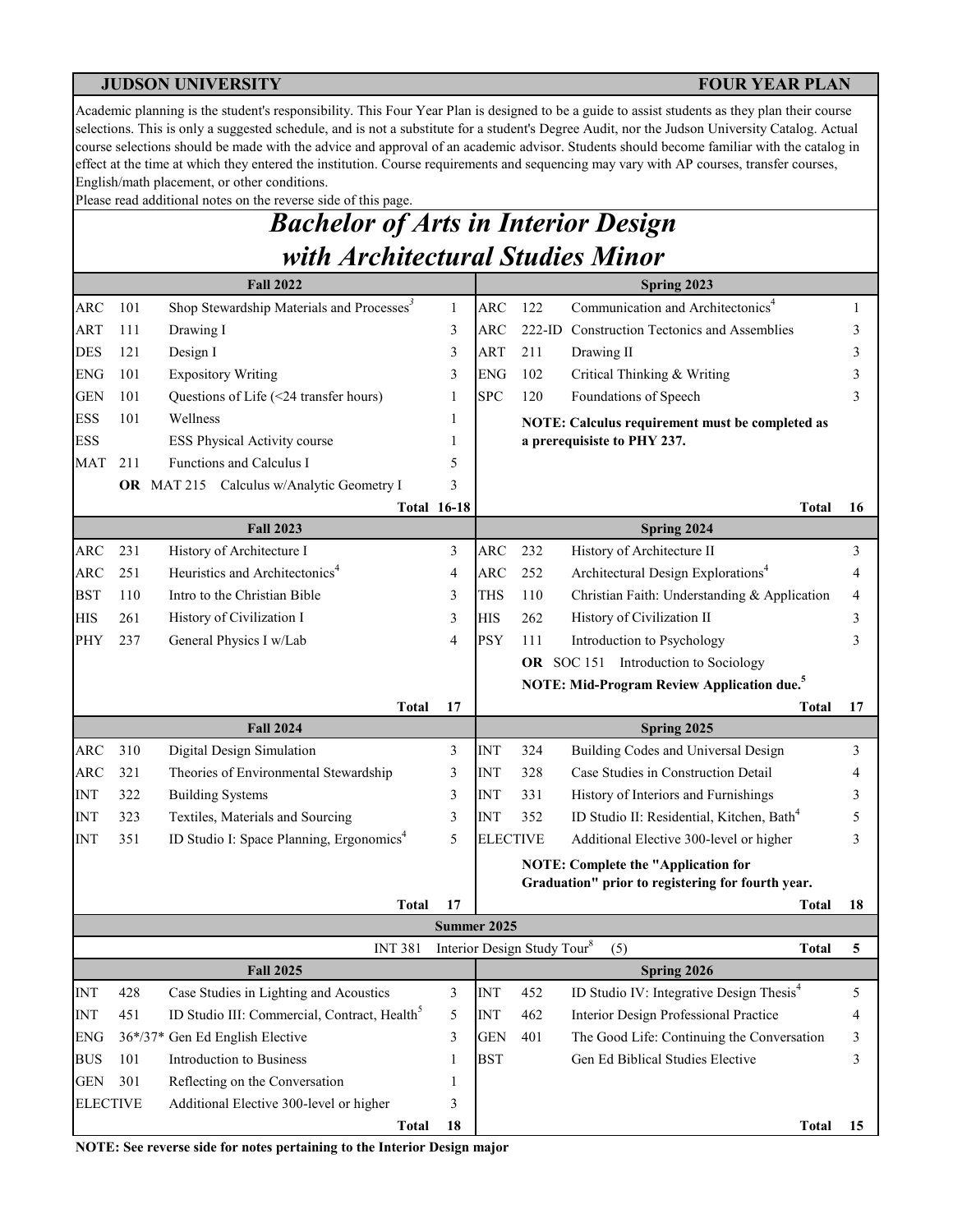### **NOTES pertaining to the Interior Design major:**

9

- 1 Full-time course load is 12-18 credits per semester. Illinois residents receiving state aid should register for 15 hours per semester.
- $^2$  Many ARC and INT courses are sequential. Students must successfully pass all ARC and INT courses with a minimum of a C- to meet the prerequisite of the next course in the sequence. For example, a student must earn a C- or better in ARC 251 in order to take ARC 252.
- $3$  ARC 101 is required for all students new to the Architecture Departemnt at Judson University, to address insurance, liability and safety concerns. However, students with facility with the wood shop, assembly tools and processes may test out of this course, as arranged with the instructor, at the first day of the course offering. Until then, ALL new students must register for and attend this course.
- 4 Designated Architecture and Interior Design studio courses carry a program fee resulting from the unique expenses of these majors. The fee is applied to studio courses from second semester of freshman year through graduate study. The program fee applies directly to the specialized programming, technology, materials and physical resources necessary to maintain the distinctive excellence of programs in the Department of Architecture. For ARC 122, the program fee is \$650. For all designated studios in the second year and above, the program fee is \$950.
- 5 During the spring term of the second year, all students must submit application for the Mid-Program Review, for acceptance into the third year, or professional portion, of the architecture program. Students must achieve an overall GPA of 2.50 in all coursework and a 2.75 GPA in all ARC and INT coursework taken at Judson University, to date, including completion of all ARC and INT courses taken with a C- or better. A portfolio of works and a letter of intent are also required with the Mid-Program Review application, as described in the Architecture supplement to the Judson University Student Handbook. Students must pass the mid-program review as a prerequisite for all 300 & 400 level ARC and INT courses.
- $^6$  ARC 222-ID is only offered every other spring term. In those years when it is not offered, first-year students should swap this course with BST 102, PSY 111, or SOC 151, and take ARC 222-ID in the spring of the second year.
- 7 Students are encouraged to explore various elective offerings in architecture or in different disciplines. Common architecture electives are noted below [although each is not always offered]. Students who have satisfied the undergraduate elective requirement may take up to 6 credits of graduate elective credit, as an undergraduate, the permission of the instructor and Department Chair.

|  | <sup>o</sup> ARC 400 Topics in Architecture                |                                 | Graduate-level electives:                                        |
|--|------------------------------------------------------------|---------------------------------|------------------------------------------------------------------|
|  | <sup>o</sup> ARC 410 Advanced Digital Design               |                                 | <sup>o</sup> ARC 630 Chicago Architecture After the Fire         |
|  | <sup>o</sup> ARC 416 Architectural Rendering in Watercolor |                                 | <sup>o</sup> ARC 671 Advanced Case Studies in Sustainable Design |
|  | <sup>o</sup> ARC 425 Advanced Architectural Acoustics I    |                                 | Other eligible elective offerings include:                       |
|  | • ARC 426 Daylighting in Architecture                      | <sup>o</sup> ART 211 Drawing II |                                                                  |
|  | • ARC 429 Multiculturalism and Architecture                | <sup>o</sup> ART 212 Painting I |                                                                  |
|  | <sup>o</sup> ARC 442 Advanced Architectural Drawing        |                                 | <sup>o</sup> ART 223 Darkroom Photography I                      |
|  | <sup>o</sup> ARC 492 Architecture for Christian Worship    |                                 | <sup>o</sup> ART 311 Drawing III                                 |
|  |                                                            |                                 | <sup>o</sup> ART 315 Ceramics: Handbuilding                      |
|  |                                                            |                                 | <sup>o</sup> ART 316 Ceramics: Wheel Throwing                    |
|  |                                                            |                                 |                                                                  |

8 The INT 381 Interior Design Study Tour is a distinctive of the Judson Architecture program, and it is a required course. INT 381 is a 4-week foreign study course, in Europe, focused on field-sketching, watercolor, history and place. INT 381 is usually taken during the May-term following the third year of undergraduate study, or as applicable in a transfer sequence. INT 381 has a separate trip cost of  $$5600 + $1375$  summer tuition  $+ $100$  fee + personal spending. Initial details for INT 381 will be communicated prior to the end of the students' second year, and planning and preparation will occur throughout the students' third year, prior to the execution of the course, following the third year of study.

All Interior Design majors who spend four years studying at Judson receive an Architectural Studies minor. It is possible for a second minor to be pursued as well. Commonly pursued minors include Studio Art, Graphic Design, Photography, Business, Worship Arts, or Biblical Studies. Advanced Placement courses or trnasfer of Gen Ed credit [from community colleges or summer courses] is highly encouraged for students seeking a second minor. Transfer students may or may not achieve the Architectural Studies minor, depending on the transfer plan and specific courses taken.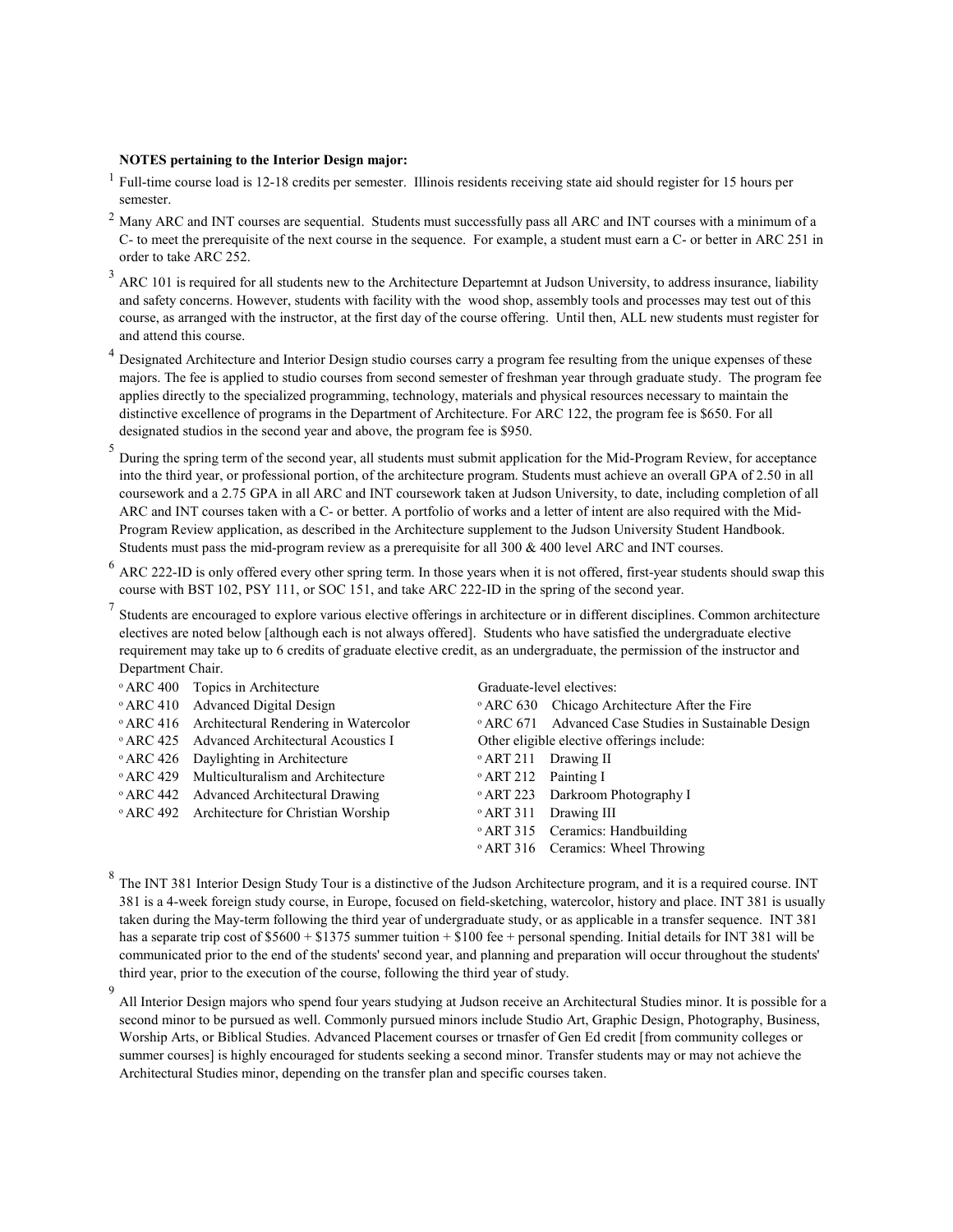Academic planning is the student's responsibility. This Four Year Plan is designed to be a guide to assist students as they plan their course selections. This is only a suggested schedule, and is not a substitute for a student's Degree Audit, nor the Judson University Catalog. Actual course selections should be made with the advice and approval of an academic advisor. Students should become familiar with the catalog in effect at the time at which they entered the institution. Course requirements and sequencing may vary with AP courses, transfer courses, English/math placement, or other conditions.

|                        |     | <b>Bachelor of Arts in Art</b>                                                 |        |                 |                             |                                              |    |
|------------------------|-----|--------------------------------------------------------------------------------|--------|-----------------|-----------------------------|----------------------------------------------|----|
|                        |     | <b>Fall 2022</b>                                                               |        |                 |                             | Spring 2023                                  |    |
| <b>ART</b>             | 111 | Drawing I                                                                      | 3      | <b>ARC</b>      | 101                         | Shop Stewardship Materials and Processes     | 1  |
| <b>DES</b>             | 121 | Design I                                                                       | 3      | <b>ART</b>      | 211                         | Drawing II                                   | 3  |
| <b>GEN</b>             | 101 | Questions of Life (<24 transfer hours)                                         | 1      | <b>ART</b>      | 123                         | Introduction to Photography                  | 3  |
| <b>ESS</b>             | 101 | Wellness                                                                       | 1      | <b>DES</b>      | 231                         | Digital Tools                                | 3  |
| <b>ESS</b>             |     | ESS Physical Activity course                                                   | 1      | <b>ENG</b>      | 102                         | Crit Think and Writ (or ACT/SAT placement)   | 3  |
| ENG                    | 101 | Expository Writing (or ACT/SAT placement)                                      | 3      | <b>MAT</b>      |                             | Math based on ACT/SAT placement              | 3  |
| <b>SPC</b>             | 120 | Foundations of Speech                                                          | 3      |                 |                             |                                              |    |
|                        |     | <b>Total</b>                                                                   | 15     |                 |                             | <b>Total</b>                                 | 16 |
|                        |     | <b>Fall 2023</b>                                                               |        |                 |                             | Spring 2024                                  |    |
| <b>ART</b>             | 212 | Painting I                                                                     | 3      | <b>ART</b>      | 225                         | History of Art II                            | 3  |
| <b>ART</b>             | 224 | History of Art I                                                               | 3      | <b>ART</b>      | 295                         | Professional Practices in Art                | 2  |
| <b>ART/DES</b>         |     | Studio Elective (see major audit)                                              | 3      | <b>DES</b>      | 222                         | Three Dimensional Design                     | 3  |
| <b>BST</b>             | 110 | Intro to the Christian Bible                                                   | 3      | THS             | 110                         | Christian Faith: Understanding & Application | 3  |
| <b>PSY</b>             | 111 | Introduction to Psychology                                                     | 3      | <b>SCM</b>      |                             | Gen Ed Science w/Lab                         | 4  |
|                        |     | OR SOC 151 Introduction to Sociology                                           |        |                 |                             |                                              |    |
|                        |     | <b>Total</b>                                                                   | 15     |                 |                             | <b>Total</b>                                 | 15 |
|                        |     |                                                                                |        | Summer 2024     |                             |                                              |    |
|                        |     | <b>ART 395</b>                                                                 |        |                 | Internship Practicum in Art | (1)<br><b>Total</b>                          | 1  |
|                        |     | <b>Fall 2024</b>                                                               |        |                 |                             | Spring 2025                                  |    |
| <b>HIS</b>             | 262 | History of Civilization II                                                     | 3      | <b>ART</b>      | 319M                        | Creative Practice: Tools and Methods         | 3  |
| ENG                    |     | 36*/37* Gen Ed English Elective                                                | 3      | ART             | 319C                        | Creative Practice: Themes and Concepts       | 3  |
| <b>ART</b>             | 324 | History of Art III                                                             | 3      | <b>ART</b>      | 427                         | Theories of the Visual (GEN301 equivalent)   | 3  |
| <b>ART/DES</b>         |     | Studio Elective (see major audit)                                              | 3      | <b>ART/DES</b>  |                             | Studio Elective (see major audit)            | 3  |
| <b>ELECTIVE</b>        |     | Any Electives                                                                  | 3      | <b>ELECTIVE</b> |                             | Any Electives                                | 3  |
|                        |     | <b>Total</b>                                                                   | 15     |                 |                             | <b>Total</b>                                 | 15 |
|                        | 401 | <b>Fall 2025</b>                                                               |        |                 |                             | Spring 2026                                  |    |
| <b>GEN</b>             |     | The Good Life: Continuing the Conversation<br>Gen Ed Biblical Studies Elective | 3<br>3 | ART             | 497                         | Senior Project                               | 3  |
| <b>BST</b>             |     |                                                                                |        | <b>ELECTIVE</b> |                             | Any Electives                                | 9  |
| ART<br><b>ELECTIVE</b> | 496 | Senior Proposal<br>Any Electives                                               | 3<br>6 |                 |                             |                                              |    |
|                        |     | Total                                                                          | 15     |                 |                             | Total                                        | 12 |
|                        |     |                                                                                |        |                 |                             |                                              |    |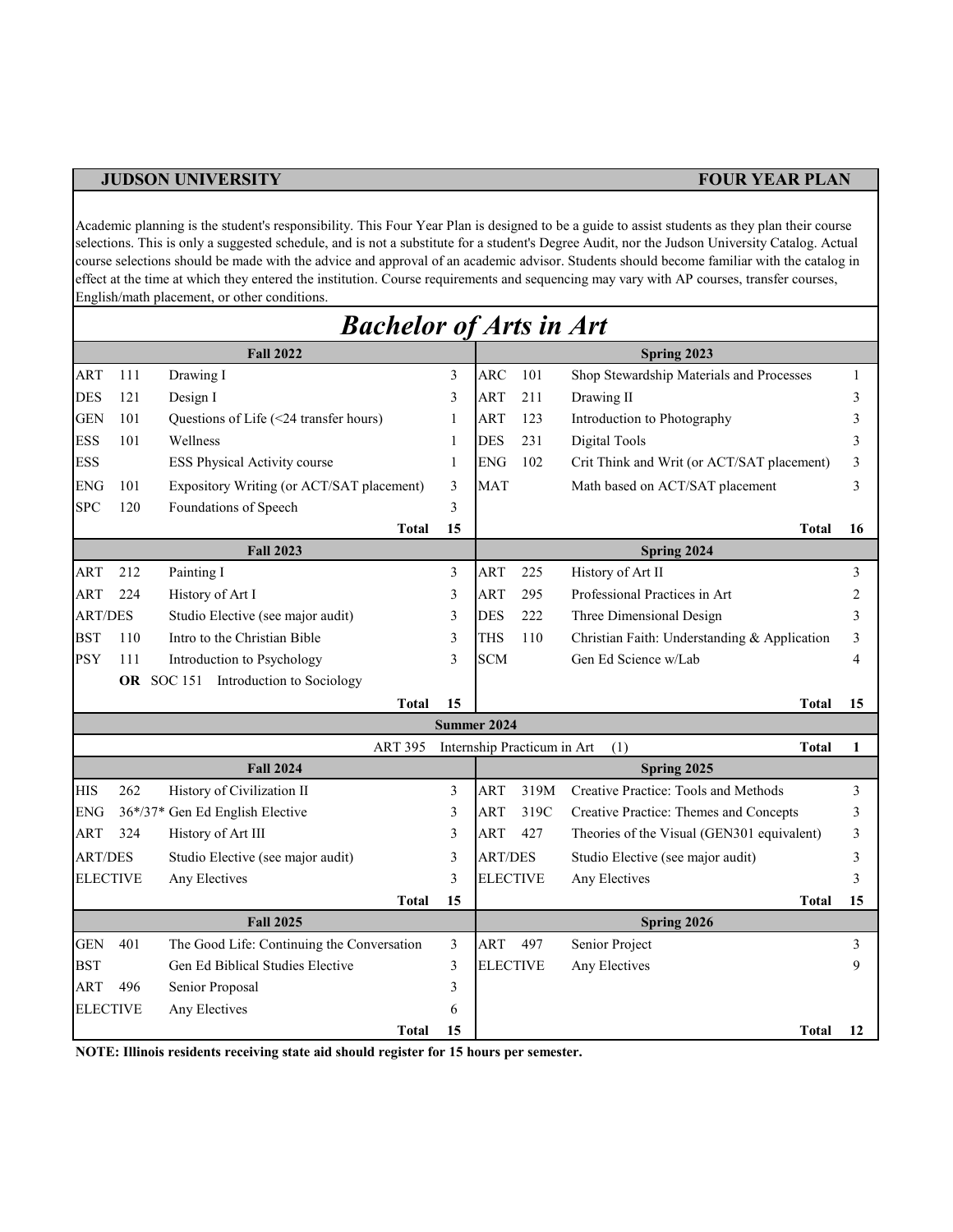Academic planning is the student's responsibility. This Four Year Plan is designed to be a guide to assist students as they plan their course selections. This is only a suggested schedule, and is not a substitute for a student's Degree Audit, nor the Judson University Catalog. Actual course selections should be made with the advice and approval of an academic advisor. Students should become familiar with the catalog in effect at the time at which they entered the institution. Course requirements and sequencing may vary with AP courses, transfer courses, English/math placement, or other conditions.

|                |            | <b>Bachelor of Fine Arts in Art: Photography</b> |                |                     |                    |                             |                                              |                |
|----------------|------------|--------------------------------------------------|----------------|---------------------|--------------------|-----------------------------|----------------------------------------------|----------------|
|                |            | <b>Fall 2022</b>                                 |                |                     |                    |                             | Spring 2023                                  |                |
| ART            | 111        | Drawing I                                        |                | $\mathfrak{Z}$      | ARC                | 101                         | Shop Stewardship Materials and Processes     | 1              |
| <b>DES</b>     | 121        | Design I                                         |                | 3                   | <b>ART</b>         | 211                         | Drawing II                                   | 3              |
| <b>GEN</b>     | 101        | Questions of Life (<24 transfer hours)           |                | 1                   | <b>ART</b>         | 123                         | Intro to Photography                         | 3              |
| <b>ESS</b>     | 101        | Wellness                                         |                | 1                   | <b>DES</b>         | 231                         | Digital Tools                                | 3              |
| <b>ESS</b>     |            | ESS Physical Activity course                     |                | $\mathbf{1}$        | <b>ENG</b>         | 102                         | Crit Think and Writ (or ACT/SAT placement)   | 3              |
| <b>ENG</b>     | 101        | Expository Writing (or ACT/SAT placement)        |                | 3                   | <b>MAT</b>         |                             | Math based on ACT/SAT placement              | 3              |
| <b>SPC</b>     | 120        | Foundations of Speech                            |                | 3                   |                    |                             |                                              |                |
|                |            |                                                  | <b>Total</b>   | 15                  |                    |                             | Total                                        | 16             |
|                |            | <b>Fall 2023</b>                                 |                |                     |                    |                             | Spring 2024                                  |                |
| ART            | 212        | Painting I                                       |                | 3                   | DES                | 222                         | Three Dimensional Design                     | $\mathfrak{Z}$ |
| ART            | 224        | History of Art I                                 |                | 3                   | <b>ART</b>         | 225                         | History of Art II                            | 3              |
| <b>ART</b>     | 222        | Studio Photography                               |                | 3                   | <b>ART</b>         | 295                         | Professional Practices in Art                | $\overline{c}$ |
| <b>DES</b>     | 228        | Typography I                                     |                | 3                   | <b>DES</b>         | 321                         | Graphic Design I                             | 3              |
| <b>BST</b>     | 110        | Intro to the Christian Bible                     |                | 3                   | <b>THS</b>         | 110                         | Christian Faith: Understanding & Application | 3              |
|                |            |                                                  | <b>Total</b>   | 15                  |                    |                             | Total                                        | 14             |
|                |            |                                                  |                |                     | <b>Summer 2024</b> |                             |                                              |                |
|                |            |                                                  | <b>ART 395</b> |                     |                    | Internship Practicum in Art | (1)<br><b>Total</b>                          | 1              |
|                |            | <b>Fall 2024</b>                                 |                |                     |                    |                             | Spring 2025                                  |                |
| <b>SCM</b>     |            | Gen Ed Science w/Lab                             |                | $\overline{4}$      | <b>ART</b>         | 319M                        | Creative Practice: Tools and Methods         | 3              |
| ART            | 324<br>331 | History of Art III                               |                | $\mathfrak{Z}$<br>3 | ART<br><b>ART</b>  | 319C<br>427                 | Creative Practice: Themes and Concepts       | 3<br>3         |
| DES            |            | Web Design I                                     |                |                     |                    |                             | Theories of the Visual (GEN301 equivalent)   |                |
| ART            | 223        | Darkroom Photography                             |                | 3                   | <b>ART/DES</b>     |                             | Studio Elective (see major audit)            | 3              |
| <b>ART/DES</b> |            | Studio Elective (see major audit)                | <b>Total</b>   | 3<br>16             | <b>HIS</b>         | 262                         | History of Civilization II<br>Total          | 3<br>15        |
|                |            | <b>Fall 2025</b>                                 |                |                     |                    |                             | Spring 2026                                  |                |
| <b>BST</b>     |            | Gen Ed Biblical Studies Elective                 |                | 3                   | <b>ENG</b>         |                             | 36*/37* Gen Ed English Elective              | 3              |
| <b>PSY</b>     | 111        | Introduction to Psychology                       |                | 3                   | GEN                | 401                         | The Good Life                                | 3              |
|                |            | OR SOC 151 Introduction to Sociology             |                |                     | ART                | 497                         | Senior Project                               | 3              |
| ART            | 323        | <b>Advanced Photography</b>                      |                | 3                   | <b>ART/DES</b>     |                             | Studio Elective (see major audit)            | 3              |
| <b>ART</b>     | 496        | Senior Proposal                                  |                | 3                   |                    |                             |                                              |                |
| <b>ART/DES</b> |            | Studio Elective (see major audit)                |                | 3                   |                    |                             |                                              |                |
|                |            |                                                  | <b>Total</b>   | 15                  |                    |                             | Total                                        | 12             |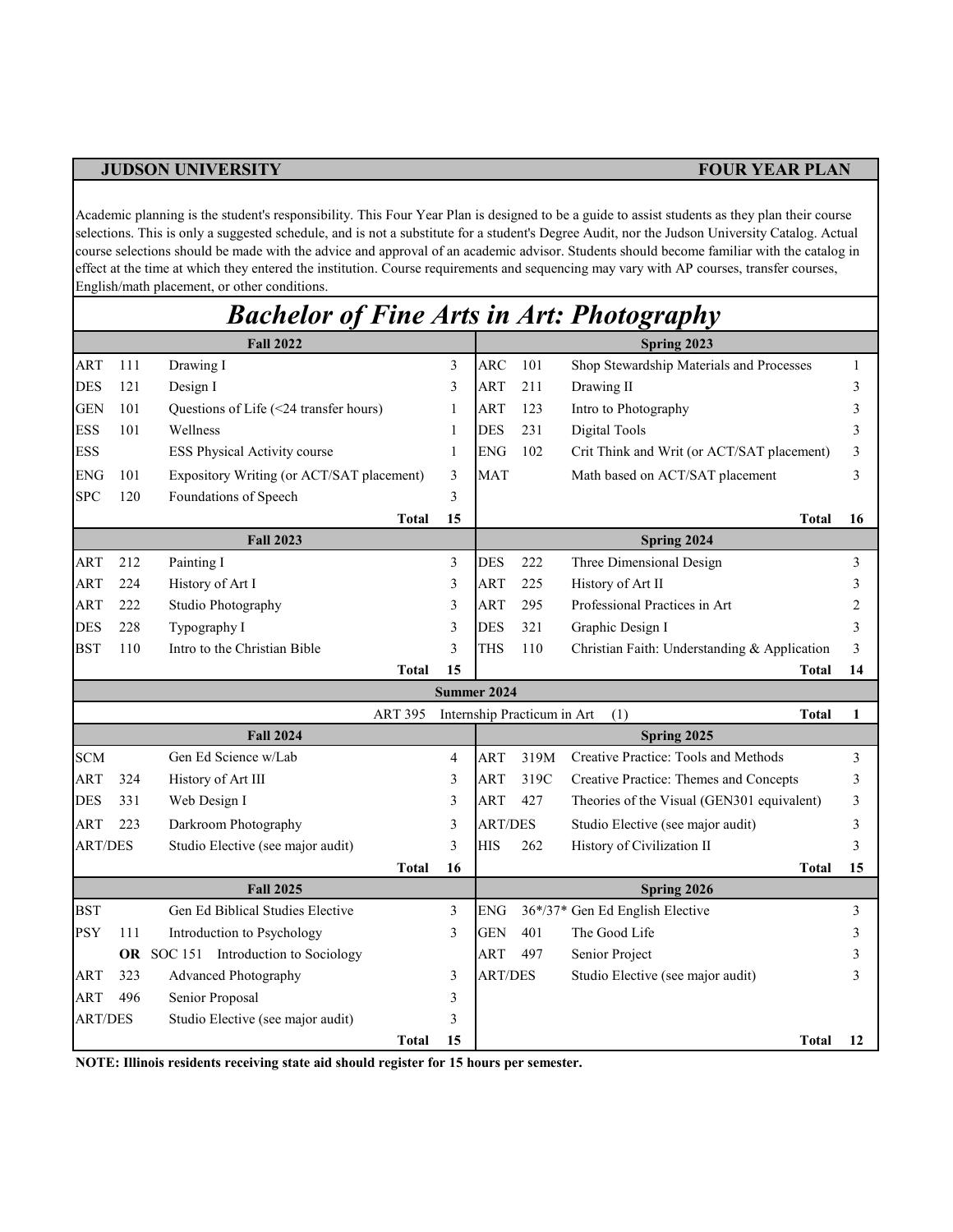Academic planning is the student's responsibility. This Four Year Plan is designed to be a guide to assist students as they plan their course selections. This is only a suggested schedule, and is not a substitute for a student's Degree Audit, nor the Judson University Catalog. Actual course selections should be made with the advice and approval of an academic advisor. Students should become familiar with the catalog in effect at the time at which they entered the institution. Course requirements and sequencing may vary with AP courses, transfer courses, English/math placement, or other conditions.

| <b>Fall 2022</b><br>Spring 2023<br>ART<br>Drawing I<br><b>ARC</b><br>101<br>Shop Stewardship Materials and Processes<br>111<br>3<br><b>DES</b><br>121<br>3<br><b>ART</b><br>211<br>Design I<br>Drawing II<br>101<br>Questions of Life (<24 transfer hours)<br>ART<br>123<br>Introduction to Photography<br><b>GEN</b><br>1<br><b>ESS</b><br>101<br>Wellness<br><b>DES</b><br>231<br>Digital Tools<br>1<br><b>ESS</b><br>ESS Physical Activity course<br><b>ENG</b><br>102<br>Crit Think and Writ (or ACT/SAT placement)<br>$\mathbf{1}$ |              | 1  |
|-----------------------------------------------------------------------------------------------------------------------------------------------------------------------------------------------------------------------------------------------------------------------------------------------------------------------------------------------------------------------------------------------------------------------------------------------------------------------------------------------------------------------------------------|--------------|----|
|                                                                                                                                                                                                                                                                                                                                                                                                                                                                                                                                         |              |    |
|                                                                                                                                                                                                                                                                                                                                                                                                                                                                                                                                         |              |    |
|                                                                                                                                                                                                                                                                                                                                                                                                                                                                                                                                         |              | 3  |
|                                                                                                                                                                                                                                                                                                                                                                                                                                                                                                                                         |              | 3  |
|                                                                                                                                                                                                                                                                                                                                                                                                                                                                                                                                         |              | 3  |
|                                                                                                                                                                                                                                                                                                                                                                                                                                                                                                                                         |              | 3  |
| <b>ENG</b><br>101<br>Expository Writing (or ACT/SAT placement)<br><b>MAT</b><br>Math based on ACT/SAT placement<br>3                                                                                                                                                                                                                                                                                                                                                                                                                    |              | 3  |
| Foundations of Speech<br><b>SPC</b><br>120<br>3                                                                                                                                                                                                                                                                                                                                                                                                                                                                                         |              |    |
| <b>Total</b><br>15                                                                                                                                                                                                                                                                                                                                                                                                                                                                                                                      | <b>Total</b> | 16 |
| Spring 2024<br><b>Fall 2023</b>                                                                                                                                                                                                                                                                                                                                                                                                                                                                                                         |              |    |
| Painting I<br>Sculpture I<br><b>ART</b><br>212<br>3<br>ART<br>217                                                                                                                                                                                                                                                                                                                                                                                                                                                                       |              | 3  |
| <b>ART</b><br>224<br>History of Art I<br>3<br><b>ART</b><br>225<br>History of Art II                                                                                                                                                                                                                                                                                                                                                                                                                                                    |              | 3  |
| Professional Practices in Art<br><b>ART</b><br>311<br>Drawing III<br><b>ART</b><br>295<br>3                                                                                                                                                                                                                                                                                                                                                                                                                                             |              | 2  |
| <b>BST</b><br>110<br>Intro to the Christian Bible<br><b>DES</b><br>222<br>Three Dimensional Design<br>3                                                                                                                                                                                                                                                                                                                                                                                                                                 |              | 3  |
| <b>HIS</b><br>3<br>THS<br>110<br>Christian Faith: Understanding & Application<br>262<br>History of Civilization II                                                                                                                                                                                                                                                                                                                                                                                                                      |              | 3  |
| 15<br><b>Total</b>                                                                                                                                                                                                                                                                                                                                                                                                                                                                                                                      | Total        | 14 |
| Summer 2024                                                                                                                                                                                                                                                                                                                                                                                                                                                                                                                             |              |    |
| <b>ART 395</b><br>Internship Practicum in Art<br>(1)                                                                                                                                                                                                                                                                                                                                                                                                                                                                                    | <b>Total</b> | 1  |
| <b>Fall 2024</b><br>Spring 2025                                                                                                                                                                                                                                                                                                                                                                                                                                                                                                         |              |    |
| Gen Ed Science w/Lab<br><b>SCM</b><br>Creative Practice: Tools and Methods<br>4<br>ART<br>319M                                                                                                                                                                                                                                                                                                                                                                                                                                          |              | 3  |
| <b>ART</b><br>324<br>History of Art III<br><b>ART</b><br>319C<br>Creative Practice: Themes and Concepts<br>3                                                                                                                                                                                                                                                                                                                                                                                                                            |              | 3  |
| ART<br>315<br>Ceramics: Handbuilding<br>3<br>ART<br>427<br>Theories of the Visual (GEN301 equivalent)                                                                                                                                                                                                                                                                                                                                                                                                                                   |              | 3  |
| OR ART 316 Ceramics: Wheel Throwing<br><b>ART/DES</b><br>Studio Elective (see major audit)                                                                                                                                                                                                                                                                                                                                                                                                                                              |              | 3  |
| <b>PSY</b><br>Introduction to Psychology<br><b>ART/DES</b><br>Studio Electives (see major audit)<br>111<br>6                                                                                                                                                                                                                                                                                                                                                                                                                            |              | 3  |
| OR SOC 151 Introduction to Sociology                                                                                                                                                                                                                                                                                                                                                                                                                                                                                                    |              |    |
| <b>Total</b><br>16                                                                                                                                                                                                                                                                                                                                                                                                                                                                                                                      | <b>Total</b> | 15 |
| <b>Fall 2025</b><br>Spring 2026                                                                                                                                                                                                                                                                                                                                                                                                                                                                                                         |              |    |
| <b>BST</b><br>Gen Ed Biblical Studies Elective<br><b>GEN</b><br>401<br>The Good Life: Continuing the Conversation<br>3<br><b>ART</b><br>497                                                                                                                                                                                                                                                                                                                                                                                             |              | 3  |
| 36*/37* Gen Ed English Elective<br>3<br>Senior Project<br>ENG                                                                                                                                                                                                                                                                                                                                                                                                                                                                           |              | 3  |
| 496<br>Senior Proposal<br><b>ART/DES</b><br><b>ART</b><br>3<br>Studio Elective (see major audit)<br>Studio Elective (see major audit)<br><b>ART/DES</b><br>6                                                                                                                                                                                                                                                                                                                                                                            |              | 6  |
|                                                                                                                                                                                                                                                                                                                                                                                                                                                                                                                                         |              |    |

## *Bachelor of Fine Arts in Studio Art*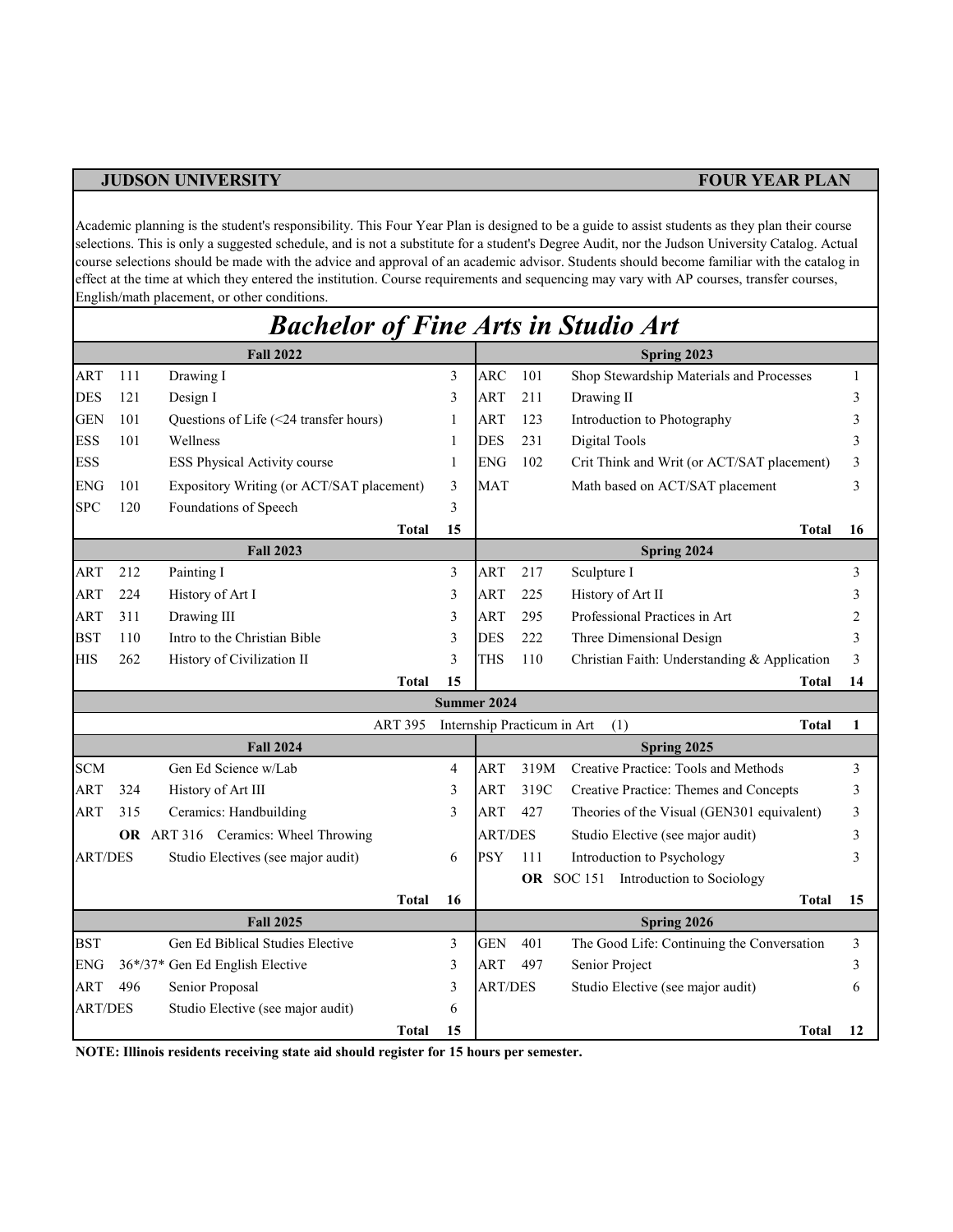Academic planning is the student's responsibility. This Four Year Plan is designed to be a guide to assist students as they plan their course selections. This is only a suggested schedule, and is not a substitute for a student's Degree Audit, nor the Judson University Catalog. Actual course selections should be made with the advice and approval of an academic advisor. Students should become familiar with the catalog in effect at the time at which they entered the institution. Course requirements and sequencing may vary with AP courses, transfer courses, English/math placement, or other conditions.

## *Bachelor of Fine Arts in Graphic Design*

|                |     | <b>Fall 2022</b>                          |                |    | Spring 2023 |                             |                                              |    |  |  |
|----------------|-----|-------------------------------------------|----------------|----|-------------|-----------------------------|----------------------------------------------|----|--|--|
| <b>ART</b>     | 111 | Drawing I                                 |                | 3  | <b>ARC</b>  | 101                         | Shop Stewardship Materials and Processes     | 1  |  |  |
| <b>DES</b>     | 121 | Design I                                  |                | 3  | <b>ART</b>  | 211                         | Drawing II                                   | 3  |  |  |
| <b>GEN</b>     | 101 | Questions of Life (<24 transfer hours)    |                | 1  | <b>ART</b>  | 123                         | Introduction to Photography                  | 3  |  |  |
| <b>ESS</b>     | 101 | Wellness                                  |                | 1  | <b>DES</b>  | 231                         | Digital Tools                                | 3  |  |  |
| <b>ESS</b>     |     | ESS Physical Activity course              |                | 1  | <b>ENG</b>  | 102                         | Crit Think and Writ (or ACT/SAT placement)   | 3  |  |  |
| <b>ENG</b>     | 101 | Expository Writing (or ACT/SAT placement) |                | 3  | <b>MAT</b>  |                             | Math based on ACT/SAT placement              | 3  |  |  |
| <b>SPC</b>     | 120 | Foundations of Speech                     |                | 3  |             |                             |                                              |    |  |  |
|                |     |                                           | <b>Total</b>   | 15 |             |                             | <b>Total</b>                                 | 16 |  |  |
|                |     | <b>Fall 2023</b>                          |                |    |             |                             | Spring 2024                                  |    |  |  |
| <b>ART/DES</b> |     | Studio Electives (see major audit)        |                | 3  | ART         | 225                         | History of Art II                            | 3  |  |  |
| <b>ART</b>     | 212 | Painting I                                |                | 3  | <b>DES</b>  | 295                         | Professional Practices in Graphic Design     | 2  |  |  |
| ART            | 224 | History of Art I                          |                | 3  | <b>DES</b>  | 321                         | Graphic Design I                             | 3  |  |  |
| <b>DES</b>     | 228 | Typography I                              |                | 3  | <b>DES</b>  | 222                         | Three Dimensional Design                     | 3  |  |  |
| <b>BST</b>     | 110 | Intro to the Christian Bible              |                | 3  | THS         | 110                         | Christian Faith: Understanding & Application | 3  |  |  |
|                |     |                                           |                |    |             |                             |                                              |    |  |  |
|                |     |                                           | Total          | 15 |             |                             | Total                                        | 14 |  |  |
|                |     |                                           |                |    | Summer 2024 |                             |                                              |    |  |  |
|                |     |                                           | <b>ART 395</b> |    |             | Internship Practicum in Art | (1)<br><b>Total</b>                          | 1  |  |  |
|                |     | <b>Fall 2024</b>                          |                |    |             |                             | Spring 2025                                  |    |  |  |
| <b>SCM</b>     |     | Gen Ed Science w/Lab                      |                | 4  | <b>ART</b>  | 427                         | Theories of the Visual (GEN301 equivalent)   | 3  |  |  |
| <b>DES</b>     | 322 | Graphic Design II                         |                | 3  | ART         | 319C                        | Creative Practice: Themes and Concepts       | 3  |  |  |
| <b>DES</b>     | 324 | History of Art III                        |                | 3  | ART         | 319M                        | Creative Practice: Tools and Methods         | 3  |  |  |
| <b>DES</b>     | 331 | Web Design I                              |                | 3  | <b>DES</b>  | 229                         | Typography II                                | 3  |  |  |
| <b>ART/DES</b> |     | Studio Electives (see major audit)        |                | 3  | <b>HIS</b>  | 262                         | History of Civilization II                   | 3  |  |  |
|                |     |                                           | <b>Total</b>   | 16 |             |                             | <b>Total</b>                                 | 15 |  |  |
|                |     | <b>Fall 2025</b>                          |                |    |             |                             | Spring 2026                                  |    |  |  |
| <b>ENG</b>     |     | 36*/37* Gen Ed English Elective           |                | 3  | <b>GEN</b>  | 401                         | The Good Life: Continuing the Conversation   | 3  |  |  |
| <b>PSY</b>     | 111 | Introduction to Psychology                |                | 3  | <b>BST</b>  |                             | Gen Ed Biblical Studies Elective             | 3  |  |  |
|                |     | OR SOC 151 Introduction to Sociology      |                |    | DES         | 497                         | Senior Project                               | 3  |  |  |
| <b>DES</b>     | 420 | Advanced Graphic Design                   |                | 3  | <b>DES</b>  | 332                         | Web Design II                                | 3  |  |  |
| <b>DES</b>     | 496 | Senior Proposal                           |                | 3  |             |                             |                                              |    |  |  |
| <b>ART/DES</b> |     | Studio Elective (see major audit)         |                | 3  |             |                             |                                              |    |  |  |
|                |     |                                           | <b>Total</b>   | 15 |             |                             | <b>Total</b>                                 | 12 |  |  |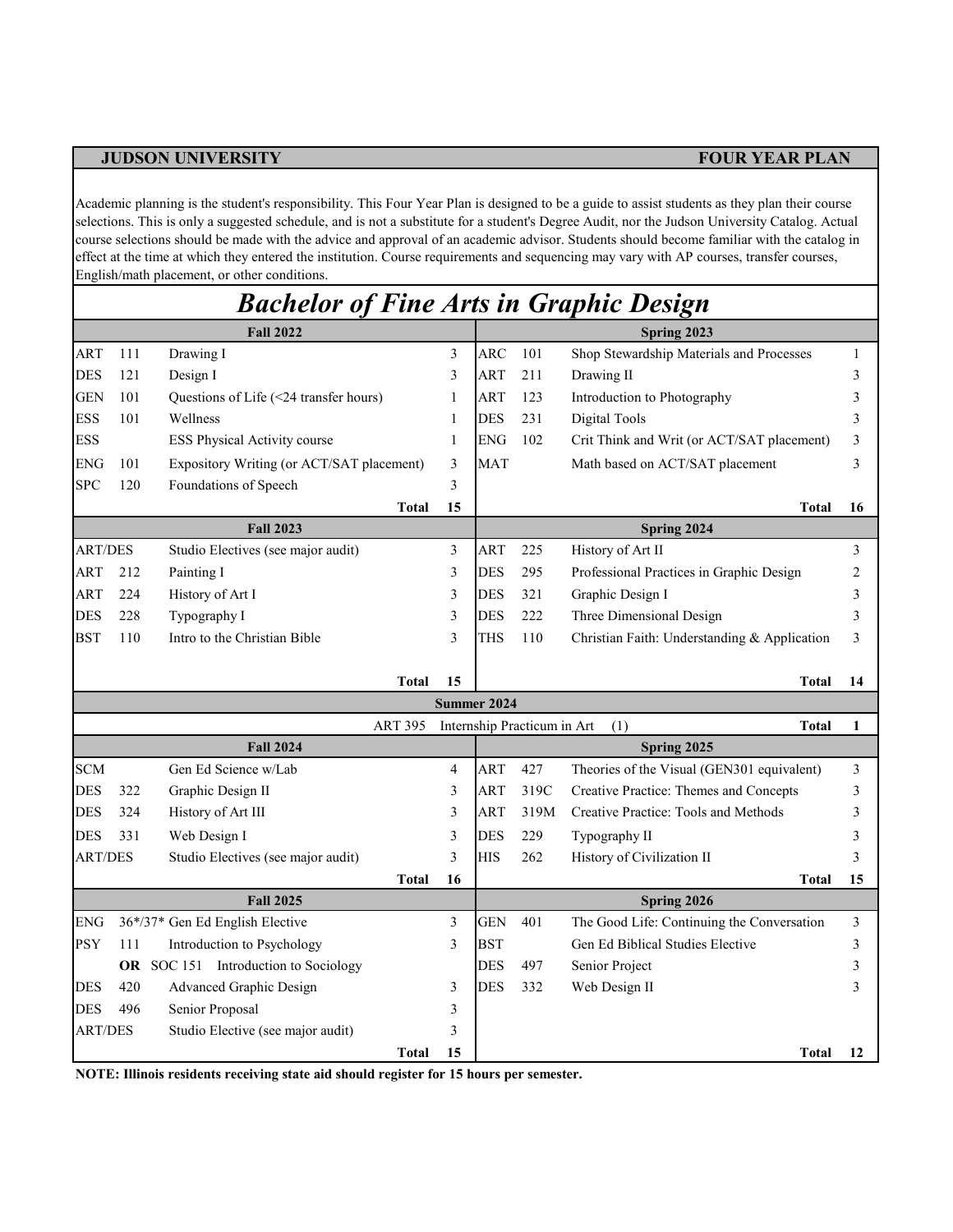Academic planning is the student's responsibility. This Four Year Plan is designed to be a guide to assist students as they plan their course selections. This is only a suggested schedule, and is not a substitute for a student's Degree Audit, nor the Judson University Catalog. Actual course selections should be made with the advice and approval of an academic advisor. Students should become familiar with the catalog in effect at the time at which they entered the institution. Course requirements and sequencing may vary with AP courses, transfer courses, English/math placement, or other conditions.

# *Bachelor of Arts in Biblical & Theological Studies*

|                 |     | <b>Fall 2022</b>                           |    |                 |     | Spring 2023                                  |    |
|-----------------|-----|--------------------------------------------|----|-----------------|-----|----------------------------------------------|----|
| <b>BST</b>      | 110 | Intro to the Christian Bible               | 3  | <b>THS</b>      | 110 | Christian Faith: Understanding & Application | 3  |
| <b>GEN</b>      | 101 | Questions of Life (<24 transfer hours)     | 1  | <b>SPC</b>      | 120 | Foundations of Speech                        | 3  |
| <b>ESS</b>      | 101 | Wellness                                   | 1  | <b>ENG</b>      | 102 | Crit Think and Writ (or ACT/SAT placement)   | 3  |
| <b>ESS</b>      |     | ESS Physical Activity course               | 1  | <b>APPREC</b>   |     | Gen Ed Visual and Performing Arts Elective   | 3  |
| <b>ENG</b>      | 101 | Expository Writing (or ACT/SAT placement)  | 3  | <b>PSY</b>      | 111 | Introduction to Psychology                   | 3  |
| <b>MAT</b>      |     | Math based on ACT/SAT placement            | 3  |                 |     | <b>OR</b> SOC 151 Introduction to Sociology  |    |
| <b>SCM</b>      |     | Gen Ed Science w/Lab                       | 4  |                 |     |                                              |    |
|                 |     | <b>Total</b>                               | 16 |                 |     | <b>Total</b>                                 | 15 |
|                 |     | <b>Fall 2023</b>                           |    |                 |     | Spring 2024                                  |    |
| <b>BST</b>      | 221 | Interpreting the Bible                     | 3  | PHL             | 260 | Introduction to Philosophy                   | 3  |
| <b>BST</b>      |     | <b>Biblical Language</b>                   | 3  | <b>BST</b>      |     | <b>Biblical Language</b>                     | 3  |
| <b>BST/THS</b>  |     | <b>BST/THS Elective</b>                    | 3  | <b>HIS</b>      |     | Gen Ed History Elective                      | 3  |
| <b>HIS</b>      | 262 | History of Civilization II                 | 3  | <b>THS</b>      | 210 | Christianity in Conversation                 |    |
| <b>THS</b>      | 221 | Christian Theology                         | 3  | <b>ELECTIVE</b> |     | Any Elective                                 |    |
|                 |     | Total                                      | 15 |                 |     | Total                                        | 15 |
|                 |     | <b>Fall 2024</b>                           |    |                 |     | Spring 2025                                  |    |
| <b>THS</b>      | 225 | History and Theology of Worship            | 3  | <b>THS</b>      | 325 | Christology                                  | 3  |
| <b>BST/THS</b>  |     | <b>BST/THS Elective</b>                    | 3  | <b>BST/THS</b>  |     | <b>BST/THS Elective</b>                      |    |
| <b>BST</b>      |     | <b>BST</b> Elective                        | 3  | <b>BST</b>      |     | <b>BST</b> Elective                          |    |
| <b>BST/THS</b>  |     | <b>BST/THS Elective</b>                    | 3  | <b>BST</b>      | 301 | <b>BTS</b> General Education Seminar         |    |
| <b>ELECTIVE</b> |     | Any Elective                               | 3  | <b>ENG</b>      |     | 36*/37* Gen Ed English Elective              | 3  |
|                 |     |                                            |    | <b>ELECTIVE</b> |     | Any Elective                                 | 3  |
|                 |     | <b>Total</b>                               | 15 |                 |     | Total                                        | 16 |
|                 |     | <b>Fall 2025</b>                           |    |                 |     | Spring 2026                                  |    |
| <b>GEN</b>      | 401 | The Good Life: Continuing the Conversation | 3  | <b>BST/THS</b>  |     | <b>BST/THS Elective</b>                      | 3  |
| <b>BST/THS</b>  |     | <b>BST/THS Elective</b>                    | 3  | <b>ELECTIVE</b> |     | Any Elective                                 | 3  |
| <b>BST/THS</b>  |     | <b>BST/THS Elective</b>                    | 3  | <b>ELECTIVE</b> |     | Any Elective                                 |    |
| <b>ELECTIVE</b> |     | Any Elective                               | 3  | <b>ELECTIVE</b> |     | Any Elective                                 |    |
| <b>ELECTIVE</b> |     | Any Elective                               | 3  |                 |     |                                              |    |
|                 |     | <b>Total</b>                               | 15 |                 |     | <b>Total</b>                                 | 12 |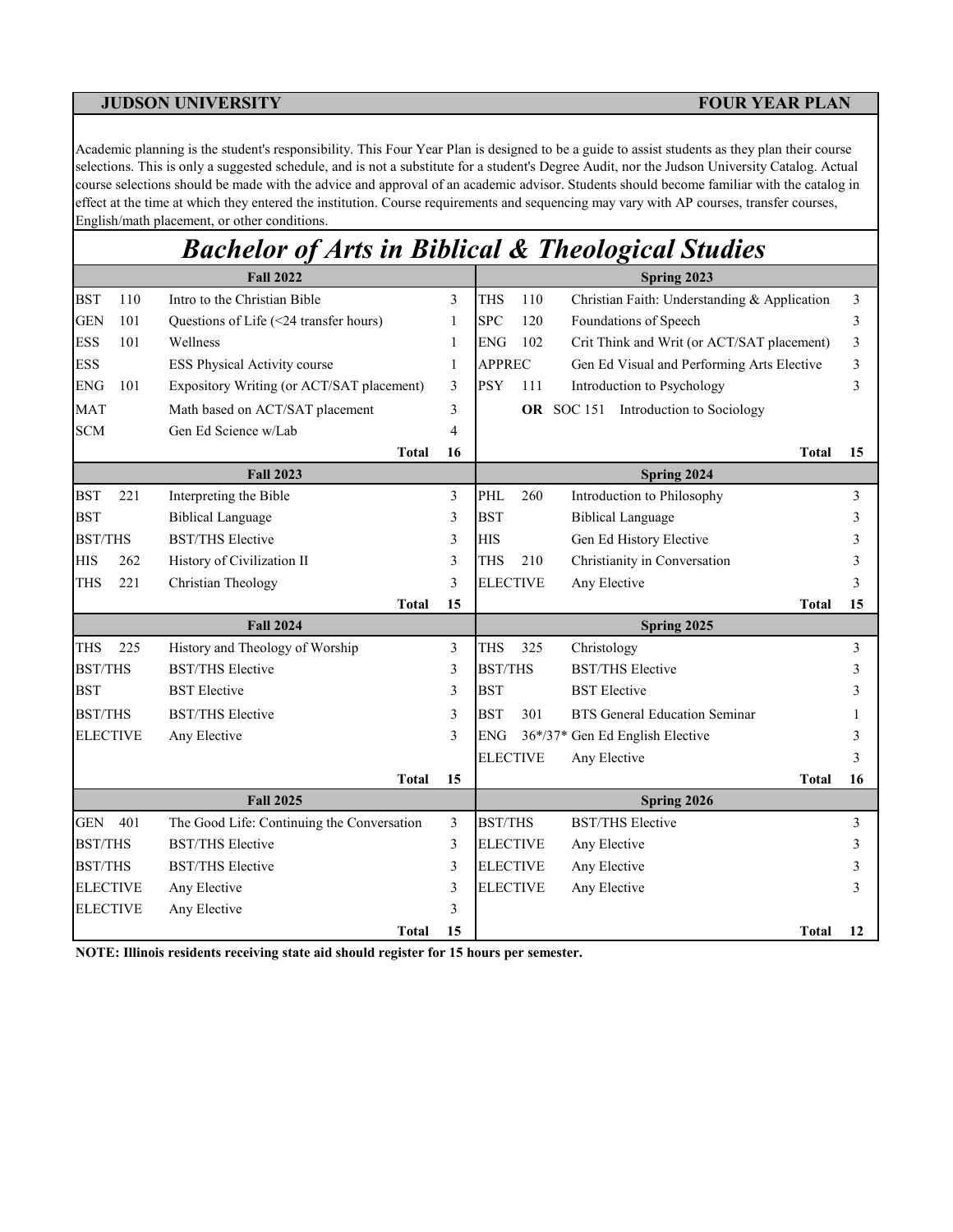### **Biblical Studies Courses**

**Group 1**: Introductory Courses ͦ **BST 110** Introduction to the Bible (G)

ͦ **THS 110** Christian Faith (G)

- **Group 2**: Cluster Courses
- ͦ **BST 222** Pentateuch/Pre-Exilic Lit (G)
- ͦ **BST 223** Life & Meaning of Jesus (G)
- ͦ **BST 224** Paul & His Epistles (G)
- ͦ **BST 245** Poetic & Wisdom Lit of OT (G)
- ͦ **BST 249** Prophetic Literature (G)
- **Group 3**: Skill Courses
- ͦ **BST 221** Interpreting the Bible
- ͦ **BST 345** New Testament Greek I
- ͦ **BST 346** New Testament Greek II
- ͦ **BST 348** Biblical Hebrew I
- ͦ **BST 349** Biblical Hebrew II
- **Group 4**: Philosophy & Theology Courses
- ͦ **PHL 260** Introduction to Philosophy
- ͦ **PHL 267** Comparative Religions
- ͦ **PHL 364** Christian Ethics
- ͦ **THS 221** Christian Theology (G)
- ͦ **THS 210** Christianity in Conversation (G)
- ͦ **THS 223** Environmental Theology (G)
- ͦ **THS 225** History and Theology of Worship (G)
- ͦ **THS 325** Christology
- ͦ **THS 330** Theology of Work
- ͦ **THS 391** Philosophers and Theologians in Dialogue
- ͦ **THS 435** Studies in Contemporary Theology
- ͦ **THS 437** Studies in Historical Theology

**Group 5**: Bible Book Courses ͦ **BST 228** Bible Bk Stdy: Heb & Catholic Epistles (G) ͦ **BST 263** Bible Bk Stdy: John and Joannine Epistles (G) ͦ **BST 266** Bible Bk Stdy: 1 & 2 Corinthians (G) ͦ **BST 269** Bible Bk Stdy: Galatians and Philippians (G) ͦ **BST 273** Bible Bk Stdy: Letters James, Peter & Jude (G) ͦ **BST 279** Bible Bk Stdy: Revelation (G) ͦ **BST 361** Bible Bk Exegesis: Genesis (G) ͦ **BST 365** Bible Bk Exegesis: Psalms (G) ͦ **BST 368** Bible Bk Exegesis: Isaiah (G) ͦ **BST 369** Bible Bk Exegesis: Jeremiah (G) ͦ **BST 371** Bible Bk Exegesis: Luke (G) ͦ **BST 374** Bible Bk Exegesis: Romans (G) ͦ **BST 376** Bible Bk Exegesis: Hebrews (G) **Other BST Courses** ͦ **BST 449** Hist, Culture & Lit of NT World ͦ **BST 485** Research Seminar

G: meets General Education Requirement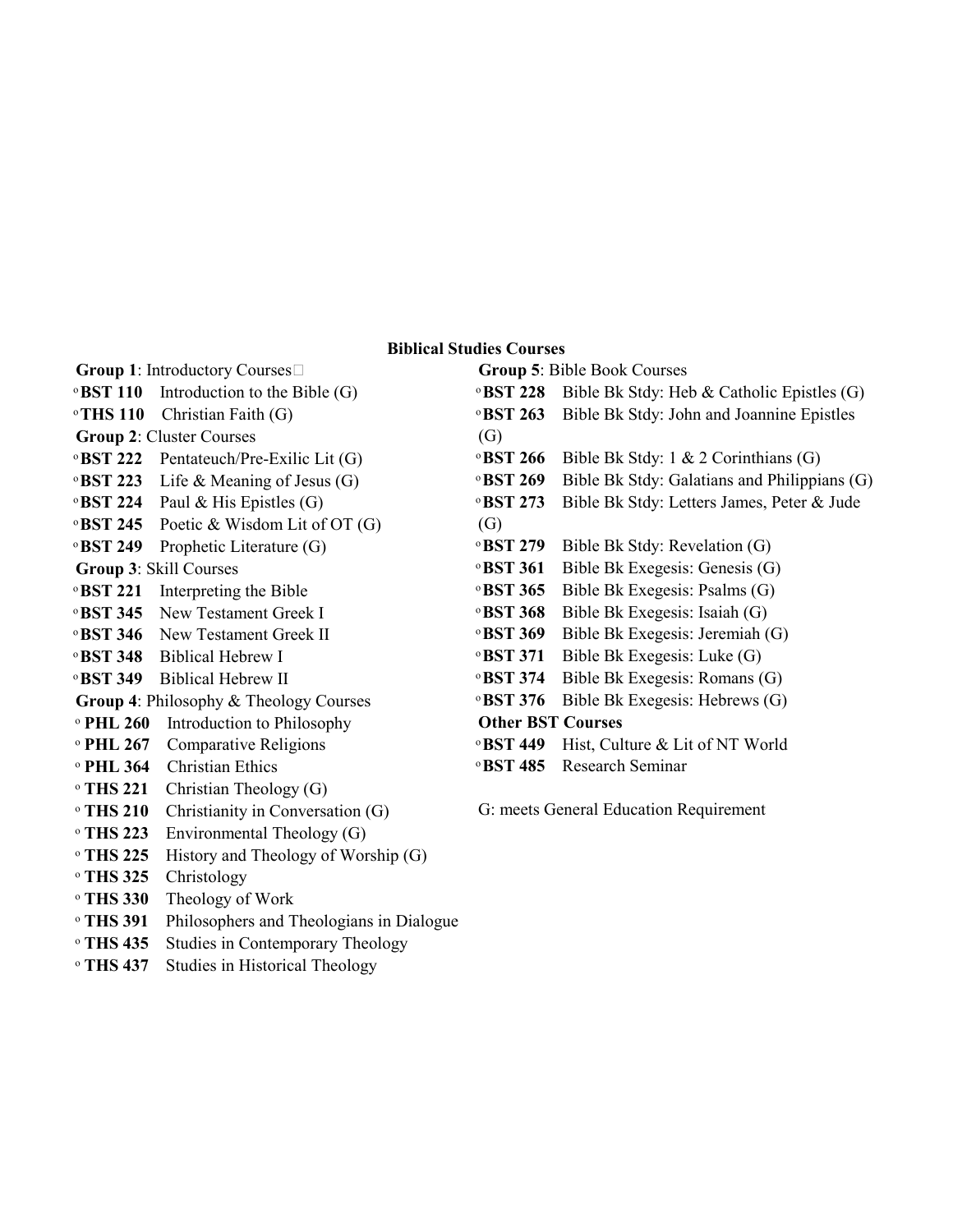Academic planning is the student's responsibility. This Four Year Plan is designed to be a guide to assist students as they plan their course selections. This is only a suggested schedule, and is not a substitute for a student's Degree Audit, nor the Judson University Catalog. Actual course selections should be made with the advice and approval of an academic advisor. Students should become familiar with the catalog in effect at the time at which they entered the institution. Course requirements and sequencing may vary with AP courses, transfer courses, English/math placement, or other conditions.

|                 |     | <b>Bachelor of Arts in Accounting</b>     |                    |                 |     |                                              |                    |
|-----------------|-----|-------------------------------------------|--------------------|-----------------|-----|----------------------------------------------|--------------------|
|                 |     | <b>Fall 2022</b>                          |                    |                 |     | Spring 2023                                  |                    |
| <b>BST</b>      | 110 | Intro to the Christian Bible              | 3                  | <b>THS</b>      | 110 | Christian Faith: Understanding & Application | 3                  |
| <b>BUS</b>      | 101 | Introduction to Business (recommended)    | 3                  | <b>ENG</b>      | 102 | Crit Think and Writ (or ACT/SAT placement)   | 3                  |
| <b>GEN</b>      | 101 | Questions of Life (<24 transfer hours)    | $\mathbf{1}$       | <b>MAT</b>      |     | Math based on ACT/SAT placement              | 3                  |
| <b>ESS</b>      | 101 | Wellness                                  | 1                  |                 |     | (MAT111 recommended)                         |                    |
| <b>ESS</b>      |     | ESS Physical Activity course              | 1                  | <b>APPREC</b>   |     | Gen Ed Visual and Performing Arts Elective   | 3                  |
| <b>ENG</b>      | 101 | Expository Writing (or ACT/SAT placement) | 3                  | <b>PSY</b>      | 111 | Introduction to Psychology                   | 3                  |
| <b>SPC</b>      | 120 | Foundations of Speech                     | 3                  |                 |     | OR SOC 151 Introduction to Sociology         |                    |
|                 |     | <b>Total</b>                              | 15                 |                 |     | Total                                        | 15                 |
|                 |     | <b>Fall 2023</b>                          |                    |                 |     | Spring 2024                                  |                    |
| <b>BUS</b>      | 223 | Using Excel for Analytical Analysis       | 3                  | <b>BUS</b>      | 261 | Fund of Managerial Accounting (prereq 251)   | 3                  |
| <b>BUS</b>      | 240 | <b>Economic Principles</b>                | 3                  | <b>BUS</b>      | 255 | Principles of Marketing                      | 3                  |
| <b>BUS</b>      | 250 | <b>Management Principles</b>              | 3                  | <b>HIS</b>      | 261 | History of Civilization I                    | 3                  |
| <b>BUS</b>      | 251 | Financial Accounting                      | 3                  | <b>BST</b>      |     | Gen Ed Biblical Studies Elective             | 3                  |
| <b>SCM</b>      |     | Gen Ed Science w/Lab                      | 4                  | <b>ELECTIVE</b> |     | Additional Electives (for 150 in 4*)         | 3                  |
| <b>ELECTIVE</b> |     | Additional Electives (for 150 in 4*)      | $0 - 2$            |                 |     |                                              |                    |
|                 |     |                                           | <b>Total 16-18</b> |                 |     | Total                                        | 15                 |
|                 |     | <b>Fall 2024</b>                          |                    |                 |     | Spring 2025                                  |                    |
| <b>BUS</b>      | 253 | <b>Business Law I</b>                     | 3                  | <b>BUS</b>      | 302 | Business for the Common Good (GEN 301)       | 3                  |
| <b>BUS</b>      | 340 | Intermediate Accounting I                 | 3                  | <b>BUS</b>      | 341 | Intermediate Accounting II                   | 3                  |
| <b>BUS</b>      | 347 | <b>Business Communication</b>             | 3                  | <b>BUS</b>      | 351 | <b>Business Entity Income Taxation</b>       | 3                  |
| <b>BUS</b>      | 349 | Corporate Finance (prereq 261)            | 3                  | HIS             | 262 | History of Civilization II                   | 3                  |
| <b>BUS</b>      | 353 | Individual Income Tax Accounting          | 3                  | ENG             |     | 36*/37* Gen Ed English Elective              | 3                  |
| <b>ELECTIVE</b> |     | Additional Electives (for 150 in 4*)      | $0 - 3$            | <b>ELECTIVE</b> |     | Additional Electives (for 150 in 4*)         | $0 - 3$            |
|                 |     |                                           | <b>Total 15-18</b> |                 |     |                                              | <b>Total 15-18</b> |
|                 |     | <b>Fall 2025</b>                          |                    |                 |     | Spring 2026                                  |                    |
| <b>BUS</b>      | 352 | Cost Accounting                           | 3                  | <b>BUS</b>      | 332 | Professional Accounting Ethics               | 1                  |
| <b>BUS</b>      | 451 | <b>Advanced Accounting</b>                | 3                  | BUS             | 452 | Auditing                                     | 3                  |
| <b>ELECTIVE</b> |     | Additional Electives (for 150 in 4*)      | $6-9$              | <b>BUS</b>      | 494 | <b>Accounting Business Practicum</b>         | $2 - 6$            |
|                 |     |                                           |                    | GEN             | 401 | The Good Life: Continuing the Conversation   | 3                  |
|                 |     |                                           |                    | <b>ELECTIVE</b> |     | Any Elective (BUS344 recommended)            | $0 - 3$            |
|                 |     |                                           |                    | <b>ELECTIVE</b> |     | Additional Electives (for 150 in 4*)         | $0 - 6$            |
|                 |     |                                           | <b>Total 12-15</b> |                 |     |                                              | <b>Total 12-18</b> |

**NOTE: Illinois residents receiving state aid should register for 15 hours per semester.**

**\*Accounting majors are encouraged to take additional electives each semester to work towards the 150 credit hours required to sit for the CPA exam. Please refer to the "How to Be CPA Ready" handout available from your advisor for additional options to acquire 150. Chapel credits (1 hour per semester) do not count towards graduation but do count toward the 150.**

**\*\*Only 2 hours of an accounting practicum are required but students may earn a total of 6 practicum credits towards graduation across all semesters. A total of forty practicum working hours is required for each hour of credit. The Board of Examiner only accepts 3 accounting practicum hours towards the 30 required accounting hours and 3 general business practicum hours towards the 24 nonaccounting business credits requirement.**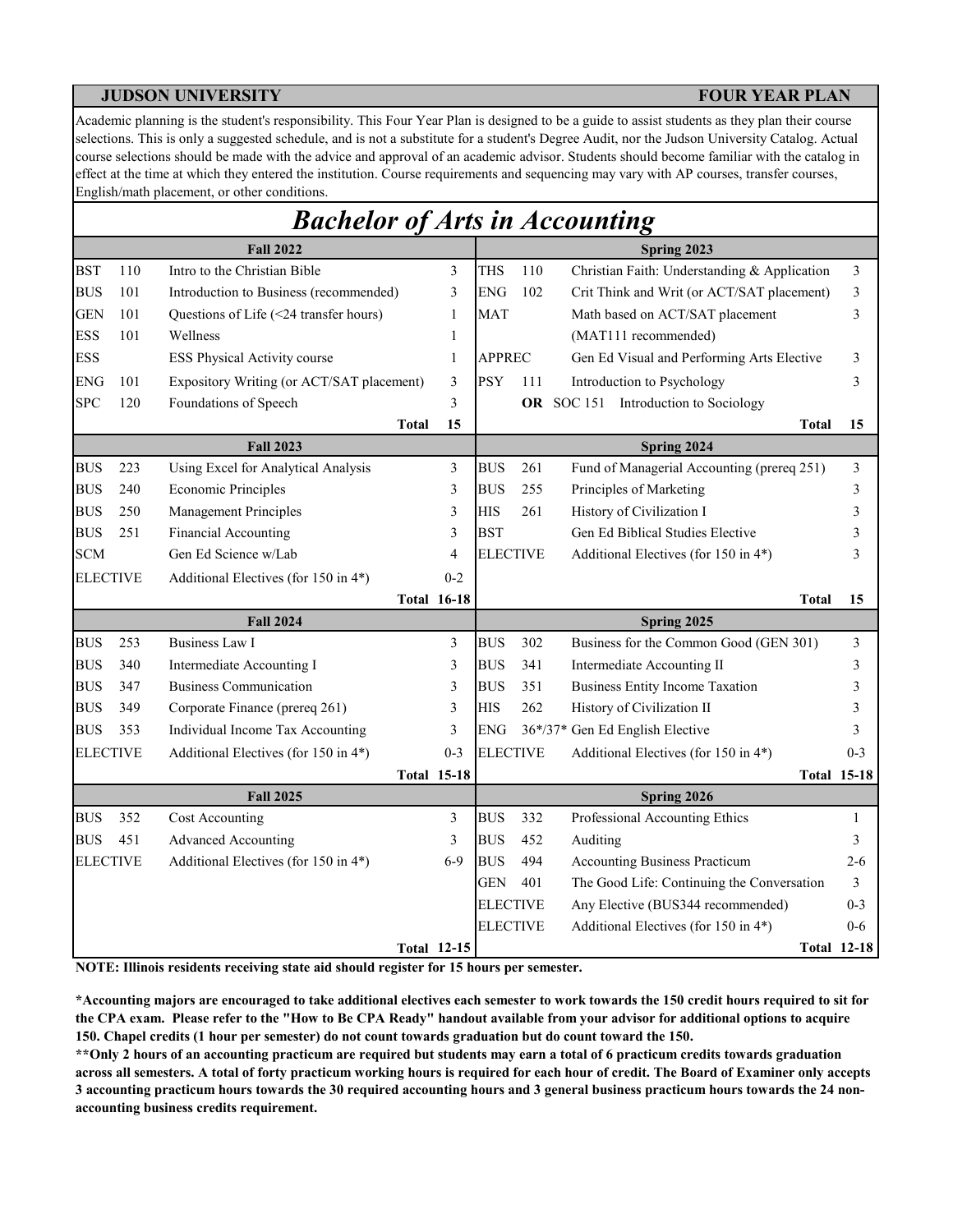Academic planning is the student's responsibility. This Four Year Plan is designed to be a guide to assist students as they plan their course selections. This is only a suggested schedule, and is not a substitute for a student's Degree Audit, nor the Judson University Catalog. Actual course selections should be made with the advice and approval of an academic advisor. Students should become familiar with the catalog in effect at the time at which they entered the institution. Course requirements and sequencing may vary with AP courses, transfer courses, English/math placement, or other conditions.

|                 |     | <b>Bachelor of Arts in Management</b>      |              |                 |     |                                              |                |
|-----------------|-----|--------------------------------------------|--------------|-----------------|-----|----------------------------------------------|----------------|
|                 |     | <b>Fall 2022</b>                           |              |                 |     | Spring 2023                                  |                |
| <b>BST</b>      | 110 | Intro to the Christian Bible               | 3            | <b>THS</b>      | 110 | Christian Faith: Understanding & Application | $\overline{3}$ |
| <b>BUS</b>      | 101 | Introduction to Business                   | 3            | <b>ENG</b>      | 102 | Crit Think and Writ (or ACT/SAT placement)   | 3              |
| <b>GEN</b>      | 101 | Questions of Life (<24 transfer hours)     | $\mathbf{1}$ | <b>SPC</b>      | 120 | Foundations of Speech                        | 3              |
| <b>ESS</b>      | 101 | Wellness                                   | 1            | <b>APPREC</b>   |     | Gen Ed Visual and Performing Arts Elective   | 3              |
| <b>ESS</b>      |     | ESS Physical Activity course               | 1            | <b>PSY</b>      | 111 | Introduction to Psychology                   | 3              |
| ENG             | 101 | Expository Writing (or ACT/SAT placement)  | 3            |                 |     | OR SOC 151 Introduction to Sociology         |                |
| <b>MAT</b>      | 111 | Math Models: Statistical and Numerical     | 3            |                 |     |                                              |                |
|                 |     | Total                                      | 15           |                 |     | <b>Total</b>                                 | 15             |
|                 |     | <b>Fall 2023</b>                           |              |                 |     | Spring 2024                                  |                |
| <b>BUS</b>      | 240 | Economic Principles*                       | 3            | <b>BUS</b>      | 223 | Using Excel for Analytical Analysis          | 3              |
| <b>BUS</b>      | 250 | Management Principles*                     | 3            | <b>BUS</b>      | 255 | Principles of Marketing**                    | 3              |
| <b>BUS</b>      | 251 | Financial Accounting                       | 3            | <b>BUS</b>      | 261 | Managerial Accounting (prereq 251)           | 3              |
| <b>BUS</b>      | 253 | <b>Business Law I</b>                      | 3            | <b>SCM</b>      |     | Gen Ed Science w/Lab                         | 4              |
| <b>HIS</b>      |     | Gen Ed History Elective                    | 3            | <b>ELECTIVE</b> |     | Any Elective                                 | 3              |
|                 |     | (HIS 261 recommended)                      |              |                 |     |                                              |                |
|                 |     | Total                                      | 15           |                 |     | <b>Total</b>                                 | 16             |
|                 |     | <b>Fall 2024</b>                           |              |                 |     | Spring 2025                                  |                |
| <b>MAT</b>      | 311 | Probability and Statistics w/Lab           | 4            | <b>BUS</b>      | 302 | Business for the Common Good (GEN 301)       | 1              |
| <b>BUS</b>      | 349 | Corporate Finance (prereq 261)             | 3            | <b>BUS</b>      | 347 | Business Communication                       | 3              |
| <b>BUS</b>      |     | Management Elective***                     | 3            | <b>BUS</b>      |     | Management Elective***                       | 3              |
| <b>BST</b>      |     | Gen Ed Biblical Studies Elective           | 3            | <b>HIS</b>      |     | Gen Ed History Elective                      | 3              |
| <b>ENG</b>      |     | 36*/37* Gen Ed English Elective            | 3            | <b>ELECTIVE</b> |     | Any Electives                                | 6              |
|                 |     | Total                                      | 16           |                 |     | Total                                        | 16             |
|                 |     | <b>Fall 2025</b>                           |              |                 |     | Spring 2026                                  |                |
| <b>BUS</b>      | 457 | Strategic Planning and Assessment          | 3            | <b>BUS</b>      | 401 | Leading Teams                                | 3              |
| <b>BUS</b>      |     | Management Elective***                     | 3            | <b>BUS</b>      |     | Management Elective***                       | 3              |
| <b>GEN</b>      | 401 | The Good Life: Continuing the Conversation | 3            | <b>ELECTIVE</b> |     | Any Electives                                | 8              |
| <b>ELECTIVE</b> |     | Any Electives                              | 6            |                 |     |                                              |                |
|                 |     | Total                                      | 15           |                 |     | <b>Total</b>                                 | 14             |

**NOTE: Illinois residents receiving state aid should register for 15 hours per semester.**

### **Advising Notes:**

**\***All 300- and 400-level Management courses require **BUS240** and **BUS250** and upper level status**.**

**\*\*BUS255** Principles of Marketing may be taken in Junior or Senior year.

**\*\*\***Students must select four management electives from the list below. Some courses are offered only once a year or once every other year.

| <b>BUS326 Human Resource Mgmt</b>    | <b>BUS454</b> Enrepreneurship                            |
|--------------------------------------|----------------------------------------------------------|
| <b>BUS343</b> Money and Banking      | <b>BUS456</b> Investments                                |
| <b>BUS344 Personal Finance</b>       | <b>ESS346</b> Risk Management                            |
| <b>BUS348</b> International Business | <b>BUS295/495</b> Internship (requires advisor approval) |
| <b>BUS412</b> Project Management     |                                                          |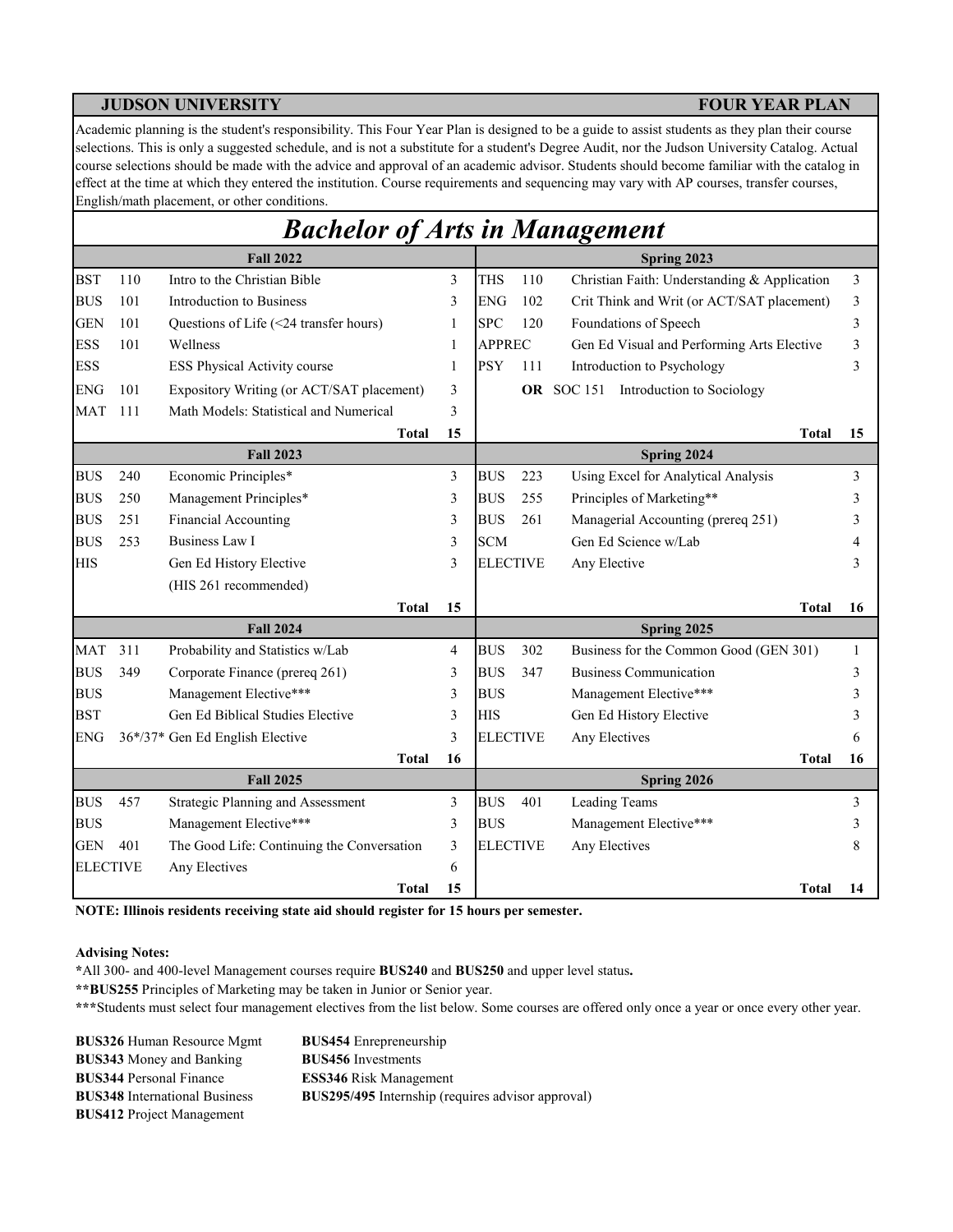Academic planning is the student's responsibility. This Four Year Plan is designed to be a guide to assist students as they plan their course selections. This is only a suggested schedule, and is not a substitute for a student's Degree Audit, nor the Judson University Catalog. Actual course selections should be made with the advice and approval of an academic advisor. Students should become familiar with the catalog in effect at the time at which they entered the institution. Course requirements and sequencing may vary with AP courses, transfer courses, English/math placement, or other conditions.

|                 |     | <b>Bachelor of Arts in Marketing</b>       |    |                 |     |                                                |    |
|-----------------|-----|--------------------------------------------|----|-----------------|-----|------------------------------------------------|----|
|                 |     | <b>Fall 2022</b>                           |    |                 |     | Spring 2023                                    |    |
| <b>BST</b>      | 110 | Intro to the Christian Bible               | 3  | <b>THS</b>      | 110 | Christian Faith: Understanding & Application   | 3  |
| <b>BUS</b>      | 101 | Introduction to Business                   | 3  | <b>ENG</b>      | 102 | Crit Think and Writ (or ACT/SAT placement)     | 3  |
| <b>GEN</b>      | 101 | Questions of Life (<24 transfer hours)     | 1  | <b>SPC</b>      | 120 | Foundations of Speech                          | 3  |
| <b>ESS</b>      | 101 | Wellness                                   | 1  | <b>APPREC</b>   |     | Gen Ed Visual and Performing Arts Elective     | 3  |
| <b>ESS</b>      |     | ESS Physical Activity course               | 1  | <b>PSY</b>      | 111 | Introduction to Psychology                     | 3  |
| <b>ENG</b>      | 101 | Expository Writing (or ACT/SAT placement)  | 3  |                 |     | <b>OR</b> SOC 151<br>Introduction to Sociology |    |
| <b>MAT</b>      | 111 | Math Models: Statistical and Numerical     | 3  |                 |     |                                                |    |
|                 |     | <b>Total</b>                               | 15 |                 |     | Total                                          | 15 |
|                 |     | <b>Fall 2023</b>                           |    |                 |     | Spring 2024                                    |    |
| <b>BUS</b>      | 223 | Using Excel for Analytical Analysis        | 3  | <b>BST</b>      |     | Gen Ed Biblical Studies Elective               | 3  |
| <b>BUS</b>      | 240 | <b>Economic Principles</b>                 | 3  | <b>HIS</b>      | 261 | History of Civilization I                      | 3  |
| <b>BUS</b>      | 250 | Management Principles*                     | 3  | <b>BUS</b>      | 255 | Principles of Marketing (prereq 240)           | 3  |
| <b>BUS</b>      | 251 | Financial Accounting***                    | 3  | <b>BUS</b>      | 261 | Managerial Accounting***                       | 3  |
| <b>SCM</b>      |     | Gen Ed Science w/Lab                       | 4  | <b>MAT</b>      | 311 | Probability and Statistics w/Lab**             | 4  |
|                 |     | <b>Total</b>                               | 16 |                 |     | <b>Total</b>                                   | 16 |
|                 |     | <b>Fall 2024</b>                           |    |                 |     | Spring 2025                                    |    |
| <b>HIS</b>      | 262 | History of Civilization II                 | 3  | <b>BUS</b>      | 347 | <b>Business Communication</b>                  | 3  |
| <b>BUS</b>      |     | Marketing Elective****                     | 3  |                 |     | OR PSY309 Interpersonal Relationships          |    |
| <b>BUS</b>      | 349 | Corporate Finance (prereq 261)             | 3  |                 |     | OR SPC322 Group Discussion                     |    |
| <b>BUS</b>      | 253 | <b>Business Law I</b>                      | 3  | <b>BUS</b>      | 302 | Business for the Common Good (GEN 301)         | 3  |
| <b>ELECTIVE</b> |     | Any Elective                               | 3  | <b>BUS</b>      |     | Marketing Elective****                         | 3  |
|                 |     |                                            |    | <b>ENG</b>      |     | 36*/37* Gen Ed English Elective                | 3  |
|                 |     |                                            |    | <b>ELECTIVE</b> |     | Any Elective                                   | 3  |
|                 |     | <b>Total</b>                               | 15 |                 |     | Total                                          | 15 |
|                 |     | <b>Fall 2025</b>                           |    |                 |     | Spring 2026                                    |    |
| <b>GEN</b>      | 401 | The Good Life: Continuing the Conversation | 3  | <b>BUS</b>      | 410 | Marketing Management                           | 3  |
| <b>BUS</b>      | 462 | Marketing Research                         | 3  | <b>BUS</b>      |     | Marketing Elective****                         | 3  |
| <b>BUS</b>      |     | Marketing Elective****                     | 3  | <b>ELECTIVE</b> |     | Any Electives                                  | 9  |
| <b>HIS</b>      | 261 | History of Civilization I                  | 3  |                 |     |                                                |    |
| <b>ELECTIVE</b> |     | Any Elective                               | 3  |                 |     |                                                |    |
|                 |     | Total                                      | 15 |                 |     | Total                                          | 15 |

**NOTE: Illinois residents receiving state aid should register for 15 hours per semester.**

### **Advising Notes:**

**\*BUS250** Management Principles may be taken in Junior or Senior year.

\*\*Students need **MAT311** as a prerequisite to **BUS462**. MAT311 requires completion of 100- or 200-level introductory math course.

\*\*\*Students must complete both **BUS251** Financial Accounting and **BUS261** Managerial Accounting before enrolling in **BUS349** Corporate Finance (only offered in the fall semester).

**BUS364** Digital Marketing **\*\*\*\***Students must select four marketing electives from the list below. Some courses are offered only once a year or once every other year. **BUS310** Event Planning

**BUS367** Social Media Content **BUS443** Public Relations **ESS352** Sports Marketing **BUS295/495** Internship (requires advisor approval) **BUS345** Integrated Mktg Commctn **BUS346** Consumer Behavior **BUS361** Professional Selling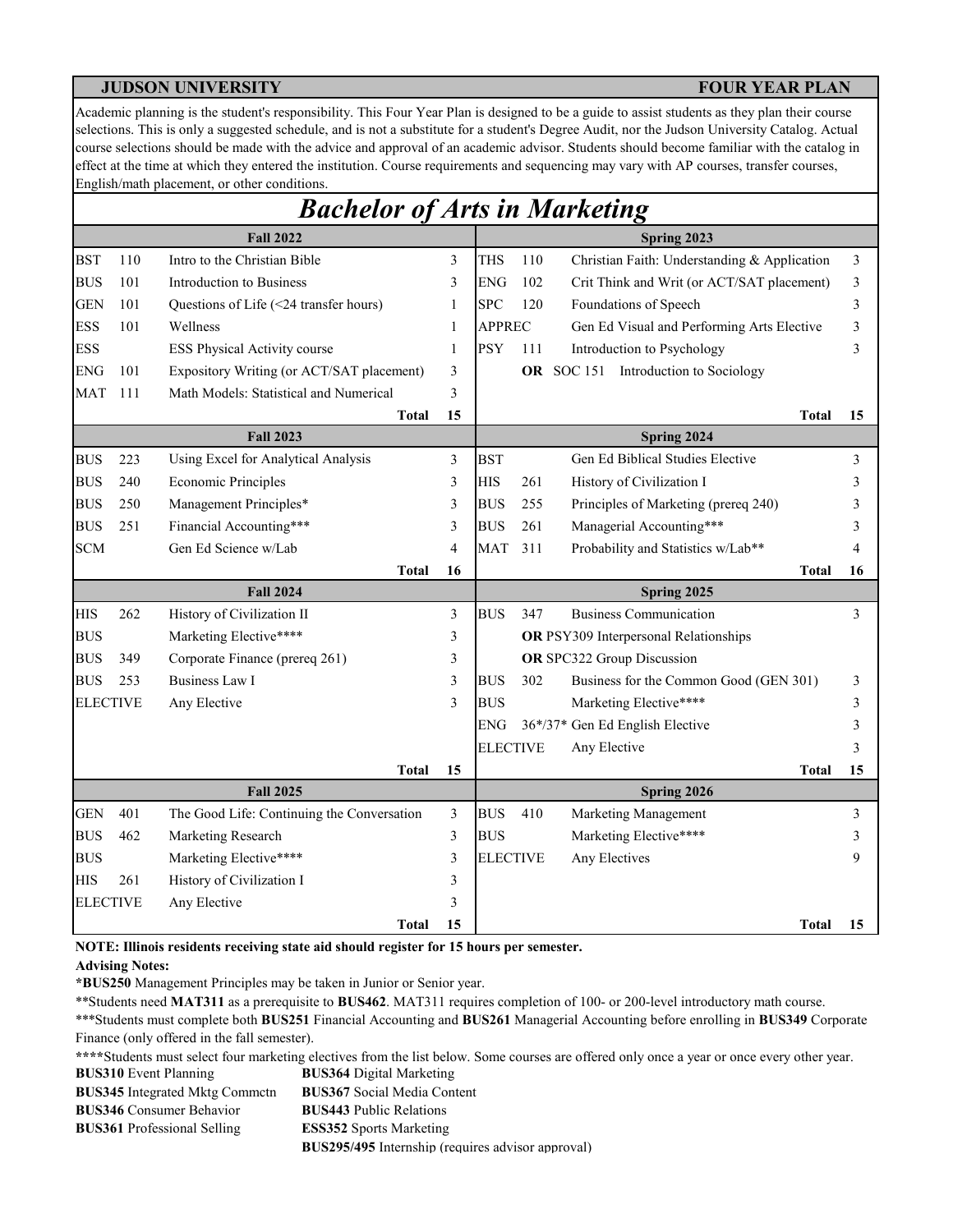Academic planning is the student's responsibility. This Four Year Plan is designed to be a guide to assist students as they plan their course selections. This is only a suggested schedule, and is not a substitute for a student's Degree Audit, nor the Judson University Catalog. Actual course selections should be made with the advice and approval of an academic advisor. Students should become familiar with the catalog in effect at the time at which they entered the institution. Course requirements and sequencing may vary with AP courses, transfer courses, English/math placement, or other conditions.

|                 |     | <b>Bachelor of Arts in Christian Ministries</b> |                |                 |     |                                                           |                |
|-----------------|-----|-------------------------------------------------|----------------|-----------------|-----|-----------------------------------------------------------|----------------|
|                 |     | <b>Fall 2022</b>                                |                |                 |     | Spring 2023                                               |                |
| <b>BST</b>      | 110 | Intro to the Christian Bible                    | 3              | THS             | 110 | Christian Faith: Understanding & Application              | 3              |
| <b>ENG</b>      | 101 | Expository Writing (or ACT/SAT placement)       | 3              | <b>ENG</b>      | 102 | Crit Think and Writ (or ACT/SAT placement)                | 3              |
| <b>GEN</b>      | 101 | Questions of Life (<24 transfer hours)          | 1              | <b>SPC</b>      | 120 | Foundations of Speech                                     | 3              |
| <b>ESS</b>      | 101 | Wellness                                        | 1              | <b>APPREC</b>   |     | Gen Ed Visual and Performing Arts Elective                | 3              |
| <b>ESS</b>      |     | <b>ESS Physical Activity course</b>             | 1              | <b>MIN</b>      | 202 | Personal Development in Ministry                          | 3              |
| <b>PSY</b>      | 111 | Introduction to Psychology                      | 3              |                 |     |                                                           |                |
| <b>MIN</b>      | 101 | Introduction to Christian Ministries*           | 3              |                 |     |                                                           |                |
|                 |     | <b>Total</b>                                    | 15             |                 |     | <b>Total</b>                                              | 15             |
|                 |     | <b>Fall 2023</b>                                |                |                 |     | Spring 2024                                               |                |
| <b>BST</b>      | 221 | Interpreting the Bible                          | 3              | <b>MIN</b>      | 310 | Ministry and Culture                                      | 3              |
| <b>MIN</b>      |     | Prin/Prac Ministry Elective (see major audit)   | 3              | <b>MIN</b>      | 320 | Speaking and Teaching in Christian Ministries             | 3              |
| <b>MIN</b>      | 295 | Practicum I in Christian Ministries             | $\mathbf{1}$   | <b>MIN</b>      | 296 | Practicum II in Christian Ministries                      | $\mathbf{1}$   |
| <b>HIS</b>      | 262 | History of Civilization II                      | 3              | <b>HIS</b>      | 261 | History of Civilization I                                 | 3              |
| <b>MAT</b>      |     | Math based on ACT/SAT placement                 | 3              | <b>PSY</b>      |     | Human Development Elect (see major audit)                 | 3              |
| <b>ELECTIVE</b> |     | Any Elective                                    | 3              | THS             | 221 | Christian Theology                                        | 3              |
|                 |     | <b>Total</b>                                    | 16             |                 |     | <b>Total</b>                                              | 16             |
|                 |     | <b>Fall 2024</b>                                |                |                 |     | Spring 2025                                               |                |
| <b>MIN</b>      | 311 | Admin/Management in Christian Ministries        | 3              | <b>MIN</b>      | 301 | Leadership in Christian Ministries                        | 3              |
| <b>MIN</b>      | 395 | Practicum III in Christian Ministries           | $\overline{c}$ | <b>MIN</b>      | 385 | Evangelism and Spiritual Formation                        | 3              |
| <b>SCM</b>      |     | Gen Ed Science w/Lab                            | $\overline{4}$ | <b>MIN</b>      | 396 | Practicum IV Christian Ministries (GEN 301)               | $\overline{2}$ |
| <b>ELECTIVE</b> |     | Any Electives                                   | 6              | <b>MIN</b>      |     | Principles and Practices Elect (see major audit)          | 3              |
|                 |     |                                                 |                | <b>BST</b>      |     | Bible Elective (see major audit)                          | 3              |
|                 |     |                                                 |                | <b>ELECTIVE</b> |     | Any Elective                                              | 3              |
|                 |     | <b>Total</b>                                    | 15             |                 |     | Total                                                     | 17             |
|                 |     |                                                 |                | Summer 2025     |     |                                                           |                |
|                 |     | <b>MIN 495</b>                                  |                |                 |     | Internship in Christian Ministries<br>(3)<br><b>Total</b> | 3              |
|                 |     | <b>Fall 2025</b>                                |                |                 |     | Spring 2026                                               |                |
| <b>MIN</b>      | 455 | Senior Seminar in Christian Ministries          | 3              | <b>GEN</b>      | 401 | The Good Life: Continuing the Conversation                | 3              |
| <b>ENG</b>      |     | 36*/37* Gen Ed English Elective                 | 3              | <b>MIN</b>      | 421 | Contemporary Issues in Ministry                           | 3              |
| <b>ELECTIVE</b> |     | Any Electives                                   | 6              | <b>BST</b>      |     | Bible Elective (see major audit)                          | 3              |
|                 |     |                                                 |                | <b>ELECTIVE</b> |     | Any Elective                                              | 3              |
|                 |     |                                                 |                |                 |     |                                                           |                |
|                 |     |                                                 |                |                 |     |                                                           |                |
|                 |     | <b>Total</b>                                    | 12             |                 |     | Total                                                     | 12             |

**NOTE: Illinois residents receiving state aid should register for 15 hours per semester.**

**\*MIN 101 and MIN 202 are prerequisites for MIN 311, 340, 395, 396, 455 and 495.**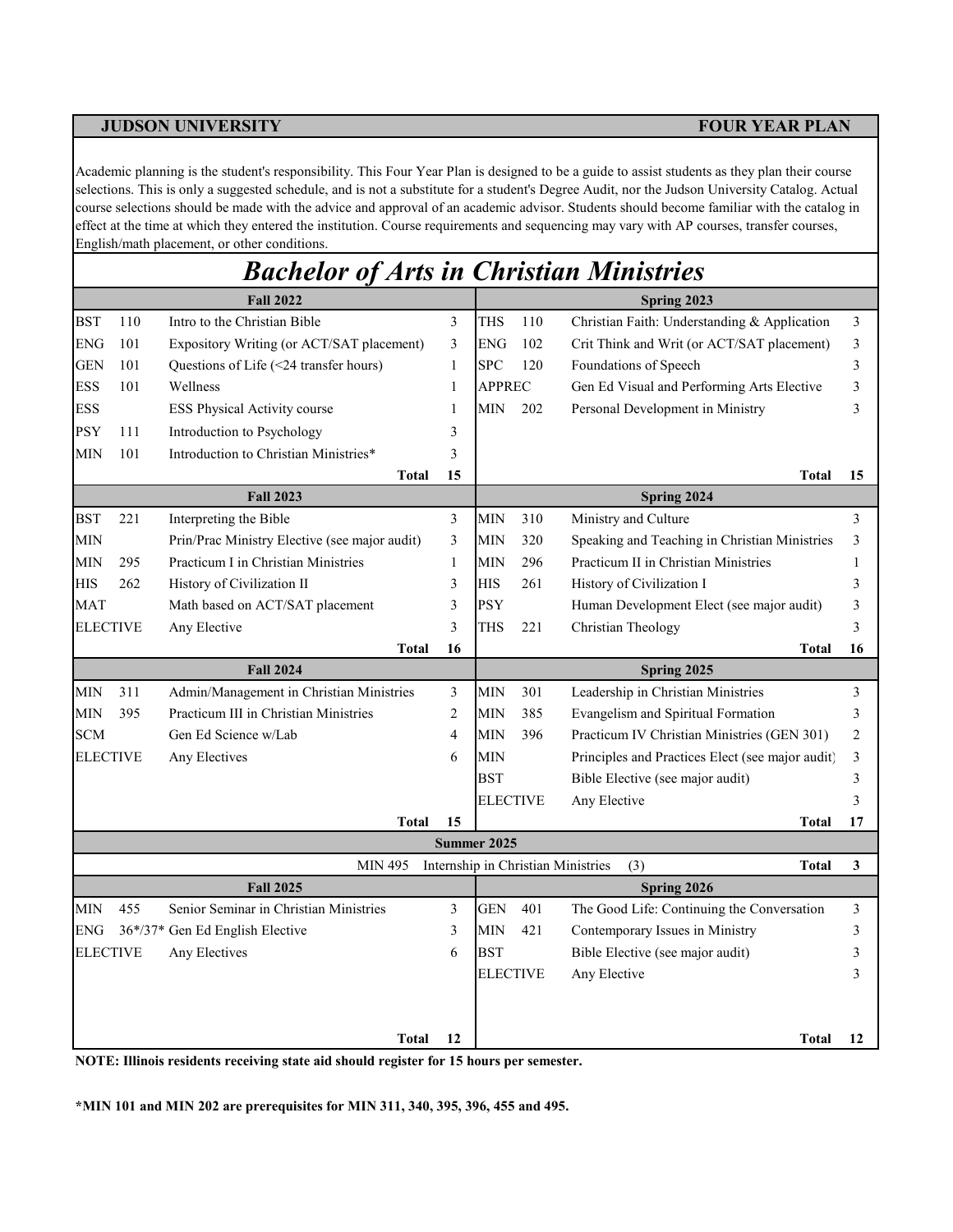### **JUDSON UNIVERSITY 2.5 YEAR PLAN**

Academic planning is the student's responsibility. This Four Year Plan is designed to be a guide to assist students as they plan their course selections. This is only a suggested schedule, and is not a substitute for a student's Degree Audit, nor the Judson University Catalog. Actual course selections should be made with the advice and approval of an academic advisor. Students should become familiar with the catalog in effect at the time at which they entered the institution. Course requirements and sequencing may vary with AP courses, transfer courses, English/math placement, or other conditions.

|                 |     | <b>Bachelor of Arts in Christian Ministries</b>                                        |    |             |     |                                                           |    |
|-----------------|-----|----------------------------------------------------------------------------------------|----|-------------|-----|-----------------------------------------------------------|----|
|                 |     | <b>Fall 2022</b>                                                                       |    |             |     | Spring 2023                                               |    |
| <b>BST</b>      | 110 | Intro to the Christian Bible                                                           | 3  | <b>MIN</b>  | 202 | Personal Development in Ministry                          | 3  |
| <b>THS</b>      | 110 | Christian Faith: Understanding & Application                                           | 3  | <b>MIN</b>  | 320 | Speaking and Teaching in Christian Ministries             | 3  |
| <b>MIN</b>      | 101 | Introduction to Christian Ministries*                                                  | 3  | <b>MIN</b>  | 296 | Practicum II in Christian Ministries                      |    |
| <b>MIN</b>      | 295 | Practicum I in Christian Ministries                                                    |    | <b>BST</b>  |     | Bible Elective (see major audit)                          | 3  |
| <b>PSY</b>      |     | Human Development Elect (see major audit -<br>applicable electives have PSY111 prereq) | 3  | <b>MIN</b>  |     | Principles and Practices Elect (see major audit)          | 3  |
|                 |     | <b>Total</b>                                                                           | 13 |             |     | <b>Total</b>                                              | 13 |
|                 |     | <b>Fall 2023</b>                                                                       |    |             |     | Spring 2024                                               |    |
| <b>BST</b>      | 221 | Interpreting the Bible                                                                 | 3  | <b>MIN</b>  | 301 | Leadership in Christian Ministries                        | 3  |
| <b>MIN</b>      | 311 | Admin/Management in Christian Ministries                                               | 3  | <b>MIN</b>  | 385 | Evangelism and Spiritual Formation                        | 3  |
| <b>MIN</b>      | 395 | Practicum III in Christian Ministries                                                  | 2  | <b>THS</b>  | 221 | Christian Theology                                        | 3  |
| <b>MIN</b>      |     | Principles and Practices Elect (see major audit)                                       | 3  | <b>MIN</b>  | 396 | Practicum IV Christian Ministries (GEN 301)               | 2  |
| <b>BST</b>      |     | Bible Elective (see major audit)                                                       | 3  | <b>MIN</b>  | 310 | Ministry and Culture                                      | 3  |
|                 |     | <b>Total</b>                                                                           | 14 |             |     | <b>Total</b>                                              | 14 |
|                 |     |                                                                                        |    | Summer 2024 |     |                                                           |    |
|                 |     | <b>MIN 495</b>                                                                         |    |             |     | Internship in Christian Ministries<br>(3)<br><b>Total</b> | 3  |
|                 |     | <b>Fall 2024</b>                                                                       |    |             |     | Spring 2025                                               |    |
| <b>MIN</b>      | 455 | Senior Seminar in Christian Ministries                                                 | 3  |             |     |                                                           |    |
| <b>GEN</b>      | 401 | The Good Life: Continuing the Conversation                                             | 3  |             |     |                                                           |    |
| <b>ENG</b>      |     | 36*/37* Gen Ed English Elective                                                        | 3  |             |     |                                                           |    |
| <b>ELECTIVE</b> |     | Any Elective                                                                           | 3  |             |     |                                                           |    |
|                 |     | <b>Total</b>                                                                           | 12 |             |     | <b>Total</b>                                              |    |

**This plan is designed for students transferring to Judson with an Associate's degree.**

**NOTE: Illinois residents receiving state aid should register for 15 hours per semester.**

**\*MIN 101 and MIN 202 are prerequisites for MIN 311, 340, 395, 396, 455 and 495. \*\*Students must earn a combined total of 120 credit hours to graduate.**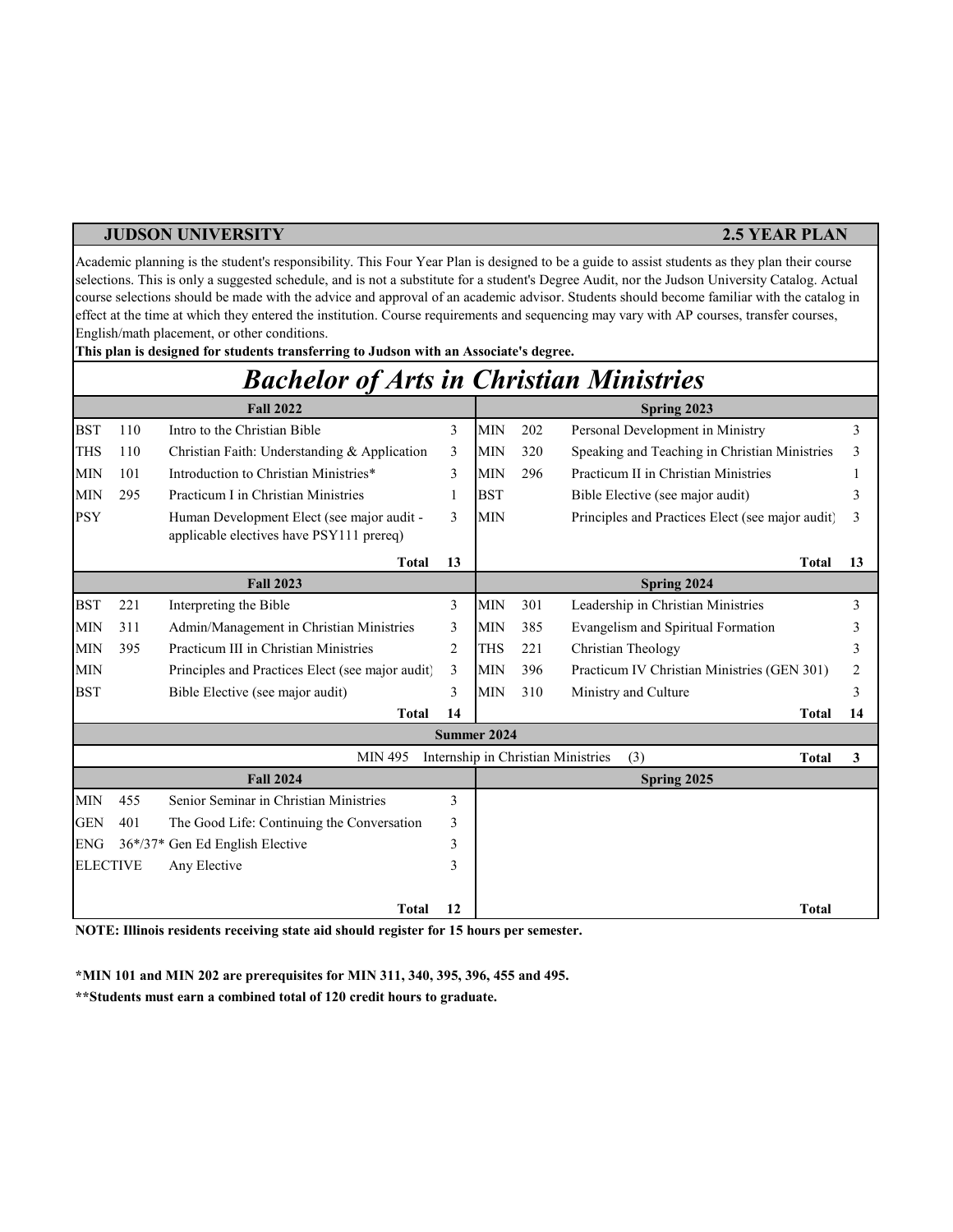Academic planning is the student's responsibility. This Four Year Plan is designed to be a guide to assist students as they plan their course selections. This is only a suggested schedule, and is not a substitute for a student's Degree Audit, nor the Judson University Catalog. Actual course selections should be made with the advice and approval of an academic advisor. Students should become familiar with the catalog in effect at the time at which they entered the institution. Course requirements and sequencing may vary with AP courses, transfer courses, English/math placement, or other conditions.

# *Bachelor of Arts in Intercultural Leadership/Missions*

|                 |     | <b>Fall 2022</b>                          |              |                |                 |     | Spring 2023                                               |                |
|-----------------|-----|-------------------------------------------|--------------|----------------|-----------------|-----|-----------------------------------------------------------|----------------|
| <b>BST</b>      | 110 | Intro to the Christian Bible              |              | 3              | THS             | 110 | Christian Faith: Understanding & Application              | 3              |
| <b>ENG</b>      | 101 | Expository Writing (or ACT/SAT placement) |              | 3              | <b>ENG</b>      | 102 | Crit Think and Writ (or ACT/SAT placement)                | 3              |
| GEN             | 101 | Questions of Life (<24 transfer hours)    |              | $\mathbf{1}$   | <b>SPC</b>      | 120 | Foundations of Speech                                     | 3              |
| ESS             | 101 | Wellness                                  |              | $\mathbf{1}$   | <b>APPREC</b>   |     | Gen Ed Visual and Performing Arts Elective                | 3              |
| <b>ESS</b>      |     | ESS Physical Activity course              |              | $\mathbf{1}$   | <b>MIN</b>      | 202 | Personal Development in Ministry                          | 3              |
| <b>PSY</b>      | 111 | Introduction to Psychology                |              | 3              |                 |     |                                                           |                |
| MIN             | 101 | Introduction to Christian Ministries*     |              | 3              |                 |     |                                                           |                |
|                 |     |                                           | <b>Total</b> | 15             |                 |     | Total                                                     | 15             |
|                 |     | <b>Fall 2023</b>                          |              |                |                 |     | Spring 2024                                               |                |
| <b>BST</b>      | 221 | Interpreting the Bible                    |              | $\mathfrak{Z}$ | PHL             | 267 | <b>Comparative Religions</b>                              | $\overline{3}$ |
| <b>HIS</b>      | 261 | History of Civilization I                 |              | 3              |                 |     | - OR - THS210 Christianity in Coversation                 |                |
| МIN             | 295 | Practicum I in Christian Ministries       |              | $\mathbf{1}$   | MIN             | 222 | Speaking and Teaching in Christian Ministries             | 3              |
| <b>MAT</b>      |     | Math based on ACT/SAT placement           |              | 3              | <b>MIN</b>      | 250 | Consum Miss: Prin/Prac Globl Chrstn Mymt                  | 3              |
| <b>BST</b>      |     | Bible Elective (see major audit)          |              | 3              | MIN             | 296 | Practicum II in Christian Ministries                      | 1              |
|                 |     |                                           |              |                | <b>MIN</b>      | 301 | Leadership in Christian Ministries                        | 3              |
|                 |     |                                           |              |                | THS             | 221 | Christian Theology                                        | 3              |
|                 |     |                                           | <b>Total</b> | 13             |                 |     | <b>Total</b>                                              | 16             |
|                 |     | <b>Fall 2024</b>                          |              |                |                 |     | Spring 2025                                               |                |
| МIN             | 311 | Admin/Management in Christian Ministries  |              | 3              | MIN             | 305 | Understanding a Ministry Context                          | 3              |
| MIN             | 385 | Evangelism and Spiritual Formation        |              | 3              | MIN             | 310 | Ministry and Culture                                      | 3              |
| MIN             | 395 | Practicum III in Christian Ministries     |              | $\overline{c}$ | <b>MIN</b>      | 315 | <b>Crossing Cultures</b>                                  | 3              |
| <b>HIS</b>      | 262 | History of Civilization II                |              | 3              | <b>MIN</b>      | 316 | Contextual Models                                         | 3              |
| <b>BST</b>      |     | Bible Elective (see major audit)          |              | 3              | <b>MIN</b>      | 396 | Practicum IV Christian Ministries (GEN 301)               | 2              |
|                 |     |                                           | <b>Total</b> | 14             |                 |     | <b>Total</b>                                              | 14             |
|                 |     |                                           |              |                | Summer 2025     |     |                                                           |                |
|                 |     | <b>MIN 495</b>                            |              |                |                 |     | Internship in Christian Ministries<br>(3)<br><b>Total</b> | 3              |
|                 |     | <b>Fall 2025</b>                          |              |                |                 |     | Spring 2026                                               |                |
| ${\rm ENG}$     |     | 36*/37* Gen Ed English Elective           |              | $\mathfrak{Z}$ | <b>GEN</b>      | 401 | The Good Life: Continuing the Conversation                | 3              |
| МIN             | 455 | Senior Seminar in Christian Ministries    |              | 3              | <b>PSY</b>      |     | Human Development Elect (see major audit)                 | 3              |
| <b>SCM</b>      |     | Gen Ed Science w/Lab                      |              | 4              | <b>BST</b>      |     | Bible Elective (see major audit)                          | 3              |
| <b>ELECTIVE</b> |     | Any Elective                              |              | 3              | <b>ELECTIVE</b> |     | Any Elective                                              | 3              |
|                 |     |                                           |              |                |                 |     |                                                           |                |
|                 |     |                                           | <b>Total</b> | 13             |                 |     | Total                                                     | 12             |

**NOTE: Illinois residents receiving state aid should register for 15 hours per semester.**

**\*MIN 101 and MIN 202 are prerequisites for MIN 311, 340, 395, 396, 455 and 495.**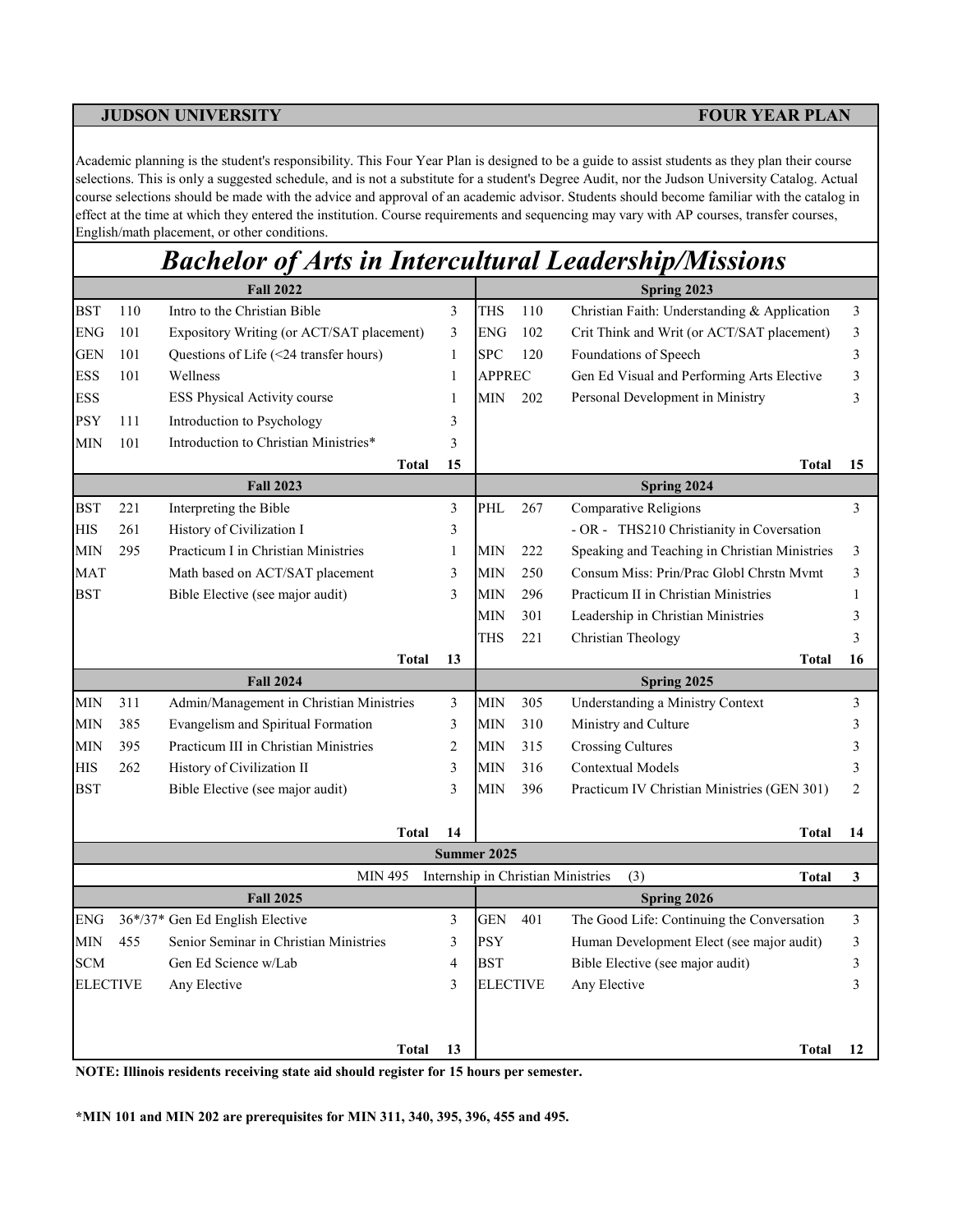### **JUDSON UNIVERSITY 2.5 YEAR PLAN**

Academic planning is the student's responsibility. This Four Year Plan is designed to be a guide to assist students as they plan their course selections. This is only a suggested schedule, and is not a substitute for a student's Degree Audit, nor the Judson University Catalog. Actual course selections should be made with the advice and approval of an academic advisor. Students should become familiar with the catalog in effect at the time at which they entered the institution. Course requirements and sequencing may vary with AP courses, transfer courses, English/math placement, or other conditions.

**This plan is designed for students transferring to Judson with an Associate's degree.**

## *Bachelor of Arts in Intercultural Leadership/Missions*

|                 |     | <b>Fall 2022</b>                             |                |             |     | Spring 2023                                               |    |
|-----------------|-----|----------------------------------------------|----------------|-------------|-----|-----------------------------------------------------------|----|
| <b>BST</b>      | 110 | Intro to the Christian Bible                 | 3              | <b>MIN</b>  | 202 | Personal Development in Ministry                          | 3  |
| <b>THS</b>      | 110 | Christian Faith: Understanding & Application | 3              | <b>MIN</b>  | 320 | Speaking and Teaching in Christian Ministries             | 3  |
| <b>MIN</b>      | 101 | Introduction to Christian Ministries*        | 3              | <b>MIN</b>  | 250 | Consum Miss: Prin/Prac Globl Chrstn Mymt                  | 3  |
| <b>MIN</b>      | 295 | Practicum I in Christian Ministries          | 1              | <b>MIN</b>  | 296 | Practicum II in Christian Ministries                      |    |
| <b>PSY</b>      |     | Human Development Elect (see major audit -   | 3              | <b>MIN</b>  | 301 | Leadership in Christian Ministries                        |    |
|                 |     | applicable electives have PSY 111 prereq)    |                | <b>BST</b>  |     | Bible Elective (see major audit)                          | 3  |
| <b>ELECTIVE</b> |     | Any Elective                                 | 3              |             |     |                                                           |    |
|                 |     | <b>Total</b>                                 | 16             |             |     | <b>Total</b>                                              | 16 |
|                 |     | <b>Fall 2023</b>                             |                |             |     | Spring 2024                                               |    |
| <b>BST</b>      | 221 | Interpreting the Bible                       | 3              | <b>MIN</b>  | 305 | Understanding a Ministry Context                          | 3  |
| <b>MIN</b>      | 311 | Admin/Management in Christian Ministries     | 3              | <b>MIN</b>  | 310 | Ministry and Culture                                      |    |
| <b>MIN</b>      | 385 | Evangelism and Spiritual Formation           | 3              | <b>MIN</b>  | 315 | <b>Crossing Cultures</b>                                  |    |
| <b>MIN</b>      | 395 | Practicum III in Christian Ministries        | $\overline{c}$ | <b>MIN</b>  | 316 | Contextual Models                                         | 3  |
| <b>THS</b>      | 221 | Christian Theology                           | 3              | <b>MIN</b>  | 396 | Practicum IV Christian Ministries (GEN 301)               | 2  |
| <b>BST</b>      |     | Bible Elective (see major audit)             | 3              |             |     |                                                           |    |
|                 |     | <b>Total</b>                                 | 17             |             |     | <b>Total</b>                                              | 14 |
|                 |     |                                              |                | Summer 2024 |     |                                                           |    |
|                 |     | <b>MIN 495</b>                               |                |             |     | Internship in Christian Ministries<br>(3)<br><b>Total</b> | 3  |
|                 |     | <b>Fall 2024</b>                             |                |             |     | Spring 2025                                               |    |
| PHL             | 267 | Comparative Religions                        | $\mathcal{E}$  |             |     |                                                           |    |
|                 |     | - OR - THS210 Christianity in Coversation    |                |             |     |                                                           |    |
| <b>MIN</b>      | 455 | Senior Seminar in Christian Ministries       | 3              |             |     | Begin Master of Leadership in Ministry                    |    |
| <b>GEN</b>      | 401 | The Good Life: Continuing the Conversation   | 3              |             |     |                                                           |    |
| <b>HIS</b>      |     | History Elective (see major audit)           | 3              |             |     |                                                           |    |
| <b>ELECTIVE</b> |     | Any Elective                                 | 3              |             |     |                                                           |    |
|                 |     | <b>Total</b>                                 | 15             |             |     | <b>Total</b>                                              |    |

**NOTE: Illinois residents receiving state aid should register for 15 hours per semester.**

**\*MIN 101 and MIN 202 are prerequisites for MIN 311, 340, 395, 396, 455 and 495.** 

**\*\*Students must earn a combined total of 120 credit hours to graduate.**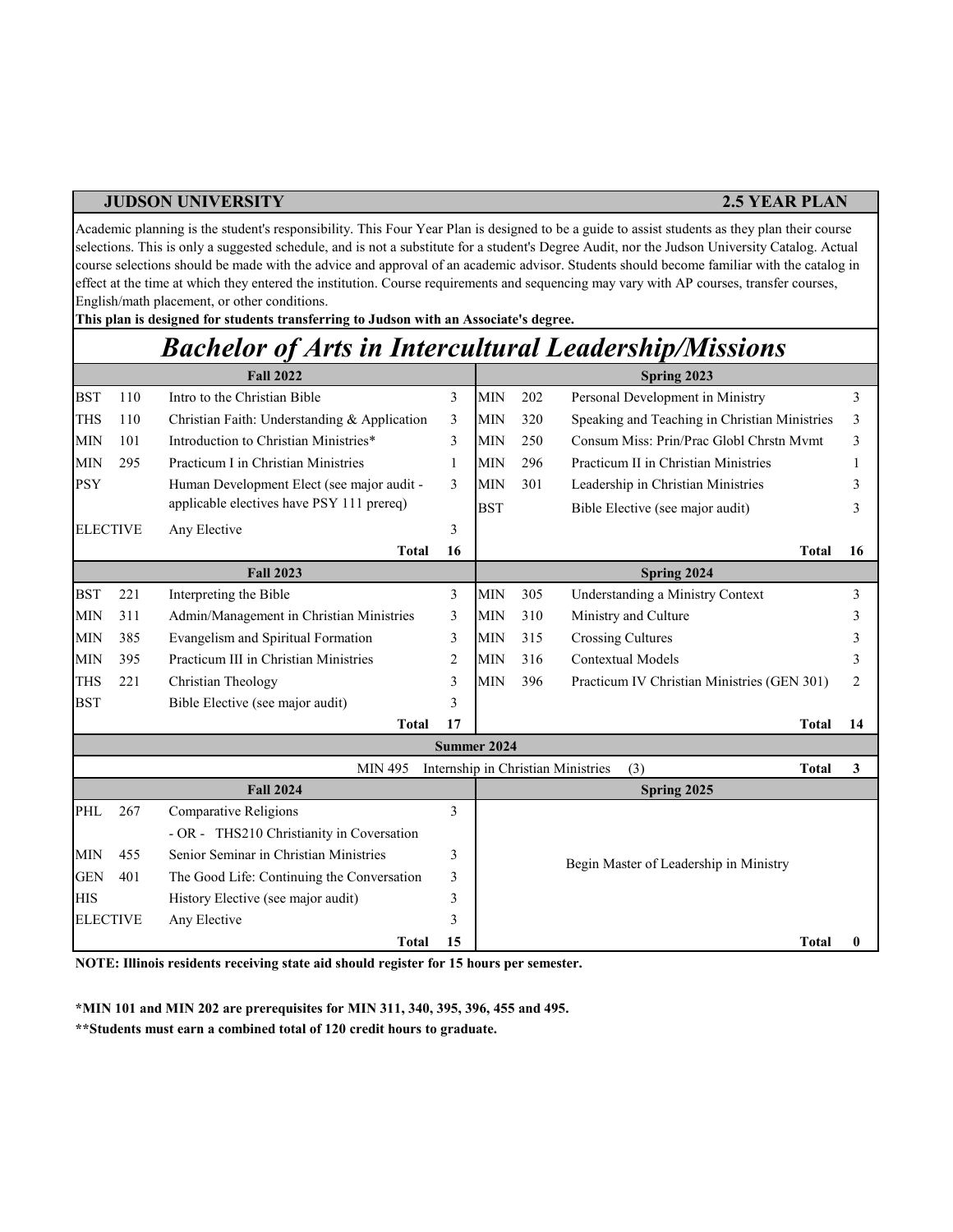Academic planning is the student's responsibility. This Four Year Plan is designed to be a guide to assist students as they plan their course selections. This is only a suggested schedule, and is not a substitute for a student's Degree Audit, nor the Judson University Catalog. Actual course selections should be made with the advice and approval of an academic advisor. Students should become familiar with the catalog in effect at the time at which they entered the institution. Course requirements and sequencing may vary with AP courses, transfer courses, English/math placement, or other conditions.

|                 |     | <b>Bachelor of Arts in Youth and Family Ministries</b> |                |                 |     |                                                           |                |
|-----------------|-----|--------------------------------------------------------|----------------|-----------------|-----|-----------------------------------------------------------|----------------|
|                 |     | <b>Fall 2022</b>                                       |                |                 |     | Spring 2023                                               |                |
| <b>BST</b>      | 110 | Intro to the Christian Bible                           | 3              | THS             | 110 | Christian Faith: Understanding & Application              | 3              |
| ${\rm ENG}$     | 101 | Expository Writing (or ACT/SAT placement)              | 3              | <b>ENG</b>      | 102 | Crit Think and Writ (or ACT/SAT placement)                | 3              |
| GEN             | 101 | Questions of Life (<24 transfer hours)                 | $\mathbf{1}$   | <b>SPC</b>      | 120 | Foundations of Speech                                     | 3              |
| ESS             | 101 | Wellness                                               | 1              | <b>APPREC</b>   |     | Gen Ed Visual and Performing Arts Elective                | 3              |
| <b>ESS</b>      |     | ESS Physical Activity course                           | 1              | MIN             | 202 | Personal Development in Ministry                          | 3              |
| <b>PSY</b>      | 111 | Introduction to Psychology                             | 3              |                 |     |                                                           |                |
| <b>MIN</b>      | 101 | Introduction to Christian Ministries*                  | 3              |                 |     |                                                           |                |
|                 |     | <b>Total</b>                                           | 15             |                 |     | Total                                                     | 15             |
|                 |     | <b>Fall 2023</b>                                       |                |                 |     | Spring 2024                                               |                |
| <b>BST</b>      | 221 | Interpreting the Bible                                 | 3              | <b>MIN</b>      | 231 | Prin/Prac of Youth Ministries                             | 3              |
| <b>HIS</b>      | 262 | History of Civilization II                             | 3              | <b>MIN</b>      | 221 | <b>Adolescent Culture</b>                                 | 3              |
| МIN             | 235 | Prin/Prac of Family Ministries                         | 3              | <b>MIN</b>      | 320 | Speaking and Teaching                                     | 3              |
| MIN             | 295 | Practicum I in Christian Ministries                    | $\mathbf{1}$   | <b>MIN</b>      | 296 | Practicum II in Christian Ministries                      | 1              |
| <b>MAT</b>      |     | Math based on ACT/SAT placement                        | 3              | THS             | 221 | Christian Theology                                        | 3              |
| HIS             | 261 | History of Civilization I                              | 3              | <b>BST</b>      |     | Bible Elective (see major audit)                          | 3              |
|                 |     | <b>Total</b>                                           | 16             |                 |     | <b>Total</b>                                              | 16             |
|                 |     | <b>Fall 2024</b>                                       |                |                 |     | Spring 2025                                               |                |
| MIN             | 311 | Admin/Management in Christian Ministries               | 3              | <b>MIN</b>      | 301 | Leadership in Christian Ministries                        | 3              |
| <b>MIN</b>      | 395 | Practicum III in Christian Ministries                  | 2              | <b>MIN</b>      | 385 | Evangelism and Spiritual Formation                        | 3              |
| <b>SCM</b>      |     | Gen Ed Science w/Lab                                   | $\overline{4}$ | <b>MIN</b>      | 396 | Practicum IV Christian Ministries (GEN 301)               | $\overline{2}$ |
| <b>PSY</b>      | 224 | Adolescent Development                                 | 3              | <b>MIN</b>      | 310 | Ministry and Culture                                      | 3              |
| <b>ELECTIVE</b> |     | Any Elective                                           | 3              | PSY/SOC         |     | Psychology/Sociology Elect (see major audit)              | 3              |
|                 |     | <b>Total</b>                                           | 15             |                 |     | <b>Total</b>                                              | 14             |
|                 |     |                                                        |                | Summer 2025     |     |                                                           |                |
|                 |     | <b>MIN 495</b>                                         |                |                 |     | Internship in Christian Ministries<br>(3)<br><b>Total</b> | 3              |
|                 |     | <b>Fall 2025</b>                                       |                |                 |     | Spring 2026                                               |                |
| <b>ENG</b>      |     | 36*/37* Gen Ed English Elective                        | 3              | GEN             | 401 | The Good Life: Continuing the Conversation                | 3              |
| <b>BST</b>      |     | Bible Elective (see major audit)                       | 3              | <b>PSY</b>      | 411 | Christian Values and Human Sexualtiy                      | 3              |
| MIN             | 455 | Senior Seminar in Christian Ministries                 | 3              | <b>MIN</b>      | 421 | Contemporary Issues in Ministry                           | 3              |
| PSY/SOC         |     | Psychology/Sociology Elect (see major audit)           | 3              | <b>ELECTIVE</b> |     | Any Elective                                              | 3              |
| <b>ELECTIVE</b> |     | Any Elective                                           | 3              |                 |     |                                                           |                |
|                 |     | <b>Total</b>                                           | 15             |                 |     | <b>Total</b>                                              | 12             |

**NOTE: Illinois residents receiving state aid should register for 15 hours per semester.**

**\*MIN 101 and MIN 202 are prerequisites for MIN 311, 340, 395, 396, 455 and 495.**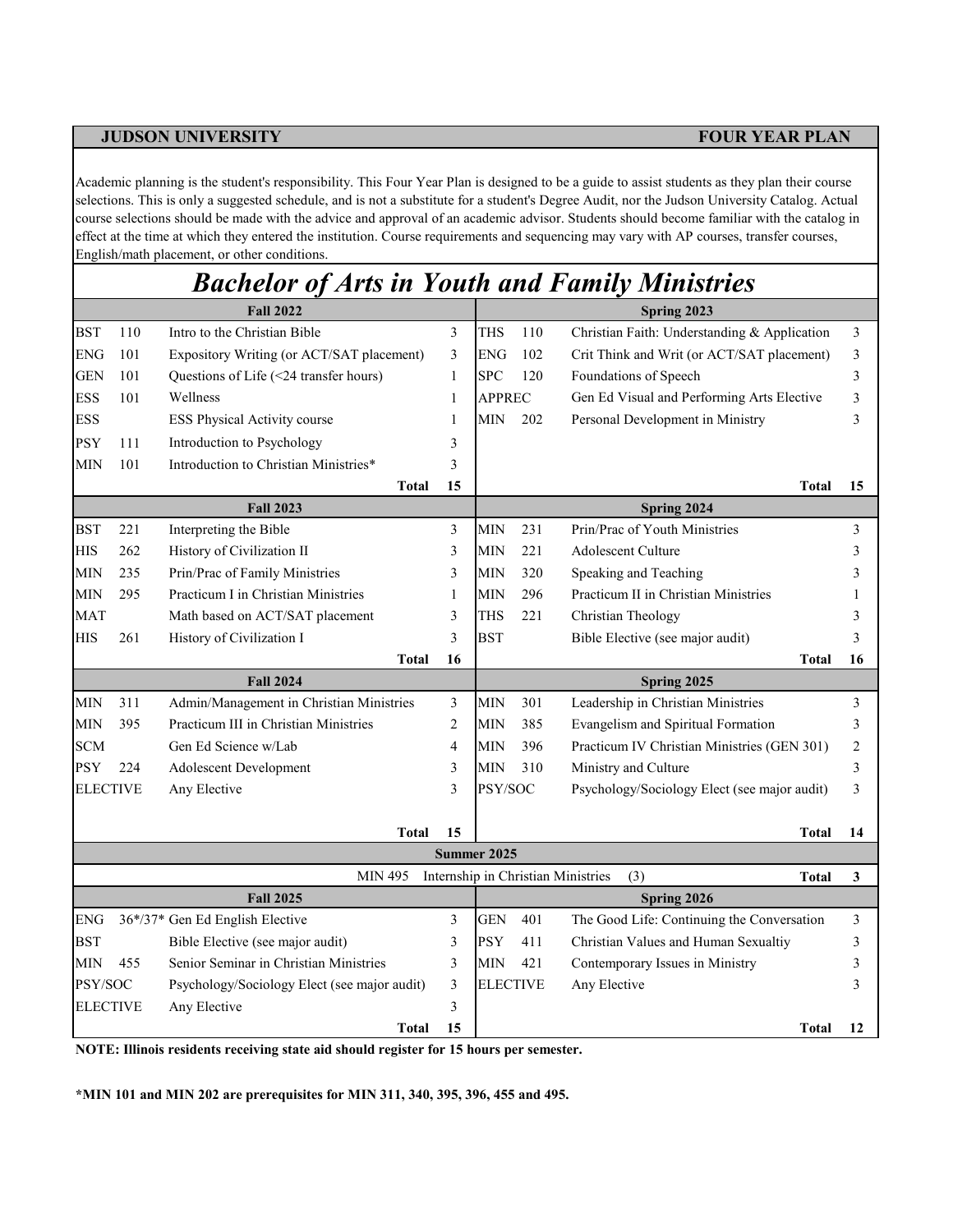### **JUDSON UNIVERSITY 2.5 YEAR PLAN**

Academic planning is the student's responsibility. This Four Year Plan is designed to be a guide to assist students as they plan their course selections. This is only a suggested schedule, and is not a substitute for a student's Degree Audit, nor the Judson University Catalog. Actual course selections should be made with the advice and approval of an academic advisor. Students should become familiar with the catalog in effect at the time at which they entered the institution. Course requirements and sequencing may vary with AP courses, transfer courses, English/math placement, or other conditions.

BST 110 Intro to the Christian Bible 3 MIN 202 Personal Development in Ministry 3 3 THS 110 Christian Faith: Understanding & Application 3 MIN 221 Adolescent Culture 3 3 MIN 101 Introduction to Christian Ministries\* 3 MIN 320 Speaking and Teaching in Christian Ministries 3 MIN 295 Practicum I in Christian Ministries 1 | MIN 231 Youth Ministry/Adolescent Studies: Prin/Prac 3 PYS 224 Adolescent Development (PSY 111 prereq) 3 MIN 296 Practicum II in Christian Ministries 1 PSY/SOC Psychology/Sociology Elect (see major audit) 3 PSY/SOC Psychology/Sociology Elect (see major audit) 3 **Total 16 Total 16** BST 221 Interpreting the Bible 23 MIN 301 Leadership in Christian Ministries 3 MIN 235 Family Ministries: Prin/Pract 3 MIN 421 Contemporary Issues in Ministry 3 MIN 311 Admin/Management in Christian Ministries 3 MIN 385 Evangelism and Spiritual Formation 3 MIN 395 Practicum III in Christian Ministries 2 MIN 396 2 Practicum IV Christian Ministries (GEN 301) BST Bible Elective (see major audit) 3 THS 221 Christian Theology 3 3 PSY 411 Christian Values and Human Sexuality 3 **Total 14 Total 17 Total 3** BST Bible Elective (see major audit) 3 MIN 455 Senior Seminar 3 GEN 401 The Good Life: Continuing the Conversation 3 ENG 36\*/37\* Gen Ed English Elective 3 ELECTIVE Any Elective 3 **Total 15 Total 0 Summer 2024** MIN 495 Internship in Christian Ministries (3) **Fall 2024 Spring 2025** Begin Master of Leadership in Ministry **Fall 2023 Spring 2024** Psychology/Sociology Elect (see major audit) Practicum II in Christian Ministries Practicum I in Christian Ministries *Bachelor of Arts in Youth and Family Ministries* **Fall 2022 Spring 2023** 

**NOTE: Illinois residents receiving state aid should register for 15 hours per semester.**

**This plan is designed for students transferring to Judson with an Associate's degree.**

**\*MIN 101 and MIN 202 are prerequisites for MIN 311, 340, 395, 396, 455 and 495.** 

**\*\*Students must earn a combined total of 120 credit hours to graduate.**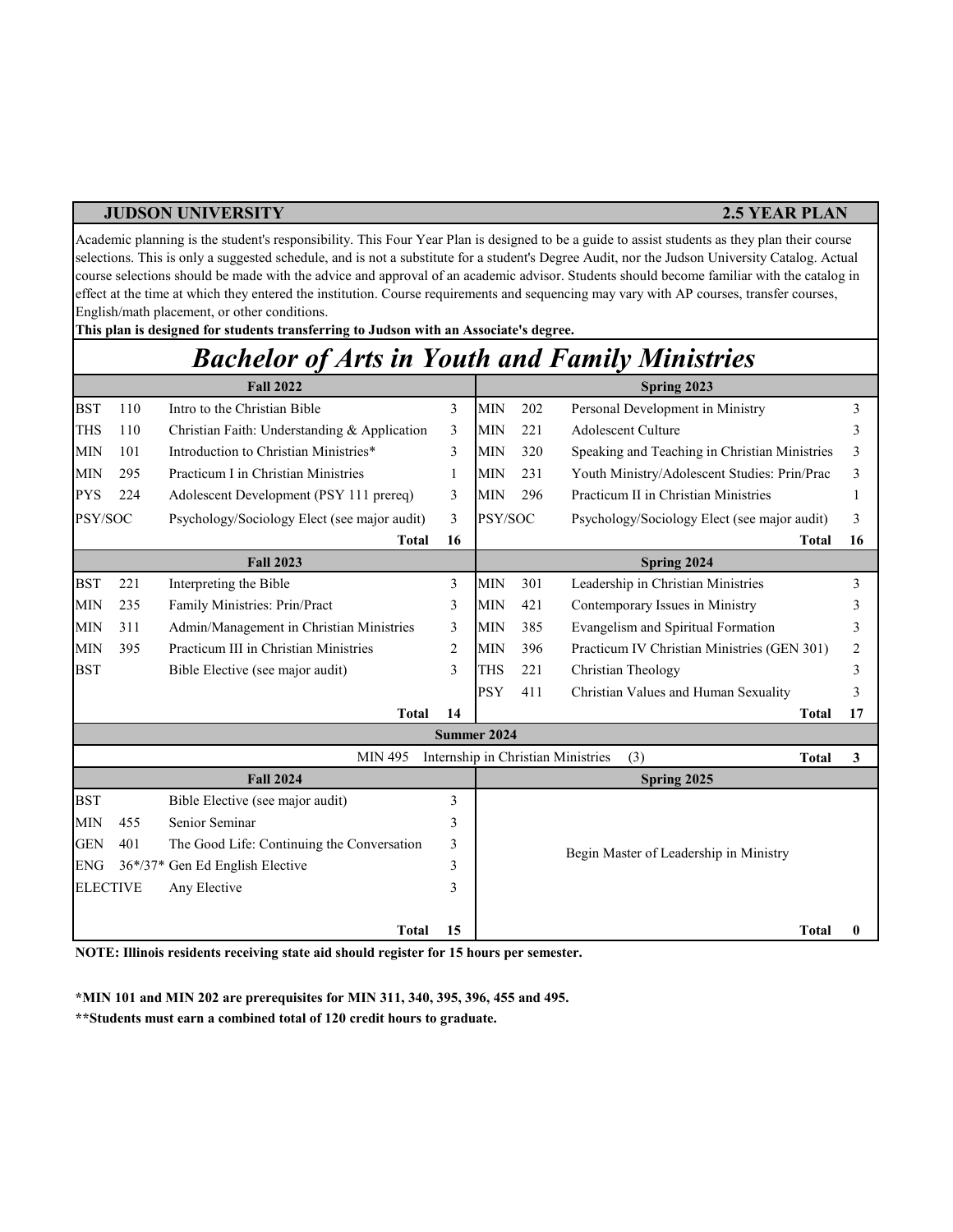Academic planning is the student's responsibility. This Four Year Plan is designed to be a guide to assist students as they plan their course selections. This is only a suggested schedule, and is not a substitute for a student's Degree Audit, nor the Judson University Catalog. Actual course selections should be made with the advice and approval of an academic advisor. Students should become familiar with the catalog in effect at the time at which they entered the institution. Course requirements and sequencing may vary with AP courses, transfer courses, English/math placement, or other conditions.

## *Bachelor of Arts in Communication Studies (odd years)*

|                 |     | <b>Fall 2023</b>                               |              | Spring 2024     |     |                                            |    |  |  |  |
|-----------------|-----|------------------------------------------------|--------------|-----------------|-----|--------------------------------------------|----|--|--|--|
| <b>BST</b>      | 110 | Intro to the Christian Bible                   | 3            | <b>MAT</b>      |     | Math based on ACT/SAT placement            | 3  |  |  |  |
| <b>ENG</b>      | 101 | Expository Writing (or ACT/SAT placement)      | 3            | <b>ENG</b>      | 102 | Crit Think and Writ (or ACT/SAT placement) | 3  |  |  |  |
| <b>GEN</b>      | 101 | Questions of Life (<24 transfer hours)         | 1            | <b>PSY</b>      | 111 | Introduction to Psychology                 | 3  |  |  |  |
| <b>ESS</b>      | 101 | Wellness                                       | 1            |                 |     | OR SOC 151 Introduction to Sociology       |    |  |  |  |
| <b>ESS</b>      |     | ESS Physical Activity course                   | 1            | COM 293         |     | <b>Communication Arts Conference</b>       | 0  |  |  |  |
| <b>SPC</b>      | 120 | Foundations of Speech                          | 3            | <b>ELECTIVE</b> |     | Any Electives                              | 6  |  |  |  |
| <b>DCW</b>      | 101 | Intro to Community of Worship Performers       | 0.5          |                 |     |                                            |    |  |  |  |
| <b>MUS</b>      | 281 | History of Rock, Pop and Soul: 1970-Present    | 3            |                 |     |                                            |    |  |  |  |
| COM             | 293 | Communication Arts Conference                  | $\Omega$     |                 |     |                                            |    |  |  |  |
|                 |     | <b>Total 15.5</b>                              |              |                 |     | Total                                      | 15 |  |  |  |
|                 |     | <b>Fall 2024</b>                               |              | Spring 2025     |     |                                            |    |  |  |  |
| <b>THS</b>      | 110 | Christian Faith: Understanding & Application   | 3            | <b>APPREC</b>   |     | Gen Ed Visual and Performing Arts Elective | 3  |  |  |  |
| <b>HIS</b>      | 261 | History of Civilization I                      | 3            | <b>HIS</b>      | 262 | History of Civilization II                 | 3  |  |  |  |
| <b>MUS</b>      | 280 | History of Rock, Pop and Soul: 1927-1969       | 3            | <b>SPC</b>      | 220 | Oral Interpretation of Literature          | 3  |  |  |  |
| COM             | 220 | Introduction to Study of Communication         | 3            | <b>COM</b>      | 293 | <b>Communication Arts Conference</b>       | 0  |  |  |  |
| COM             | 293 | <b>Communication Arts Conference</b>           | $\theta$     | <b>SCM</b>      |     | Gen Ed Science w/Lab                       | 4  |  |  |  |
| <b>ELECTIVE</b> |     | Any Elective                                   | 3            | <b>ELECTIVE</b> |     | Any Elective                               | 3  |  |  |  |
|                 |     | <b>Total</b>                                   | 15           |                 |     | <b>Total</b>                               | 16 |  |  |  |
|                 |     | <b>Fall 2025</b>                               |              |                 |     | Spring 2026                                |    |  |  |  |
| <b>ENG</b>      | 360 | World Classics: European                       | 3            | <b>BST</b>      |     | Gen Ed Biblical Studies Elective           | 3  |  |  |  |
| <b>SPC</b>      | 322 | Group Discussion                               | 3            | <b>SPC</b>      |     | 2**/3** Speech Elective (see major audit)  | 3  |  |  |  |
| <b>SPC</b>      |     | 2**/3** Speech Elective (see major audit)      | 3            | <b>COM</b>      | 311 | Language and Society                       | 3  |  |  |  |
| COM             | 293 | <b>Communication Arts Conference</b>           | $\mathbf{0}$ | <b>COM</b>      | 293 | <b>Communication Arts Conference</b>       | 0  |  |  |  |
| <b>ELECTIVE</b> |     | Any Electives                                  | 6            | DCW 301         |     | Reflecting on the Conversation (GEN 301)   | 1  |  |  |  |
|                 |     |                                                |              | <b>ELECTIVE</b> |     | Any Electives                              | 6  |  |  |  |
|                 |     | <b>Total</b>                                   | 15           |                 |     | <b>Total</b>                               | 16 |  |  |  |
|                 |     | <b>Fall 2026</b>                               |              |                 |     | Spring 2027                                |    |  |  |  |
| <b>ENG</b>      |     | Advanced Literature Elective (see major audit) | 3            | <b>GEN</b>      | 401 | The Good Life: Continuing the Conversation | 3  |  |  |  |
| COM             | 495 | Communication Arts Internship                  | 3            | COM             | 442 | Communication Theory/Application           | 3  |  |  |  |
| COM 293         |     | Communication Arts Conference                  | $\mathbf{0}$ | COM 293         |     | Communication Arts Conference              | 1  |  |  |  |
| COM 314         |     | Intercultural Communication                    | 9            | COM 499         |     | Senior Research                            | 3  |  |  |  |
| <b>ELECTIVE</b> |     | Any Electives                                  | 6            | <b>ELECTIVE</b> |     | Any Elective                               | 3  |  |  |  |
|                 |     | <b>Total</b>                                   | 15           |                 |     | <b>Total</b>                               | 16 |  |  |  |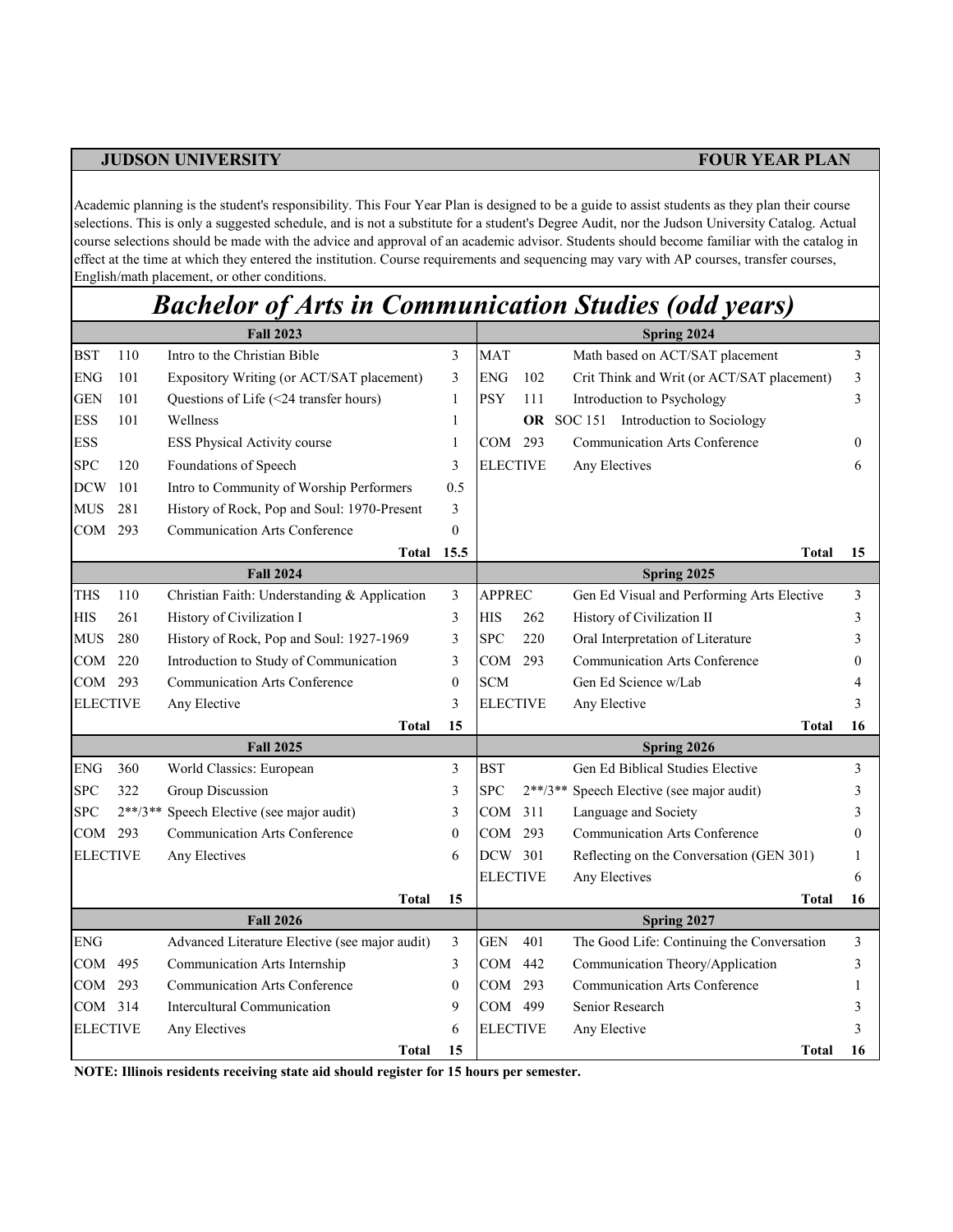Academic planning is the student's responsibility. This Four Year Plan is designed to be a guide to assist students as they plan their course selections. This is only a suggested schedule, and is not a substitute for a student's Degree Audit, nor the Judson University Catalog. Actual course selections should be made with the advice and approval of an academic advisor. Students should become familiar with the catalog in effect at the time at which they entered the institution. Course requirements and sequencing may vary with AP courses, transfer courses, English/math placement, or other conditions.

## *Bachelor of Arts in Communication Studies (even years)*

|                 | <b>Fall 2022</b> |                                                |                  | Spring 2023     |           |                                            |    |  |
|-----------------|------------------|------------------------------------------------|------------------|-----------------|-----------|--------------------------------------------|----|--|
| <b>BST</b>      | 110              | Intro to the Christian Bible                   | 3                | <b>MAT</b>      |           | Math based on ACT/SAT placement            | 3  |  |
| <b>ENG</b>      | 101              | Expository Writing (or ACT/SAT placement)      | 3                | <b>ENG</b>      | 102       | Crit Think and Writ (or ACT/SAT placement) | 3  |  |
| <b>GEN</b>      | 101              | Questions of Life (<24 transfer hours)         | $\mathbf{1}$     | <b>PSY</b>      | 111       | Introduction to Psychology                 | 3  |  |
| <b>ESS</b>      | 101              | Wellness                                       | 1                |                 |           | OR SOC 151 Introduction to Sociology       |    |  |
| <b>ESS</b>      |                  | ESS Physical Activity course                   | $\mathbf{1}$     | COM             | 293       | <b>Communication Arts Conference</b>       | 0  |  |
| <b>SPC</b>      | 120              | Foundations of Speech                          | 3                | <b>SPC</b>      | 220       | Oral Interpretation of Literature          | 3  |  |
| <b>DCW</b>      | 101              | Intro to Community of Worship Performers       | 0.5              | <b>ELECTIVE</b> |           | Any Elective                               | 3  |  |
| <b>COM</b>      | 220              | Introduction to Study of Communication         | 3                |                 |           |                                            |    |  |
| COM             | 293              | <b>Communication Arts Conference</b>           | $\theta$         |                 |           |                                            |    |  |
|                 |                  | Total                                          | 15.5             |                 |           | <b>Total</b>                               | 15 |  |
|                 |                  | <b>Fall 2023</b>                               |                  |                 |           | Spring 2024                                |    |  |
| <b>THS</b>      | 110              | Christian Faith: Understanding & Application   | $\mathfrak{Z}$   | <b>APPREC</b>   |           | Gen Ed Visual and Performing Arts Elective | 3  |  |
| <b>HIS</b>      | 261              | History of Civilization I                      | 3                | HIS             | 262       | History of Civilization II                 | 3  |  |
| COM             | 293              | <b>Communication Arts Conference</b>           | $\mathbf{0}$     | <b>SCM</b>      |           | Gen Ed Science w/Lab                       | 4  |  |
| <b>MUS</b>      | 281              | History of Rock, Pop and Soul: 1970-Present    | 3                | <b>SPC</b>      | $2**/3**$ | Speech Elective (see major audit)          | 3  |  |
| <b>ELECTIVE</b> |                  | Any Electives                                  | 6                | COM 293         |           | <b>Communication Arts Conference</b>       | 0  |  |
|                 |                  |                                                |                  | <b>ELECTIVE</b> |           | Any Elective                               | 3  |  |
|                 |                  | <b>Total</b>                                   | 15               |                 |           | <b>Total</b>                               | 16 |  |
|                 |                  | <b>Fall 2024</b>                               |                  |                 |           | Spring 2025                                |    |  |
| <b>ENG</b>      | 360              | World Classics: European                       | 3                | <b>BST</b>      |           | Gen Ed Biblical Studies Elective           | 3  |  |
| <b>SPC</b>      | 322              | Group Discussion                               | 3                | <b>DCW</b>      | 301       | Reflecting on the Conversation (GEN 301)   | 1  |  |
| <b>MUS</b>      | 280              | History of Rock, Pop and Soul: 1927-1969       | 3                | COM 293         |           | <b>Communication Arts Conference</b>       | 0  |  |
| COM             | 293              | <b>Communication Arts Conference</b>           | $\boldsymbol{0}$ | <b>ELECTIVE</b> |           | Any Electives                              | 12 |  |
| COM 314         |                  | Intercultural Communication                    | 3                |                 |           |                                            |    |  |
| <b>ELECTIVE</b> |                  | Any Elective                                   | 3                |                 |           |                                            |    |  |
|                 |                  | <b>Total</b>                                   | 15               |                 |           | <b>Total</b>                               | 16 |  |
|                 |                  | <b>Fall 2025</b>                               |                  |                 |           | Spring 2026                                |    |  |
| <b>ENG</b>      |                  | Advanced Literature Elective (see major audit) | 3                | <b>GEN</b>      | 401       | The Good Life: Continuing the Conversation | 3  |  |
| <b>SPC</b>      | $2**/3**$        | Speech Elective (see major audit)              | 3                | COM             | 311       | Language and Society                       | 3  |  |
| COM             | 495              | Communication Arts Internship                  | 3                | COM             | 442       | Communication Theory/Application           | 3  |  |
| COM 293         |                  | <b>Communication Arts Conference</b>           | $\mathbf{0}$     | COM 293         |           | <b>Communication Arts Conference</b>       |    |  |
| <b>ELECTIVE</b> |                  | Any Electives                                  | 6                | COM 499         |           | Senior Research                            | 3  |  |
|                 |                  |                                                |                  | ELECTIVE        |           | Any Electives                              | 3  |  |
|                 |                  | <b>Total</b>                                   | 15               |                 |           | <b>Total</b>                               | 16 |  |

**NOTE: Illinois residents receiving state aid should register for 15 hours per semester.**

**\*Senior Research can be taken in the Fall or Spring of the student's senior year.**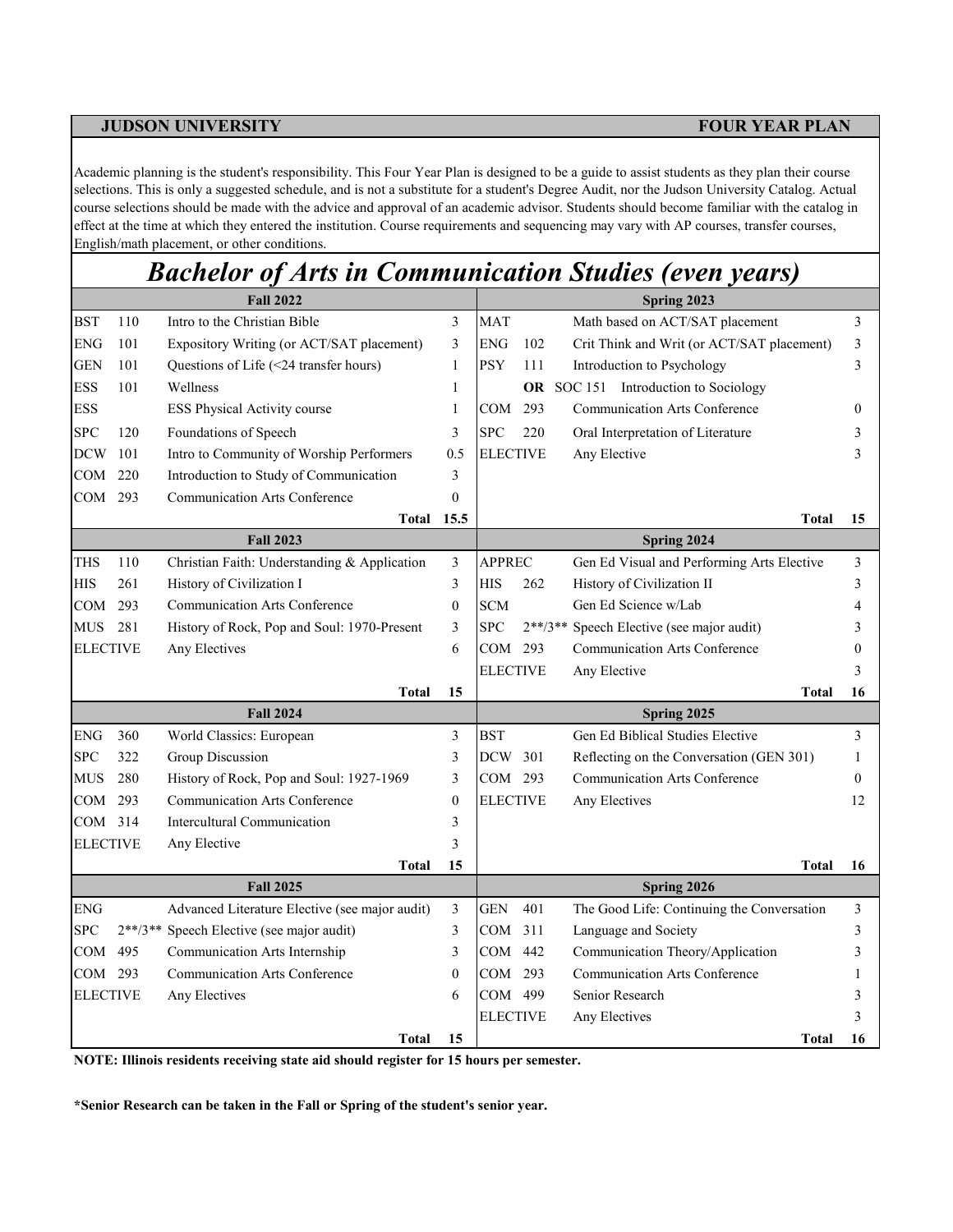Academic planning is the student's responsibility. This Four Year Plan is designed to be a guide to assist students as they plan their course selections. This is only a suggested schedule, and is not a substitute for a student's Degree Audit, nor the Judson University Catalog. Actual course selections should be made with the advice and approval of an academic advisor. Students should become familiar with the catalog in effect at the time at which they entered the institution. Course requirements and sequencing may vary with AP courses, transfer courses, English/math placement, or other conditions.

|                 |     | <b>Bachelor of Science in Computer Science (odd years)</b> |    |                 |     |                                            |    |
|-----------------|-----|------------------------------------------------------------|----|-----------------|-----|--------------------------------------------|----|
|                 |     | <b>Fall 2023</b>                                           |    |                 |     | Spring 2024                                |    |
| <b>ENG</b>      | 101 | Expository Writing (or ACT/SAT placement)                  | 3  | <b>ENG</b>      | 102 | Crit Think and Writ (or ACT/SAT placement) | 3  |
| <b>GEN</b>      | 101 | Questions of Life (<24 transfer hours)                     | 1  | <b>PSY</b>      | 111 | Introduction to Psychology                 | 3  |
| <b>ESS</b>      | 101 | Wellness                                                   | 1  |                 |     | OR SOC 151 Introduction to Sociology       |    |
| <b>ESS</b>      |     | <b>ESS Physical Activity course</b>                        | 1  | MAT             | 216 | Calculus II                                | 4  |
| MAT             | 211 | Functions and Calculus I                                   | 5  | <b>CSC</b>      | 106 | <b>Object Oriented Programming</b>         | 3  |
|                 |     | <b>OR</b> MAT 215 Calculus w/Analytic Geometry I           | 3  | <b>SPC</b>      | 120 | Foundations of Speech                      | 3  |
| <b>CSC</b>      | 110 | Introduction to Programming in C                           | 3  |                 |     |                                            |    |
| <b>CSC</b>      | 104 | Linux Programming Environment                              | 3  |                 |     |                                            |    |
|                 |     | <b>Total 15-17</b>                                         |    |                 |     | <b>Total</b>                               | 16 |
|                 |     | <b>Fall 2024</b>                                           |    |                 |     | Spring 2025                                |    |
| <b>APPREC</b>   |     | Gen Ed Visual and Performing Arts Elective                 | 3  | <b>SCM</b>      |     | Science Elective w/Lab (see major audit)   | 4  |
| <b>SCM</b>      |     | Science Elective w/Lab (see major audit)                   | 4  | <b>BST</b>      | 110 | Intro to the Christian Bible               | 3  |
| CSC             | 202 | Data Structures and Algorithms                             | 3  | <b>HIS</b>      | 261 | History of Civilization I                  | 3  |
| <b>CSC</b>      | 205 | Software Design Patterns                                   | 3  |                 |     | OR HIS262 History of Civilization II       |    |
| <b>ELECTIVE</b> |     | Any Elective                                               | 3  | <b>CSC</b>      | 212 | Database Systems                           | 3  |
|                 |     |                                                            |    | <b>ELECTIVE</b> |     | Any Elective                               | 3  |
|                 |     | <b>Total</b>                                               | 16 |                 |     | <b>Total</b>                               | 16 |
|                 |     | <b>Fall 2025</b>                                           |    |                 |     | Spring 2026                                |    |
| <b>THS</b>      | 110 | Christian Faith: Understanding & Application               | 3  | <b>CSC</b>      | 420 | Cloud Computing                            | 4  |
| MAT             | 314 | Discrete Mathematics                                       | 3  | <b>CSC</b>      | 410 | Software Engineering                       | 3  |
| $_{\rm CSC}$    | 314 | <b>Computer Networks</b>                                   | 3  | <b>GEN</b>      | 301 | Reflecting on the Conversation             |    |
| CSC             | 310 | Computer Operating Systems & Architecture                  | 3  | <b>MAT</b>      | 311 | Probability and Statistics w/Lab           |    |
| <b>ELECTIVE</b> |     | Any Elective                                               | 3  | <b>ELECTIVE</b> |     | Any Elective                               | 3  |
|                 |     | <b>Total</b>                                               | 15 |                 |     | <b>Total</b>                               | 15 |
|                 |     | <b>Fall 2026</b>                                           |    |                 |     | Spring 2027                                |    |
| GEN             | 401 | The Good Life: Continuing the Conversation                 | 3  | <b>CSC</b>      | 490 | CS Senior Project                          | 3  |
| <b>CSC</b>      | 302 | Algorithms and Data Structures II                          | 3  |                 |     | OR CSC495 CS Internship                    |    |
| <b>ELECTIVE</b> |     | Any Electives                                              | 9  | <b>ELECTIVE</b> |     | Any Electives                              | 12 |
|                 |     |                                                            |    |                 |     |                                            |    |

**Total 15 Total 15**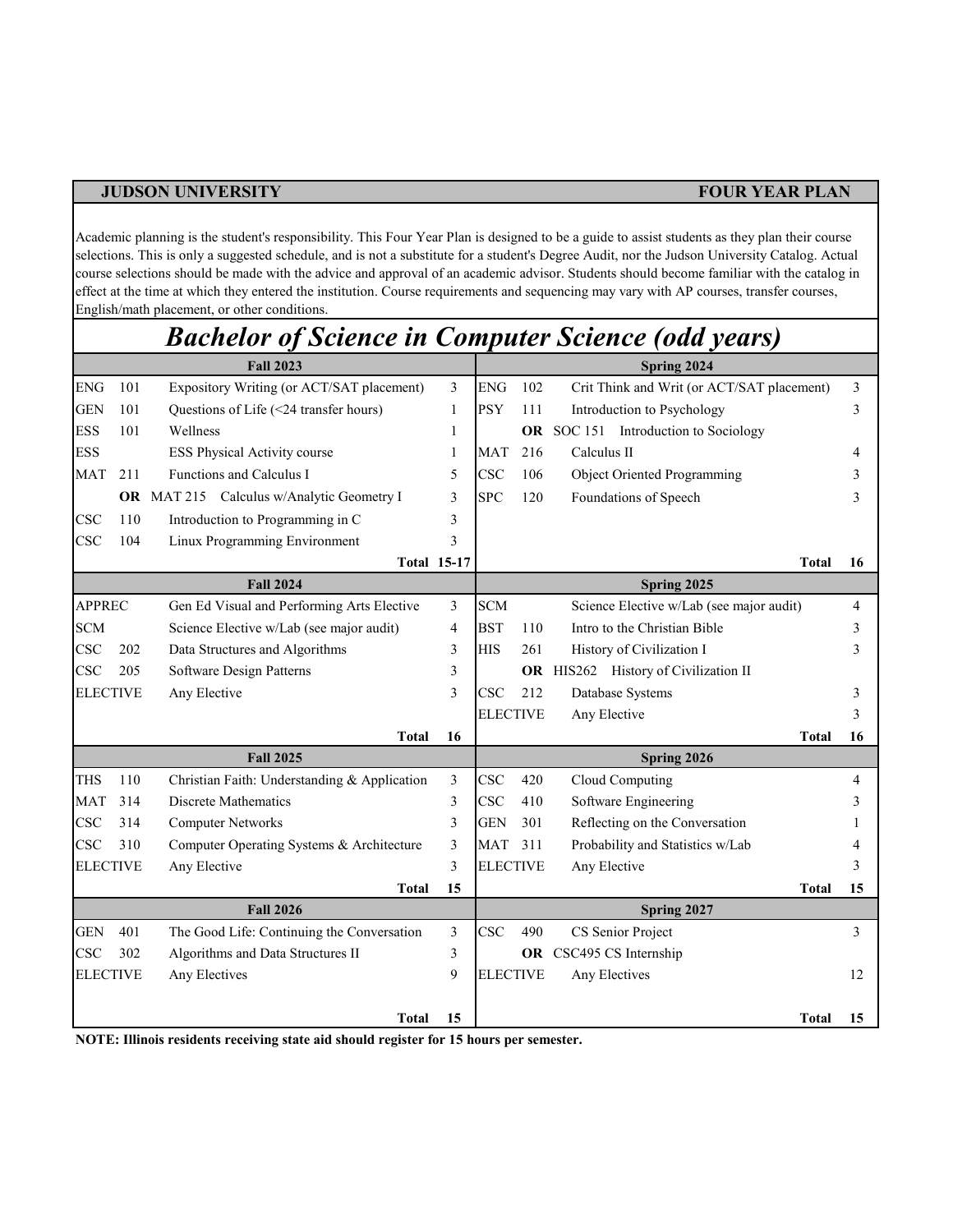Academic planning is the student's responsibility. This Four Year Plan is designed to be a guide to assist students as they plan their course selections. This is only a suggested schedule, and is not a substitute for a student's Degree Audit, nor the Judson University Catalog. Actual course selections should be made with the advice and approval of an academic advisor. Students should become familiar with the catalog in effect at the time at which they entered the institution. Course requirements and sequencing may vary with AP courses, transfer courses, English/math placement, or other conditions.

# *Bachelor of Science in Computer Science (even years)*

|                 |     | <b>Fall 2022</b>                                 |    | Spring 2023     |             |                                            |    |  |  |
|-----------------|-----|--------------------------------------------------|----|-----------------|-------------|--------------------------------------------|----|--|--|
| <b>ENG</b>      | 101 | Expository Writing (or ACT/SAT placement)        | 3  | <b>ENG</b>      | 102         | Crit Think and Writ (or ACT/SAT placement) | 3  |  |  |
| <b>GEN</b>      | 101 | Questions of Life (<24 transfer hours)           | 1  | <b>PSY</b>      | 111         | Introduction to Psychology                 | 3  |  |  |
| <b>ESS</b>      | 101 | Wellness                                         | 1  |                 |             | OR SOC 151 Introduction to Sociology       |    |  |  |
| <b>ESS</b>      |     | ESS Physical Activity course                     | 1  | <b>MAT</b>      | 216         | Calculus II                                |    |  |  |
| <b>MAT</b>      | 211 | Functions and Calculus I                         | 5  | <b>CSC</b>      | 106         | Object Oriented Programming                |    |  |  |
|                 |     | <b>OR</b> MAT 215 Calculus w/Analytic Geometry I | 3  | <b>SPC</b>      | 120         | Foundations of Speech                      |    |  |  |
| CSC             | 110 | Introduction to Programming in C                 | 3  |                 |             |                                            |    |  |  |
| <b>CSC</b>      | 104 | Linux Programming Environment                    | 3  |                 |             |                                            |    |  |  |
|                 |     | <b>Total 15-17</b>                               |    |                 |             | <b>Total</b>                               | 16 |  |  |
|                 |     | <b>Fall 2023</b>                                 |    |                 | Spring 2024 |                                            |    |  |  |
| <b>APPREC</b>   |     | Gen Ed Visual and Performing Arts Elective       | 3  | <b>SCM</b>      |             | Science Elective w/Lab (see major audit)   | 4  |  |  |
| <b>SCM</b>      |     | Science Elective w/Lab (see major audit)         | 4  | <b>BST</b>      | 110         | Intro to the Christian Bible               | 3  |  |  |
| CSC             | 202 | Data Structures and Algorithms                   | 3  | <b>HIS</b>      | 261         | History of Civilization I                  | 3  |  |  |
| CSC             | 205 | Software Design Patterns                         | 3  |                 |             | OR HIS262 History of Civilization II       |    |  |  |
| <b>ELECTIVE</b> |     | Any Elective                                     | 3  | <b>CSC</b>      | 212         | Database Systems                           | 3  |  |  |
|                 |     |                                                  |    | <b>ELECTIVE</b> |             | Any Elective                               | 3  |  |  |
|                 |     | <b>Total</b>                                     | 16 |                 |             | <b>Total</b>                               | 16 |  |  |
|                 |     | <b>Fall 2024</b>                                 |    | Spring 2025     |             |                                            |    |  |  |
| <b>THS</b>      | 110 | Christian Faith: Understanding & Application     | 3  | <b>CSC</b>      | 490         | Senior Project                             | 3  |  |  |
| <b>MAT</b>      | 314 | Discrete Mathematics                             | 3  |                 |             | OR CSC 495 Internship                      |    |  |  |
| CSC             | 302 | Algorithms and Data Structures II                | 3  | GEN             | 301         | Reflecting on the Conversation             |    |  |  |
| <b>ELECTIVE</b> |     | Any Elective                                     | 6  | <b>MAT</b>      | 311         | Probability and Statistics w/Lab           |    |  |  |
|                 |     |                                                  |    | <b>ELECTIVE</b> |             | Any Elective                               |    |  |  |
|                 |     | <b>Total</b>                                     | 15 |                 |             | <b>Total</b>                               | 15 |  |  |
|                 |     | <b>Fall 2025</b>                                 |    |                 |             | Spring 2026                                |    |  |  |
| <b>GEN</b>      | 401 | The Good Life: Continuing the Conversation       | 3  | <b>CSC</b>      | 420         | Cloud Computing                            | 4  |  |  |
| <b>CSC</b>      | 314 | <b>Computer Networks</b>                         | 3  | <b>CSC</b>      | 410         | Software Engineering                       | 3  |  |  |
| CSC             | 310 | Computer Operating Systems & Architecture        | 3  | <b>ELECTIVE</b> |             | Any Electives                              |    |  |  |
| <b>ELECTIVE</b> |     | Any Electives                                    | 6  |                 |             |                                            |    |  |  |
|                 |     | <b>Total</b>                                     | 15 |                 |             | Total                                      | 16 |  |  |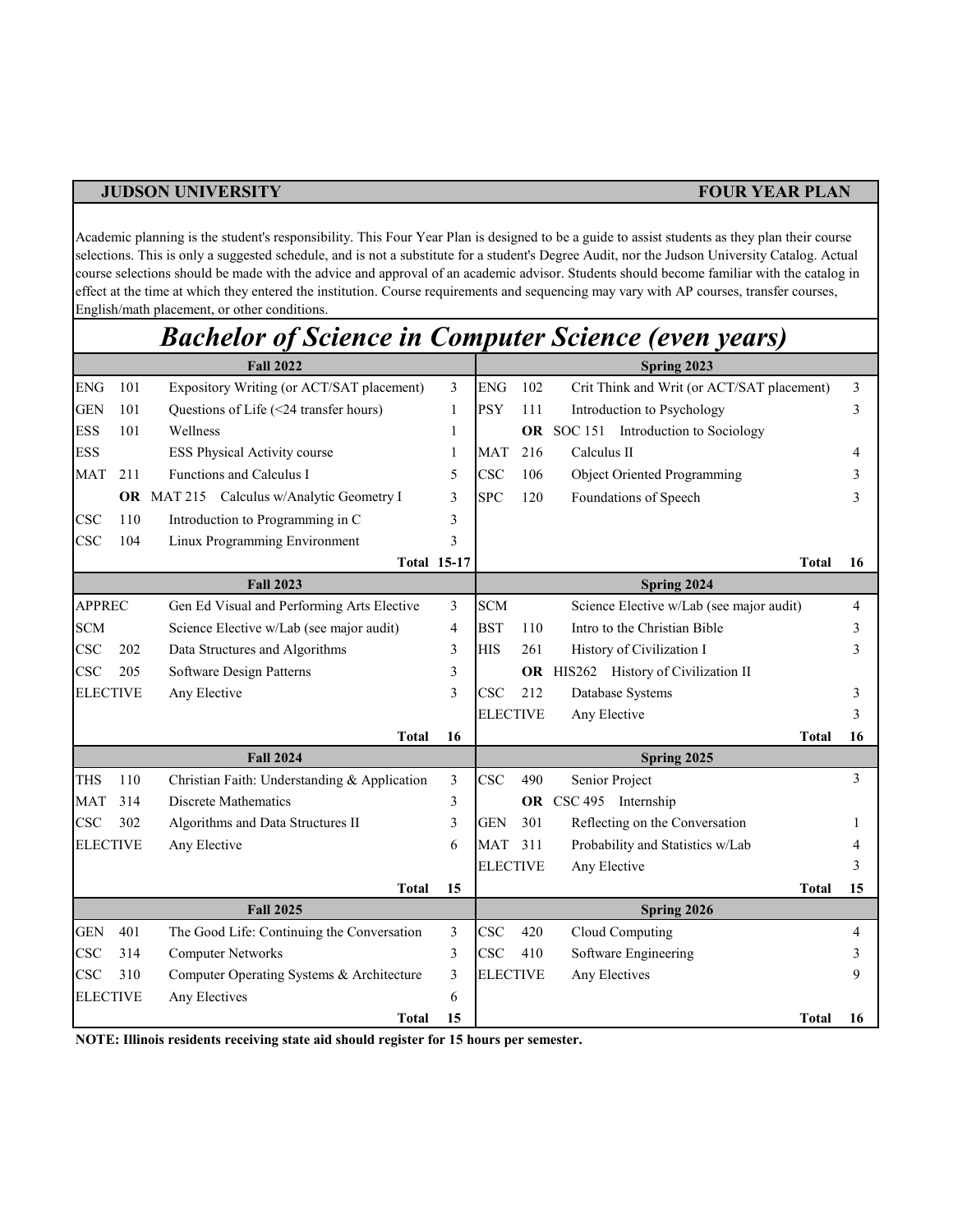Academic planning is the student's responsibility. This Four Year Plan is designed to be a guide to assist students as they plan their course selections. This is only a suggested schedule, and is not a substitute for a student's Degree Audit, nor the Judson University Catalog. Actual course selections should be made with the advice and approval of an academic advisor. Students should become familiar with the catalog in effect at the time at which they entered the institution. Course requirements and sequencing may vary with AP courses, transfer courses, English/math placement, or other conditions.

## *Bachelor of Arts in Early Childhood Education with ESL/Bilingual*

|              |      | <b>Fall 2022</b>                          |                |               | Spring 2023 |                                                                                      |        |  |  |
|--------------|------|-------------------------------------------|----------------|---------------|-------------|--------------------------------------------------------------------------------------|--------|--|--|
| <b>MAT</b>   |      | Math based on ACT/SAT placement           | 3              | <b>BST</b>    | 110         | Intro to the Christian Bible                                                         | 3      |  |  |
| <b>ENG</b>   | 101  | Expository Writing (or ACT/SAT placement) | 3              | <b>ENG</b>    | 102         | Crit Think and Writ (or ACT/SAT placement)                                           | 3      |  |  |
| <b>GEN</b>   | 101  | Questions of Life (<24 transfer hours)    | $\mathbf{1}$   | <b>SPC</b>    | 120         | Foundations of Speech                                                                | 3      |  |  |
| <b>ESS</b>   | 101  | Wellness                                  | 1              | <b>MAT</b>    | 112         | Mathematics for Elementary Education                                                 | 3      |  |  |
| <b>ESS</b>   |      | ESS Physical Activity course              | 1              | <b>EDU</b>    | 101         | <b>Explorations</b> in Education                                                     | 3      |  |  |
| <b>PSY</b>   | 111  | Introduction to Psychology                | 3              | <b>EDU</b>    | 102         | Day of Assessments                                                                   | $_{0}$ |  |  |
| <b>HIS</b>   | 171  | Rise of the U.S. Until 1877               | 3              | <b>EDU</b>    | 131         | Practicum I, Diversity                                                               | 0      |  |  |
|              |      | OR HIS 172 Rise of the U.S. Since 1877    |                | <b>SPE</b>    | 105         | Introduction to Special Education                                                    | 2      |  |  |
|              |      | <b>Total</b>                              | 15             |               |             | Total                                                                                | 17     |  |  |
|              |      | <b>Fall 2023</b>                          |                |               |             | <b>Spring 2024</b>                                                                   |        |  |  |
| <b>EDU</b>   | 202  | Development and Learning                  | 3              | <b>THS</b>    | 110         | Christian Faith: Understanding & Application                                         | 3      |  |  |
| <b>EDU</b>   | 214  | Foundations in Language Minority Ed       | 3              | <b>HIS</b>    | 262         | History of Civilization II                                                           | 3      |  |  |
| <b>EDU</b>   | 330  | Child, Family and Community Relationships | 3              | <b>EDU</b>    | 201         | <b>Strategic Education</b>                                                           | 2      |  |  |
| <b>ENG</b>   | 261  | Children's Literature                     | 3              | EDU           | 231E        | Practicum II, Tchr Aid, Elgin Area                                                   | 1      |  |  |
| <b>SCM</b>   | 181E | Concepts in Earth Science                 | $\overline{2}$ | EDU           | 231H        | Practicum II, Tchr Aid, Hometown                                                     | 0      |  |  |
| <b>SCM</b>   | 181P | Concepts in Physics                       | $\overline{c}$ | <b>EDU</b>    | 313         | Cross-Cultural Education                                                             | 3      |  |  |
|              |      |                                           |                | <b>EDU</b>    | 334         | Clinical I: ESL/Bilingual                                                            | 1.5    |  |  |
|              |      |                                           |                | <b>SCM</b>    | 181C        | Concepts in Chemistry                                                                | 2      |  |  |
|              |      |                                           |                | <b>SCM</b>    | 181L        | Concepts in Life Science                                                             | 2      |  |  |
|              |      | <b>Total</b>                              | 16             |               |             | Total                                                                                | 17.5   |  |  |
|              |      | <b>Fall 2024</b>                          |                |               |             | Spring 2025                                                                          |        |  |  |
| <b>EDU</b>   | 301  | Reflecting on the Conversation (GEN 301)  | $\mathbf{1}$   | <b>SPE</b>    | 328         | <b>Exceptional Child</b>                                                             | 3      |  |  |
| <b>EDU</b>   | 308  | Language Development/Young Child          | 3              | <b>EDU</b>    | 302         | Meth/Teaching Young Children Math and Sci                                            | 3      |  |  |
| <b>EDU</b>   | 316  | Ling Considerations/Read & Writ New Lang  | 3              | <b>EDU</b>    | 303         | Curriculum Planning/Assessment                                                       | 3      |  |  |
| <b>EDU</b>   | 317  | Methods and Materials of Teaching ESL     | 3              | <b>EDU</b>    | 314         | Assessment of English Language Learners                                              | 3      |  |  |
| <b>EDU</b>   | 321  | Processes of Reading                      | 3              | <b>EDU</b>    | 335         | Clinical Obervation                                                                  | 1.5    |  |  |
| <b>EDU</b>   | 333  | Meth of Processes of Writing - Primary    | 3              | <b>EDU</b>    | 331         | Practicum III, Inst Assist                                                           | 1      |  |  |
| $\mbox{SCM}$ | 120  | Conservation Education*                   | $\overline{2}$ | <b>EDU</b>    | 318         | Meth/Material for Teaching Bilingual Ed*                                             | 3      |  |  |
|              |      | *Offered the week before term begins      | 18             |               |             | *Bilingual endorsement only                                                          |        |  |  |
|              |      | <b>Total</b>                              |                | Summer 2025   |             | Total                                                                                | 17.5   |  |  |
|              |      | <b>EDU 421</b>                            |                |               |             | Assessment/Intervention in Reading with Practicum<br>(3)<br><b>Total</b>             | 3      |  |  |
|              |      | <b>Fall 2025</b>                          |                |               |             | Spring 2026                                                                          |        |  |  |
| <b>EDU</b>   | 411  | <b>Student Teaching</b>                   | 12             | <b>APPREC</b> |             | Gen Ed Visual and Performing Arts Elective                                           | 3      |  |  |
| <b>EDU</b>   | 491  | Senior Seminar                            | 3              | <b>BST</b>    |             | Gen Ed Biblical Studies Elective                                                     | 3      |  |  |
|              |      |                                           |                | <b>HIS</b>    |             | Gen Ed History Elective (261 recommended)                                            | 3      |  |  |
|              |      |                                           |                |               |             |                                                                                      |        |  |  |
|              |      |                                           |                | <b>GEN</b>    | 401         |                                                                                      | 3      |  |  |
|              |      |                                           |                | <b>EDU</b>    | 311         | The Good Life: Continuing the Conversation<br>Tech Instruction for Lang Min Students | 3      |  |  |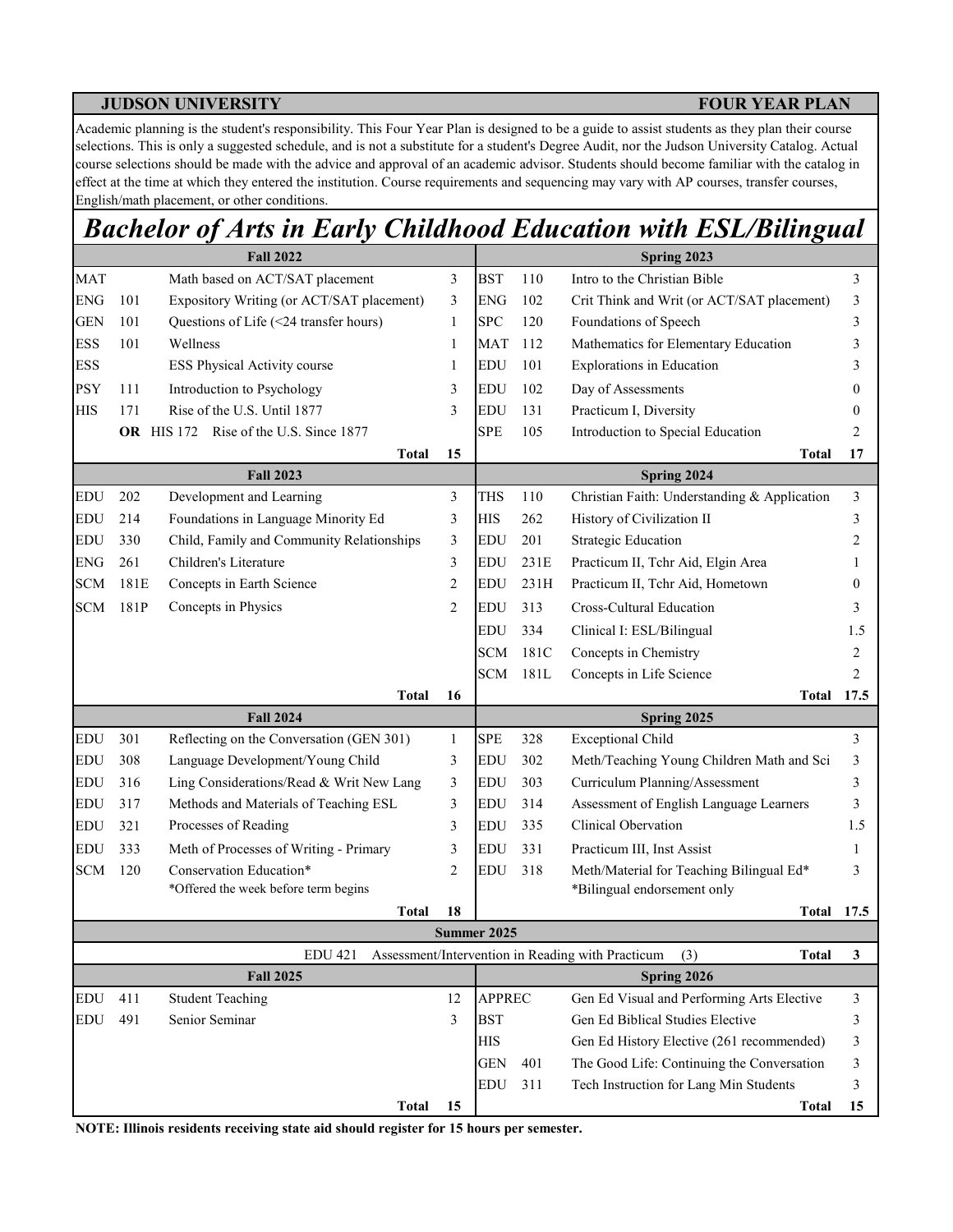Academic planning is the student's responsibility. This Four Year Plan is designed to be a guide to assist students as they plan their course selections. This is only a suggested schedule, and is not a substitute for a student's Degree Audit, nor the Judson University Catalog. Actual course selections should be made with the advice and approval of an academic advisor. Students should become familiar with the catalog in effect at the time at which they entered the institution. Course requirements and sequencing may vary with AP courses, transfer courses, English/math placement, or other conditions.

## *BA in Early Childhood Education with ESL/Bilingual & Special Ed*

|            |      | <b>Fall 2022</b>                          |                | Spring 2023   |      |                                                                          |              |  |  |
|------------|------|-------------------------------------------|----------------|---------------|------|--------------------------------------------------------------------------|--------------|--|--|
| <b>BST</b> | 110  | Intro to the Christian Bible              | 3              | THS           | 110  | Christian Faith: Understanding & Application                             | 3            |  |  |
| <b>MAT</b> |      | Math based on ACT/SAT placement           | 3              | <b>ENG</b>    | 102  | Crit Think and Writ (or ACT/SAT placement)                               | 3            |  |  |
| <b>ENG</b> | 101  | Expository Writing (or ACT/SAT placement) | 3              | <b>PSY</b>    | 111  | Introduction to Psychology                                               | 3            |  |  |
| <b>GEN</b> | 101  | Questions of Life (<24 transfer hours)    | 1              | <b>MAT</b>    | 112  | Mathematics for Elementary Education                                     | 3            |  |  |
| <b>ESS</b> | 101  | Wellness                                  | $\mathbf{1}$   | EDU           | 101  | <b>Explorations</b> in Education                                         | 3            |  |  |
| <b>ESS</b> |      | ESS Physical Activity course              | 1              | <b>EDU</b>    | 102  | Day of Assessments                                                       | $\Omega$     |  |  |
| <b>SPC</b> | 120  | Foundations of Speech                     | 3              | <b>EDU</b>    | 131  | Practicum I, Diversity                                                   | $\mathbf{0}$ |  |  |
| <b>HIS</b> | 171  | Rise of the U.S. Until 1877               | 3              | <b>SPE</b>    | 105  | Introduction to Special Education                                        | 2            |  |  |
|            |      | OR HIS 172 Rise of the U.S. Since 1877    |                |               |      |                                                                          |              |  |  |
|            |      | <b>Total</b>                              | 18             |               |      | <b>Total</b>                                                             | 17           |  |  |
|            |      | <b>Fall 2023</b>                          |                |               |      | Spring 2024                                                              |              |  |  |
| EDU        | 202  | Development and Learning                  | 3              | <b>EDU</b>    | 201  | <b>Strategic Education</b>                                               | 2            |  |  |
| EDU        | 214  | Foundations in Language Minority Ed       | 3              | EDU           | 231E | Practicum II, Tchr Aid, Elgin Area                                       | 1            |  |  |
| <b>EDU</b> | 330  | Child, Family and Community Relationships | 3              | EDU           | 231H | Practicum II, Tchr Aid, Hometown                                         | $\bf{0}$     |  |  |
| <b>SPE</b> | 211  | Assist-Augmentative Technology            | $\overline{c}$ | <b>EDU</b>    | 311  | Tech Instruction for Lang Min Students                                   | 3            |  |  |
| <b>ENG</b> | 261  | Children's Literature                     | 3              | <b>EDU</b>    | 313  | Cross-Cultural Education                                                 | 3            |  |  |
| <b>SCM</b> | 181E | Concepts in Earth Science                 | $\overline{2}$ | EDU           | 334  | Clinical I: ESL/Bilingual                                                | 1.5          |  |  |
| <b>SCM</b> | 181P | Concepts in Physics                       | $\overline{2}$ | <b>SPE</b>    | 328  | <b>Exceptional Child</b>                                                 | 3            |  |  |
|            |      |                                           |                | <b>SCM</b>    | 181C | Concepts in Chemistry                                                    | 2            |  |  |
|            |      |                                           |                | <b>SCM</b>    | 181L | Concepts in Life Science                                                 | 2            |  |  |
|            |      | <b>Total</b>                              | 18             |               |      | Total                                                                    | 17.5         |  |  |
|            |      | <b>Fall 2023</b>                          |                |               |      | Spring 2025                                                              |              |  |  |
| EDU        | 301  | Reflecting on the Conversation (GEN 301)  | $\mathbf{1}$   | EDU           | 302  | Meth/Teaching Young Children Math and Sci                                | 3            |  |  |
| <b>EDU</b> | 308  | Language Development/Young Child          | 3              | EDU           | 303  | Curriculum Planning/Assessment                                           | 3            |  |  |
| EDU        | 316  | Ling Considerations/Read & Writ New Lang  | 3              | <b>EDU</b>    | 335  | Clinical Obervation                                                      | 1.5          |  |  |
| EDU        | 317  | Methods and Materials of Teaching ESL     | 3              | EDU           | 331  | Practicum III, Inst Assist                                               | 1            |  |  |
| <b>EDU</b> | 321  | Processes of Reading                      | 3              | <b>SPE</b>    | 313  | Char and Meth of Early Child Spec Ed                                     | 3            |  |  |
| EDU        | 333  | Meth of Processes of Writing - Primary    | 3              | <b>SPE</b>    | 327  | Assessment in Special Education                                          | 3            |  |  |
| <b>SPE</b> | 222  | Learning Environment                      | $\overline{c}$ | <b>EDU</b>    | 318  | Meth/Material for Teaching Bilingual Ed*                                 | 3            |  |  |
| <b>SCM</b> | 120  | Conservation Education*                   | 2              |               |      | *Bilingual endorsement only                                              |              |  |  |
|            |      | *Offered the week before term begins      |                |               |      |                                                                          |              |  |  |
|            |      | <b>Total</b>                              | 20             |               |      | <b>Total 17.5</b>                                                        |              |  |  |
|            |      |                                           |                | Summer 2025   |      |                                                                          |              |  |  |
|            |      | <b>EDU 421</b>                            |                |               |      | Assessment/Intervention in Reading with Practicum<br>(3)<br><b>Total</b> | 3            |  |  |
|            |      | <b>Fall 2025</b>                          |                |               |      | Spring 2026                                                              |              |  |  |
| EDU        | 411  | <b>Student Teaching</b>                   | 12             | <b>APPREC</b> |      | Gen Ed Visual and Performing Arts Elective                               | 3            |  |  |
| EDU        | 491  | Senior Seminar                            | 3              | <b>BST</b>    |      | Gen Ed Biblical Studies Elective                                         | 3            |  |  |
|            |      |                                           |                | <b>HIS</b>    |      | Gen Ed History Elective (261 recommended)                                | 3            |  |  |
|            |      |                                           |                | <b>HIS</b>    | 262  | History of Civilization II                                               | 3            |  |  |
|            |      |                                           |                |               |      |                                                                          |              |  |  |
|            |      |                                           |                | <b>GEN</b>    | 401  | The Good Life: Continuing the Conversation                               | 3            |  |  |
|            |      | <b>Total</b>                              | 15             | <b>EDU</b>    | 314  | Assessment of English Language Learners<br><b>Total</b>                  | 3<br>18      |  |  |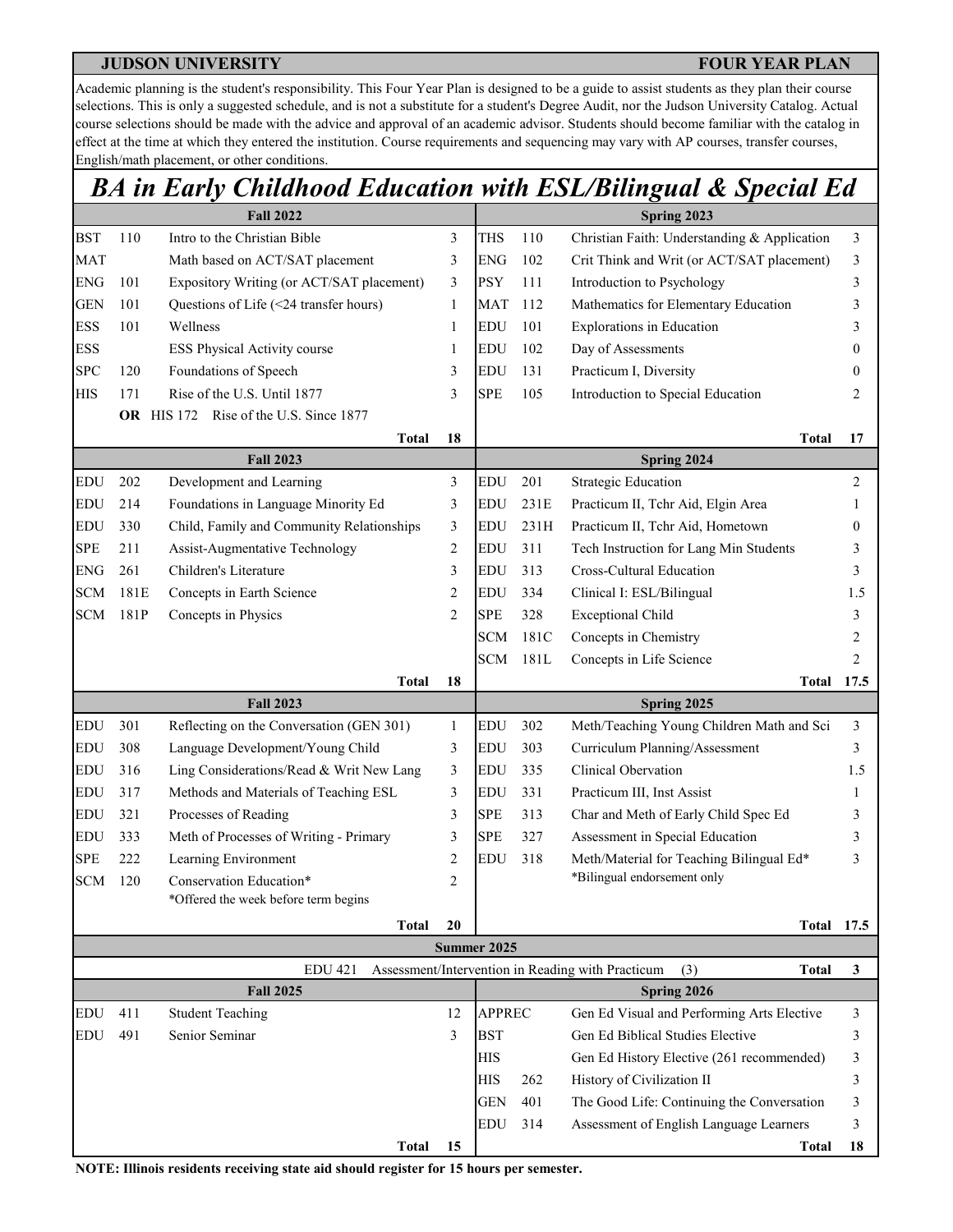Academic planning is the student's responsibility. This Four Year Plan is designed to be a guide to assist students as they plan their course selections. This is only a suggested schedule, and is not a substitute for a student's Degree Audit, nor the Judson University Catalog. Actual course selections should be made with the advice and approval of an academic advisor. Students should become familiar with the catalog in effect at the time at which they entered the institution. Course requirements and sequencing may vary with AP courses, transfer courses, English/math placement, or other conditions.

## *Bachelor of Arts in Elementary Education with ESL/Bilingual*

|            | <b>Fall 2022</b>   |                                                              |                |               |      | Spring 2023                                                              |              |  |  |  |  |
|------------|--------------------|--------------------------------------------------------------|----------------|---------------|------|--------------------------------------------------------------------------|--------------|--|--|--|--|
| <b>BST</b> | 110                | Intro to the Christian Bible                                 | 3              | EDU           | 101  | <b>Explorations</b> in Education                                         | 3            |  |  |  |  |
| <b>ENG</b> | 101                | Expository Writing (or ACT/SAT placement)                    | 3              | EDU           | 102  | Day of Assessments                                                       | 0            |  |  |  |  |
| <b>GEN</b> | 101                | Questions of Life (<24 transfer hours)                       | 1              | <b>EDU</b>    | 131  | Practicum I, Diversity                                                   | $\mathbf{0}$ |  |  |  |  |
| <b>ESS</b> | 101                | Wellness                                                     | 1              | <b>THS</b>    | 110  | Christian Faith: Understanding & Application                             | 3            |  |  |  |  |
| <b>ESS</b> |                    | ESS Physical Activity course                                 | 1              | <b>ENG</b>    | 102  | Crit Think and Writ (or ACT/SAT placement)                               | 3            |  |  |  |  |
| <b>HIS</b> | 171                | Rise of the U.S. Until 1877                                  | 3              | <b>HIS</b>    | 172  | Rise of the U.S. Since 1877                                              | 3            |  |  |  |  |
| <b>MAT</b> | 110                | Math Models: Graphical and Spatial                           | 3              | <b>MAT</b>    | 111  | Math Models: Statistical and Numerical                                   | 3            |  |  |  |  |
| <b>PSY</b> | 111                | Introduction to Psychology                                   | 3              | <b>SPC</b>    | 120  | Foundations of Speech                                                    | 3            |  |  |  |  |
|            |                    | Total                                                        | 18             |               |      | Total                                                                    | 18           |  |  |  |  |
|            |                    | <b>Fall 2023</b>                                             |                |               |      | Spring 2024                                                              |              |  |  |  |  |
| <b>EDU</b> | 202                | Development and Learning                                     | 3              | EDU           | 201  | <b>Strategic Education</b>                                               | 2            |  |  |  |  |
| <b>EDU</b> | 214                | Foundations in Language Minority Ed                          | 3              | <b>EDU</b>    | 231E | Practicum II, Tchr Aid, Elgin Area                                       | 1            |  |  |  |  |
| <b>ENG</b> | 261                | Children's Literature                                        | 3              | <b>EDU</b>    | 231H | Practicum II, Tchr Aid, Hometown                                         | 0            |  |  |  |  |
| POL        | 222                | American Government                                          | 3              | <b>EDU</b>    | 313  | Cross-Cultural Education                                                 | 3            |  |  |  |  |
| <b>SCM</b> | 181E               | Concepts in Earth Science                                    | 2              | <b>EDU</b>    | 220  | Language and Literacy Development                                        | 3            |  |  |  |  |
| <b>SCM</b> | 181P               | Concepts in Physics                                          | $\overline{2}$ | EDU           | 334  | Clinical I: ESL/Bilingual                                                | 1.5          |  |  |  |  |
| <b>SPE</b> | 105                | Introduction to Special Education                            | $\overline{c}$ | <b>MAT</b>    | 112  | Mathematics for Elementary Education                                     | 3            |  |  |  |  |
|            |                    |                                                              |                | <b>SCM</b>    | 181C | Concepts in Chemistry                                                    | 2            |  |  |  |  |
|            |                    |                                                              |                | <b>SCM</b>    | 181L | Concepts in Life Science                                                 | 2            |  |  |  |  |
|            | <b>Total</b><br>18 |                                                              |                |               |      | <b>Total</b>                                                             | 17.5         |  |  |  |  |
| <b>EDU</b> | 316                | <b>Fall 2024</b><br>Ling Considerations/Read & Writ New Lang | 3              | EDU           | 311  | Spring 2025<br>Tech Instr/Teachers of Lang Minority                      | 3            |  |  |  |  |
| EDU        | 317                | Methods and Materials of Teaching ESL                        | 3              | <b>EDU</b>    | 322  | Mathematical Methods - Elem                                              | 3            |  |  |  |  |
| EDU        | 321                | Processes of Reading                                         | 3              | EDU           | 323  | Meth/Engaging Readers/Writers - Intermed                                 | 3            |  |  |  |  |
| EDU        | 324                | Social Studies Methods - Elem                                | 3              | <b>EDU</b>    | 327  | Science Methods - Elem                                                   | 3            |  |  |  |  |
| EDU        | 333                | Meth of Processes of Writing - Primary                       | 3              | EDU           | 331  | Practicum III, Inst Assist                                               |              |  |  |  |  |
| EDU        | 301                | Reflecting on the Conversation (GEN 301)                     | 1              | <b>SPE</b>    | 328  | <b>Exceptional Child</b>                                                 | 3            |  |  |  |  |
| <b>SCM</b> | 120                | Conservation Education*                                      | $\overline{2}$ | <b>GEN</b>    | 401  | The Good Life: Continuing the Conversation                               | 3            |  |  |  |  |
|            |                    | *Offered the week before term begins                         |                |               |      |                                                                          |              |  |  |  |  |
|            |                    | <b>Total</b>                                                 | 18             |               |      | <b>Total</b>                                                             | 19           |  |  |  |  |
|            |                    |                                                              |                | Summer 2025   |      |                                                                          |              |  |  |  |  |
|            |                    | <b>EDU 421</b>                                               |                |               |      | Assessment/Intervention in Reading with Practicum<br>(3)<br><b>Total</b> | 3            |  |  |  |  |
|            |                    | <b>Fall 2025</b>                                             |                |               |      | Spring 2026                                                              |              |  |  |  |  |
| EDU        | 411                | <b>Student Teaching</b>                                      | 12             | <b>APPREC</b> |      | Gen Ed Visual and Performing Arts Elective                               | 3            |  |  |  |  |
| EDU        | 491                | Senior Seminar                                               | 3              | <b>BST</b>    |      | Gen Ed Biblical Studies Elective                                         | 3            |  |  |  |  |
|            |                    |                                                              |                | <b>HIS</b>    | 261  | History of Civilization I                                                | 3            |  |  |  |  |
|            |                    |                                                              |                | <b>HIS</b>    | 262  | History of Civilization II                                               | 3            |  |  |  |  |
|            |                    |                                                              |                | <b>EDU</b>    | 314  | Assessment of Language Learners                                          | 3            |  |  |  |  |
|            |                    |                                                              |                | <b>EDU</b>    | 335  | Clinical II: ESL/Bilingual                                               | 1.5          |  |  |  |  |
|            |                    |                                                              |                | <b>EDU</b>    | 318  | Meth/Material for Teaching Bilingual Ed*<br>*Bilingual endorsement only  | 3            |  |  |  |  |
|            |                    | <b>Total</b>                                                 | 15             |               |      | <b>Total 19.5</b>                                                        |              |  |  |  |  |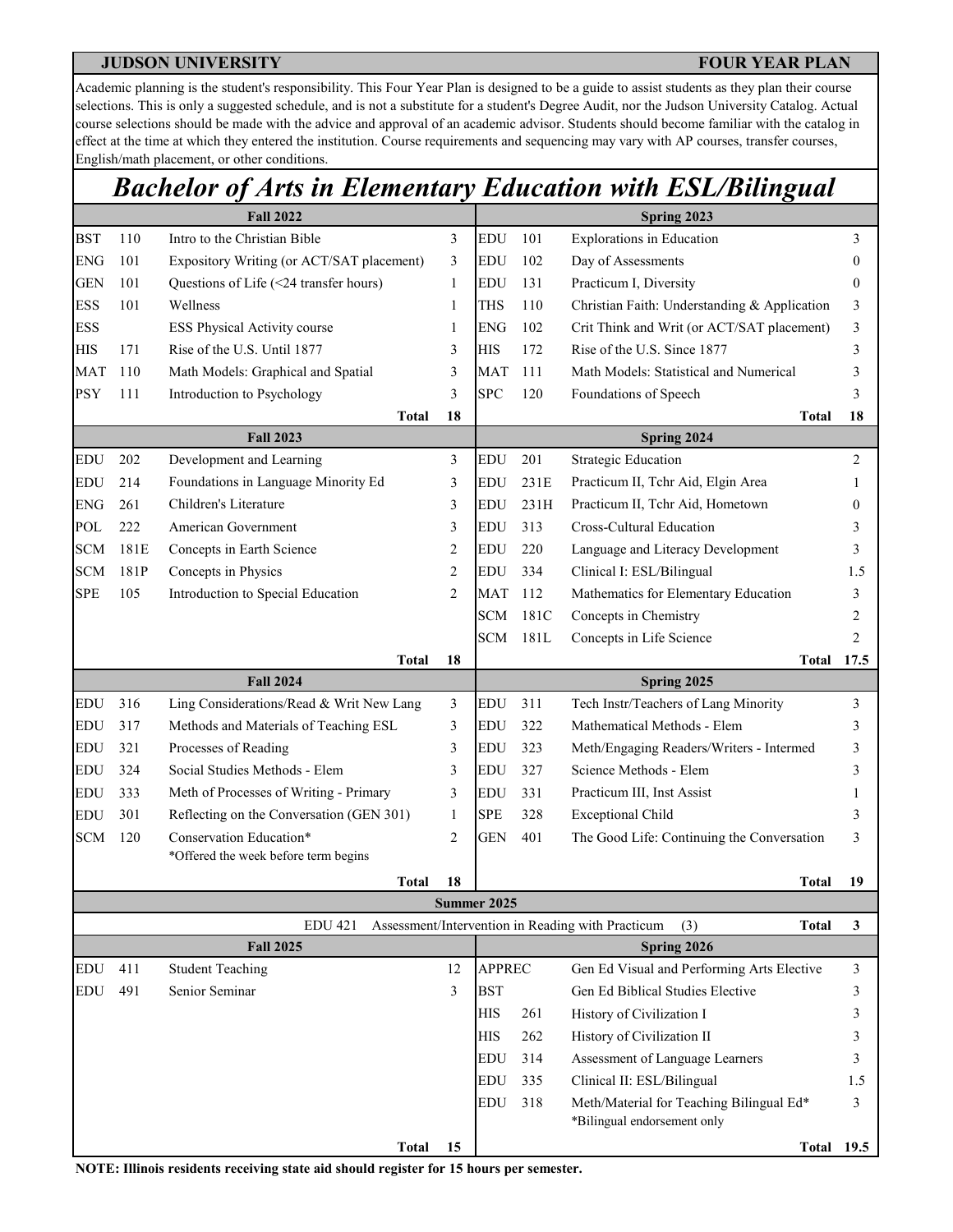Academic planning is the student's responsibility. This Four Year Plan is designed to be a guide to assist students as they plan their course selections. This is only a suggested schedule, and is not a substitute for a student's Degree Audit, nor the Judson University Catalog. Actual course selections should be made with the advice and approval of an academic advisor. Students should become familiar with the catalog in effect at the time at which they entered the institution. Course requirements and sequencing may vary with AP courses, transfer courses, English/math placement, or other conditions.

# *Bachelor of Arts in Elementary Education with LBS1*

|            |      | <b>Fall 2022</b>                             |                |                    |      | Spring 2023                                                                             |          |
|------------|------|----------------------------------------------|----------------|--------------------|------|-----------------------------------------------------------------------------------------|----------|
| <b>SPE</b> | 105  | Introduction to Special Education            | $\overline{2}$ | <b>EDU</b>         | 101  | Explorations in Education                                                               | 3        |
| <b>ENG</b> | 101  | Expository Writing (or ACT/SAT placement)    | 3              | <b>EDU</b>         | 102  | Day of Assessments                                                                      | $\theta$ |
| <b>GEN</b> | 101  | Questions of Life (<24 transfer hours)       | $\mathbf{1}$   | <b>EDU</b>         | 131  | Practicum I, Diversity                                                                  | 0        |
| <b>ESS</b> | 101  | Wellness                                     | 1              | <b>BST</b>         | 110  | Intro to the Christian Bible                                                            | 3        |
| <b>ESS</b> |      | ESS Physical Activity course                 | 1              | <b>ENG</b>         | 102  | Crit Think and Writ (or ACT/SAT placement)                                              | 3        |
| <b>HIS</b> | 171  | Rise of the U.S. Until 1877                  | 3              | <b>HIS</b>         | 172  | Rise of the U.S. Since 1877                                                             | 3        |
| <b>MAT</b> | 110  | Math Models: Graphical and Spatial           | 3              | <b>MAT</b>         | 111  | Math Models: Statistical and Numerical                                                  | 3        |
| <b>PSY</b> | 111  | Introduction to Psychology                   | 3              | <b>SPC</b>         | 120  | Foundations of Speech                                                                   | 3        |
|            |      | Total                                        | 17             |                    |      | <b>Total</b>                                                                            | 18       |
|            |      | <b>Fall 2023</b>                             |                |                    |      | Spring 2024                                                                             |          |
| <b>EDU</b> | 202  | Development and Learning                     | 3              | <b>EDU</b>         | 201  | <b>Strategic Education</b>                                                              | 2        |
| <b>EDU</b> | 214  | Foundations in Language Minority Ed          | 3              | <b>EDU</b>         | 231E | Practicum II, Tchr Aid, Elgin Area                                                      | 1        |
| <b>ENG</b> | 261  | Children's Literature                        | 3              | <b>EDU</b>         | 231H | Practicum II, Tchr Aid, Hometown                                                        | 0        |
| POL        | 222  | American Government                          | 3              | <b>EDU</b>         | 220  | Language and Literacy Development                                                       | 3        |
| <b>SCM</b> | 181P | Concepts in Physics                          | 2              | <b>EDU</b>         | 311  | Tech Instr/Teachers of Lang Minority                                                    | 3        |
| <b>SCM</b> | 181E | Concepts in Earth/Space Science              | 2              | <b>EDU</b>         | 313  | Cross-Cultural Education                                                                | 3        |
|            |      |                                              |                | <b>MAT</b>         | 112  | Mathematics for Elementary Education                                                    | 3        |
|            |      |                                              |                | <b>SCM</b>         | 181C | Concepts in Chemistry                                                                   | 2        |
|            |      | <b>Total</b>                                 | 16             |                    |      | <b>Total</b>                                                                            | 17       |
|            |      | <b>Fall 2024</b>                             |                |                    |      | Spring 2025                                                                             |          |
| <b>THS</b> | 110  | Christian Faith: Understanding & Application | 3              | <b>EDU</b>         | 322  | Mathematical Methods - Elem                                                             | 3        |
| <b>EDU</b> | 321  | Processes of Reading                         | 3              | EDU                | 323  | Meth/Engaging Readers/Writers - Intermed                                                | 3        |
| <b>EDU</b> | 324  | Social Studies Methods - Elem                | 3              | <b>EDU</b>         | 327  | Science Methods - Elem                                                                  | 3        |
| <b>EDU</b> | 333  | Meth of Processes of Writing - Primary       | 3              | <b>EDU</b>         | 331  | Practicum III, Inst Assist                                                              | 1        |
| <b>EDU</b> | 301  | Reflecting on the Conversation (GEN 301)     | 1              | <b>SPE</b>         | 327  | Assessment in Special Education                                                         | 3        |
| <b>SPE</b> | 332  | Char and Meth of Int and MG SPED             | 3              | <b>SPE</b>         | 328  | <b>Exceptional Child</b>                                                                | 3        |
| <b>SCM</b> | 120  | Conservation Education*                      | 2              | <b>SCM</b>         | 181L | Concepts in Life Science                                                                | 2        |
|            |      | *Offered the week before term begins         |                |                    |      |                                                                                         |          |
|            |      | <b>Total</b>                                 | 18             | <b>Summer 2025</b> |      | <b>Total</b>                                                                            | 18       |
|            |      |                                              |                |                    |      |                                                                                         |          |
|            |      | <b>EDU 421</b><br><b>Fall 2025</b>           |                |                    |      | Assessment/Intervention in Reading with Practicum<br>(3)<br><b>Total</b><br>Spring 2026 | 3        |
| <b>EDU</b> | 411  | <b>Student Teaching</b>                      | 12             | <b>APPREC</b>      |      | Gen Ed Visual and Performing Arts Elective                                              | 3        |
| <b>EDU</b> | 491  | Senior Seminar                               | 3              | <b>BST</b>         |      | Gen Ed Biblical Studies Elective                                                        | 3        |
|            |      |                                              |                | <b>HIS</b>         | 261  | History of Civilization I                                                               | 3        |
|            |      |                                              |                | <b>HIS</b>         | 262  | History of Civilization II                                                              | 3        |
|            |      |                                              |                | <b>GEN</b>         | 401  | The Good Life: Continuing the Conversation                                              | 3        |
|            |      |                                              |                | <b>SPE</b>         | 313  | Characteristics/Meth for EC/SPED                                                        | 3        |
|            |      | <b>Total</b>                                 | 15             |                    |      | <b>Total</b>                                                                            | 18       |
|            |      |                                              |                |                    |      |                                                                                         |          |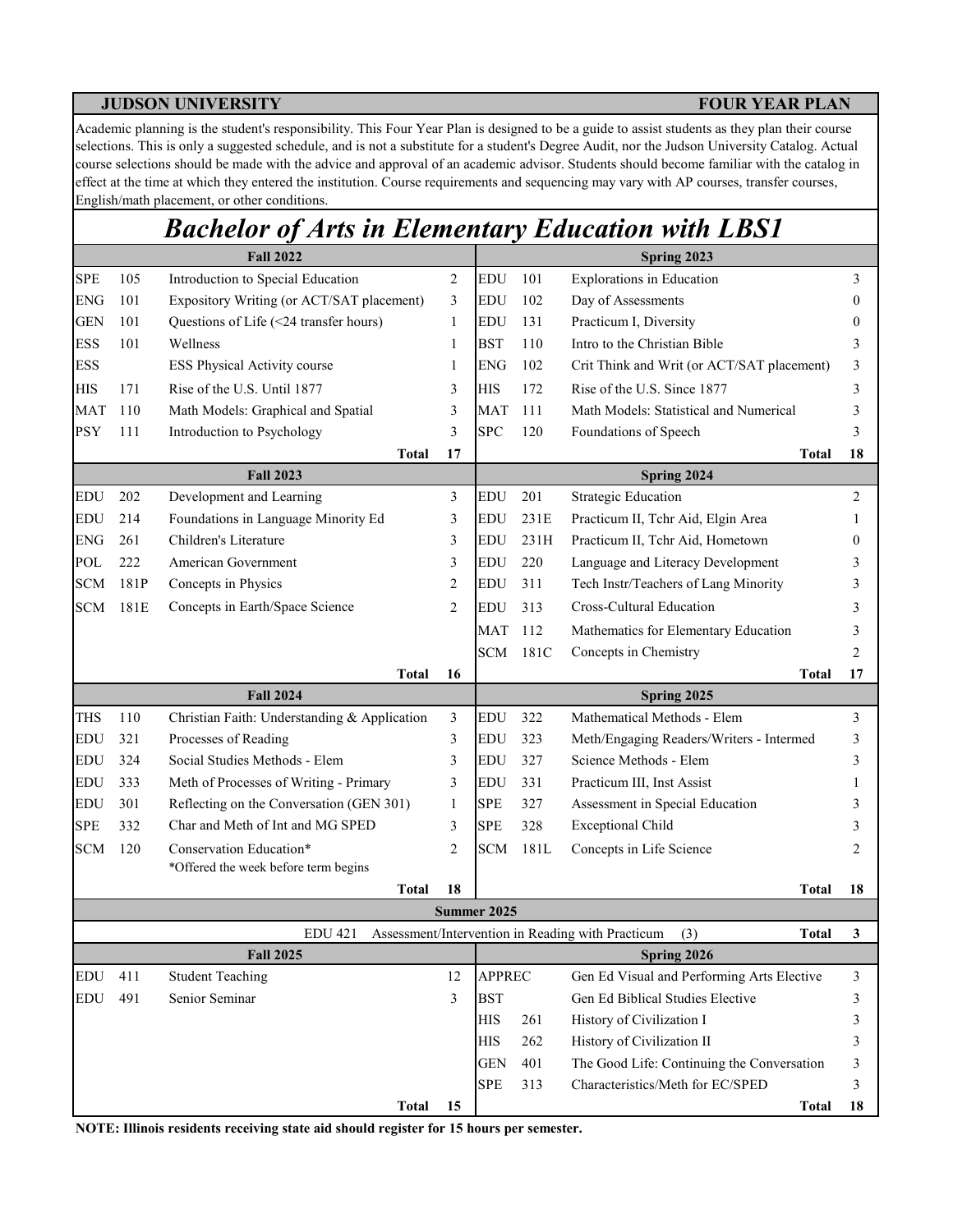Academic planning is the student's responsibility. This Four Year Plan is designed to be a guide to assist students as they plan their course selections. This is only a suggested schedule, and is not a substitute for a student's Degree Audit, nor the Judson University Catalog. Actual course selections should be made with the advice and approval of an academic advisor. Students should become familiar with the catalog in effect at the time at which they entered the institution. Course requirements and sequencing may vary with AP courses, transfer courses, English/math placement, or other conditions.

## *Bachelor of Arts in Special Education: Learning Behavior Specialist I*

|                          |            | <b>Fall 2022</b>                             |                      | Spring 2023              |      |                                                                          |                  |  |  |
|--------------------------|------------|----------------------------------------------|----------------------|--------------------------|------|--------------------------------------------------------------------------|------------------|--|--|
| <b>ENG</b>               | 101        | Expository Writing (or ACT/SAT placement)    | 3                    | <b>BST</b>               | 110  | Intro to the Christian Bible                                             | 3                |  |  |
| <b>GEN</b>               | 101        | Questions of Life (<24 transfer hours)       | $\mathbf{1}$         | <b>ENG</b>               | 102  | Crit Think and Writ (or ACT/SAT placement)                               | 3                |  |  |
| <b>ESS</b>               | 101        | Wellness                                     | $\mathbf{1}$         | <b>SCM</b>               |      | Gen Ed Science w/Lab                                                     | $\overline{4}$   |  |  |
| <b>ESS</b>               |            | ESS Physical Activity course                 | 1                    | <b>APPREC</b>            |      | Gen Ed Visual and Performing Arts Elective                               | $\mathfrak{Z}$   |  |  |
| <b>PSY</b>               | 111        | Introduction to Psychology                   | 3                    | EDU                      | 101  | <b>Explorations</b> in Education                                         | 3                |  |  |
| <b>SPC</b>               | 120        | Foundations of Speech                        | 3                    | <b>EDU</b>               | 102  | Day of Assessments                                                       | $\boldsymbol{0}$ |  |  |
| <b>EDU</b>               | 214        | Foundations in Language Minority Ed          | 3                    | <b>EDU</b>               | 131  | Practicum I, Diversity                                                   | $\mathbf{0}$     |  |  |
|                          |            |                                              |                      | SPE                      | 105  | Introduction to Special Education                                        | $\overline{2}$   |  |  |
|                          |            | <b>Total</b>                                 | 15                   |                          |      | <b>Total</b>                                                             | 18               |  |  |
|                          |            | <b>Fall 2023</b>                             |                      | Spring 2024              |      |                                                                          |                  |  |  |
| <b>EDU</b>               | 202        | Development and Learning                     | 3                    | <b>EDU</b>               | 201  | <b>Strategic Education</b>                                               | 2                |  |  |
| <b>EDU</b>               | 330        | Child, Family and Community Relationships    | 3                    | <b>MAT</b>               | 111  | Math Models: Statistical and Numerical                                   | 3                |  |  |
| <b>SPE</b>               | 211        | Assistive-Augmentative Technology            | $\mathbf{2}$         | <b>EDU</b>               | 231H | Practicum II, Teacher Aid, Hometown                                      | $\boldsymbol{0}$ |  |  |
| <b>THS</b>               | 110        | Christian Faith: Understanding & Application | 3                    | EDU                      | 231E | Practicum II, Teacher Aid, Elgin                                         | 1                |  |  |
| <b>ENG</b>               | 261        | Children's Literature                        | 3                    | SPE                      | 325  | <b>Communication Disorders</b>                                           | 3                |  |  |
|                          |            | <b>OR</b> ENG 264 Adolescent Literature      |                      | SPE                      | 327  | Assessment in Special Education                                          | 3                |  |  |
| <b>SPE</b>               | 328        | <b>Exceptional Child</b>                     | $\overline{3}$       | <b>EDU</b>               | 313  | <b>Cross-Cultural Education</b>                                          | 3                |  |  |
|                          |            | <b>Total</b>                                 | 17                   |                          |      | <b>Total</b>                                                             | 15               |  |  |
|                          |            | <b>Fall 2024</b>                             |                      |                          |      | Spring 2025                                                              |                  |  |  |
| <b>HIS</b>               | 262        | History of Civilization II                   | $\overline{3}$       | <b>EDU</b>               | 331  | Practicum III, Inst Assist                                               | $\mathbf{1}$     |  |  |
| <b>EDU</b>               | 301        | Reflecting on the Conversation (GEN 301)     | $\mathbf{1}$         | <b>EDU</b>               | 325  | Literacy Across the Curriculum                                           | 3                |  |  |
| <b>EDU</b>               | 308        | Language Development/Young Children          | 3                    | <b>SPE</b>               | 313  | Character/Meth of Early Child Spec Ed                                    | 3                |  |  |
| <b>SPE</b>               | 222        | Learning Environment                         | $\overline{c}$       | <b>SPE</b>               | 321  | Reading and Writing Methods                                              | 3                |  |  |
| <b>SPE</b>               | 233        | Health, Nutrition and Safety                 | 3                    | SPE                      | 340  | Classroom Intervention                                                   | 3                |  |  |
| <b>SPE</b>               | 332        | Character/Meth Intermed/Middle Schl Spc Ed   | 3                    | <b>SPE</b>               | 342  | Math/Sci Meth of Elem, Mid and Secdry Schl                               | 3                |  |  |
| <b>SPE</b>               | 335        | Character/Meth Secondary Spec Ed             | 3                    |                          |      |                                                                          |                  |  |  |
|                          |            | <b>Total</b>                                 | 18                   |                          |      | Total                                                                    | 16               |  |  |
|                          |            |                                              |                      | Summer 2025              |      |                                                                          |                  |  |  |
|                          |            | <b>EDU 421</b>                               |                      |                          |      | Assessment/Intervention in Reading with Practicum<br>(3)<br><b>Total</b> | 3                |  |  |
|                          |            | <b>Fall 2025</b>                             |                      |                          |      | Spring 2026<br>Gen Ed Biblical Studies Elective                          |                  |  |  |
| <b>EDU</b><br><b>EDU</b> | 411<br>491 | <b>Student Teaching</b><br>Senior Seminar    | 12<br>$\overline{3}$ | <b>BST</b><br><b>HIS</b> | 261  | History of Civilization I                                                | 3<br>3           |  |  |
|                          |            |                                              |                      | <b>GEN</b>               | 401  |                                                                          | 3                |  |  |
|                          |            |                                              |                      | <b>EDU</b>               |      | The Good Life: Continuing the Conversation<br><b>Education Electives</b> | 6                |  |  |
|                          |            | <b>Total</b>                                 | 15                   |                          |      | <b>Total</b>                                                             | 15               |  |  |
|                          |            |                                              |                      |                          |      |                                                                          |                  |  |  |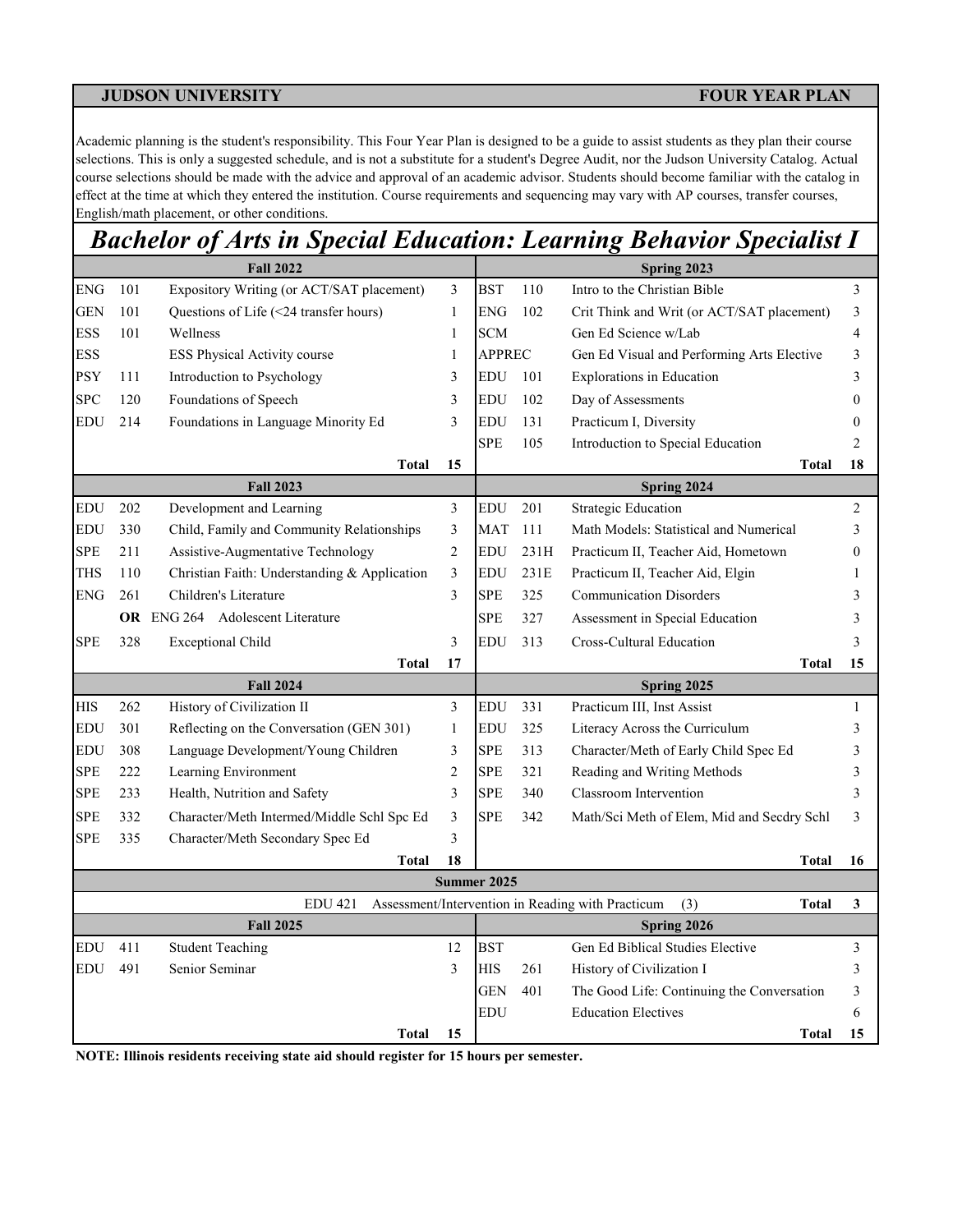Academic planning is the student's responsibility. This Four Year Plan is designed to be a guide to assist students as they plan their course selections. This is only a suggested schedule, and is not a substitute for a student's Degree Audit, nor the Judson University Catalog. Actual course selections should be made with the advice and approval of an academic advisor. Students should become familiar with the catalog in effect at the time at which they entered the institution. Course requirements and sequencing may vary with AP courses, transfer courses, English/math placement, or other conditions.

## *Bachelor of Arts in Secondary Education: Biology*

|               |     | <b>Fall 2022</b>                             |    | Spring 2023 |                         |                                                 |    |  |  |
|---------------|-----|----------------------------------------------|----|-------------|-------------------------|-------------------------------------------------|----|--|--|
| ${\rm ENG}$   | 101 | Expository Writing (or ACT/SAT placement)    | 3  | <b>PSY</b>  | 111                     | Introduction to Psychology                      | 3  |  |  |
| <b>GEN</b>    | 101 | Questions of Life (<24 transfer hours)       | 1  | <b>ENG</b>  | 102                     | Crit Think and Writ (or ACT/SAT placement)      | 3  |  |  |
| <b>ESS</b>    | 101 | Wellness                                     | 1  | <b>SPC</b>  | 120                     | Foundations of Speech                           | 3  |  |  |
| <b>ESS</b>    |     | ESS Physical Activity course                 | 1  | <b>EDU</b>  | 101                     | Explorations in Education                       | 3  |  |  |
| MAT           | 211 | Functions and Calculus I                     | 5  | <b>EDU</b>  | 102                     | Day of Assessments                              |    |  |  |
|               |     | OR MAT 215 Calculus w/Analytic Geometry I    | 3  | <b>EDU</b>  | 131                     | Practicum I, Diversity                          |    |  |  |
| <b>BIO</b>    | 171 | Principles of Biology w/Lab                  | 4  | CHM         | 154                     | General Chemistry II w/Lab                      |    |  |  |
| CHM           | 153 | General Chemistry I w/Lab                    | 4  |             |                         |                                                 |    |  |  |
|               |     | <b>Total 17-19</b>                           |    |             |                         | Total                                           | 16 |  |  |
|               |     | <b>Fall 2023</b>                             |    |             |                         | Spring 2024                                     |    |  |  |
| <b>HIS</b>    | 262 | History of Civilization II                   | 3  | <b>BST</b>  | 110                     | Intro to the Christian Bible                    | 3  |  |  |
| <b>EDU</b>    | 202 | Development and Learning                     | 3  | <b>EDU</b>  | 201                     | <b>Strategic Education</b>                      | 2  |  |  |
| PHY           | 237 | General Physics I w/Lab                      | 4  | <b>EDU</b>  | 231H                    | Practicum II, Tchr Aid, Hometown                |    |  |  |
| <b>BIO</b>    | 372 | Cell Biology w/Lab                           | 4  | <b>EDU</b>  | 231E                    | Practicum II, Tchr Aid, Elgin Area              |    |  |  |
|               |     | OR BCM 358 General Biochemistry I w/Lab      |    | <b>BIO</b>  | 371                     | Microbiology w/Lab                              |    |  |  |
| <b>EDU</b>    | 214 | Foundations in Language Minority Ed          | 4  | PHY         | 238                     | General Physics II w/Lab                        |    |  |  |
|               |     |                                              |    | <b>EDU</b>  | 313                     | Cross-Cultural Education                        |    |  |  |
|               |     | <b>Total</b>                                 | 18 |             |                         | Total                                           | 18 |  |  |
|               |     |                                              |    | Summer 2024 |                         |                                                 |    |  |  |
|               |     | <b>PHS 245</b>                               |    |             | Astronomy w/Lab         | (4)                                             |    |  |  |
|               |     | ENG 36*/37*                                  |    |             | Gen Ed English Elective | (3)<br>Total                                    | 7  |  |  |
|               |     | <b>Fall 2024</b>                             |    |             |                         | Spring 2025                                     |    |  |  |
| <b>THS</b>    | 110 | Christian Faith: Understanding & Application | 3  | <b>EDU</b>  | 325                     | Literacy Across the Curriculum                  | 3  |  |  |
| <b>EDU</b>    | 301 | Reflecting on the Conversation (GEN 301)     | 1  | <b>EDU</b>  | 346                     | Science Methods - Secondary                     | 3  |  |  |
| <b>EDU</b>    | 340 | Introduction to Secondary Methods            | 3  | <b>SPE</b>  | 328                     | <b>Exceptional Child</b>                        |    |  |  |
| EDU           | 337 | <b>Educational Assessments</b>               | 3  | PHS         | 241                     | Earth Science I w/Lab                           |    |  |  |
| BIO           | 273 | Anatomy and Physiology I w/Lab               | 4  | BІO         | 274                     | Anatomy and Physiology II w/Lab                 |    |  |  |
| <b>BIO</b>    | 378 | Human Genetics w/Lab*                        | 4  |             |                         |                                                 |    |  |  |
|               |     | <b>Total</b>                                 | 18 |             |                         | <b>Total</b>                                    | 17 |  |  |
|               |     |                                              |    | Summer 2025 |                         |                                                 |    |  |  |
|               |     | <b>EDU 331S</b>                              |    |             |                         | Practicum III, Inst Asst Sec Ed<br>(1)<br>Total | 1  |  |  |
|               |     | <b>Fall 2025</b>                             |    |             |                         | Spring 2026                                     |    |  |  |
| EDU           | 411 | <b>Student Teaching</b>                      | 12 | HIS         |                         | Gen Ed History Elective (261 recommended)       | 3  |  |  |
| <b>EDU</b>    | 491 | Senior Seminar                               | 3  | <b>BST</b>  |                         | Gen Ed Biblical Studies Elective                | 3  |  |  |
| <b>APPREC</b> |     | Gen Ed Visual and Performing Arts Elective   | 3  | <b>GEN</b>  | 401                     | The Good Life: Continuing the Conversation      | 3  |  |  |
|               |     |                                              |    | <b>BIO</b>  | 177                     | Environmental Science w/Lab                     | 4  |  |  |
|               |     |                                              |    | BIO         | 376                     | Evolutionary Theory w/Lab*                      |    |  |  |
|               |     | <b>Total</b>                                 | 18 |             |                         | <b>Total</b>                                    | 17 |  |  |

**NOTE: Illinois residents receiving state aid should register for 15 hours per semester.**

**\*BIO 376 and BIO 378 may be taken in Fall 2024 or Spring 2026 term.**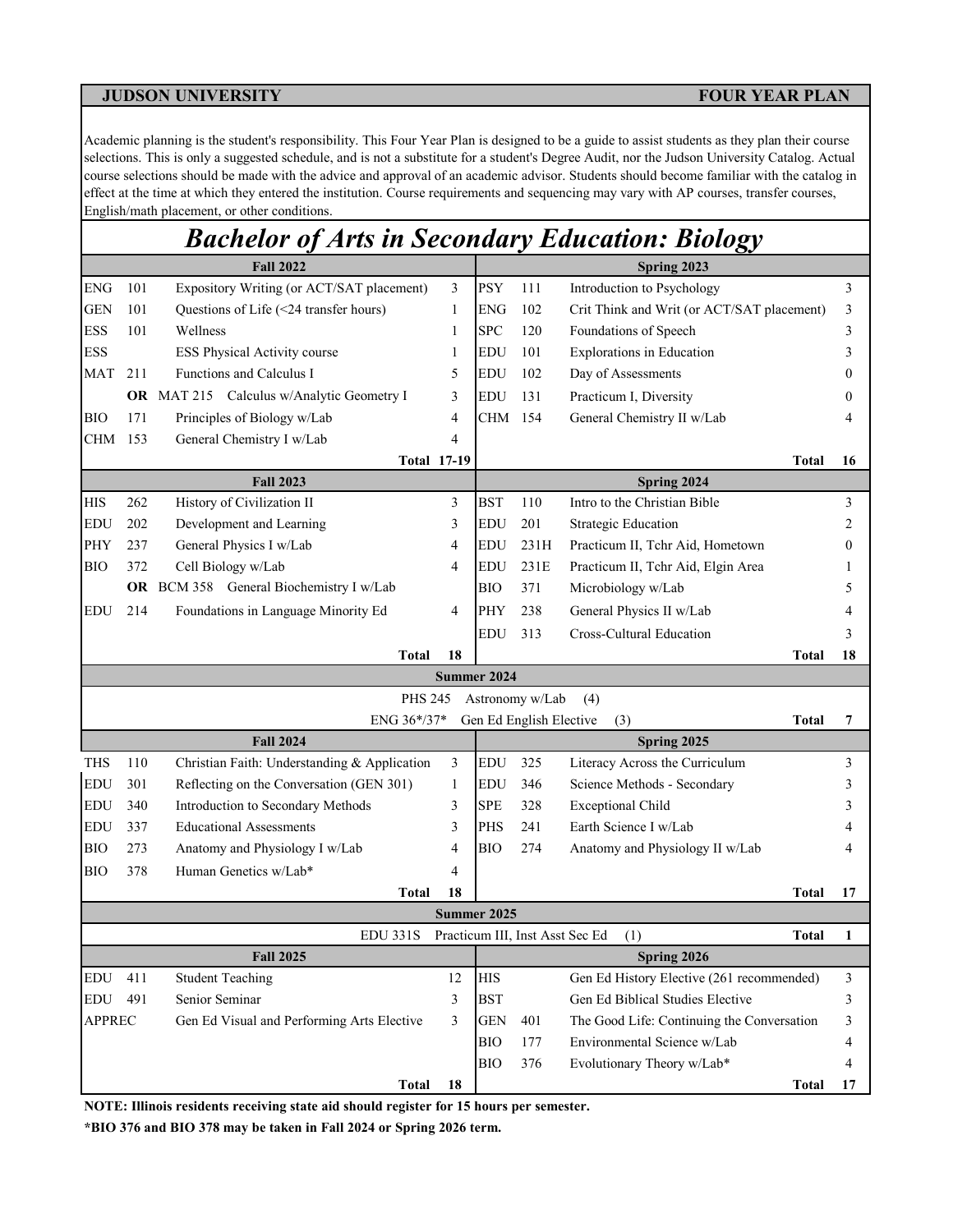Academic planning is the student's responsibility. This Four Year Plan is designed to be a guide to assist students as they plan their course selections. This is only a suggested schedule, and is not a substitute for a student's Degree Audit, nor the Judson University Catalog. Actual course selections should be made with the advice and approval of an academic advisor. Students should become familiar with the catalog in effect at the time at which they entered the institution. Course requirements and sequencing may vary with AP courses, transfer courses, English/math placement, or other conditions.

## *Bachelor of Arts in Secondary Education: Chemistry*

|               | <b>Fall 2022</b> |                                            |              | Spring 2023 |      |                                                 |                |  |
|---------------|------------------|--------------------------------------------|--------------|-------------|------|-------------------------------------------------|----------------|--|
| ENG           | 101              | Expository Writing (or ACT/SAT placement)  | 3            | <b>BST</b>  | 110  | Intro to the Christian Bible                    | 3              |  |
| <b>GEN</b>    | 101              | Questions of Life (<24 transfer hours)     | $\mathbf{1}$ | <b>HIS</b>  | 262  | History of Civilization II                      | 3              |  |
| ESS           | 101              | Wellness                                   | 1            | <b>EDU</b>  | 101  | <b>Explorations</b> in Education                | 3              |  |
| ESS           |                  | ESS Physical Activity course               | $\mathbf{1}$ | <b>EDU</b>  | 102  | Day of Assessments                              | $\overline{0}$ |  |
| MAT           | 211              | Functions and Calculus I                   | 5            | <b>EDU</b>  | 131  | Practicum I, Diversity                          | 0              |  |
|               |                  | OR MAT 215 Calculus w/Analytic Geometry I  | 3            | BIO         | 171  | Principles of Biology w/Lab                     | 4              |  |
| $\rm CHM$     | 153              | General Chemistry I w/Lab                  | 4            | CHM         | 154  | General Chemistry II w/Lab                      | 4              |  |
| <b>SPC</b>    | 120              | Foundations of Speech                      | 3            |             |      |                                                 |                |  |
|               |                  | <b>Total 16-18</b>                         |              |             |      | Total                                           | 17             |  |
|               |                  | <b>Fall 2023</b>                           |              |             |      | Spring 2024                                     |                |  |
| <b>EDU</b>    | 202              | Development and Learning                   | 3            | <b>PSY</b>  | 111  | Introduction to Psychology                      | 3              |  |
| <b>EDU</b>    | 214              | Foundations in Language Minority Ed        | 3            | THS         | 110  | Christian Faith: Understanding & Application    | 3              |  |
| EDU           | 214              | Foundations in Language Minority Ed        | 3            | PHY         | 238  | General Physics II w/Lab                        | 4              |  |
| <b>ENG</b>    | 102              | Crit Think and Writ (or ACT/SAT placement) | 3            | <b>EDU</b>  | 201  | <b>Strategic Education</b>                      | 2              |  |
| PHY           | 237              | General Physics I w/Lab                    | 4            | <b>EDU</b>  | 231E | Practicum II, Tchr Aid, Elgin Area              | 1              |  |
| CHM           | 255              | Analytical Chemistry w/Lab                 | 4            | <b>EDU</b>  | 231H | Practicum II, Tchr Aid, Hometown                | $\overline{0}$ |  |
|               |                  |                                            |              | <b>EDU</b>  | 313  | Cross-Cultural Education                        | 3              |  |
|               |                  | <b>Total</b>                               | 17           |             |      | <b>Total</b>                                    | 16             |  |
|               |                  | <b>Fall 2024</b>                           |              |             |      | Spring 2025                                     |                |  |
| <b>EDU</b>    | 301              | Reflecting on the Conversation (GEN 301)   | $\mathbf{1}$ | <b>EDU</b>  | 325  | Literacy Across the Curriculum                  | 3              |  |
| <b>EDU</b>    | 337              | <b>Educational Assessments</b>             | 3            | <b>EDU</b>  | 346  | Science Methods - Secondary                     | 3              |  |
| EDU           | 340              | Introduction to Secondary Methods          | 3            | <b>CHM</b>  | 258  | Organic Chemistry II w/Lab                      | 5              |  |
| <b>SPE</b>    | 328              | <b>Exceptional Child</b>                   | 3            | <b>PHS</b>  | 245  | Astronomy w/Lab                                 | 4              |  |
| PHS           | 241              | Earth Science w/Lab                        | 4            |             |      |                                                 |                |  |
| CHM           | 257              | Organic Chemistry I w/Lab                  | 4            |             |      |                                                 |                |  |
|               |                  | <b>Total</b>                               | 18           |             |      | <b>Total</b>                                    | 15             |  |
|               |                  |                                            |              | Summer 2025 |      |                                                 |                |  |
|               |                  | <b>EDU 331S</b>                            |              |             |      | Practicum III, Inst Asst Sec Ed<br>(1)<br>Total | 1              |  |
|               |                  | <b>Fall 2025</b>                           |              |             |      | Spring 2026                                     |                |  |
| EDU           | 411              | <b>Student Teaching</b>                    | 12           | <b>BST</b>  |      | Gen Ed Biblical Studies Elective                | 3              |  |
| EDU           | 491              | Senior Seminar                             | 3            | HIS         |      | Gen Ed History Elective (261 recommended)       | 3              |  |
| <b>APPREC</b> |                  | Gen Ed Visual and Performing Arts Elective | 3            | <b>ENG</b>  |      | 36*/37* Gen Ed English Elective                 | 3              |  |
|               |                  |                                            |              | <b>GEN</b>  | 401  | The Good Life: Continuing the Conversation      | 3              |  |
|               |                  |                                            |              | <b>BIO</b>  | 177  | Environmental Science w/Lab                     | 4              |  |
|               |                  | <b>Total</b>                               | 18           |             |      | <b>Total</b>                                    | 16             |  |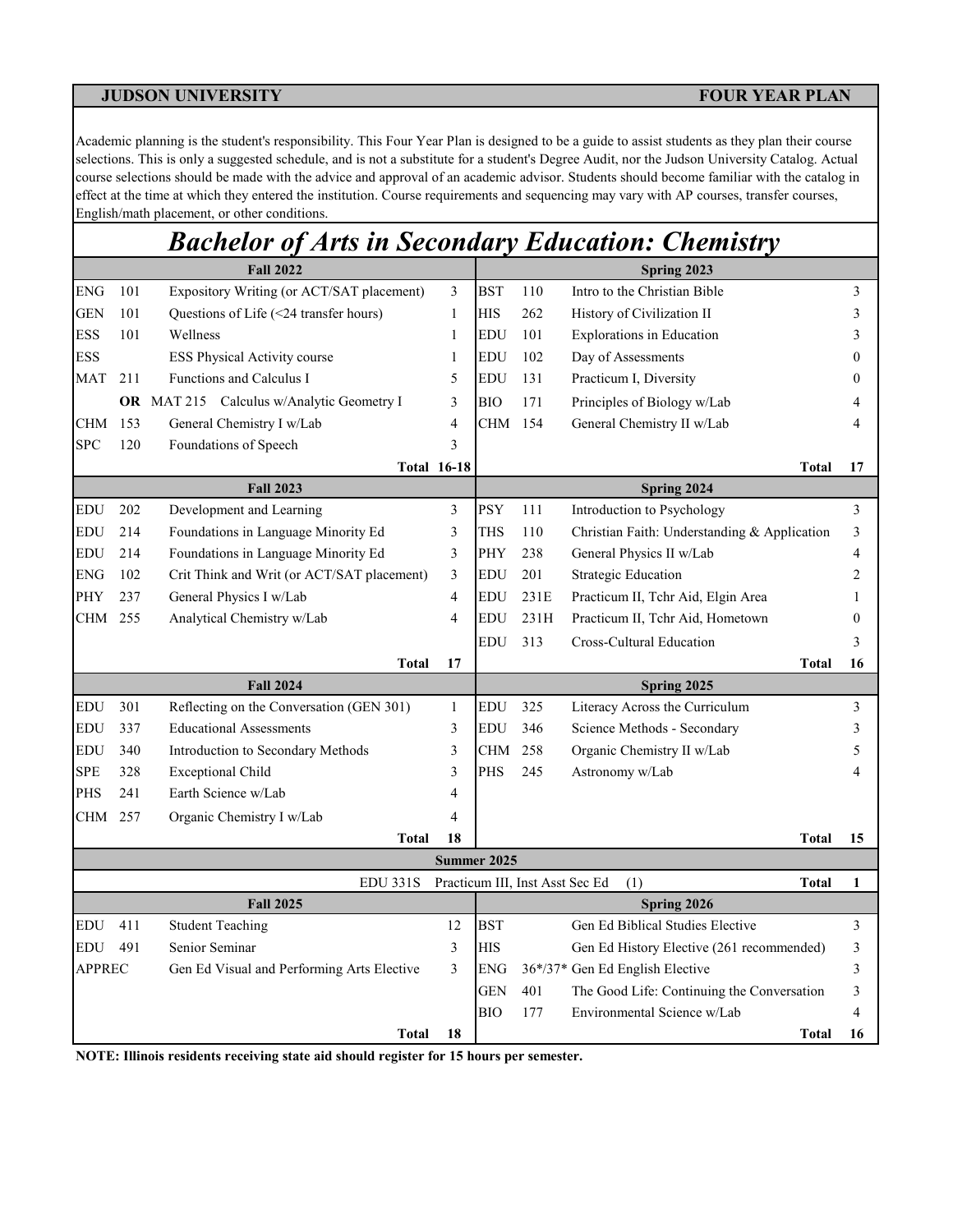Academic planning is the student's responsibility. This Four Year Plan is designed to be a guide to assist students as they plan their course selections. This is only a suggested schedule, and is not a substitute for a student's Degree Audit, nor the Judson University Catalog. Actual course selections should be made with the advice and approval of an academic advisor. Students should become familiar with the catalog in effect at the time at which they entered the institution. Course requirements and sequencing may vary with AP courses, transfer courses, English/math placement, or other conditions.

# *Bachelor of Arts in Secondary Education: English*

|            |     | <b>Fall 2022</b>                             |              | Spring 2023     |      |                                                        |                  |  |  |  |
|------------|-----|----------------------------------------------|--------------|-----------------|------|--------------------------------------------------------|------------------|--|--|--|
| <b>ENG</b> | 101 | Expository Writing (or ACT/SAT placement)    | 3            | <b>APPREC</b>   |      | Gen Ed Visual and Performing Arts Elective             | 3                |  |  |  |
| <b>GEN</b> | 101 | Questions of Life (<24 transfer hours)       | 1            | <b>ENG</b>      | 102  | Crit Think and Writ (or ACT/SAT placement)             | 3                |  |  |  |
| <b>ESS</b> | 101 | Wellness                                     | 1            | <b>BST</b>      | 110  | Intro to the Christian Bible                           | 3                |  |  |  |
| <b>ESS</b> |     | ESS Physical Activity course                 | 1            | HIS             | 262  | History of Civilization II                             | 3                |  |  |  |
| MAT        |     | Math based on ACT/SAT placement              | 3            | <b>EDU</b>      | 101  | <b>Explorations</b> in Education                       | 3                |  |  |  |
| <b>SPC</b> | 120 | Foundations of Speech                        | 3            | <b>EDU</b>      | 102  | Day of Assessments                                     | $\boldsymbol{0}$ |  |  |  |
| <b>PSY</b> | 111 | Introduction to Psychology                   | 3            | <b>EDU</b>      | 131  | Practicum I, Diversity                                 | $\mathbf{0}$     |  |  |  |
|            |     | <b>Total</b>                                 | 15           |                 |      | <b>Total</b>                                           | 15               |  |  |  |
|            |     | <b>Fall 2023</b>                             |              |                 |      | Spring 2024                                            |                  |  |  |  |
| <b>THS</b> | 110 | Christian Faith: Understanding & Application | 3            | <b>BST</b>      |      | Gen Ed Biblical Studies Elective                       | 3                |  |  |  |
| EDU        | 201 | <b>Strategic Education</b>                   | 2            | <b>EDU</b>      | 201  | <b>Strategic Education</b>                             | 2                |  |  |  |
| <b>EDU</b> | 202 | Development and Learning                     | 3            | <b>EDU</b>      | 231H | Practicum II, Tchr Aid, Hometown                       | $\boldsymbol{0}$ |  |  |  |
| <b>EDU</b> | 214 | Foundations in Language Minority Ed          | 3            | <b>EDU</b>      | 231E | Practicum II, Tchr Aid, Elgin Area                     | 1                |  |  |  |
| <b>ENG</b> | 210 | <b>Advanced Essay Writing</b>                | 3            | <b>EDU</b>      | 313  | Cross-Cultural Education                               | 3                |  |  |  |
| <b>ENG</b> |     | Choose one: ENG266 / 366 / 365*              | 3            | <b>ENG</b>      | 264  | Adolescent Literature*                                 | 3                |  |  |  |
| <b>HIS</b> | 261 | History of Civilization I                    | 3            | <b>ENG</b>      | 310  | History and Structure of English*                      | 3                |  |  |  |
|            |     |                                              |              | COM             | 311  | Language and Society*                                  | 3                |  |  |  |
|            |     | <b>Total</b>                                 | 18           |                 |      | Total                                                  | 18               |  |  |  |
|            |     | <b>Fall 2024</b>                             |              |                 |      | Spring 2025                                            |                  |  |  |  |
| <b>EDU</b> | 301 | Reflecting on the Conversation (GEN 301)     | $\mathbf{1}$ | <b>SPC</b>      | 220  | Oral Interp/Literature*                                | 3                |  |  |  |
| <b>EDU</b> | 337 | <b>Educational Assessments</b>               | 3            | <b>EDU</b>      | 325  | Literacy Across the Curriculum                         | 3                |  |  |  |
| <b>EDU</b> | 340 | Introduction to Secondary Methods            | 3            | <b>EDU</b>      | 341  | English Methods - Secondary                            | 3                |  |  |  |
| <b>ENG</b> | 262 | British Literature*                          | 3            | <b>ENG</b>      | 263  | American Literature*                                   | 3                |  |  |  |
| <b>ENG</b> | 357 | Creative Writing*                            | 3            | <b>ENG</b>      | 364  | World Classics: Non-Western*                           | 3                |  |  |  |
| <b>ENG</b> | 360 | World Classics: European                     | 3            |                 |      |                                                        |                  |  |  |  |
|            |     | <b>Total</b>                                 | 16           |                 |      | <b>Total</b>                                           | 15               |  |  |  |
|            |     |                                              |              | Summer 2025     |      |                                                        |                  |  |  |  |
|            |     | <b>EDU 331S</b>                              |              |                 |      | Practicum III, Inst Asst Sec Ed<br>(1)<br><b>Total</b> | 1                |  |  |  |
|            |     | <b>Fall 2025</b>                             |              |                 |      | Spring 2026                                            |                  |  |  |  |
| <b>EDU</b> | 411 | <b>Student Teaching</b>                      | 12           | <b>GEN</b>      | 401  | The Good Life: Continuing the Conversation             | 3                |  |  |  |
| <b>EDU</b> | 491 | Senior Seminar                               | 3            | <b>SCM</b>      |      | Gen Ed Sci w/Lab (BIO 177 recommended)                 | 4                |  |  |  |
|            |     |                                              |              | <b>SPE</b>      | 328  | <b>Exceptional Child</b>                               | 3                |  |  |  |
|            |     |                                              |              | <b>ELECTIVE</b> |      | Any Elective                                           | 3                |  |  |  |
|            |     | <b>Total</b>                                 | 15           |                 |      | <b>Total</b>                                           | 14               |  |  |  |

**NOTE: Illinois residents receiving state aid should register for 15 hours per semester.**

**\*The following courses are offered in a 2-year cycle:**

| Fall (odd years): | Fall (even years): | Spring (even yea  |
|-------------------|--------------------|-------------------|
| ENG266/366/365    | <b>ENG262/357</b>  | <b>ENG264/310</b> |
|                   |                    |                   |

**Fall (i.e.**): **Spring (odd years): ENG266 / 366 / 365 ENG262 / 357 ENG264 / 310 ENG263 / 364 COM311 SPC220**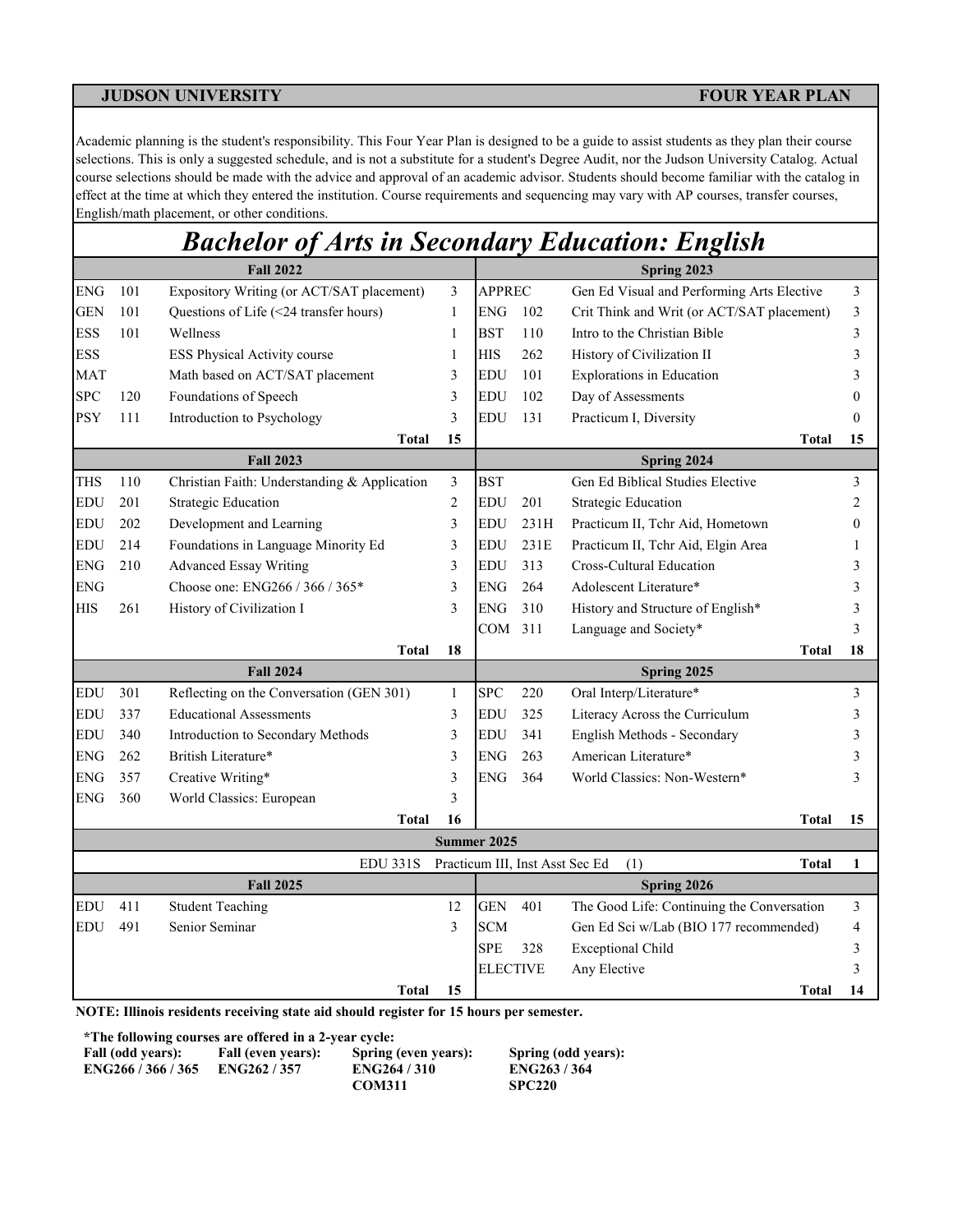Academic planning is the student's responsibility. This Four Year Plan is designed to be a guide to assist students as they plan their course selections. This is only a suggested schedule, and is not a substitute for a student's Degree Audit, nor the Judson University Catalog. Actual course selections should be made with the advice and approval of an academic advisor. Students should become familiar with the catalog in effect at the time at which they entered the institution. Course requirements and sequencing may vary with AP courses, transfer courses, English/math placement, or other conditions.

## *Bachelor of Arts in Secondary Education: Mathematics*

|            | <b>Fall 2022</b> |                                              |                    |                 | Spring 2023 |                                                        |                  |  |  |
|------------|------------------|----------------------------------------------|--------------------|-----------------|-------------|--------------------------------------------------------|------------------|--|--|
| ENG        | 101              | Expository Writing (or ACT/SAT placement)    | 3                  | <b>BST</b>      | 110         | Intro to the Christian Bible                           | 3                |  |  |
| <b>GEN</b> | 101              | Questions of Life (<24 transfer hours)       | 1                  | <b>ENG</b>      | 102         | Crit Think and Writ (or ACT/SAT placement)             | 3                |  |  |
| ESS        | 101              | Wellness                                     | $\mathbf{1}$       | <b>APPREC</b>   |             | Gen Ed Visual and Performing Arts Elective             | 3                |  |  |
| <b>ESS</b> |                  | ESS Physical Activity course                 | $\mathbf{1}$       | <b>EDU</b>      | 101         | Explorations in Education                              | 3                |  |  |
| MAT        | 211              | Functions and Calculus I                     | 5                  | <b>EDU</b>      | 102         | Day of Assessments                                     | $\boldsymbol{0}$ |  |  |
|            |                  | OR MAT 215 Calculus w/Analytic Geometry I    | 3                  | <b>EDU</b>      | 131         | Practicum I, Diversity                                 | 0                |  |  |
| <b>PSY</b> | 111              | Introduction to Psychology                   | 3                  | <b>MAT</b>      | 216         | Calculus w/Analytic Geometry II                        | 4                |  |  |
| <b>SPC</b> | 120              | Foundations of Speech                        | 3                  |                 |             |                                                        |                  |  |  |
|            |                  |                                              | <b>Total 15-18</b> |                 |             | <b>Total</b>                                           | 16               |  |  |
|            |                  | <b>Fall 2023</b>                             |                    |                 |             | Spring 2024                                            |                  |  |  |
| <b>SCM</b> |                  | Gen Ed Sci w/Lab (2 SCM181 recommended)      | 4                  | EDU             | 231E        | Practicum II, Tchr Aid, Elgin Area                     | 1                |  |  |
| <b>THS</b> | 110              | Christian Faith: Understanding & Application | 3                  | <b>EDU</b>      | 231H        | Practicum II, Tchr Aid, Hometown                       | $\boldsymbol{0}$ |  |  |
| <b>EDU</b> | 202              | Development and Learning                     | $\mathfrak{Z}$     | <b>SPE</b>      | 328         | <b>Exceptional Child</b>                               | 3                |  |  |
| EDU        | 214              | Foundations in Language Minority Ed          | 3                  | <b>MAT</b>      | 311         | Probability and Statistics w/Lab                       | 4                |  |  |
| MAT        | 314              | Discrete Mathematics                         | 3                  | <b>MAT</b>      | 313         | Modern Geometry                                        | 3                |  |  |
| MAT        | 315              | Calculus w/Analytic Geometry III             | 1                  | <b>MAT</b>      | 316         | Multivariable Calculus                                 | 4                |  |  |
|            |                  |                                              |                    | <b>EDU</b>      | 201         | <b>Strategic Education</b>                             | 2                |  |  |
|            |                  | <b>Total</b>                                 | 17                 |                 |             | <b>Total</b>                                           | 17               |  |  |
|            |                  | <b>Fall 2024</b>                             |                    |                 |             | Spring 2025                                            |                  |  |  |
| ENG        |                  | 36*/37* Gen Ed English Elective              | 3                  | <b>EDU</b>      | 313         | Cross-Cultural Education                               | 3                |  |  |
| HIS        |                  | Gen Ed History Elective (261 recommended)    | 3                  | <b>EDU</b>      | 325         | Literacy Across the Curriculum                         | 3                |  |  |
| <b>EDU</b> | 301              | Reflecting on the Conversation (GEN 301)     | $\mathbf{1}$       | <b>EDU</b>      | 342         | Mathematics Methods - Secondary                        | 3                |  |  |
| EDU        | 337              | <b>Educational Assessments</b>               | 3                  | <b>MAT</b>      | 309         | <b>Advanced Mathematical Principles</b>                | 3                |  |  |
| EDU        | 340              | Introduction to Secondary Methods            | 3                  | MAT             | 312         | Modern Abstract Algebra                                | 3                |  |  |
| MAT        | 318              | Linear Algebra                               | 3                  |                 |             |                                                        |                  |  |  |
|            |                  | <b>Total</b>                                 | 16                 |                 |             | <b>Total</b>                                           | 15               |  |  |
|            |                  |                                              |                    | Summer 2025     |             |                                                        |                  |  |  |
|            |                  | <b>EDU 331S</b>                              |                    |                 |             | Practicum III, Inst Asst Sec Ed<br>(1)<br><b>Total</b> | 1                |  |  |
|            |                  | <b>Fall 2025</b>                             |                    |                 |             | Spring 2026                                            |                  |  |  |
| EDU        | 411              | <b>Student Teaching</b>                      | 12                 | <b>BST</b>      |             | Gen Ed Biblical Studies Elective                       | 3                |  |  |
| EDU        | 491              | Senior Seminar                               | 3                  | <b>HIS</b>      | 262         | History of Civilization II                             | 3                |  |  |
|            |                  |                                              |                    | <b>GEN</b>      | 401         | The Good Life: Continuing the Conversation             | 3                |  |  |
|            |                  |                                              |                    | MAT             | 419         | Senior Seminar in Mathematics                          | 3                |  |  |
|            |                  |                                              |                    | <b>ELECTIVE</b> |             | Any Elective                                           | 3                |  |  |
|            |                  | <b>Total</b>                                 | 15                 |                 |             | <b>Total</b>                                           | 15               |  |  |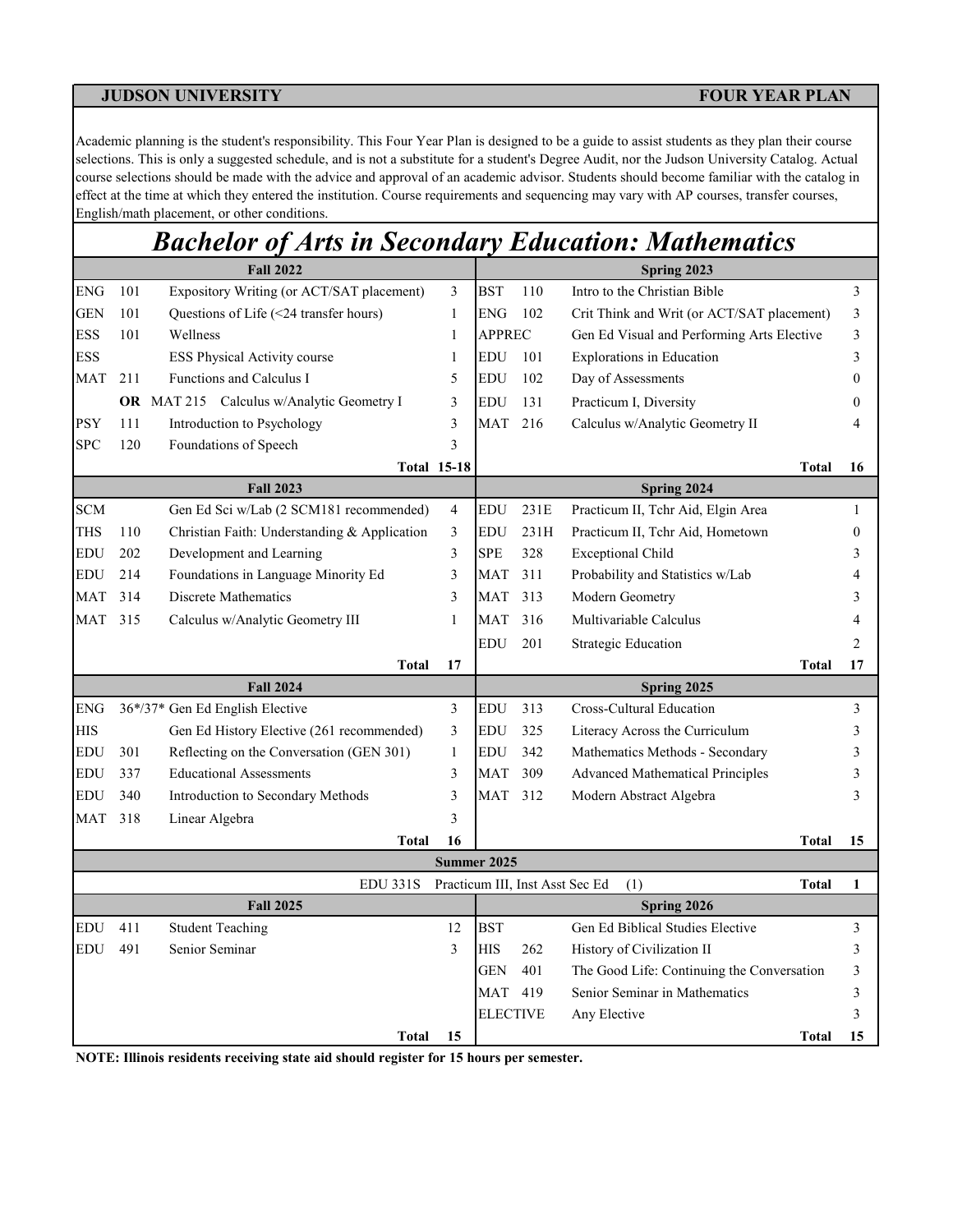Academic planning is the student's responsibility. This Four Year Plan is designed to be a guide to assist students as they plan their course selections. This is only a suggested schedule, and is not a substitute for a student's Degree Audit, nor the Judson University Catalog. Actual course selections should be made with the advice and approval of an academic advisor. Students should become familiar with the catalog in effect at the time at which they entered the institution. Course requirements and sequencing may vary with AP courses, transfer courses, English/math placement, or other conditions.

# *Bachelor of Arts in Literature*

|                 |     | <b>Fall 2022</b>                           |              | Spring 2023     |     |                                              |                |  |  |  |
|-----------------|-----|--------------------------------------------|--------------|-----------------|-----|----------------------------------------------|----------------|--|--|--|
| <b>BST</b>      | 110 | Intro to the Christian Bible               | 3            | <b>THS</b>      | 110 | Christian Faith: Understanding & Application | $\mathfrak{Z}$ |  |  |  |
| <b>ENG</b>      | 102 | Crit Think and Writ (or ACT/SAT placement) | 3            | <b>ENG</b>      | 211 | Non-Fiction Prose (or ACT/SAT placement)     | 3              |  |  |  |
| <b>GEN</b>      | 101 | Questions of Life (<24 transfer hours)     | $\mathbf{1}$ | <b>SPC</b>      | 120 | Foundations of Speech                        | 3              |  |  |  |
| <b>ESS</b>      | 101 | Wellness                                   | 1            | <b>HIS</b>      | 262 | History of Civilization II                   | 3              |  |  |  |
| <b>ESS</b>      |     | ESS Physical Activity course               | 1            | <b>ENG</b>      | 263 | American Literature                          | 3              |  |  |  |
| <b>PSY</b>      | 111 | Introduction to Psychology                 | 3            | COM             | 293 | <b>Communication Arts Conference</b>         | $\Omega$       |  |  |  |
|                 |     | OR SOC 151 Introduction to Sociology       |              |                 |     |                                              |                |  |  |  |
| <b>ENG</b>      | 262 | <b>British Literature</b>                  | 3            |                 |     |                                              |                |  |  |  |
| COM             | 293 | <b>Communication Arts Conference</b>       | $\theta$     |                 |     |                                              |                |  |  |  |
|                 |     | <b>Total</b>                               | 15           |                 |     | Total                                        | 15             |  |  |  |
|                 |     | <b>Fall 2023</b>                           |              |                 |     | Spring 2024                                  |                |  |  |  |
| <b>ENG</b>      | 210 | Advanced Essay Writing OR Language Elect # | 3            | <b>ENG</b>      |     | Advanced Language and Writing #2             | 3              |  |  |  |
| <b>ENG</b>      | 360 | World Classics: European                   | 3            | <b>ENG</b>      |     | Literature Elective #1*                      | 3              |  |  |  |
| <b>HIS</b>      |     | Gen Ed History Elective                    | 3            | <b>SCM</b>      |     | Gen Ed Science w/Lab                         |                |  |  |  |
| <b>MAT</b>      |     | Math based on ACT/SAT placement            | 3            | <b>ELECTIVE</b> |     | Any Electives                                | 6              |  |  |  |
| <b>APPREC</b>   |     | Gen Ed Visual and Performing Arts Elective | 3            | COM 293         |     | <b>Communication Arts Conference</b>         | 0              |  |  |  |
| COM 293         |     | <b>Communication Arts Conference</b>       | $\theta$     |                 |     |                                              |                |  |  |  |
|                 |     | <b>Total</b>                               | 15           |                 |     | Total                                        | 16             |  |  |  |
|                 |     | <b>Fall 2024</b>                           |              |                 |     | Spring 2025                                  |                |  |  |  |
| <b>ENG</b>      |     | Literature Elective #2*                    | 3            | ENG             | 364 | World Classics: Non-Western                  | 3              |  |  |  |
| <b>ENG</b>      |     | Literature Elective #3*                    | 3            | <b>ENG</b>      | 394 | Shakespeare OR Literature Elective #4*       | 3              |  |  |  |
| <b>BST</b>      |     | Gen Ed Biblical Studies Elective           | 3            | <b>ELECTIVE</b> |     | Any Electives                                | 9              |  |  |  |
| <b>ELECTIVE</b> |     | Any Electives                              | 6            | COM 293         |     | <b>Communication Arts Conference</b>         | $\Omega$       |  |  |  |
| COM 293         |     | <b>Communication Arts Conference</b>       | $\theta$     |                 |     |                                              |                |  |  |  |
|                 |     | <b>Total</b>                               | 15           |                 |     | <b>Total</b>                                 | 15             |  |  |  |
|                 |     | <b>Fall 2025</b>                           |              |                 |     | Spring 2026                                  |                |  |  |  |
| <b>ENG</b>      |     | Literature Elective #5*                    | 3            | COM             | 499 | Senior Research                              | 3              |  |  |  |
| <b>ENG</b>      | 312 | Literary Theory and Criticism              | 3            | <b>ENG</b>      | 465 | Literature Elective #6*                      | 3              |  |  |  |
| GEN             | 401 | Good Life: Continuing the Conversation**   | 3            | <b>ELECTIVE</b> |     | Any Electives                                | 9              |  |  |  |
| <b>ELECTIVE</b> |     | Any Electives                              | 6            | COM 293         |     | <b>Communication Arts Conference</b>         |                |  |  |  |
| COM 293         |     | <b>Communication Arts Conference</b>       | $\theta$     |                 |     |                                              |                |  |  |  |
|                 |     | <b>Total</b>                               | 15           |                 |     | <b>Total</b>                                 | 16             |  |  |  |

**NOTE: Illinois residents receiving state aid should register for 15 hours per semester.**

**\*See the list of approved Literature and Advanced Lanaguage/Writing Electives on the major audit. Some courses are offered only once a year or once every other year.**

**\*\*GEN401 Continuing the Conversation can be taken in either Fall or Spring of the student's senior year.**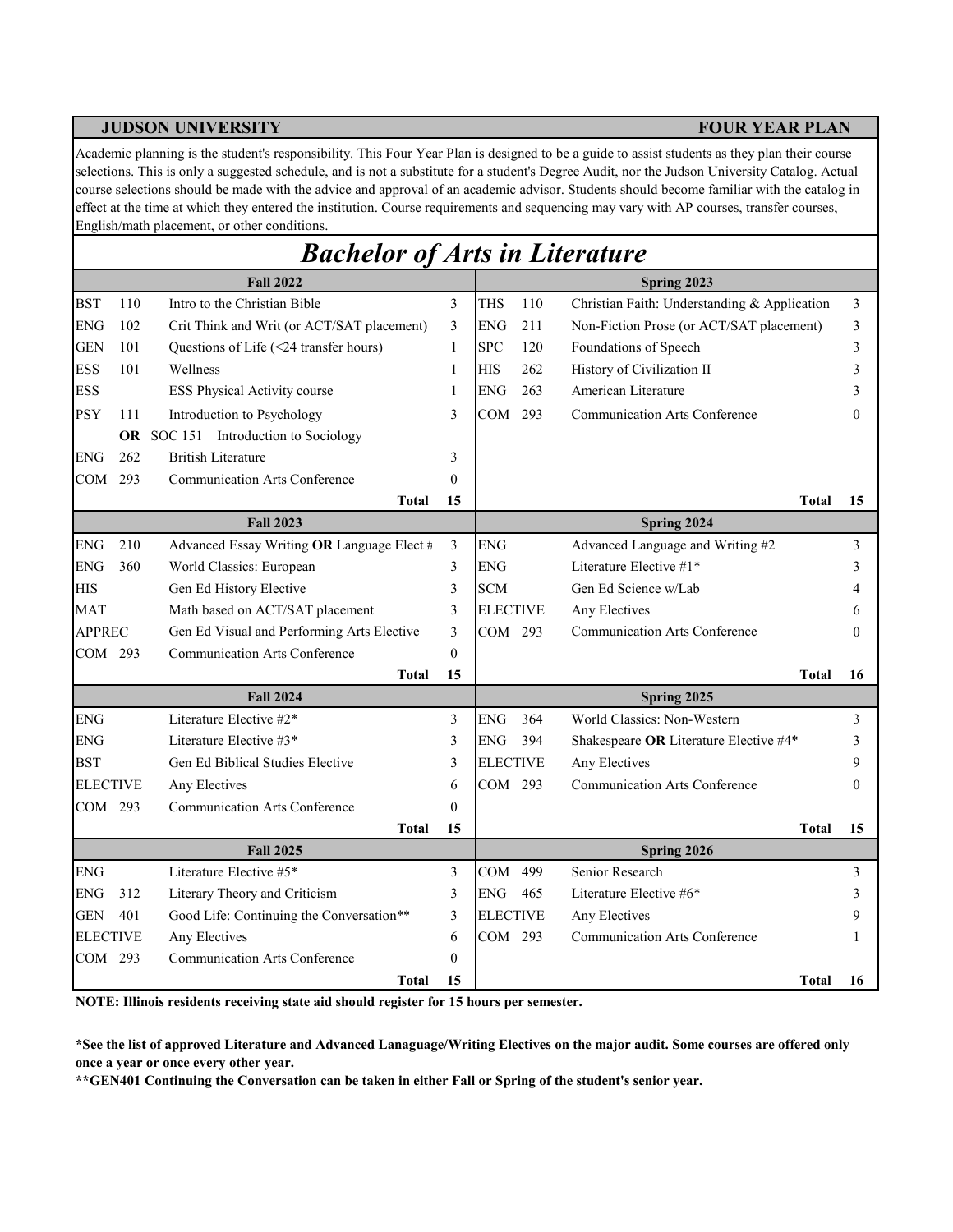Academic planning is the student's responsibility. This Four Year Plan is designed to be a guide to assist students as they plan their course selections. This is only a suggested schedule, and is not a substitute for a student's Degree Audit, nor the Judson University Catalog. Actual course selections should be made with the advice and approval of an academic advisor. Students should become familiar with the catalog in effect at the time at which they entered the institution. Course requirements and sequencing may vary with AP courses, transfer courses, English/math placement, or other conditions.

|                 |     | <b>Bachelor of Arts in Writing</b>         |                |                 |     |                                              |          |
|-----------------|-----|--------------------------------------------|----------------|-----------------|-----|----------------------------------------------|----------|
|                 |     | <b>Fall 2022</b>                           |                |                 |     | Spring 2023                                  |          |
| BST             | 110 | Intro to the Christian Bible               | 3              | <b>THS</b>      | 110 | Christian Faith: Understanding & Application | 3        |
| <b>ENG</b>      | 102 | Crit Think and Writ (or ACT/SAT placement) | 3              | <b>ENG</b>      | 211 | Non-Fiction Prose (or ACT/SAT placement)     | 3        |
| <b>GEN</b>      | 101 | Questions of Life (<24 transfer hours)     | 1              | <b>SPC</b>      | 120 | Foundations of Speech                        | 3        |
| <b>ESS</b>      | 101 | Wellness                                   | $\mathbf{1}$   | <b>HIS</b>      | 262 | History of Civilization II                   | 3        |
| ESS             |     | ESS Physical Activity course               | $\mathbf{1}$   | <b>ENG</b>      | 263 | American Literature                          | 3        |
| PSY             | 111 | Introduction to Psychology                 | 3              | COM 293         |     | <b>Communication Arts Conference</b>         | $\Omega$ |
|                 |     | OR SOC 151 Introduction to Sociology       |                |                 |     |                                              |          |
| ENG             | 262 | <b>British Literature</b>                  | 3              |                 |     |                                              |          |
| COM 293         |     | <b>Communication Arts Conference</b>       | $\theta$       |                 |     |                                              |          |
|                 |     | Total                                      | 15             |                 |     | Total                                        | 15       |
|                 |     | <b>Fall 2023</b>                           |                |                 |     | Spring 2024                                  |          |
| <b>ENG</b>      | 210 | Advanced Essay Writing OR Writing Elect #1 | 3              | <b>ENG</b>      | 360 | World Classics: European                     | 3        |
| ENG             | 240 | Media Writing                              | 3              | <b>ENG</b>      |     | Advanced Lang or Practice*                   | 3        |
| HIS             |     | Gen Ed History Elective                    | 3              | <b>ENG</b>      | 442 | Screenwriting for TV and Film                | 3        |
| <b>SCM</b>      |     | Gen Ed Science w/Lab                       | 4              |                 |     | <b>OR</b> Writing Elective #2                |          |
| <b>APPREC</b>   |     | Gen Ed Visual and Performing Arts Elective | 3              | <b>MAT</b>      |     | Math based on ACT/SAT placement              | 3        |
| COM 293         |     | <b>Communication Arts Conference</b>       | $\theta$       | <b>ELECTIVE</b> |     | Any Electives                                | 3        |
|                 |     |                                            |                | COM 293         |     | <b>Communication Arts Conference</b>         | $\Omega$ |
|                 |     | <b>Total</b>                               | 16             |                 |     | <b>Total</b>                                 | 15       |
|                 |     | <b>Fall 2024</b>                           |                |                 |     | Spring 2025                                  |          |
| <b>ENG</b>      |     | Literature Elective*                       | 3              | <b>ENG</b>      | 364 | World Classics: Non-Western                  | 3        |
| ENG             |     | Writing Elective #3                        | 3              | <b>ENG</b>      |     | Writing Elective #4                          | 3        |
| BST             |     | Gen Ed Biblical Studies Elective           | 3              | <b>ELECTIVE</b> |     | Any Electives                                | 9        |
| <b>ELECTIVE</b> |     | Any Electives                              | 6              | COM 293         |     | <b>Communication Arts Conference</b>         | $\theta$ |
| COM 293         |     | <b>Communication Arts Conference</b>       | $\theta$       |                 |     |                                              |          |
|                 |     | <b>Total</b>                               | 15             |                 |     | <b>Total</b>                                 | 15       |
|                 |     | <b>Fall 2025</b>                           |                |                 |     | Spring 2026                                  |          |
| <b>ENG</b>      | 312 | Literary Theory and Criticism              | $\mathfrak{Z}$ | COM             | 499 | Senior Research                              | 3        |
| <b>GEN</b>      | 401 | Good Life: Continuing the Conversation**   | 3              | <b>ENG</b>      |     | English Elective                             | 3        |
| <b>ENG</b>      |     | Writing Elective #5                        | 3              | <b>ELECTIVE</b> |     | Any Electives                                | 9        |
| <b>ELECTIVE</b> |     | Any Electives                              | 6              | COM 293         |     | <b>Communication Arts Conference</b>         | 1        |
| COM 293         |     | <b>Communication Arts Conference</b>       | $\mathbf{0}$   |                 |     |                                              |          |
|                 |     | <b>Total</b>                               | 15             |                 |     | <b>Total</b>                                 | 16       |

**NOTE: Illinois residents receiving state aid should register for 15 hours per semester.**

**\*See the list of approved Writing and Advanced Lanaguage/Practice Electives on the major audit. Some courses are offered only once a year or once every other year.**

**\*\*GEN401 Continuing the Conversation can be taken in either Fall or Spring of the student's senior year.**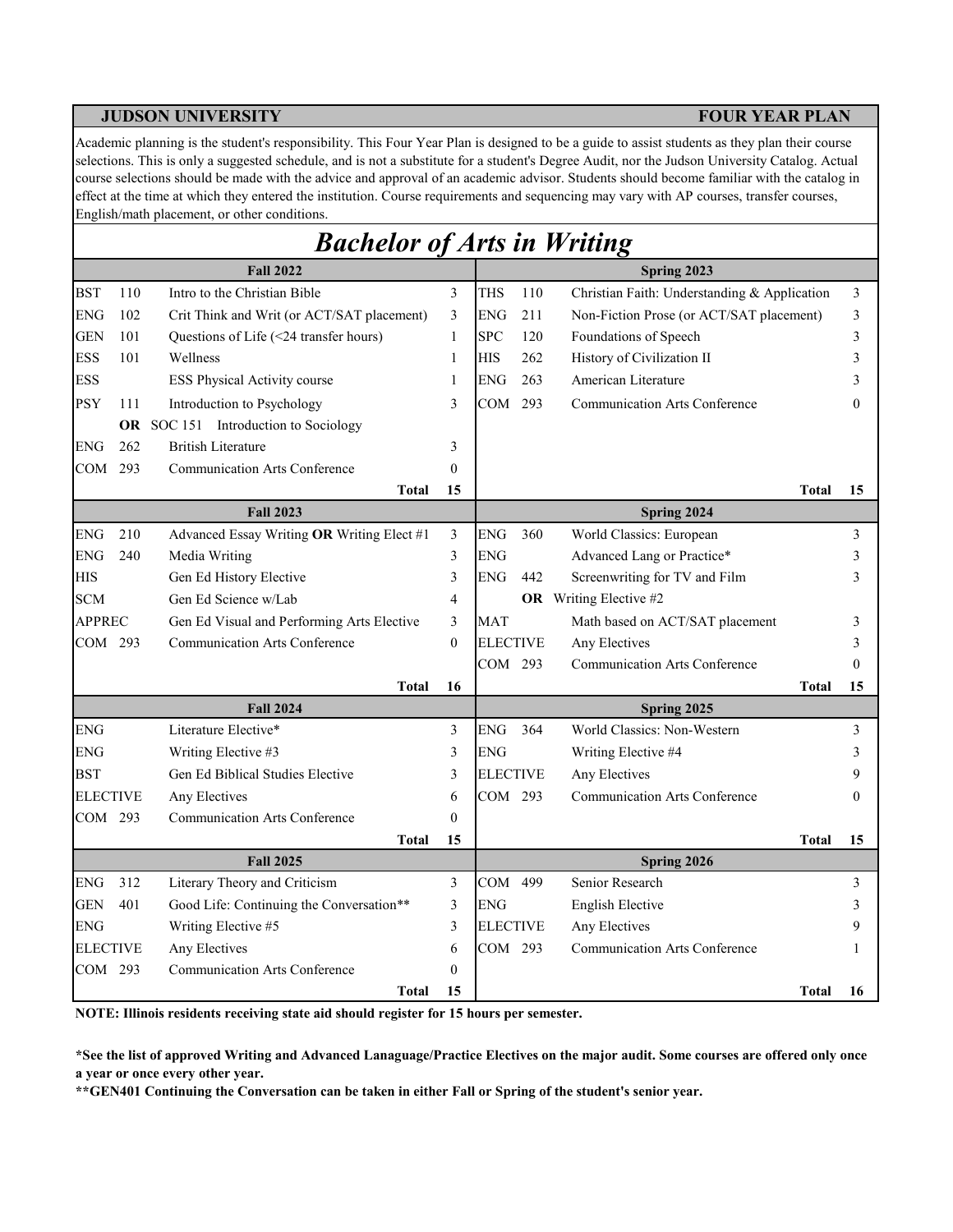Academic planning is the student's responsibility. This Four Year Plan is designed to be a guide to assist students as they plan their course selections. This is only a suggested schedule, and is not a substitute for a student's Degree Audit, nor the Judson University Catalog. Actual course selections should be made with the advice and approval of an academic advisor. Students should become familiar with the catalog in effect at the time at which they entered the institution. Course requirements and sequencing may vary with AP courses, transfer courses, English/math placement, or other conditions.

# *Bachelor of Arts in Media Writing*

|                 |     | <b>Fall 2022</b>                             |              |                 |     | Spring 2023                                        |    |
|-----------------|-----|----------------------------------------------|--------------|-----------------|-----|----------------------------------------------------|----|
| <b>BST</b>      | 110 | Intro to the Christian Bible                 | 3            | <b>THS</b>      | 110 | Christian Faith: Understanding & Application       | 3  |
| <b>ENG</b>      | 102 | Crit Think and Writ (or ACT/SAT placement)   | 3            | <b>ENG</b>      | 211 | Non-Fiction Prose (or ACT/SAT placement)           | 3  |
| <b>GEN</b>      | 101 | Questions of Life (<24 transfer hours)       | $\mathbf{1}$ | <b>SPC</b>      | 120 | Foundations of Speech                              | 3  |
| <b>ESS</b>      | 101 | Wellness                                     | $\mathbf{1}$ | <b>HIS</b>      | 262 | History of Civilization II                         | 3  |
| <b>ESS</b>      |     | ESS Physical Activity course                 | $\mathbf{1}$ | <b>MAT</b>      |     | Math based on ACT/SAT placement                    | 3  |
| <b>PSY</b>      | 111 | Introduction to Psychology                   | 3            | COM             | 293 | <b>Communication Arts Conference</b>               | 0  |
|                 |     | OR SOC 151 Introduction to Sociology         |              |                 |     |                                                    |    |
| <b>ENG</b>      | 357 | <b>Creative Writing</b>                      | 3            |                 |     |                                                    |    |
| COM             | 293 | <b>Communication Arts Conference</b>         | $\mathbf{0}$ |                 |     |                                                    |    |
|                 |     | <b>Total</b>                                 | 15           |                 |     | <b>Total</b>                                       | 15 |
|                 |     | <b>Fall 2023</b>                             |              |                 |     | Spring 2024                                        |    |
| ${\rm ENG}$     | 210 | Advanced Essay Writing OR Lang Elect #1      | 3            | <b>ENG</b>      | 442 | Screenwriting for TV and Film                      | 3  |
| <b>ENG</b>      | 240 | Media Writing                                | 3            |                 |     | <b>OR</b> Advanced Writing or Language Elective #2 |    |
| <b>HIS</b>      |     | Gen Ed History Elective                      | 3            | COM 311         |     | Language and Society                               | 3  |
| <b>SCM</b>      |     | Gen Ed Science w/Lab                         | 4            |                 |     | BUS/DES/LIT Course from Major Track #1*            | 3  |
| <b>APPREC</b>   |     | Gen Ed Visual and Performing Arts Elective   | 3            | <b>MED</b>      |     | Media Elective #1                                  | 3  |
| COM 293         |     | <b>Communication Arts Conference</b>         | $\mathbf{0}$ | <b>ELECTIVE</b> |     | Any Elective                                       | 3  |
|                 |     |                                              |              | COM 293         |     | <b>Communication Arts Conference</b>               | 0  |
|                 |     | <b>Total</b>                                 | 16           |                 |     | <b>Total</b>                                       | 15 |
|                 |     | <b>Fall 2024</b>                             |              |                 |     | Spring 2025                                        |    |
| <b>ENG</b>      |     | Advanced Writing or Language Elective #3     | 3            | <b>ENG</b>      | 364 | World Classics: Non-Western                        | 3  |
| <b>MED</b>      |     | Media Elective #2                            | 3            |                 |     | <b>OR</b> COM314 Intercultural Communication       |    |
| <b>BST</b>      |     | Gen Ed Biblical Studies Elective             | 3            | <b>MED</b>      |     | Media Elective #3                                  | 3  |
|                 |     | BUS/DES/LIT Course from Major Track #2*      | 3            |                 |     | BUS/DES/LIT Course from Major Track #3*            | 3  |
| COM 293         |     | <b>Communication Arts Conference</b>         | $\mathbf{0}$ | COM 442         |     | Communication Theory and Application***            | 3  |
| <b>ELECTIVE</b> |     | Any Elective                                 | 3            | COM 293         |     | <b>Communication Arts Conference</b>               | 0  |
|                 |     |                                              |              | <b>ELECTIVE</b> |     | Any Elective                                       | 3  |
|                 |     | <b>Total</b>                                 | 15           |                 |     | Total                                              | 15 |
|                 |     | <b>Fall 2025</b>                             |              |                 |     | Spring 2025                                        |    |
|                 |     | BUS/DES/LIT Course from Major Track #4*      | 3            | COM 499         |     | Senior Research                                    | 3  |
| <b>GEN</b>      | 401 | The Good Life: Continuing the Conversation** | 3            | <b>ELECTIVE</b> |     | Any Electives                                      | 12 |
| <b>ENG</b>      | 358 | Creative Writing II                          | 3            | COM 293         |     | <b>Communication Arts Conference</b>               | 1  |
|                 |     | OR Advanced Writing or Language Elective #4  |              |                 |     |                                                    |    |
| <b>ELECTIVE</b> |     | Any Electives                                | 6            |                 |     |                                                    |    |
| COM 293         |     | <b>Communication Arts Conference</b>         | $\mathbf{0}$ |                 |     |                                                    |    |
|                 |     | <b>Total</b>                                 | 15           |                 |     | Total                                              | 16 |

**NOTE: Illinois residents receiving state aid should register for 15 hours per semester.**

**\*Students choose three courses from one of the following Tracks: Business, Film, or Web Design. See the major audit for details.**

**\*\*GEN401 Continuing the Conversation can be taken in either Fall or Spring of the student's senior year.**

**\*\*\*COM442 Communication Theory and Application can be taken in Spring of junior or senior year.**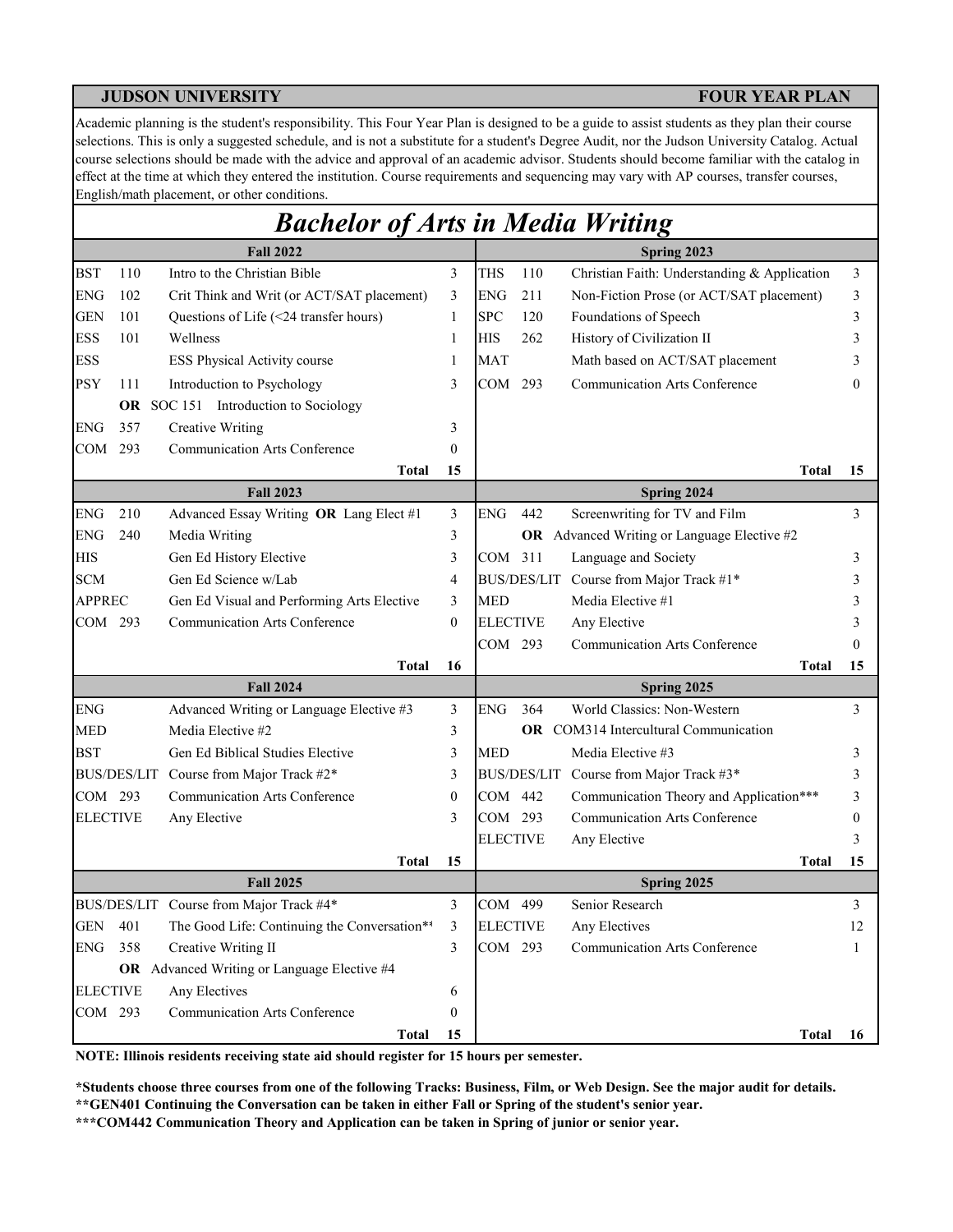Academic planning is the student's responsibility. This Four Year Plan is designed to be a guide to assist students as they plan their course selections. This is only a suggested schedule, and is not a substitute for a student's Degree Audit, nor the Judson University Catalog. Actual course selections should be made with the advice and approval of an academic advisor. Students should become familiar with the catalog in effect at the time at which they entered the institution. Course requirements and sequencing may vary with AP courses, transfer courses, English/math placement, or other conditions.

# *Bachelor of Arts in Interdisciplinary Communication*

|                   |     | <b>Fall 2022</b>                             |                  | Spring 2023       |                                              |          |  |  |  |  |  |
|-------------------|-----|----------------------------------------------|------------------|-------------------|----------------------------------------------|----------|--|--|--|--|--|
| <b>BST</b>        | 110 | Intro to the Christian Bible                 | 3                | 110<br><b>THS</b> | Christian Faith: Understanding & Application | 3        |  |  |  |  |  |
| <b>ENG</b>        | 101 | Expository Writing (or ACT/SAT placement)    | 3                | <b>ENG</b><br>102 | Crit Think and Writ (or ACT/SAT placement)   | 3        |  |  |  |  |  |
| GEN               | 101 | Questions of Life (<24 transfer hours)       | 1                | <b>HIS</b><br>262 | History of Civlization II                    | 3        |  |  |  |  |  |
| <b>ESS</b>        | 101 | Wellness                                     | $\mathbf{1}$     | <b>MAT</b>        | Math based on ACT/SAT placement              | 3        |  |  |  |  |  |
| <b>ESS</b>        |     | ESS Physical Activity course                 | 1                | <b>ELECTIVE</b>   | Any Elective                                 | 3        |  |  |  |  |  |
| <b>SPC</b>        | 120 | Foundations of Speech                        | 3                | COM 293           | <b>Communication Arts Conference</b>         | $\theta$ |  |  |  |  |  |
| <b>PSY</b>        | 111 | Introduction to Psychology                   | 3                |                   |                                              |          |  |  |  |  |  |
|                   |     | OR SOC 151 Introduction to Sociology         |                  |                   |                                              |          |  |  |  |  |  |
| COM               | 293 | <b>Communication Arts Conference</b>         | $\boldsymbol{0}$ |                   |                                              |          |  |  |  |  |  |
|                   |     | <b>Total</b>                                 | 15               |                   | <b>Total</b>                                 | 15       |  |  |  |  |  |
|                   |     | <b>Fall 2023</b>                             |                  |                   | Spring 2024                                  |          |  |  |  |  |  |
| <b>APPREC</b>     |     | Gen Ed Visual and Performing Arts Elective   | 3                | COM 311           | Language and Society                         | 3        |  |  |  |  |  |
| <b>ENG</b>        | 360 | World Classics: European                     | 3                | <b>SPC</b>        | Advanced Speech Elective 1*                  | 3        |  |  |  |  |  |
| <b>HIS</b>        |     | Gen Ed History Elective                      | 3                | ***               | Communication Arts Elective 1*               | 3        |  |  |  |  |  |
| $\mbox{SCM}$      |     | Gen Ed Science w/Lab                         | 4                | <b>ELECTIVE</b>   | Any Elective                                 | 6        |  |  |  |  |  |
| <b>MED</b>        | 240 | Media Writing                                | 3                | COM 293           | <b>Communication Arts Conference</b>         | $\theta$ |  |  |  |  |  |
| COM 293           |     | <b>Communication Arts Conference</b>         | $\theta$         |                   |                                              |          |  |  |  |  |  |
|                   |     | <b>Total</b>                                 | 16               |                   | Total                                        | 15       |  |  |  |  |  |
|                   |     | <b>Fall 2024</b>                             |                  |                   | Spring 2025                                  |          |  |  |  |  |  |
| <b>BST</b>        |     | Gen Ed Biblical Studies Elective             | 3                | ***               | Communication Arts Elective 3*               | 3        |  |  |  |  |  |
| <b>ENG</b>        |     | Literature Elective                          | 3                | ***               | Communication Arts Elective 4*               | 3        |  |  |  |  |  |
| <b>SPC</b>        |     | Advanced Speech Elective 2*                  | 3                | COM 442           | Communication Theory and Application         | 3        |  |  |  |  |  |
| ***               |     | Communication Arts Elective 2*               | 3                | <b>ELECTIVE</b>   | Any Electives                                | 6        |  |  |  |  |  |
| <b>ELECTIVE</b>   |     | Any Elective                                 | 3                | COM 293           | Communication Arts Conference                | $\Omega$ |  |  |  |  |  |
| COM 293           |     | <b>Communication Arts Conference</b>         | $\theta$         |                   |                                              |          |  |  |  |  |  |
|                   |     |                                              |                  |                   |                                              |          |  |  |  |  |  |
|                   |     | <b>Total</b>                                 | 15               |                   | Total                                        | 15       |  |  |  |  |  |
|                   |     | <b>Fall 2025</b>                             |                  |                   | Spring 2026<br>Senior Research**             |          |  |  |  |  |  |
| <b>GEN</b><br>*** | 401 | The Good Life: Continuing the Conversation** | 3                | COM 499<br>***    |                                              | 3        |  |  |  |  |  |
| ***               |     | Communication Arts Elective 5*               | 3                |                   | Communication Arts Elective 7*               | 3        |  |  |  |  |  |
|                   |     | Communication Arts Elective 6*               | 3                | <b>ELECTIVE</b>   | Any Electives                                | 9        |  |  |  |  |  |
| <b>ELECTIVE</b>   |     | Any Electives                                | 6                | COM 293           | <b>Communication Arts Conference</b>         | 1        |  |  |  |  |  |
| COM               | 293 | <b>Communication Arts Conference</b>         | $\boldsymbol{0}$ |                   |                                              |          |  |  |  |  |  |
|                   |     | <b>Total</b>                                 | 15               |                   | Total                                        | 16       |  |  |  |  |  |

**NOTE: Illinois residents receiving state aid should register for 15 hours per semester.**

**\*See the list of approved Lingustics/Literature, Advanced Speech and Communication Arts Electives on the major audit. Some courses are offered only once a year or once every other year.**

**\*\*Continuing the Conversation and Senior Research can be taken in either Fall or Spring of the student's senior year.**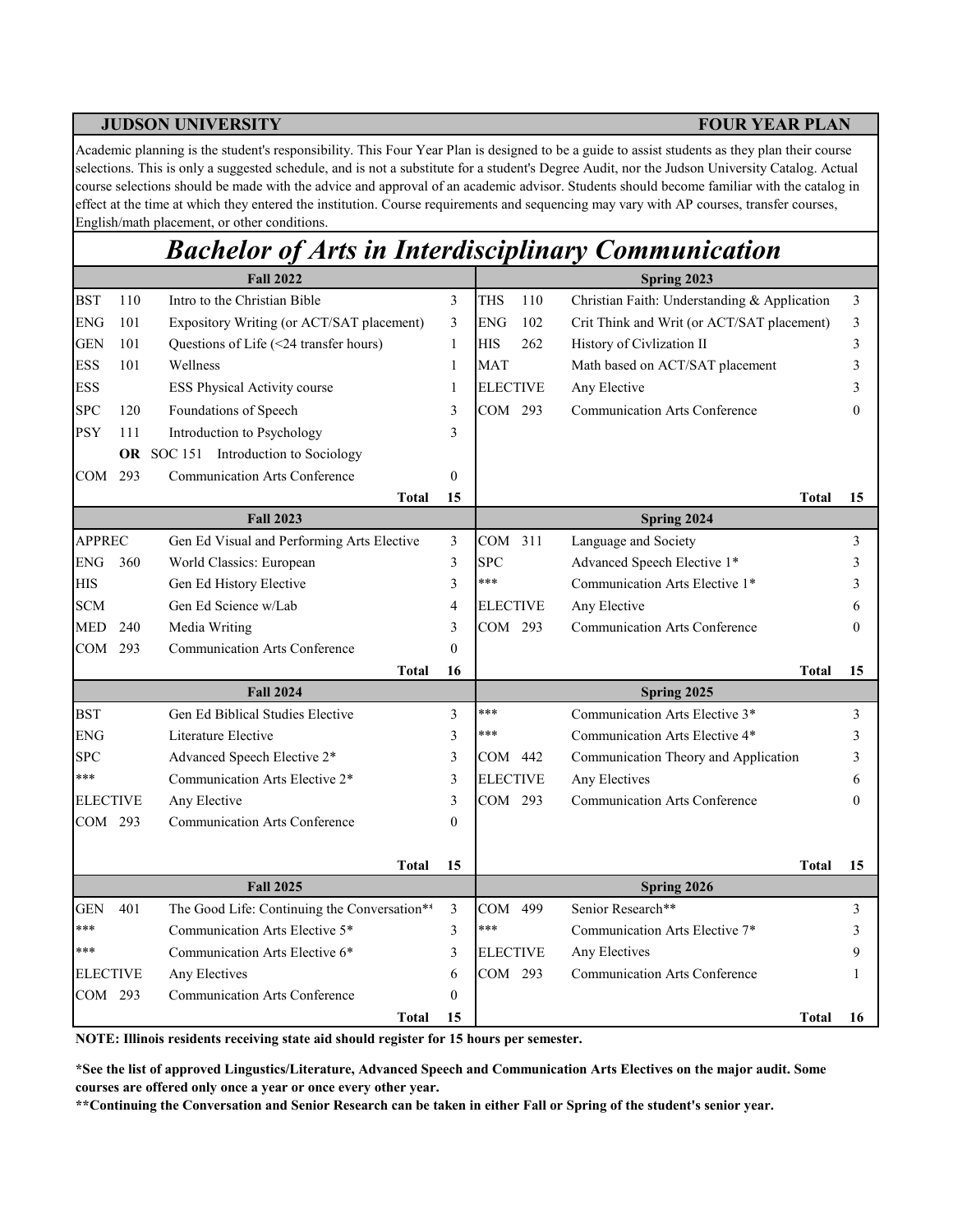Academic planning is the student's responsibility. This Four Year Plan is designed to be a guide to assist students as they plan their course selections. This is only a suggested schedule, and is not a substitute for a student's Degree Audit, nor the Judson University Catalog. Actual course selections should be made with the advice and approval of an academic advisor. Students should become familiar with the catalog in effect at the time at which they entered the institution. Course requirements and sequencing may vary with AP courses, transfer courses, English/math placement, or other conditions.

|            |                 | <b>Bachelor of Arts in Sport Management</b> |                  |               |                 |                                              |                    |
|------------|-----------------|---------------------------------------------|------------------|---------------|-----------------|----------------------------------------------|--------------------|
|            |                 | <b>Fall 2022</b>                            |                  |               |                 | Spring 2023                                  |                    |
| <b>BST</b> | 110             | Intro to the Christian Bible                | 3                | <b>APPREC</b> |                 | Gen Ed Visual and Performing Arts Elective   | 3                  |
| <b>ENG</b> |                 | English based on ACT/SAT placement          | 3                | <b>ENG</b>    |                 | English based on ACT/SAT placement           | 3                  |
| <b>MAT</b> |                 | Math based on ACT/SAT placement             | 3                | <b>SPC</b>    | 120             | Foundations of Speech                        | 3                  |
| <b>GEN</b> | 101             | Questions of Life (<24 transfer hours)      | 1                | <b>PSY</b>    | 111             | Introduction to Psychology                   | 3                  |
| <b>ESS</b> | 101             | Wellness                                    | 1                | THS           | 110             | Christian Faith: Understanding & Application | 3                  |
| <b>ESS</b> | 132             | Personal Fitness*                           | 1                |               |                 |                                              | 3                  |
| <b>ESS</b> | 242             | Foundations of Sport and Health             | 3                |               |                 |                                              |                    |
|            |                 | <b>Total</b>                                | 15               |               |                 | <b>Total</b>                                 | 15                 |
|            |                 | <b>Fall 2023</b>                            |                  |               |                 | Spring 2024                                  |                    |
| <b>SCM</b> |                 | Gen Ed Science w/Lab                        | $\overline{4}$   | <b>BUS</b>    | 250             | <b>Management Principles</b>                 | 3                  |
| <b>HIS</b> | 261             | History of Civilization I                   | 3                | <b>HIS</b>    | 262             | History of Civilization II                   | 3                  |
| <b>BUS</b> | 240             | <b>Economic Principles</b>                  | 3                | <b>ESS</b>    | 270             | <b>Sport Sociology</b>                       | 3                  |
| <b>ESS</b> | 275             | Facility and Event Management               | 3                | <b>ESS</b>    | 351             | Sport Finance and Fundraising                | 3                  |
|            | <b>ELECTIVE</b> | Any Elective                                | 3                |               |                 |                                              |                    |
|            |                 | <b>Total</b>                                | 16               |               |                 | Total                                        | 15                 |
|            |                 | <b>Fall 2024</b>                            |                  |               |                 | Spring 2025                                  |                    |
| <b>BST</b> |                 | Gen Ed Biblical Studies Elective            | 3                | <b>BUS</b>    | 401             | <b>Leading Teams</b>                         | 3                  |
| <b>ESS</b> | 352             | <b>Sports Marketing</b>                     | 3                | <b>ESS</b>    | 346             | Risk Management                              | 3                  |
| <b>ESS</b> | 393             | ESS Colloquium                              | $\boldsymbol{0}$ | <b>ESS</b>    | 393             | ESS Colloquium                               | 3                  |
| <b>ESS</b> | 395             | <b>ESS Practicum</b>                        | 1                | <b>BUS</b>    | 367             | Content/Social Media Marketing               | 3                  |
|            | <b>ELECTIVE</b> | Any Electives                               | 6                |               |                 | OR BUS364 Digital Marketing                  |                    |
|            |                 |                                             |                  |               |                 | OR DES231 Digital Design Fundamentals        |                    |
|            |                 |                                             |                  |               | <b>ELECTIVE</b> | Any Elective                                 | 3                  |
|            |                 | <b>Total</b>                                | 16               |               |                 | Total                                        | 15                 |
|            |                 | <b>Fall 2025</b>                            |                  |               |                 | Spring 2026                                  |                    |
| <b>GEN</b> | 401             | Good Life: Continuing the Conversation      | 3                | <b>ENG</b>    |                 | 36*/37* Gen Ed English Elective              | 3                  |
| <b>ESS</b> | 393             | ESS Colloquium                              | $\boldsymbol{0}$ | <b>ESS</b>    | 393             | ESS Colloquium                               | $\theta$           |
| <b>ESS</b> | 480             | <b>ESS Senior Seminar</b>                   | 3                | <b>ESS</b>    | 495             | ESS Internship                               | $6 - 12$           |
| <b>BUS</b> | 457             | Strategic Planning and Assessment           | 3                |               | <b>ELECTIVE</b> | Any Electives (as needed)                    | $0 - 3$            |
|            | <b>ELECTIVE</b> | Any Electives                               | 6                |               |                 |                                              |                    |
|            |                 | <b>Total</b>                                | 15               |               |                 |                                              | <b>Total 12-15</b> |

**NOTE: Illinois residents receiving state aid should register for 15 hours per semester.**

### **Advising Notes:**

\*Students may also take ESS150 Intercollegiate Participation to meet this requirement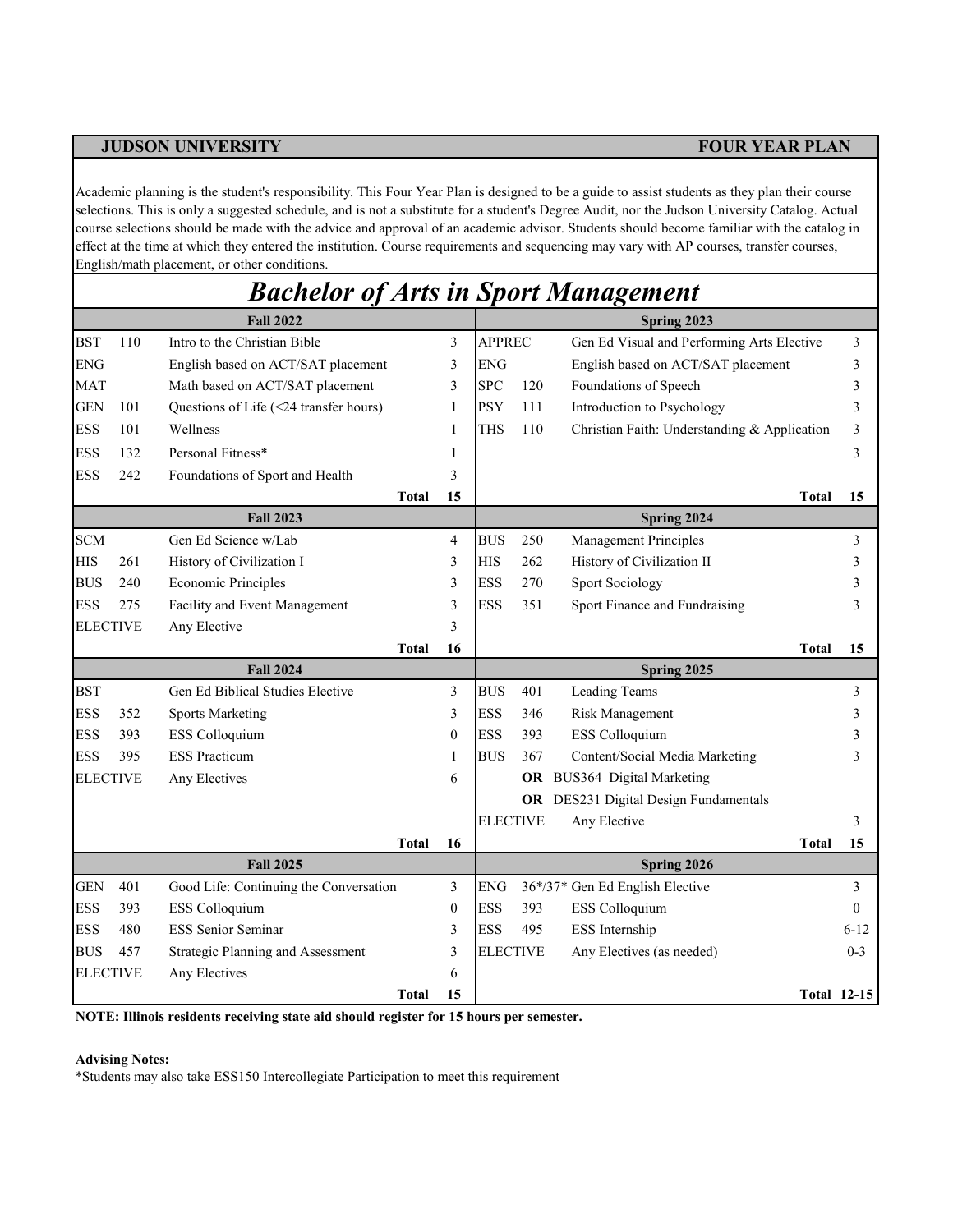Academic planning is the student's responsibility. This Four Year Plan is designed to be a guide to assist students as they plan their course selections. This is only a suggested schedule, and is not a substitute for a student's Degree Audit, nor the Judson University Catalog. Actual course selections should be made with the advice and approval of an academic advisor. Students should become familiar with the catalog in effect at the time at which they entered the institution. Course requirements and sequencing may vary with AP courses, transfer courses, English/math placement, or other conditions.

## *Bachelor of Arts in Health Promotion and Performance*

|                 |     | <b>Fall 2022</b>                            |              |          | Spring 2023     |     |                                              |    |  |  |
|-----------------|-----|---------------------------------------------|--------------|----------|-----------------|-----|----------------------------------------------|----|--|--|
| <b>MAT</b>      |     | Math based on ACT/SAT placement             |              | 3        | <b>APPREC</b>   |     | Gen Ed Visual and Performing Arts Elective   | 3  |  |  |
| <b>ENG</b>      |     | English based on ACT/SAT placement          |              | 3        | <b>ENG</b>      |     | English based on ACT/SAT placement           | 3  |  |  |
| <b>GEN</b>      | 101 | Questions of Life (<24 transfer hours)      |              | 1        | <b>PSY</b>      | 111 | Introduction to Psychology                   | 3  |  |  |
| <b>ESS</b>      | 101 | Wellness                                    |              | 1        | <b>ESS</b>      | 251 | Lifespan Motor Development                   |    |  |  |
| <b>ESS</b>      | 132 | Personal Fitness*                           |              | 1        | <b>ELECTIVE</b> |     | Any Elective                                 | 3  |  |  |
| <b>ESS</b>      | 241 | Principles of Personal and Community Health |              | 3        |                 |     |                                              |    |  |  |
| <b>ESS</b>      | 242 | Foundations of Sport and Health             |              | 3        |                 |     |                                              |    |  |  |
|                 |     |                                             | <b>Total</b> | 15       |                 |     | Total                                        | 15 |  |  |
|                 |     | <b>Fall 2023</b>                            |              |          |                 |     | Spring 2024                                  |    |  |  |
| <b>HIS</b>      | 261 | History of Civilization I                   |              | 3        | <b>THS</b>      | 110 | Christian Faith: Understanding & Application | 3  |  |  |
| <b>BST</b>      | 110 | Intro to the Christian Bible                |              | 3        | <b>BIO</b>      | 274 | Anatomy and Physiology II w/Lab              | 4  |  |  |
| <b>SPC</b>      | 120 | Foundations of Speech                       |              | 3        | <b>ESS</b>      | 372 | Health Nutrition for Performance             | 3  |  |  |
| <b>BIO</b>      | 273 | Anatomy and Physiology I w/Lab              |              | 4        | <b>ELECTIVE</b> |     | Any Elective                                 | 3  |  |  |
| <b>ELECTIVE</b> |     | Any Elective                                |              | 3        |                 |     |                                              |    |  |  |
|                 |     |                                             | <b>Total</b> | 16       |                 |     | <b>Total</b>                                 | 16 |  |  |
|                 |     | <b>Fall 2024</b>                            |              |          |                 |     | Spring 2025                                  |    |  |  |
| <b>ESS</b>      | 378 | Sport and Exercise Psychology               |              | 3        | <b>HIS</b>      | 262 | History of Civilization II                   | 3  |  |  |
| <b>ESS</b>      | 393 | ESS Colloquium                              |              | $\theta$ | <b>BIO</b>      | 370 | Kinesiology                                  |    |  |  |
| <b>ESS</b>      | 395 | <b>ESS Practicum</b>                        |              | 1        | <b>ESS</b>      | 393 | ESS Colloquium                               |    |  |  |
| <b>ESS</b>      | 467 | <b>Exercise Physiology</b>                  |              | 3        | <b>ESS</b>      | 460 | Health Education and Promotion               |    |  |  |
| <b>ESS</b>      | 450 | P.A. Assessment and Measurement             |              | 3        | <b>ESS</b>      | 346 | Risk Management for Sport and Health Prof    | 3  |  |  |
| <b>ELECTIVE</b> |     | Any Electives                               |              | 6        |                 |     |                                              |    |  |  |
|                 |     |                                             | <b>Total</b> | 16       |                 |     | <b>Total</b>                                 | 15 |  |  |
|                 |     | <b>Fall 2025</b>                            |              |          |                 |     | Spring 2026                                  |    |  |  |
| <b>ESS</b>      | 393 | ESS Colloquium                              |              | $\theta$ | <b>BST</b>      |     | Gen Ed Biblical Studies Elective             | 3  |  |  |
| <b>ESS</b>      | 480 | Senior Seminar                              |              | 3        | <b>ENG</b>      |     | 36*/37* Gen Ed English Elective              | 3  |  |  |
| <b>ESS</b>      | 495 | ESS Internship                              |              | $6 - 12$ | <b>GEN</b>      | 401 | The Good Life: Continuing the Conversation   | 3  |  |  |
| <b>ELECTIVE</b> |     | Any Elective (depending on ESS 495)         |              | $0 - 6$  | <b>ESS</b>      | 393 | ESS Colloquium                               |    |  |  |
|                 |     |                                             |              |          | <b>ELECTIVE</b> |     | Any Elective                                 | 3  |  |  |
|                 |     |                                             | Total        | 15       |                 |     | Total                                        | 12 |  |  |

**NOTE: Illinois residents receiving state aid should register for 15 hours per semester.**

### **Advising Notes:**

\*Students may also take ESS150 Intercollegiate Participation to meet this requirement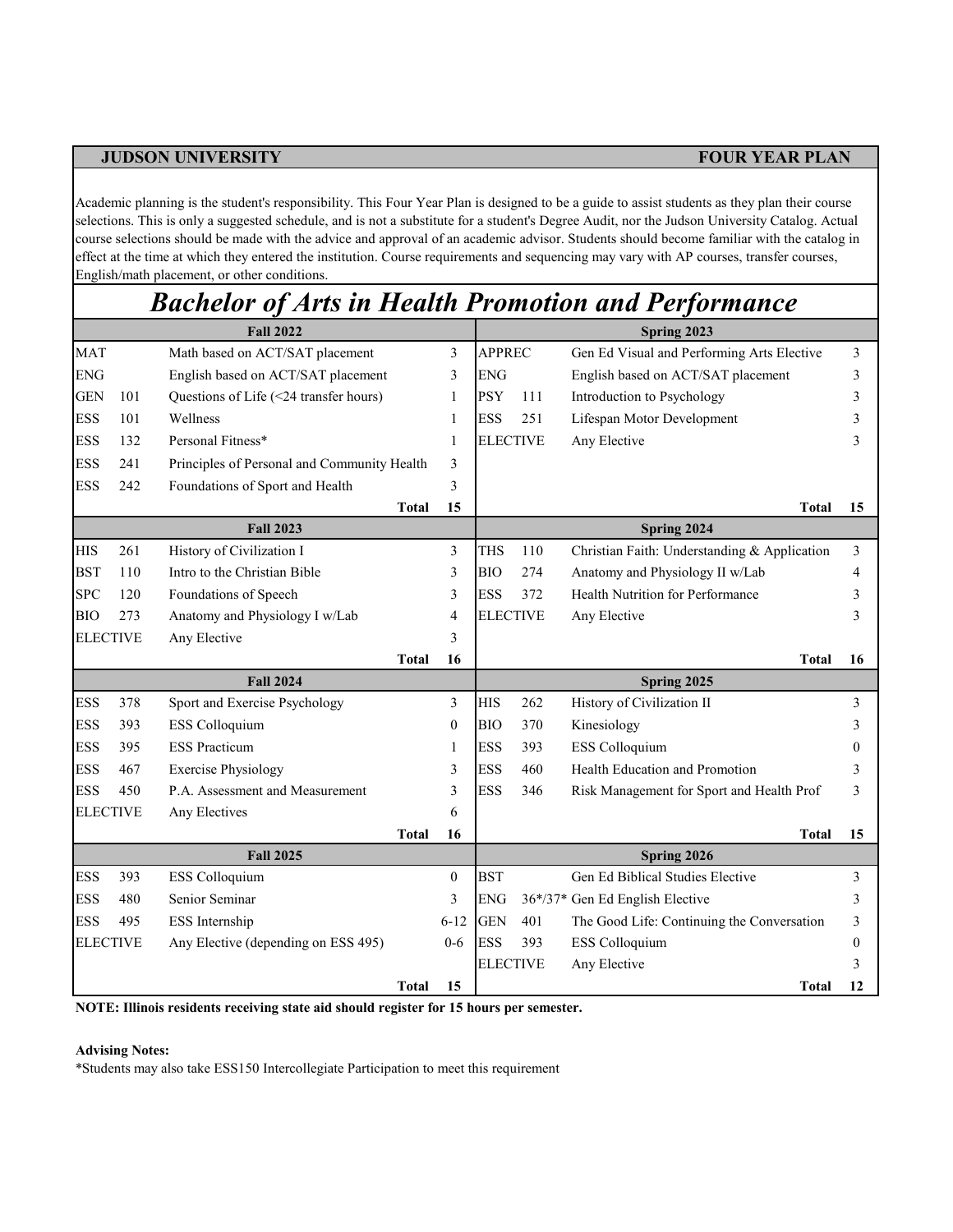Academic planning is the student's responsibility. This Four Year Plan is designed to be a guide to assist students as they plan their course selections. This is only a suggested schedule, and is not a substitute for a student's Degree Audit, nor the Judson University Catalog. Actual course selections should be made with the advice and approval of an academic advisor. Students should become familiar with the catalog in effect at the time at which they entered the institution. Course requirements and sequencing may vary with AP courses, transfer courses, English/math placement, or other conditions.

## *Bachelor of Arts in Music Business and Entrepreneurship*

|               |     | <b>Fall 2022</b>                               | Spring 2023      |                 |     |                                                |          |  |
|---------------|-----|------------------------------------------------|------------------|-----------------|-----|------------------------------------------------|----------|--|
| <b>BST</b>    | 110 | Intro to the Christian Bible                   | 3                | <b>THS</b>      | 110 | Christian Faith: Understanding & Application   | 3        |  |
| <b>ENG</b>    | 101 | Expository Writing (or ACT/SAT placement)      | 3                | <b>ENG</b>      | 102 | Crit Think and Writ (or ACT/SAT placement)     | 3        |  |
| <b>GEN</b>    | 101 | Questions of Life (<24 transfer hours)         | 1                | <b>MUS</b>      | 002 | Private Piano Instr, No Credit                 | 0        |  |
| <b>ESS</b>    | 101 | Wellness                                       | 1                | <b>MUS</b>      |     | Private Voice (001), Piano (002), Guitar (004) | $\Omega$ |  |
| <b>ESS</b>    |     | ESS Physical Activity course                   | 1                |                 |     | or Percussion (014) Instr, No Credit           |          |  |
| <b>DCW</b>    | 101 | Intro to Community of Worship Performers       | 1                | MUS             |     | 142-150 Performance Ensemble                   | 0.5      |  |
| <b>MUS</b>    | 002 | Private Piano Instr, No Credit                 | $\boldsymbol{0}$ | <b>MUS</b>      | 152 | Music Theory II                                | 3        |  |
| <b>MUS</b>    |     | Private Voice (001), Piano (002), Guitar (004) | $\theta$         | <b>MUS</b>      | 154 | Ear Training/Sight Singing II                  |          |  |
|               |     | or Percussion (014) Instr, No Credit           |                  | WOR 152         |     | Worship Band Fundamentals                      |          |  |
| MUS           |     | 142-150 Performance Ensemble                   | 0.5              |                 |     |                                                |          |  |
| <b>MUS</b>    | 151 | Music Theory I                                 | 3                |                 |     |                                                |          |  |
| <b>MUS</b>    | 153 | Ear Training/Sight Singing I                   |                  |                 |     |                                                |          |  |
| <b>MUS</b>    | 174 | Intro to Music Publishing and Copyright        | 3                |                 |     |                                                |          |  |
|               |     | <b>Total</b>                                   | 17.5             |                 |     | Total                                          | 13.5     |  |
|               |     | <b>Fall 2023</b>                               |                  |                 |     | Spring 2024                                    |          |  |
| <b>BST</b>    |     | Gen Ed Biblical Studies Elective               | 3                | <b>BUS</b>      | 255 | Principles of Marketing                        | 3        |  |
| <b>BUS</b>    | 250 | Management Principles                          | 3                | <b>MUS</b>      | 202 | Private Piano Instr, Credit                    |          |  |
| <b>BUS</b>    | 240 | <b>Economic Principles</b>                     | 3                | <b>MUS</b>      |     | Private Voice (201), Piano (202), Guitar (204) |          |  |
| <b>MUS</b>    | 202 | Private Piano Instr, Credit                    | 1                |                 |     | or Percussion (214) Instr, Credit              |          |  |
| <b>MUS</b>    |     | Private Voice (201), Piano (202), Guitar (204) | 1                | MUS             |     | 142-150 Performance Ensemble                   | 0.5      |  |
|               |     | or Percussion (214) Instr, Credit              |                  | <b>MUS</b>      | 224 | Introduction to Music Technology               |          |  |
| MUS           |     | 142-150 Performance Ensemble                   | 0.5              | <b>MUS</b>      | 373 | Recording Techniques II                        | 3        |  |
| <b>MUS</b>    | 173 | Recording Techniques I                         | 3                | <b>MUS</b>      | 320 | Songwriting                                    |          |  |
|               |     | Total                                          | 17.5             |                 |     | Total                                          | 13.5     |  |
|               |     | <b>Fall 2024</b>                               |                  |                 |     | Spring 2025                                    |          |  |
| <b>BUS</b>    | 344 | Personal Finance                               | 3                | <b>BUS</b>      | 364 | Digital Marketing                              | 3        |  |
| <b>MUS</b>    | 302 | Private Piano Instr, Credit                    | $\mathbf{1}$     |                 |     | OR BUS 367 Social Content Marketing            |          |  |
| <b>MUS</b>    |     | Private Voice (301), Piano (302), Guitar (304) | 1                | <b>MUS</b>      | 302 | Private Piano Instr, Credit                    | 1        |  |
|               |     | or Percussion (314) Instr, Credit              |                  | <b>MUS</b>      |     | Private Voice (301), Piano (302), Guitar (304) |          |  |
| <b>MUS</b>    |     | 142-150 Performance Ensemble                   | 0.5              |                 |     | or Percussion (314) Instr, Credit              |          |  |
| <b>DCW</b>    | 301 | Reflecting on the Conversation (GEN 301)       |                  | <b>MUS</b>      |     | 142-150 Performance Ensemble                   | 0.5      |  |
| <b>SPC</b>    | 120 | Foundations of Speech                          | 3                | <b>PSY</b>      | 111 | Introduction to Psychology                     | 3        |  |
| <b>MAT</b>    |     | Math based on ACT/SAT placement                | 3                | <b>SCM</b>      |     | Gen Ed Science w/Lab                           |          |  |
| <b>APPREC</b> |     | Gen Ed Visual and Performing Arts Elective     | 3                |                 |     |                                                |          |  |
|               |     | <b>Total</b><br><b>Fall 2025</b>               | 15.5             |                 |     | Total<br>Spring 2026                           | 12.5     |  |
| <b>BUS</b>    | 454 | New Venture Management                         | 3                | <b>MUS</b>      | 402 | Private Piano Instr, Credit                    | 1        |  |
| <b>MUS</b>    | 402 | Private Piano Instr, Credit                    | 1                | <b>MUS</b>      |     | Private Voice (401), Piano (402), Guitar (404) |          |  |
| <b>MUS</b>    |     | Private Voice (401), Piano (402), Guitar (404) |                  |                 |     | or Percussion (414) Instr, Credit              | 1        |  |
|               |     | or Percussion (414) Instr, Credit              | 1                | <b>MUS</b>      |     | 142-150 Performance Ensemble                   | 0.5      |  |
| <b>MUS</b>    |     | 142-150 Performance Ensemble                   | 0.5              | <b>MUS</b>      | 473 | Senior Music Business Project                  | 3        |  |
| <b>PSY</b>    |     | Psychology Elective (see major audit)          | 3                | <b>HIS</b>      | 262 | History of Civilization II                     | 3        |  |
| <b>ENG</b>    |     | 36*/37* Gen Ed English Elective                | 3                | <b>GEN</b>      | 401 | The Good Life: Continuing the Conversation     | 3        |  |
| <b>HIS</b>    |     | Gen Ed History Elective                        | 3                | <b>ELECTIVE</b> |     | Any Electives                                  | 3        |  |
|               |     | <b>Total 14.5</b>                              |                  |                 |     | Total                                          | 14.5     |  |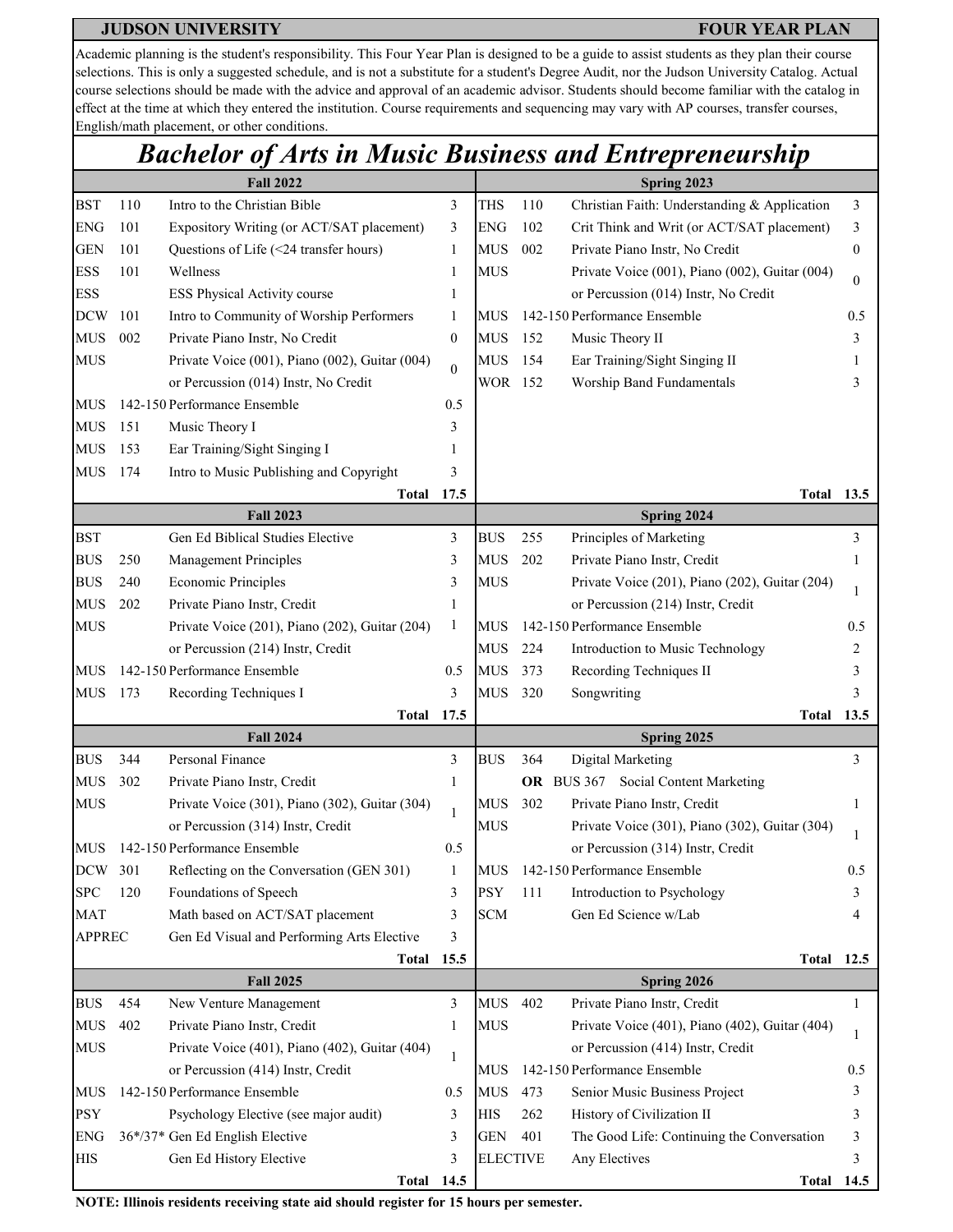Academic planning is the student's responsibility. This Four Year Plan is designed to be a guide to assist students as they plan their course selections. This is only a suggested schedule, and is not a substitute for a student's Degree Audit, nor the Judson University Catalog. Actual course selections should be made with the advice and approval of an academic advisor. Students should become familiar with the catalog in effect at the time at which they entered the institution. Course requirements and sequencing may vary with AP courses, transfer courses, English/math placement, or other conditions.

|                 |     | <b>Bachelor of Arts in Music Performance</b>     |              |                 |     |                                                  |      |
|-----------------|-----|--------------------------------------------------|--------------|-----------------|-----|--------------------------------------------------|------|
|                 |     | <b>Fall 2022</b>                                 |              |                 |     | Spring 2023                                      |      |
| <b>BST</b>      | 110 | Intro to the Christian Bible                     | 3            | <b>THS</b>      | 110 | Christian Faith: Understanding & Application     | 3    |
| <b>ENG</b>      | 101 | Expository Writing (or ACT/SAT placement)        | 3            | <b>ENG</b>      | 102 | Crit Think and Writ (or ACT/SAT placement)       | 3    |
| <b>GEN</b>      | 101 | Questions of Life (<24 transfer hours)           | 1            | <b>SPC</b>      | 120 | Foundations of Speech                            | 3    |
| ESS             | 101 | Wellness                                         | 1            | <b>MUS</b>      | 102 | Private Piano Instr, Credit                      |      |
| <b>ESS</b>      |     | ESS Physical Activity course                     | 1            | <b>MUS</b>      |     | 101-118 Private Instr in Conc Instrument, Credit |      |
| <b>DCW</b>      | 101 | Intro to Community of Worship Performers         | 1            | <b>MUS</b>      |     | 142-150 Performance Ensemble                     | 0.5  |
| <b>MUS</b>      | 102 | Private Piano Instr, Credit                      | 1            | <b>MUS</b>      | 152 | Music Theory II                                  | 3    |
| <b>MUS</b>      |     | 101-118 Private Instr in Conc Instrument, Credit | 1            | <b>MUS</b>      | 152 | Music Theory II                                  | 3    |
| <b>MUS</b>      |     | 142-150 Performance Ensemble                     | 0.5          | <b>MUS</b>      | 154 | Ear Training/Sight Singing II                    |      |
| <b>MUS</b>      | 151 | Music Theory I                                   | 3            |                 |     |                                                  |      |
| <b>MUS</b>      | 153 | Ear Training/Sight Singing I                     | 1            |                 |     |                                                  |      |
|                 |     | Total                                            | 16.5         |                 |     | <b>Total 13.5</b>                                |      |
|                 |     | <b>Fall 2023</b>                                 |              |                 |     | Spring 2024                                      |      |
| <b>MUS</b>      | 202 | Private Piano Instr, Credit                      | $\mathbf{1}$ | <b>MUS</b>      | 202 | Private Piano Instr, Credit                      | 1    |
| <b>MUS</b>      |     | 201-218 Private Instr in Conc Instrument, Credit | $\mathbf{1}$ | <b>MUS</b>      |     | 201-218 Private Instr in Conc Instrument, Credit | 1    |
| <b>MUS</b>      |     | 142-150 Performance Ensemble                     | 0.5          | <b>MUS</b>      |     | 142-150 Performance Ensemble                     | 0.5  |
| <b>MUS</b>      | 251 | Music Theory III                                 | 3            | <b>MUS</b>      | 458 | Orchestration                                    | 3    |
| <b>MUS</b>      | 253 | Ear Training/Sight Singing III                   | 1            | <b>ELECTIVE</b> |     | Any Electives                                    | 9    |
| <b>ELECTIVE</b> |     | Any Electives                                    | 9            |                 |     |                                                  |      |
|                 |     | Total                                            | 15.5         |                 |     | <b>Total 14.5</b>                                |      |
|                 |     | <b>Fall 2024</b>                                 |              |                 |     | Spring 2025                                      |      |
| MAT             |     | Math based on ACT/SAT placement                  | 3            | <b>SCM</b>      |     | Gen Ed Science w/Lab                             | 4    |
| <b>MUS</b>      |     | 301-318 Private Instr in Conc Instrument, Credit | 1            | <b>APPREC</b>   |     | Gen Ed Visual and Performing Arts Elective       | 3    |
| <b>MUS</b>      |     | 142-150 Performance Ensemble                     | 0.5          | <b>PSY</b>      | 111 | Introduction to Psychology                       | 3    |
| <b>MUS</b>      | 155 | Keyboard Harmony I                               | 1            |                 |     | OR SOC 151 Introduction to Sociology             |      |
| <b>MUS</b>      | 351 | History/Literature of Music I                    | 3            | <b>MUS</b>      |     | 301-318 Private Instr in Conc Instrument, Credit | 1    |
| DCW             | 301 | Reflecting on the Conversation (GEN 301)         | 1            | <b>MUS</b>      |     | 142-150 Performance Ensemble                     | 0.5  |
| <b>ELECTIVE</b> |     | Any Electives                                    | 6            | <b>MUS</b>      | 352 | History/Literature of Music II                   | 3    |
|                 |     | Total                                            | 15.5         |                 |     | Total                                            | 14.5 |
|                 |     | <b>Fall 2025</b>                                 |              |                 |     | Spring 2026                                      |      |
| BST             |     | Gen Ed Biblical Studies Elective                 | 3            | <b>GEN</b>      | 401 | The Good Life: Continuing the Conversation       | 3    |
| <b>ENG</b>      |     | 36*/37* Gen Ed English Elective                  | 3            | <b>HIS</b>      | 262 | History of Civilization II                       | 3    |
| HIS             | 261 | History of Civilization I                        | 3            | <b>MUS</b>      |     | 401-418 Private Instr in Conc Instrument, Credit | 1    |
| <b>MUS</b>      |     | 401-418 Private Instr in Conc Instrument, Credit | 1            | <b>MUS</b>      |     | 142-150 Performance Ensemble                     | 0.5  |
| <b>MUS</b>      |     | 142-150 Performance Ensemble                     | 0.5          | <b>MUS</b>      | 481 | Senior Recital                                   | 0    |
| <b>ELECTIVE</b> |     | Any Elective                                     | 3            | <b>ELECTIVE</b> |     | Any Electives                                    | 9    |
|                 |     | <b>Total 13.5</b>                                |              |                 |     | <b>Total 16.5</b>                                |      |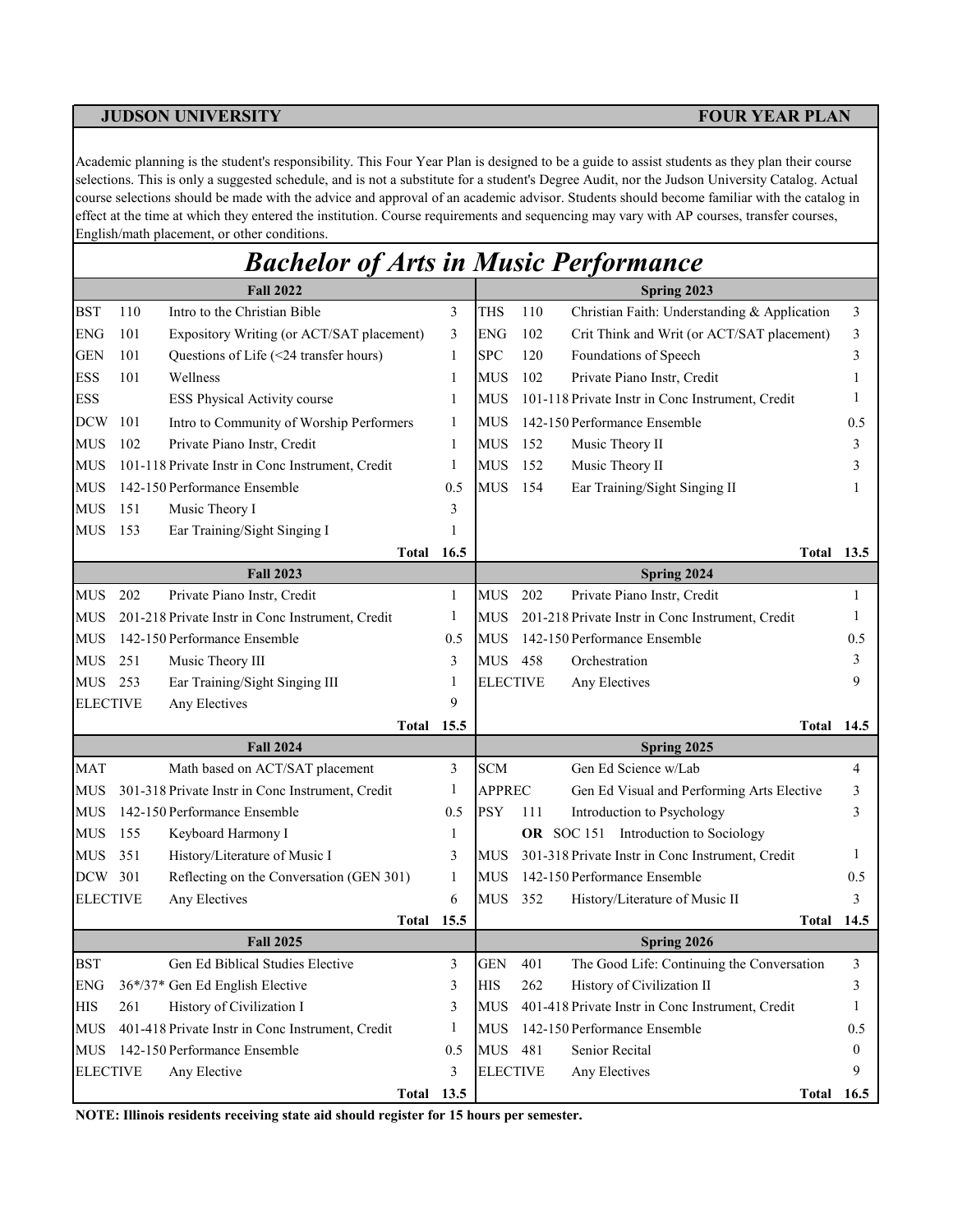Academic planning is the student's responsibility. This Four Year Plan is designed to be a guide to assist students as they plan their course selections. This is only a suggested schedule, and is not a substitute for a student's Degree Audit, nor the Judson University Catalog. Actual course selections should be made with the advice and approval of an academic advisor. Students should become familiar with the catalog in effect at the time at which they entered the institution. Course requirements and sequencing may vary with AP courses, transfer courses, English/math placement, or other conditions.

|            |                 | <b>Bachelor of Arts in Psychology</b>      |              |                       |     |                                              |                    |
|------------|-----------------|--------------------------------------------|--------------|-----------------------|-----|----------------------------------------------|--------------------|
|            |                 | <b>Fall 2022</b>                           |              |                       |     | Spring 2023                                  |                    |
| <b>BST</b> | 110             | Intro to the Christian Bible               | 3            | <b>APPREC</b>         |     | Gen Ed Visual and Performing Arts Elective   | 3                  |
| <b>ENG</b> | 101             | Expository Writing (or ACT/SAT placement)  | 3            | <b>THS</b>            | 110 | Christian Faith: Understanding & Application | 3                  |
| <b>GEN</b> | 101             | Questions of Life (<24 transfer hours)     | $\mathbf{1}$ | <b>ENG</b>            | 102 | Crit Think and Writ (or ACT/SAT placement)   | 3                  |
| <b>ESS</b> | 101             | Wellness                                   | 1            | <b>SOC</b>            | 151 | Introduction to Sociology                    | 3                  |
| <b>ESS</b> |                 | <b>ESS Physical Activity course</b>        | 1            | PSY/SSC               |     | Developmental Psychology Elective            | 3                  |
| <b>MAT</b> |                 | Math based on ACT/SAT placement            | 3            |                       |     | <b>PSY 221 OR PSY 224 OR SSC 227</b>         |                    |
| <b>PSY</b> | 111             | Introduction to Psychology                 | 3            |                       |     |                                              |                    |
|            |                 | <b>Total</b>                               | 15           |                       |     | <b>Total</b>                                 | 15                 |
|            |                 | <b>Fall 2023</b>                           |              |                       |     | Spring 2024                                  |                    |
| <b>SPC</b> | 120             | Foundations of Speech                      | 3            | <b>BST</b>            |     | Gen Ed Biblical Studies Elective             | 3                  |
| <b>HIS</b> | 262             | History of Civilization II                 | 3            | <b>SCM</b>            |     | Gen Ed Science w/Lab                         | 4                  |
| <b>PSY</b> |                 | Psychology Elective (see major audit)      | 3            | PSY                   | 296 | Psychology Internship                        | $1 - 3$            |
|            | <b>ELECTIVE</b> | Any Elective                               | 6            | <b>PSY</b>            |     | Psychology Elective (see major audit)        | 3                  |
|            |                 |                                            |              | <b>ELECTIVE</b>       |     | Any Elective                                 | 3                  |
|            |                 | <b>Total</b>                               | 15           |                       |     |                                              | <b>Total 14-16</b> |
|            |                 | <b>Fall 2024</b>                           |              |                       |     | Spring 2025                                  |                    |
| <b>HIS</b> |                 | Gen Ed History Elective                    | 3            | <b>ENG</b>            |     | 36*/37* Gen Ed English Elective              | 3                  |
| <b>PSY</b> | 301             | Reflecting on the Conversation             | 1            | <b>PSY</b>            | 301 | Reflecting on the Conversation (GEN 301)     | -1                 |
| <b>SSC</b> | 391             | Statistics and Research Design             | 4            | <b>PSY</b>            | 419 | Integration of Psych/Christianity            | 3                  |
| <b>SSC</b> | 281             | Principles and Practices of Human Services | 3            | PSY/SSC               |     | Social Science Elective (see major audit)    | 3                  |
| <b>PSY</b> |                 | Psychology Elective (see major audit)      | 3            | <b>ELECTIVE</b>       |     | Any Electives                                | 6                  |
|            | <b>ELECTIVE</b> | Any Electives                              | 3            |                       |     |                                              |                    |
|            |                 | Total                                      | 17           |                       |     | Total                                        | 16                 |
|            |                 |                                            |              | Summer 2025           |     |                                              |                    |
|            |                 | PSY 296/496                                |              | Psychology Internship |     | $(2-3)$<br><b>Total</b>                      | $2 - 3$            |
|            |                 | <b>Fall 2025</b>                           |              |                       |     | Spring 2026                                  |                    |
| <b>GEN</b> | 401             | The Good Life: Continuing the Conversation | 3            | PSY/SSC               |     | Social Science Elective (see major audit)    | 6                  |
| PSY        | 491             | Senior Seminar in Psychology               | 1            | <b>ELECTIVE</b>       |     | Any Electives                                | 9                  |
| PSY/SSC    |                 | Social Science Elective (see major audit)  | 3            |                       |     |                                              |                    |
|            | <b>ELECTIVE</b> | Any Elective                               | 6            |                       |     |                                              |                    |
|            |                 | <b>Total</b>                               | 13           |                       |     | <b>Total</b>                                 | 15                 |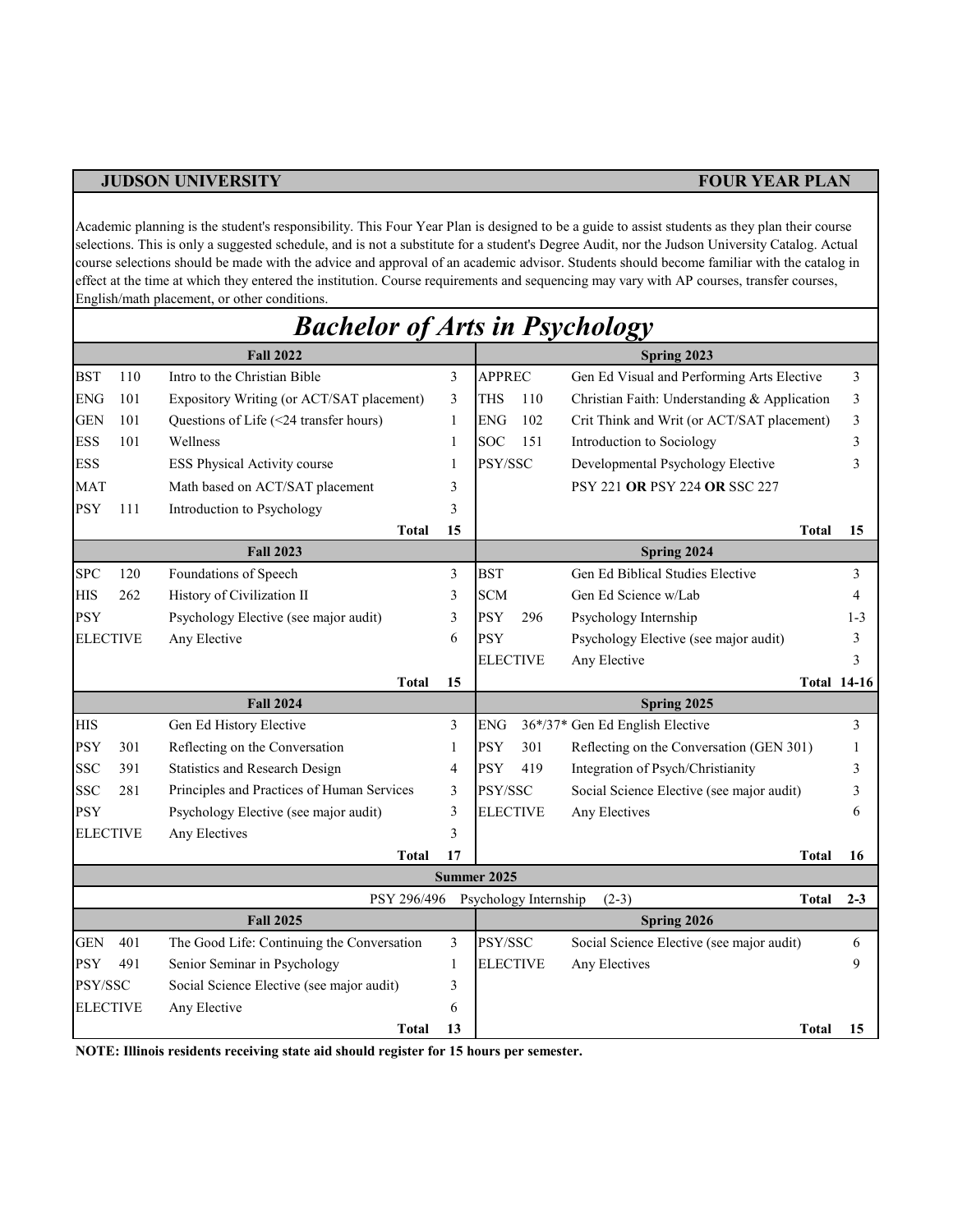Academic planning is the student's responsibility. This Four Year Plan is designed to be a guide to assist students as they plan their course selections. This is only a suggested schedule, and is not a substitute for a student's Degree Audit, nor the Judson University Catalog. Actual course selections should be made with the advice and approval of an academic advisor. Students should become familiar with the catalog in effect at the time at which they entered the institution. Course requirements and sequencing may vary with AP courses, transfer courses, English/math placement, or other conditions.

|                          |     | <b>Bachelor of Science in Biochemistry</b>   |                    |                          |     |                                            |        |
|--------------------------|-----|----------------------------------------------|--------------------|--------------------------|-----|--------------------------------------------|--------|
|                          |     | <b>Fall 2022</b>                             |                    |                          |     | Spring 2023                                |        |
| MAT                      | 211 | Functions and Calculus I                     | 5                  | <b>ENG</b>               | 101 | Expository Writing (or ACT/SAT placement)  | 3      |
|                          |     | OR MAT 215 Calculus w/Analytic Geometry I    | 3                  | <b>MAT</b>               | 216 | Calculus II                                | 4      |
| GEN                      | 101 | Questions of Life (<24 transfer hours)       | 1                  | <b>CHM</b>               | 154 | General Chemistry II w/Lab                 | 4      |
| <b>ESS</b>               | 101 | Wellness                                     | 1                  | <b>BIO</b>               | 172 | Prin of Organismal Biology (recommended)   | 4      |
| <b>CHM</b>               | 153 | General Chemistry I w/Lab                    | $\overline{4}$     |                          |     |                                            |        |
| <b>BIO</b>               | 171 | Principles of Biology w/Lab                  | 4                  |                          |     |                                            |        |
|                          |     |                                              | <b>Total 13-15</b> |                          |     | <b>Total</b>                               | 15     |
|                          |     | <b>Fall 2023</b>                             |                    |                          |     | Spring 2024                                |        |
| <b>ENG</b>               | 102 | Crit Think and Writ (or ACT/SAT placement)   | 3                  | <b>BST</b>               | 110 | Intro to the Christian Bible               | 3      |
| <b>PSY</b>               | 111 | Introduction to Psychology                   | 3                  | <b>SPC</b>               | 120 | Foundations of Speech                      | 3      |
|                          |     | OR SOC 151 Introduction to Sociology         |                    | <b>CHM</b>               | 258 | Organic Chemistry II w/Lab                 | 5      |
| CHM                      | 257 | Organic Chemistry I 1/Lab                    | 4                  | <b>BIO</b>               |     | Biology Elective 2 (see major audit)       | 4      |
| <b>SCM</b>               | 219 | Sophomore Science Seminar                    | 1                  |                          |     |                                            |        |
| BІO                      |     | Biology Elective 1 (see major audit)         | 4                  |                          |     |                                            |        |
|                          |     | <b>Total</b>                                 | 15                 |                          |     | <b>Total</b>                               | 15     |
|                          |     | <b>Fall 2024</b>                             |                    |                          |     | Spring 2025                                |        |
| <b>HIS</b>               | 261 | History of Civilization I                    | 3                  | <b>BCM</b>               | 471 | General Biochemistry II w/Lab**            | 4      |
|                          |     | <b>OR</b> HIS 262 History of Civilization II |                    | <b>SCM</b>               | 319 | Junior Science Seminar (GEN 301)           | 1      |
| PHY                      | 237 | General Physics I w/Lab                      | $\overline{4}$     | PHY                      | 238 | General Physics II w/Lab                   | 4      |
| <b>ESS</b>               |     | ESS Physical Activity course                 | 1                  | CHM 255                  |     | Analytical Chemistry w/Lab                 |        |
| <b>BCM</b> 358           |     | General Biochemistry I w/Lab*                | 4                  | <b>ELECTIVE</b>          |     | Any Elective                               | 3      |
| <b>ELECTIVE</b>          |     | Any Elective                                 | 3                  |                          |     |                                            |        |
|                          |     | Total                                        | 15                 |                          |     | <b>Total</b>                               | 16     |
|                          |     | <b>Fall 2025</b>                             |                    |                          |     | Spring 2026                                |        |
| <b>GEN</b>               | 401 | The Good Life: Continuing the Conversation   | 3                  | <b>MAT</b>               | 311 | Probability and Statistics w/Lab           | 4      |
| <b>SCM</b><br><b>THS</b> | 419 | Senior Science Seminar                       | 1                  | <b>BST</b><br><b>BIO</b> |     | Gen Ed Biblical Studies Elective           | 3<br>4 |
|                          | 110 | Christian Faith: Understanding & Application | 3                  |                          |     | Biology Elective 4 (see major audit)       |        |
| <b>BIO</b>               |     | Biology Elective 3 (see major audit)         | $\overline{4}$     | <b>APPREC</b>            |     | Gen Ed Visual and Performing Arts Elective | 3      |
| <b>ELECTIVE</b>          |     | Any Elective                                 | 3                  |                          |     |                                            |        |
|                          |     | Total                                        | 14                 |                          |     | Total                                      | 14     |

**NOTE: Illinois residents receiving state aid should register for 15 hours per semester.**

**\*BCM358 is offered in the fall of even years**

**\*\*BCM471 is offered in the spring of odd years**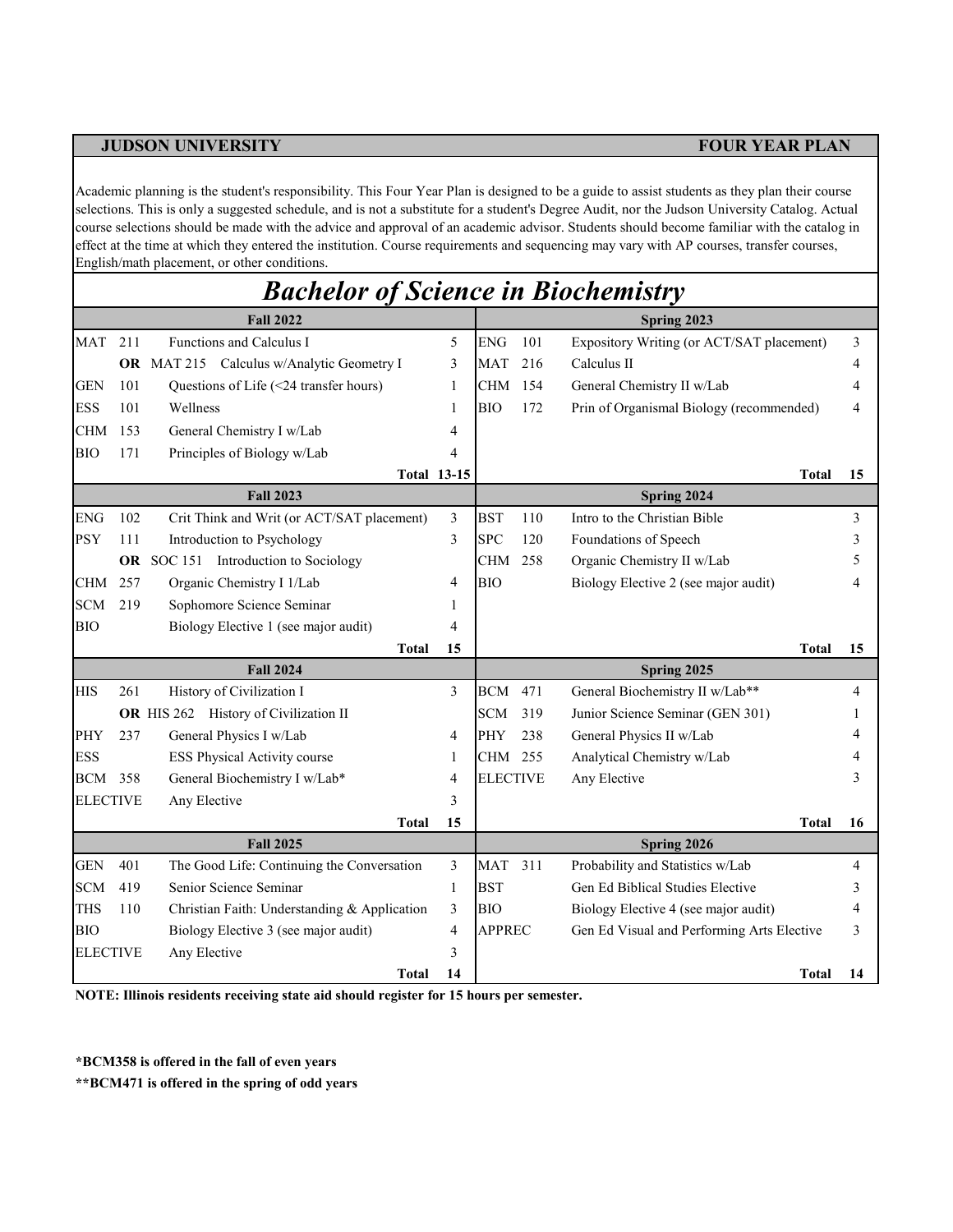Academic planning is the student's responsibility. This Four Year Plan is designed to be a guide to assist students as they plan their course selections. This is only a suggested schedule, and is not a substitute for a student's Degree Audit, nor the Judson University Catalog. Actual course selections should be made with the advice and approval of an academic advisor. Students should become familiar with the catalog in effect at the time at which they entered the institution. Course requirements and sequencing may vary with AP courses, transfer courses, English/math placement, or other conditions.

|                 |     | <b>Bachelor of Science in Biology</b>            |    |                 |     |                                              |    |
|-----------------|-----|--------------------------------------------------|----|-----------------|-----|----------------------------------------------|----|
|                 |     | <b>Fall 2022</b>                                 |    |                 |     | Spring 2023                                  |    |
| <b>MAT</b>      | 211 | Functions and Calculus I                         | 5  | <b>ENG</b>      | 101 | Expository Writing (or ACT/SAT placement)    | 3  |
|                 |     | <b>OR</b> MAT 215 Calculus w/Analytic Geometry I | 3  | <b>BST</b>      | 110 | Intro to the Christian Bible                 | 3  |
| <b>GEN</b>      | 101 | Questions of Life (<24 transfer hours)           | 1  | <b>CHM</b>      | 154 | General Chemistry II w/Lab                   | 4  |
| <b>ESS</b>      | 101 | Wellness                                         | 1  | <b>BIO</b>      | 172 | Principles of Organismal Biology w/Lab       | 4  |
| <b>ESS</b>      |     | <b>ESS Physical Activity course</b>              | 1  | <b>MAT</b>      | 216 | Calculus w/Analytical Geometry II            | 4  |
| <b>CHM</b>      | 153 | General Chemistry I w/Lab                        | 4  |                 |     | (suggested)                                  |    |
| <b>BIO</b>      | 171 | Principles of Biology w/Lab                      | 4  |                 |     |                                              |    |
|                 |     | <b>Total 14-16</b>                               |    |                 |     | Total                                        | 18 |
|                 |     | <b>Fall 2023</b>                                 |    |                 |     | Spring 2024                                  |    |
| <b>ENG</b>      | 102 | Crit Think and Writ (or ACT/SAT placement)       | 3  | <b>PSY</b>      | 111 | Introduction to Psychology                   | 3  |
| <b>SPC</b>      | 120 | Foundations of Speech                            | 3  |                 |     | OR SOC 151 Introduction to Sociology         |    |
| CHM             | 257 | Organic Chemistry I w/Lab                        | 5  | <b>THS</b>      | 110 | Christian Faith: Understanding & Application | 3  |
| <b>SCM</b>      | 219 | Sophomore Science Seminar                        | 1  | <b>APPREC</b>   |     | Gen Ed Visual and Performing Arts Elective   | 3  |
| <b>ELECTIVE</b> |     | Any Elective                                     | 3  | <b>BIO</b>      |     | Biology Elective 1 (see major audit)         | 4  |
|                 |     | <b>Total</b>                                     | 15 |                 |     | <b>Total</b>                                 | 13 |
|                 |     | <b>Fall 2024</b>                                 |    |                 |     | Spring 2025                                  |    |
| <b>HIS</b>      | 261 | History of Civilization I                        | 3  | <b>SCM</b>      | 319 | Junior Science Seminar (GEN 301)             | 1  |
|                 |     | OR HIS 262 History of Civilization II            |    | <b>CHM</b>      | 258 | Organic Chemistry II w/Lab                   | 5  |
| <b>BST</b>      |     | Gen Ed Biblical Studies Elective                 | 3  | <b>BIO</b>      |     | Biology Elective 2 (see major audit)         |    |
| <b>BIO</b>      | 379 | Ecology w/Lab                                    | 4  | <b>BIO</b>      | 376 | Evolutionary Theory w/Lab                    | 4  |
| <b>BIO</b>      | 380 | Genetic Analysis w/Lab                           | 4  |                 |     |                                              |    |
|                 |     | Total                                            | 14 |                 |     | Total                                        | 14 |
|                 |     | <b>Fall 2025</b>                                 |    |                 |     | Spring 2026                                  |    |
| <b>GEN</b>      | 401 | The Good Life: Continuing the Conversation       | 3  | MAT             | 311 | Probability and Statistics w/Lab             | 4  |
| <b>SCM</b>      | 419 | Senior Science Seminar                           | 1  | <b>ELECTIVE</b> |     | Any Electives                                | 12 |
| <b>BIO</b>      |     | Biology Elective 3 (see major audit)             | 4  |                 |     |                                              |    |
| <b>ELECTIVE</b> |     | Any Electives                                    | 6  |                 |     |                                              |    |
|                 |     | <b>Total</b>                                     | 14 |                 |     | <b>Total</b>                                 | 16 |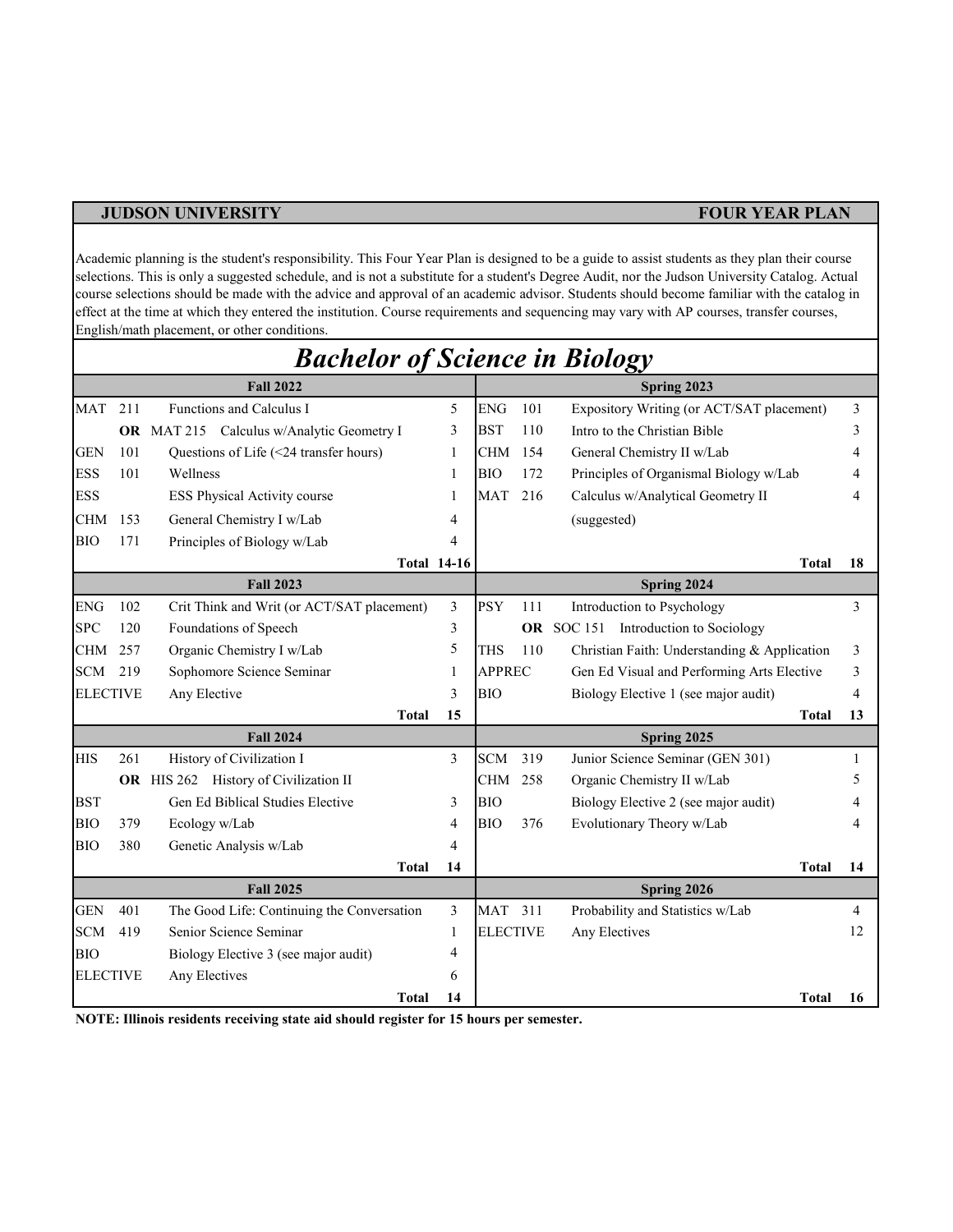Academic planning is the student's responsibility. This Four Year Plan is designed to be a guide to assist students as they plan their course selections. This is only a suggested schedule, and is not a substitute for a student's Degree Audit, nor the Judson University Catalog. Actual course selections should be made with the advice and approval of an academic advisor. Students should become familiar with the catalog in effect at the time at which they entered the institution. Course requirements and sequencing may vary with AP courses, transfer courses, English/math placement, or other conditions.

|                 |     | <b>Bachelor of Science in Chemistry</b>          |    |                 |     |                                              |    |
|-----------------|-----|--------------------------------------------------|----|-----------------|-----|----------------------------------------------|----|
|                 |     | <b>Fall 2022</b>                                 |    |                 |     | Spring 2023                                  |    |
| MAT             | 211 | Functions and Calculus I                         | 5  | <b>ENG</b>      | 101 | Expository Writing (or ACT/SAT placement)    | 3  |
|                 |     | <b>OR</b> MAT 215 Calculus w/Analytic Geometry I | 3  | MAT             | 216 | Calculus II                                  |    |
| <b>GEN</b>      | 101 | Questions of Life (<24 transfer hours)           | 1  | CHM             | 154 | General Chemistry II w/Lab                   |    |
| <b>ESS</b>      | 101 | Wellness                                         | 1  | <b>BIO</b>      |     | Biology Elective (see major audit)           |    |
| <b>ESS</b>      |     | ESS Physical Activity course                     | 1  |                 |     |                                              |    |
| <b>CHM</b>      | 153 | General Chemistry I w/Lab                        | 4  |                 |     |                                              |    |
| BIO             | 171 | Principles of Biology w/Lab                      | 4  |                 |     |                                              |    |
|                 |     | <b>Total 14-16</b>                               |    |                 |     | Total                                        | 15 |
|                 |     | <b>Fall 2023</b>                                 |    |                 |     | Spring 2024                                  |    |
| ${\rm ENG}$     | 102 | Crit Think and Writ (or ACT/SAT placement)       | 3  | <b>THS</b>      | 110 | Christian Faith: Understanding & Application | 3  |
| <b>BST</b>      | 110 | Intro to the Christian Bible                     | 3  | PHY             | 238 | General Physics II w/Lab                     | 4  |
| <b>CHM</b>      | 257 | Organic Chemistry I w/Lab                        | 5  | CHM             | 258 | Organic Chemistry II w/Lab                   |    |
| <b>SCM</b>      | 219 | Sophomore Science Seminar                        | 1  | <b>ELECTIVE</b> |     | Any Elective                                 |    |
| PHY             | 237 | General Physics I w/Lab                          | 4  |                 |     |                                              |    |
|                 |     | Total                                            | 16 |                 |     | Total                                        | 15 |
|                 |     | <b>Fall 2024</b>                                 |    |                 |     | Spring 2025                                  |    |
| <b>PSY</b>      | 111 | Introduction to Psychology                       | 3  | <b>APPREC</b>   |     | Gen Ed Visual and Performing Arts Elective   | 3  |
|                 |     | OR SOC 151 Introduction to Sociology             |    | HIS             | 261 | History of Civilization I                    | 3  |
| <b>BST</b>      |     | Gen Ed Biblical Studies Elective                 | 3  |                 |     | OR HIS 262 History of Civilization II        |    |
| <b>SPC</b>      | 120 | Foundations of Speech                            | 3  | <b>SCM</b>      | 319 | Junior Science Seminar (GEN 301)             |    |
| <b>BCM</b>      | 358 | General Biochemistry I w/Lab                     | 4  | CHM 255         |     | Analytical Chemistry w/Lab                   |    |
|                 |     |                                                  |    | <b>ELECTIVE</b> |     | Any Elective                                 |    |
|                 |     | Total                                            | 13 |                 |     | <b>Total</b>                                 | 14 |
|                 |     | <b>Fall 2025</b>                                 |    |                 |     | Spring 2026                                  |    |
| <b>GEN</b>      | 401 | The Good Life: Continuing the Conversation       | 3  | MAT             | 311 | Probability and Statistics w/Lab             | 4  |
| <b>SCM</b>      | 419 | Senior Science Seminar                           | 1  | <b>HIS</b>      | 261 | History of Civilization I                    |    |
| CHM             | 355 | Physical Chemistry I                             | 3  | CHM 356         |     | Physical Chemistry II                        |    |
| CHM             |     | Chemistry Elective (see major audit)             | 4  | <b>ELECTIVE</b> |     | Any Electives                                |    |
| <b>ELECTIVE</b> |     | Any Elective                                     | 3  |                 |     |                                              |    |
|                 |     | Total                                            | 14 |                 |     | <b>Total</b>                                 | 16 |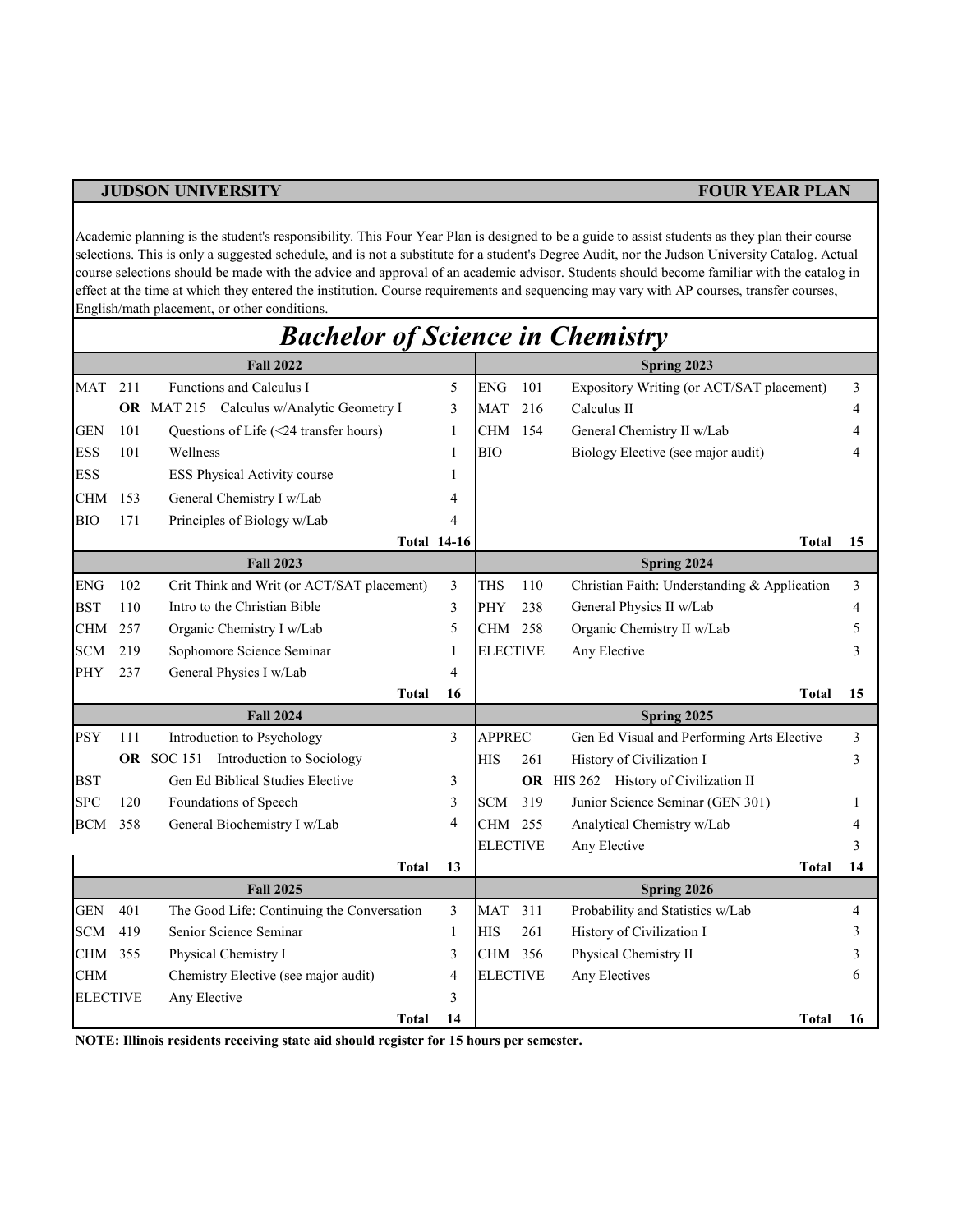Academic planning is the student's responsibility. This Four Year Plan is designed to be a guide to assist students as they plan their course selections. This is only a suggested schedule, and is not a substitute for a student's Degree Audit, nor the Judson University Catalog. Actual course selections should be made with the advice and approval of an academic advisor. Students should become familiar with the catalog in effect at the time at which they entered the institution. Course requirements and sequencing may vary with AP courses, transfer courses, English/math placement, or other conditions.

|                 |     | <b>Bachelor of Science in Natural Sciences</b>      |                    |                 |           |                                                  |    |
|-----------------|-----|-----------------------------------------------------|--------------------|-----------------|-----------|--------------------------------------------------|----|
|                 |     | <b>Fall 2022</b>                                    |                    |                 |           | Spring 2023                                      |    |
| <b>ENG</b>      | 101 | Expository Writing (or ACT/SAT placement)           | 3                  | <b>BST</b>      | 110       | Intro to the Christian Bible                     | 3  |
| <b>MAT</b>      | 211 | Functions and Calculus I                            | 5                  | <b>MAT</b>      | 216       | Calculus II                                      | 4  |
|                 |     | OR MAT 215 Calculus w/Analytic Geometry I           | 3                  |                 |           | BIO/CHM/PHY Science Sequence 1 (see major audit) | 4  |
| <b>GEN</b>      | 101 | Questions of Life (<24 transfer hours)              | 1                  | <b>ELECTIVE</b> |           | Any Elective                                     | 3  |
| <b>ESS</b>      | 101 | Wellness                                            |                    |                 |           |                                                  |    |
| <b>ESS</b>      |     | ESS Physical Activity course                        |                    |                 |           |                                                  |    |
|                 |     | BIO/CHM/PHY Science Sequence 1 (see major audit)    | 4                  |                 |           |                                                  |    |
|                 |     |                                                     | <b>Total 13-15</b> |                 |           | <b>Total</b>                                     | 14 |
|                 |     | <b>Fall 2023</b>                                    |                    |                 |           | Spring 2024                                      |    |
| <b>APPREC</b>   |     | Gen Ed Visual and Performing Arts Elective          | 3                  | <b>PSY</b>      | 111       | Introduction to Psychology                       | 3  |
| <b>THS</b>      | 110 | Christian Faith: Understanding & Application        | 3                  |                 | OR -      | SOC 151 Introduction to Sociology                |    |
| <b>SCM</b>      | 219 | Sophomore Science Seminar                           | 1                  | <b>SPC</b>      | 120       | Foundations of Speech                            | 3  |
|                 |     | BIO/CHM/PHY Science Sequence 2 (see major audit)    | 4                  |                 |           | BIO/CHM/PHY Science Sequence 2 (see major audit) | 4  |
| <b>ELECTIVE</b> |     | Any Elective                                        | 3                  | <b>ELECTIVE</b> |           | Any Electives                                    | 6  |
|                 |     | <b>Total</b>                                        | 14                 |                 |           | <b>Total</b>                                     | 16 |
|                 |     | <b>Fall 2024</b>                                    |                    |                 |           | Spring 2025                                      |    |
| <b>BST</b>      |     | Gen Ed Biblical Studies Elective                    | 3                  | <b>ENG</b>      | 102       | Crit Think and Writ (or ACT/SAT placement)       | 3  |
| <b>HIS</b>      | 261 | History of Civilization I                           | 3                  | <b>SCM</b>      | 319       | Junior Science Seminar (GEN 301)                 |    |
|                 |     | <b>OR</b> HIS 262 History of Civilization II        |                    | ***             |           | Any Science/Math Electives (see major audit)     | 4  |
| ***             |     | 3**/4** Upper Div Sci/Math Elects (see major audit) | 8                  | <b>ELECTIVE</b> |           | Any Electives                                    | 6  |
|                 |     | <b>Total</b>                                        | 14                 |                 |           | <b>Total</b>                                     | 14 |
|                 |     | <b>Fall 2025</b>                                    |                    |                 |           | Spring 2026                                      |    |
| <b>GEN</b>      | 401 | The Good Life: Continuing the Conversation          | 3                  | <b>MAT</b>      | 311       | Probability and Statistics w/Lab                 | 4  |
| <b>SCM</b>      | 419 | Senior Science Seminar                              | 1                  | ***             | $3**/4**$ | Upper Div Sci/Math Elects (see major audit)      | 4  |
| ***             |     | 3**/4** Upper Div Sci/Math Elects (see major audit) | 4                  | <b>ELECTIVE</b> |           | Any Electives                                    | 6  |
| <b>ELECTIVE</b> |     | Any Elective                                        | 9                  |                 |           |                                                  |    |
|                 |     | <b>Total</b>                                        | 17                 |                 |           | Total                                            | 14 |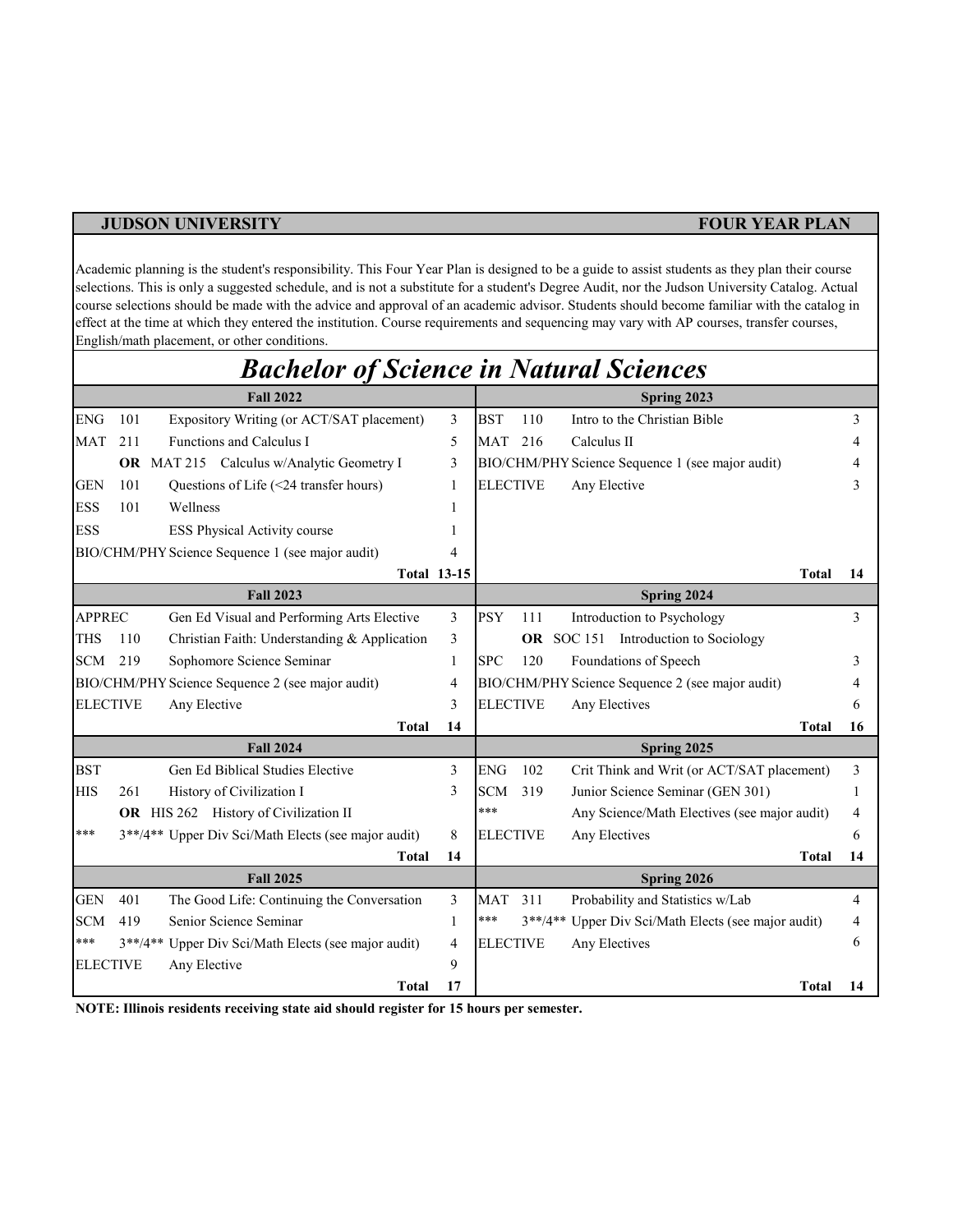Academic planning is the student's responsibility. This Four Year Plan is designed to be a guide to assist students as they plan their course selections. This is only a suggested schedule, and is not a substitute for a student's Degree Audit, nor the Judson University Catalog. Actual course selections should be made with the advice and approval of an academic advisor. Students should become familiar with the catalog in effect at the time at which they entered the institution. Course requirements and sequencing may vary with AP courses, transfer courses, English/math placement, or other conditions.

|                 |     | <b>Bachelor of Science in Mathematics</b>  |    |                 |     |                                              |          |
|-----------------|-----|--------------------------------------------|----|-----------------|-----|----------------------------------------------|----------|
|                 |     | <b>Fall 2022</b>                           |    |                 |     | Spring 2023                                  |          |
| <b>BST</b>      | 110 | Intro to the Christian Bible               | 3  | <b>THS</b>      | 110 | Christian Faith: Understanding & Application | 3        |
| <b>ENG</b>      | 101 | Expository Writing (or ACT/SAT placement)  | 3  | <b>ENG</b>      | 102 | Crit Think and Writ (or ACT/SAT placement)   | 3        |
| <b>GEN</b>      | 101 | Questions of Life (<24 transfer hours)     | 1  | <b>PSY</b>      | 111 | Introduction to Psychology                   | 3        |
| <b>ESS</b>      | 101 | Wellness                                   | 1  |                 |     | OR SOC 151 Introduction to Sociology         |          |
| <b>ESS</b>      |     | <b>ESS Physical Activity course</b>        | 1  | <b>MAT</b>      | 216 | Calculus II                                  | 4        |
| <b>MAT</b>      | 211 | Functions and Calculus I                   | 5  | <b>ELECTIVE</b> |     | Any Elective                                 | 3        |
|                 |     | OR MAT 215 Calculus w/Analytic Geometry I  | 3  |                 |     |                                              |          |
|                 |     | <b>Total 12-14</b>                         |    |                 |     | <b>Total</b>                                 | 16       |
|                 |     | <b>Fall 2023</b>                           |    |                 |     | Spring 2024                                  |          |
| <b>APPREC</b>   |     | Gen Ed Visual and Performing Arts Elective | 3  | <b>HIS</b>      | 261 | History of Civilization I                    | 3        |
| <b>SPC</b>      | 120 | Foundations of Speech                      | 3  |                 |     | OR HIS 262 History of Civilization II        |          |
| MAT             | 318 | Linear Algebra                             | 3  | <b>MAT</b>      | 312 | Modern Abstract Algebra                      |          |
| <b>MAT</b>      |     | Math Elective                              | 3  | <b>MAT</b>      |     | Math Elective                                |          |
|                 |     |                                            |    | <b>ELECTIVE</b> |     | Any Electives                                | 6        |
|                 |     | <b>Total</b>                               | 12 |                 |     | <b>Total</b>                                 | 15       |
|                 |     | <b>Fall 2024</b>                           |    |                 |     | Spring 2025                                  |          |
| <b>BST</b>      |     | Gen Ed Biblical Studies Elective           | 3  | <b>SCM</b>      |     | Science Elective w/Lab (see major audit)     | 4        |
| <b>MAT</b>      |     | Math Elective                              | 3  | <b>MAT</b>      | 301 | Mathematics Junior Seminar (GEN 301)         |          |
| <b>SCM</b>      |     | Science Elective w/Lab (see major audit)   | 3  | <b>MAT</b>      | 311 | Probability and Statistics w/Lab             |          |
| <b>ELECTIVE</b> |     | Any Elective                               | 3  | MAT             | 316 | Multivariable Calculus                       |          |
|                 |     |                                            |    | <b>MAT</b>      |     | Math Elective                                |          |
|                 |     | Total                                      | 12 |                 |     | <b>Total</b>                                 | 16       |
|                 |     | <b>Fall 2025</b>                           |    |                 |     | Spring 2026                                  |          |
| <b>GEN</b>      | 401 | The Good Life: Continuing the Conversation | 3  | <b>MAT</b>      |     | Math Elective                                | 3        |
| MAT             | 492 | Senior Readings in Mathematics             | 1  | <b>SCM</b>      |     | Science/Math Elective (see major audit)      | $2 - 4$  |
| <b>ELECTIVE</b> |     | Any Electives                              | 12 | <b>ELECTIVE</b> |     | Any Electives                                | $9 - 11$ |
|                 |     | Total                                      | 16 |                 |     | Total                                        | 16       |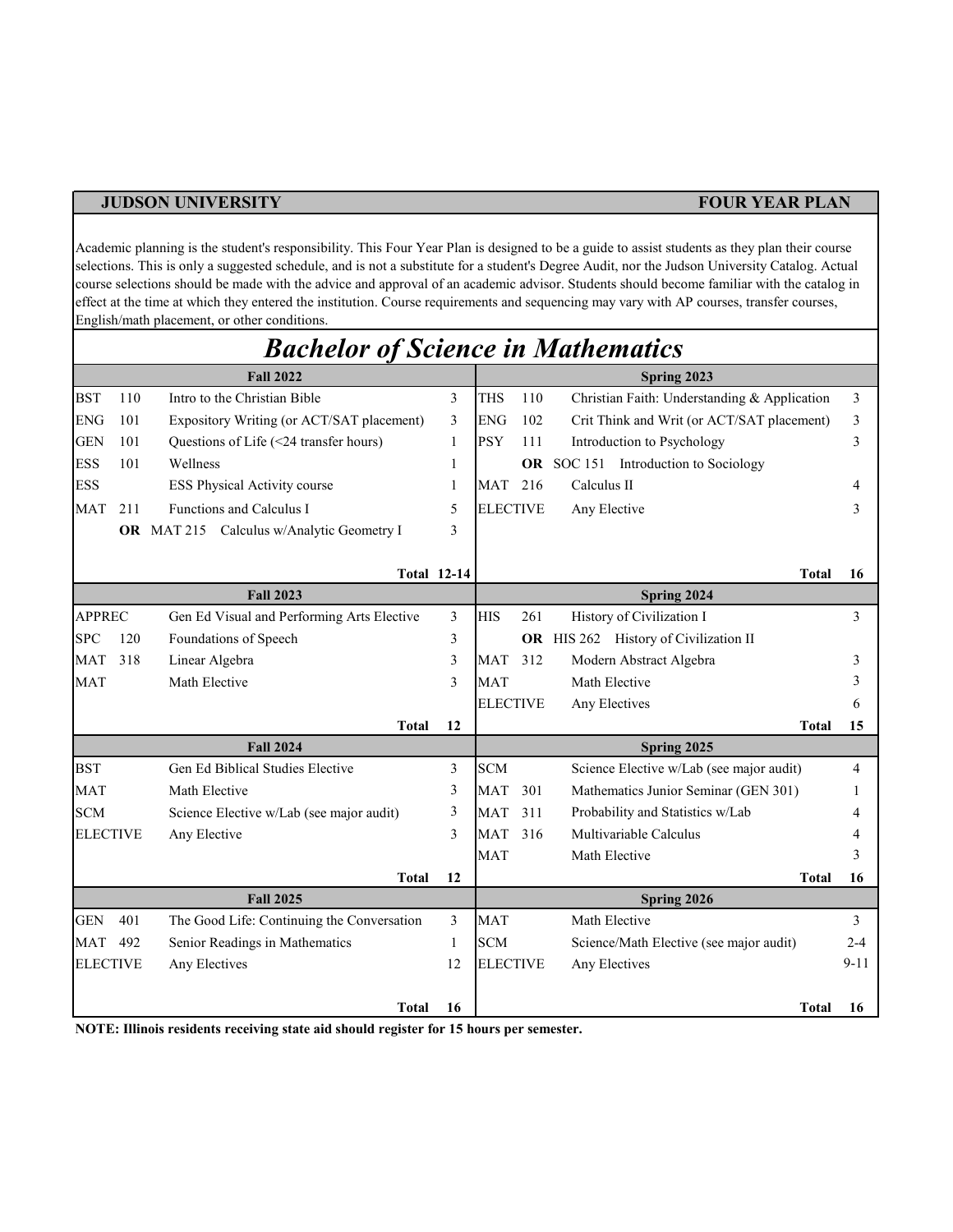Academic planning is the student's responsibility. This Four Year Plan is designed to be a guide to assist students as they plan their course selections. This is only a suggested schedule, and is not a substitute for a student's Degree Audit, nor the Judson University Catalog. Actual course selections should be made with the advice and approval of an academic advisor. Students should become familiar with the catalog in effect at the time at which they entered the institution. Course requirements and sequencing may vary with AP courses, transfer courses, English/math placement, or other conditions.

## *Bachelor of Arts in Worship Arts (odd years)*

|                 |     | <b>Fall 2023</b>                           | Spring 2024  |                 |     |                                              |      |  |  |
|-----------------|-----|--------------------------------------------|--------------|-----------------|-----|----------------------------------------------|------|--|--|
| <b>BST</b>      | 110 | Intro to the Christian Bible               | 3            | <b>THS</b>      | 110 | Christian Faith: Understanding & Application | 3    |  |  |
| <b>ENG</b>      | 101 | Expository Writing (or ACT/SAT placement)  | 3            | <b>ENG</b>      | 102 | Crit Think and Writ (or ACT/SAT placement)   | 3    |  |  |
| <b>GEN</b>      | 101 | Questions of Life (<24 transfer hours)     | 1            | <b>PSY</b>      | 111 | Introduction to Psychology                   | 3    |  |  |
| <b>ESS</b>      | 101 | Wellness                                   | 1            |                 | OR  | SOC 151 Introduction to Sociology            |      |  |  |
| <b>ESS</b>      |     | ESS Physical Activity course               | 1            | <b>SPC</b>      | 120 | Foundations of Speech                        | 3    |  |  |
| <b>DCW</b>      | 101 | Intro to Community of Worship Performers   | 0.5          | <b>MUS</b>      |     | Large Ensemble (143/145/150)                 | 0.5  |  |  |
| <b>MUS</b>      | 151 | Music Theory I                             | 3            | <b>ELECTIVE</b> |     | Any Elective                                 | 3    |  |  |
| <b>MUS</b>      | 153 | Ear Training/Sight Singing I               | 1            |                 |     |                                              |      |  |  |
| <b>MUS</b>      |     | Large Ensemble (143/145/150)               | 0.5          |                 |     |                                              |      |  |  |
|                 |     | <b>Total</b>                               | 14           |                 |     | Total                                        | 15.5 |  |  |
|                 |     | <b>Fall 2024</b>                           |              |                 |     | Spring 2025                                  |      |  |  |
| <b>HIS</b>      |     | Gen Ed History Elective                    | 3            | <b>APPREC</b>   |     | Gen Ed Visual and Performing Arts Elective   | 3    |  |  |
| <b>SPC</b>      | 330 | Speaking the Faith                         | 3            | <b>MAT</b>      |     | Math based on ACT/SAT placement              | 3    |  |  |
| WOR 142         |     | Basic Audio/Video Prod for Worship         | 3            | <b>HIS</b>      | 262 | History of Civilization II                   | 3    |  |  |
| <b>ELECTIVE</b> |     | Any Electives                              | 6            | <b>THS</b>      | 221 | Christian Theology                           | 3    |  |  |
|                 |     |                                            |              | WOR 152         |     | Worship Band Fundamentals                    | 3    |  |  |
|                 |     | <b>Total</b>                               | 15           |                 |     | <b>Total</b>                                 | 15   |  |  |
|                 |     | <b>Fall 2025</b>                           |              |                 |     | Spring 2026                                  |      |  |  |
| <b>DCW</b>      | 301 | Reflecting on the Conversation (GEN 301)   | $\mathbf{1}$ | ENG             |     | 36*/37* Gen Ed English Elective              | 3    |  |  |
| WOR 301         |     | <b>Worship Resources</b>                   | 3            | <b>WOR</b>      | 203 | Designing and Facilitating Worship           | 3    |  |  |
| THS             | 225 | History and Theology of Worship            | 3            | MUS 257         |     | History/Practice of Worship Music            | 3    |  |  |
| <b>SPC</b>      | 322 | Group Discussion                           | 3            | <b>ELECTIVE</b> |     | Any Electives                                | 6    |  |  |
| <b>ELECTIVE</b> |     | Any Electives                              | 6            |                 |     |                                              |      |  |  |
|                 |     | <b>Total</b>                               | 16           |                 |     | <b>Total</b>                                 | 15   |  |  |
|                 |     |                                            |              | Summer 2026     |     |                                              |      |  |  |
|                 |     | <b>WOR 495</b><br>Worship Arts Internship  |              |                 |     | <b>Total: 3 credits</b>                      |      |  |  |
|                 |     | <b>Fall 2026</b>                           |              |                 |     | Spring 2027                                  |      |  |  |
| <b>GEN</b>      | 401 | The Good Life: Continuing the Conversation | 3            | <b>WOR 302</b>  |     | Worship and the Arts                         | 3    |  |  |
| <b>SCM</b>      |     | Gen Ed Science w/Lab                       | 4            | WOR 491         |     | Senior Seminar: Issues in Contemp Worship    | 3    |  |  |
| <b>ELECTIVE</b> |     | Any Electives                              | 9            | COM 442         |     | Communication Theory and Application         | 3    |  |  |
|                 |     |                                            |              | <b>ELECTIVE</b> |     | Any Elective                                 | 6    |  |  |
|                 |     |                                            |              |                 |     |                                              |      |  |  |
|                 |     | Total                                      | 16           |                 |     | <b>Total</b>                                 | 15   |  |  |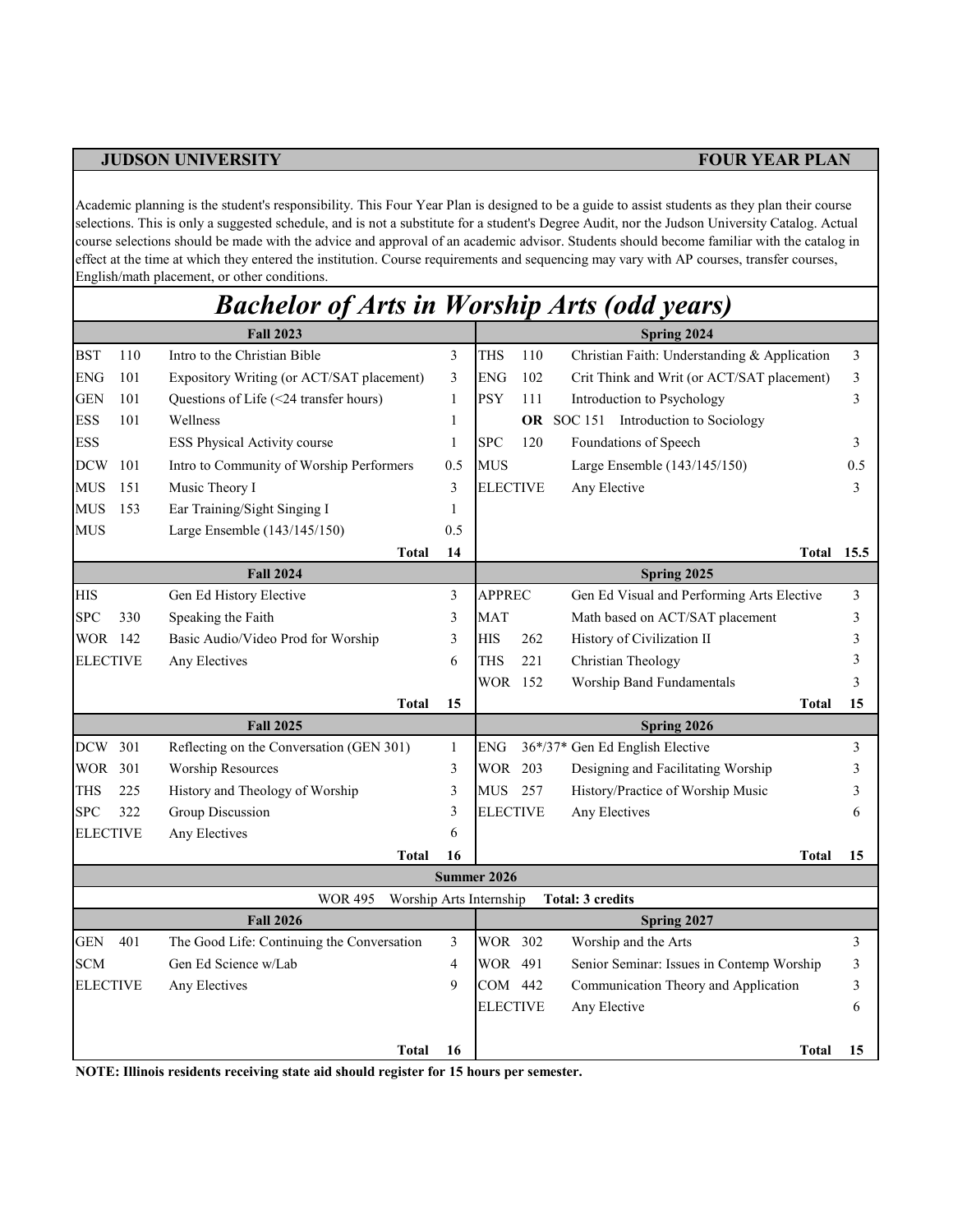Academic planning is the student's responsibility. This Four Year Plan is designed to be a guide to assist students as they plan their course selections. This is only a suggested schedule, and is not a substitute for a student's Degree Audit, nor the Judson University Catalog. Actual course selections should be made with the advice and approval of an academic advisor. Students should become familiar with the catalog in effect at the time at which they entered the institution. Course requirements and sequencing may vary with AP courses, transfer courses, English/math placement, or other conditions.

## *Bachelor of Arts in Worship Arts (even years)*

| <b>Fall 2022</b> |     |                                            |              |                    | Spring 2023 |                                              |      |  |  |  |
|------------------|-----|--------------------------------------------|--------------|--------------------|-------------|----------------------------------------------|------|--|--|--|
| <b>BST</b>       | 110 | Intro to the Christian Bible               | 3            | <b>THS</b>         | 110         | Christian Faith: Understanding & Application | 3    |  |  |  |
| <b>ENG</b>       | 101 | Expository Writing (or ACT/SAT placement)  | 3            | <b>ENG</b>         | 102         | Crit Think and Writ (or ACT/SAT placement)   | 3    |  |  |  |
| <b>GEN</b>       | 101 | Questions of Life (<24 transfer hours)     | 1            | PSY                | 111         | Introduction to Psychology                   | 3    |  |  |  |
| <b>ESS</b>       | 101 | Wellness                                   | 1            |                    | OR          | SOC 151 Introduction to Sociology            |      |  |  |  |
| <b>ESS</b>       |     | ESS Physical Activity course               | 1            | <b>SPC</b>         | 120         | Foundations of Speech                        | 3    |  |  |  |
| <b>DCW</b>       | 101 | Intro to Community of Worship Performers   | 0.5          | <b>MUS</b>         |             | Large Ensemble (143/145/150)                 | 0.5  |  |  |  |
| MUS              | 151 | Music Theory I                             | 3            | WOR 152            |             | Worship Band Fundamentals                    | 3    |  |  |  |
| <b>MUS</b>       | 153 | Ear Training/Sight Singing I               | 1            |                    |             |                                              |      |  |  |  |
| <b>MUS</b>       |     | Large Ensemble (143/145/150)               | 0.5          |                    |             |                                              |      |  |  |  |
|                  |     | <b>Total</b>                               | 14           |                    |             | Total                                        | 15.5 |  |  |  |
| <b>Fall 2023</b> |     |                                            |              |                    | Spring 2024 |                                              |      |  |  |  |
| <b>HIS</b>       |     | Gen Ed History Elective                    | 3            | <b>APPREC</b>      |             | Gen Ed Visual and Performing Arts Elective   | 3    |  |  |  |
| <b>SPC</b>       | 322 | Group Discussion                           | 3            | <b>MAT</b>         |             | Math based on ACT/SAT placement              | 3    |  |  |  |
| WOR 301          |     | <b>Worship Resources</b>                   | 3            | <b>HIS</b>         | 262         | History of Civilization II                   | 3    |  |  |  |
| <b>THS</b>       | 221 | Christian Theology                         | 3            | <b>MUS</b>         | 257         | History/Practice of Worship Music            | 3    |  |  |  |
| <b>ELECTIVE</b>  |     | Any Elective                               | 3            | WOR 203            |             | Designing and Facilitating Worship           | 3    |  |  |  |
|                  |     | <b>Total</b>                               | 15           |                    |             | <b>Total</b>                                 | 15   |  |  |  |
| <b>Fall 2024</b> |     |                                            |              |                    |             | Spring 2025                                  |      |  |  |  |
| DCW 301          |     | Reflecting on the Conversation (GEN 301)   | $\mathbf{1}$ | ENG                |             | 36*/37* Gen Ed English Elective              | 3    |  |  |  |
| WOR 142          |     | Basic Audio/Video Prod for Worship         | 3            | WOR 302            |             | Worship and the Arts                         | 3    |  |  |  |
| <b>THS</b>       | 225 | History and Theology of Worship            | 3            | WOR 491            |             | Senior Seminar: Issues in Contemp Worship    | 3    |  |  |  |
| <b>SPC</b>       | 330 | Speaking the Faith                         | 3            | <b>ELECTIVE</b>    |             | Any Electives                                | 6    |  |  |  |
| <b>ELECTIVE</b>  |     | Any Electives                              | 6            |                    |             |                                              |      |  |  |  |
|                  |     | <b>Total</b>                               | 16           |                    |             | Total                                        | 15   |  |  |  |
|                  |     |                                            |              | <b>Summer 2025</b> |             |                                              |      |  |  |  |
|                  |     | <b>WOR 495</b><br>Worship Arts Internship  |              |                    |             | <b>Total: 3 credits</b>                      |      |  |  |  |
|                  |     | <b>Fall 2025</b>                           |              |                    |             | Spring 2026                                  |      |  |  |  |
| <b>GEN</b>       | 401 | The Good Life: Continuing the Conversation | 3            | COM 442            |             | Communication Theory and Application         | 3    |  |  |  |
| <b>SCM</b>       |     | Gen Ed Science w/Lab                       | 4            | <b>ELECTIVE</b>    |             | Any Electives                                | 12   |  |  |  |
| <b>ELECTIVE</b>  |     | Any Electives                              | 9            |                    |             |                                              |      |  |  |  |
|                  |     |                                            |              |                    |             |                                              |      |  |  |  |
|                  |     |                                            |              |                    |             |                                              |      |  |  |  |
|                  |     | Total                                      | 16           |                    |             | <b>Total</b>                                 | 15   |  |  |  |